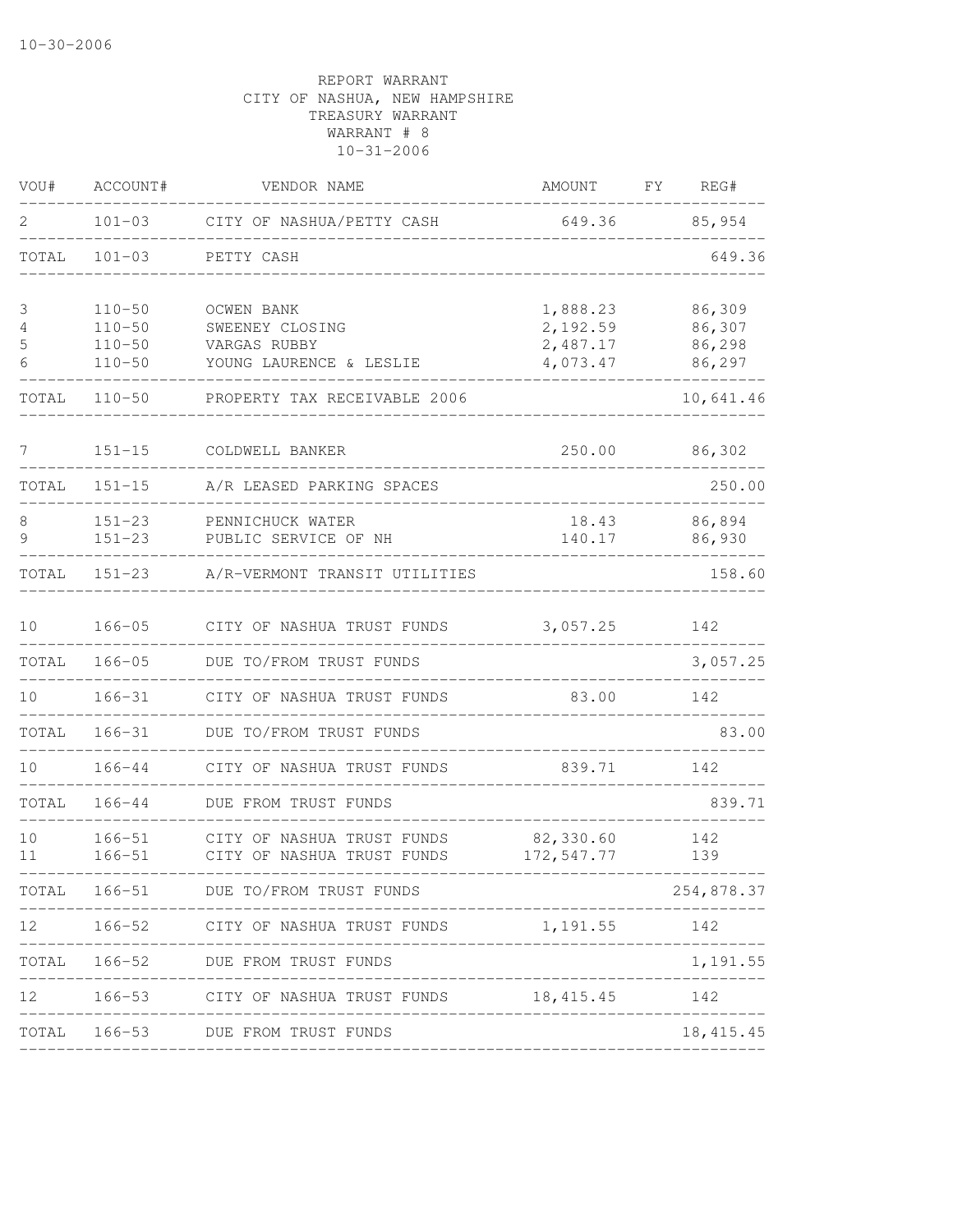| VOU#     | ACCOUNT#                 | VENDOR NAME                                                                    | <b>AMOUNT</b>            | FΥ | REG#             |
|----------|--------------------------|--------------------------------------------------------------------------------|--------------------------|----|------------------|
| 12<br>13 | $166 - 61$<br>$166 - 61$ | CITY OF NASHUA TRUST FUNDS<br>CITY OF NASHUA TRUST FUNDS                       | 15,362.98<br>24,800.00   |    | 142<br>140       |
| TOTAL    | $166 - 61$               | DUE FROM TRUST FUNDS                                                           |                          |    | 40,162.98        |
| 14       | $166 - 62$               | CITY OF NASHUA TRUST FUNDS                                                     | 4,000.00                 |    | 143              |
| TOTAL    | $166 - 62$               | DUE TO/FROM TRUST FUNDS                                                        |                          |    | 4,000.00         |
| 15       | $166 - 63$               | CITY OF NASHUA TRUST FUNDS                                                     | 6,207.08                 |    | 142              |
| TOTAL    | $166 - 63$               | DUE TO/FROM TRUST FUNDS                                                        |                          |    | 6,207.08         |
| 15       | $166 - 72$               | CITY OF NASHUA TRUST FUNDS                                                     | 19,400.00                |    | 142              |
| TOTAL    | $166 - 72$               | DUE TO/FROM TRUST FUNDS                                                        |                          |    | 19,400.00        |
| 16       | $166 - 74$               | CITY OF NASHUA TRUST FUNDS                                                     | 8,700.00                 |    | 139              |
| TOTAL    | $166 - 74$               | DUE FROM TRUST FUNDS                                                           |                          |    | 8,700.00         |
| 17<br>18 | $166 - 81$<br>$166 - 81$ | CITY OF NASHUA TRUST FUNDS<br>CITY OF NASHUA TRUST FUNDS                       | 569,324.00<br>154,282.50 |    | 142<br>141       |
| TOTAL    | $166 - 81$               | DUE TO/FROM TRUST FUNDS                                                        |                          |    | 723,606.50       |
| 19<br>20 | $170 - 00$<br>$170 - 00$ | NEW ENGLAND PAPER & SUPPLY<br>REXEL CLS                                        | 1,152.83<br>303.54       |    | 86,257<br>86,698 |
| TOTAL    | $170 - 00$               | INVENTORY OF SUPPLIES                                                          |                          |    | 1,456.37         |
| 21       | $176 - 06$               | PITNEY BOWES                                                                   | 6,000.00                 |    | 86,812           |
| TOTAL    | $176 - 06$               | POSTAGE METER                                                                  |                          |    | 6,000.00         |
| 22       |                          | 214-A ANTHEM BLUE CROSS BLUE SHIELD 48,503.93 147                              |                          |    |                  |
| TOTAL    |                          | 214-A BLUE CROSS HMO-SCHOOL                                                    |                          |    | 48,503.93        |
| 23       |                          | 214-B HARVARD PILGRIM HEALTH CARE 11, 412.44 152<br>________________________   |                          |    | .                |
| TOTAL    |                          | 214-B HARVARD COM HP-SCHOOL                                                    |                          |    | 11, 412.44       |
| 24<br>25 |                          | 214-BD FEDERAL RESERVE BANK OF CLEVEL<br>214-BD FEDERAL RESERVE BANK OF CLEVEL | 700.00<br>300.00 85,953  |    | 85,951           |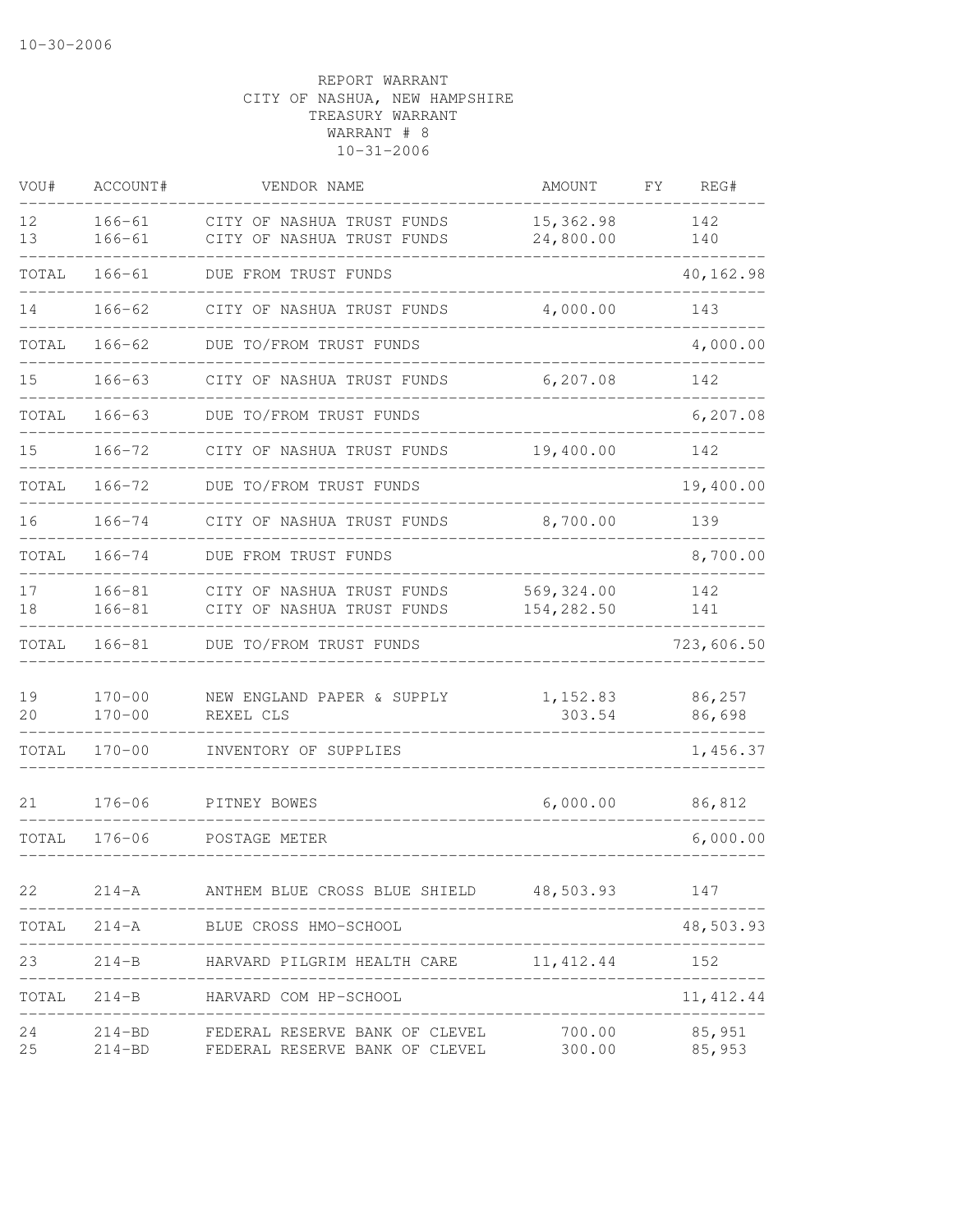| VOU#                             | ACCOUNT#                                                             | VENDOR NAME                                                                                                     | AMOUNT                                                  | FΥ<br>REG#                                               |
|----------------------------------|----------------------------------------------------------------------|-----------------------------------------------------------------------------------------------------------------|---------------------------------------------------------|----------------------------------------------------------|
| 26                               | $214 - BD$                                                           | FEDERAL RESERVE BANK OF CLEVEL                                                                                  | 1,000.00                                                | 85,956                                                   |
| TOTAL                            | $214 - BD$                                                           | BONDS DEDUCTION                                                                                                 |                                                         | 2,000.00                                                 |
| 27<br>28                         | $214 - BH$<br>$214 - BH$                                             | ANTHEM BLUE CROSS BLUE SHIELD<br>ANTHEM BLUE CROSS BLUE SHIELD                                                  | 199,702.19<br>4,798.95                                  | 147<br>164                                               |
| TOTAL                            | $214 - BH$                                                           | BLUE/CROSS HMO- CITY                                                                                            |                                                         | 204,501.14                                               |
| 29<br>30<br>31                   | $214 - C$<br>$214 - C$<br>$214 - C$                                  | ANTHEM BLUE CROSS BLUE SHIELD<br>ANTHEM BLUE CROSS BLUE SHIELD<br>ANTHEM BLUE CROSS BLUE SHIELD                 | 631.31<br>401.41<br>627.46                              | 145<br>148<br>164                                        |
| TOTAL                            | $214 - C$                                                            | B/C B/S J PLAN-DED SCHOOL                                                                                       |                                                         | 1,660.18                                                 |
| 32<br>33<br>34<br>35<br>36<br>37 | $214-DC$<br>$214-DC$<br>$214-DC$<br>$214-DC$<br>$214-DC$<br>$214-DC$ | COSTA PHILLIP A<br><b>CURTIN BRENDA</b><br>DELANEY AMANDA<br>HOVEY DEBORAH<br>PARADIS KELLEY I<br>PERAULT DAVID | 76.94<br>576.93<br>192.31<br>400.00<br>192.31<br>576.96 | 86,384<br>86,198<br>86,173<br>86,263<br>86,087<br>86,139 |
| TOTAL                            | $214-DC$                                                             | DEPENDENT CARE DEDUCTION                                                                                        |                                                         | 2,015.45                                                 |
| 38                               | $214-FS$                                                             | BENEFIT STRATEGIES INC                                                                                          | 22,304.33                                               | 165                                                      |
| TOTAL                            | $214-FS$                                                             | FLEXIBLE SPENDING ACCOUNT -                                                                                     |                                                         | 22,304.33                                                |
| 39                               | $214 - H$                                                            | NORTHEAST DELTA                                                                                                 | 912.60                                                  | 154                                                      |
| TOTAL                            | $214 - H$                                                            | N.E.DELTA-SCHOOL                                                                                                |                                                         | 912.60                                                   |
| 40<br>41<br>42                   | $214-HC$<br>$214-HC$<br>$214 - HC$                                   | HARVARD PILGRIM HEALTH CARE<br>HARVARD PILGRIM HEALTH CARE<br>HARVARD PILGRIM HEALTH CARE                       | 18, 154.39<br>36,505.12<br>5,755.71                     | 151<br>152<br>162                                        |
| TOTAL                            | $214-HC$                                                             | HARVARD COM HP                                                                                                  |                                                         | 60, 415.22                                               |
| 43<br>44<br>45                   | $214 - HJ$<br>$214 - HJ$<br>$214 - HJ$                               | ANTHEM BLUE CROSS BLUE SHIELD<br>ANTHEM BLUE CROSS BLUE SHIELD<br>ANTHEM BLUE CROSS BLUE SHIELD                 | 76,207.14<br>10,159.76<br>37,905.93                     | 145<br>148<br>164                                        |
| TOTAL                            |                                                                      | 214-HJ BC/BS J PLAN DED-CITY                                                                                    |                                                         | 124, 272.83                                              |
| 46                               |                                                                      | 214-I ANTHEM BLUE CROSS BLUE SHIELD 9,293.86 146<br>____________________                                        | __________                                              |                                                          |
|                                  |                                                                      | TOTAL 214-I B/C P.O.S-SCHOOL                                                                                    |                                                         | 9,293.86                                                 |
|                                  |                                                                      |                                                                                                                 |                                                         |                                                          |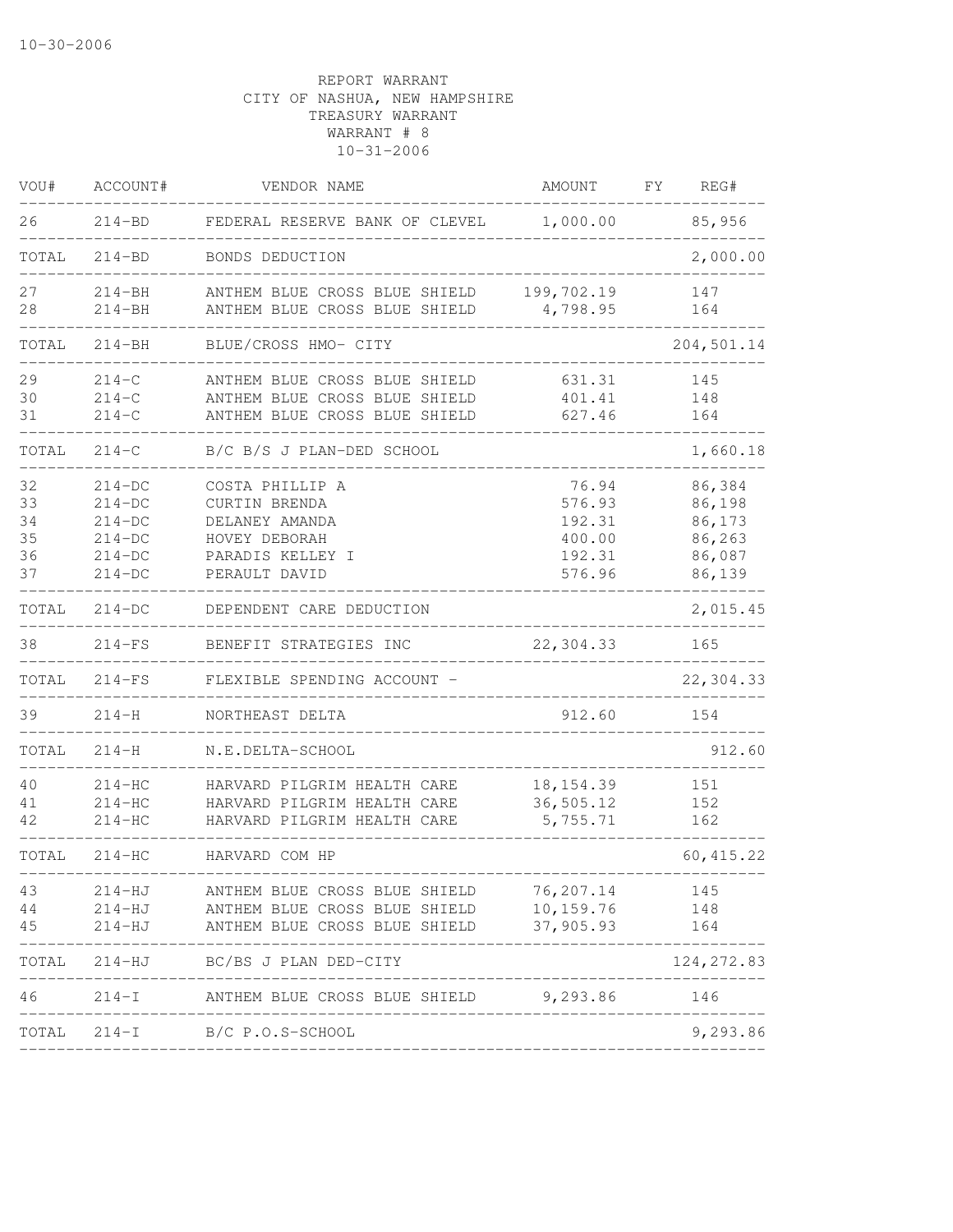| VOU#     | ACCOUNT#                 | VENDOR NAME                                                    | <b>AMOUNT</b>          | FY | REG#       |
|----------|--------------------------|----------------------------------------------------------------|------------------------|----|------------|
| 47       | $214-J$                  | ITT HARTFORD                                                   | 7,265.55               |    | 153        |
| TOTAL    | $214 - J$                | OPT LIFE SCHOOL                                                |                        |    | 7,265.55   |
| 48       | $214 - K$                | CHASE INSURANCE                                                | 97.00                  |    | 150        |
| TOTAL    | $214 - K$                | KEMPER TERM LIFE INSURANCE                                     |                        |    | 97.00      |
| 49       | $214 - L$                | ITT HARTFORD                                                   | 1,232.21               |    | 153        |
| TOTAL    | $214-L$                  | TERM LIFE DEDUCTION                                            |                        |    | 1,232.21   |
| 50<br>51 | $214 - PQ$<br>$214 - PO$ | ANTHEM BLUE CROSS BLUE SHIELD<br>ANTHEM BLUE CROSS BLUE SHIELD | 58,420.88<br>30,188.82 |    | 146<br>164 |
| TOTAL    | $214 - PQ$               | BC/BS POINT OF SERV- CITY                                      |                        |    | 88,609.70  |
| 52       | $214 - TD$               | NORTHEAST DELTA                                                | 51,906.52              |    | 155        |
| TOTAL    | $214 - TD$               | TEACHER DENTAL                                                 |                        |    | 51,906.52  |
| 53       | $214 - TK$               | ITT HARTFORD                                                   | 8,512.94               |    | 153        |
| TOTAL    | $214-TK$                 | OPTIONAL LIFE DEDUCTION                                        |                        |    | 8,512.94   |
| 54       | $214 - W$                | BOSTON MUTUAL LIFE INSURANCE                                   | 16,228.72              |    | 158        |
| TOTAL    | $214 - W$                | WHOLE LIFE DEDUCTION                                           |                        |    | 16,228.72  |
| 55       | $279 - 00$               | NASSUA BROADCASTING-HOOKSETT                                   | 150.00                 |    | 86,921     |
| TOTAL    | $279 - 00$               | OED EXPO                                                       |                        |    | 150.00     |
|          |                          |                                                                |                        |    |            |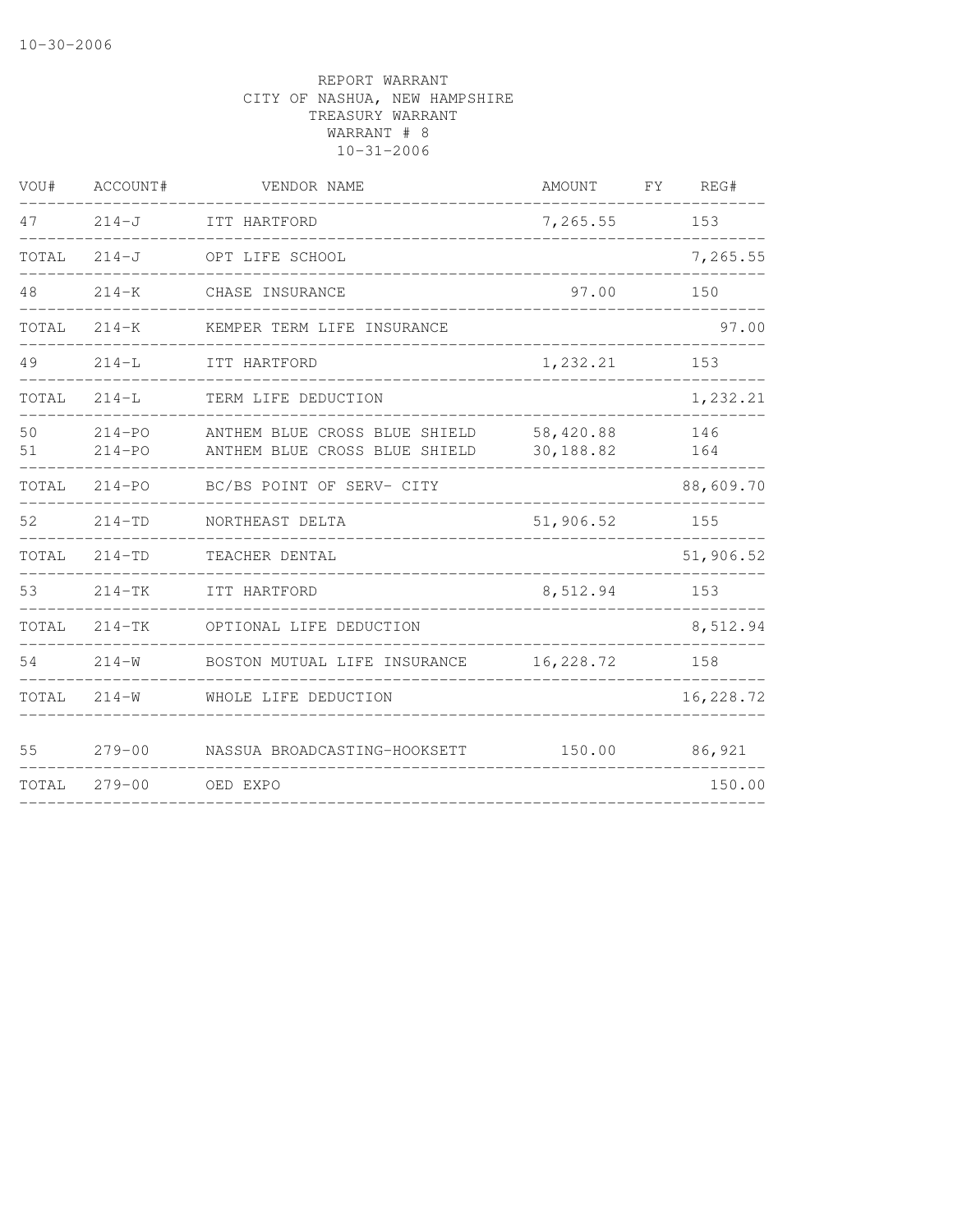| VOU#      | ACCOUNT#  | VENDOR NAME                                       | AMOUNT        | FY | REG#          |
|-----------|-----------|---------------------------------------------------|---------------|----|---------------|
| 56        | 305-59100 | ANDERSON CECIL                                    |               |    | 250.00 86,218 |
| 57        | 305-59100 | JEYNES MIKE                                       |               |    | 150.00 86,125 |
| 58        | 305-59100 | JOHNSON PETER N                                   |               |    | 50.00 86,217  |
| 59        |           | 305-59100 SHAHOOD THOMAS W III                    | 162.50        |    | 86,178        |
| 60        |           | 305-59100 WALLENT FRANK J                         | 62.50         |    | 86,073        |
| TOTAL 305 |           | SRF - CIVIC & COMM ACTIVITIES                     |               |    | 675.00        |
|           |           | 188, 623 3053-49050 ADVENTURE GAMES INC           | 163.95 86,717 |    |               |
|           |           | 188,624 3053-49050 BARNES & NOBLE INC             |               |    | 204.94 85,963 |
|           |           | 188,625 3053-49050 HISTORY EDUCATION              | 29.95         |    | 86,751        |
|           |           |                                                   |               |    | 398.84        |
| TOTAL 305 |           | NHS ACADEMY OF FINANCE                            |               |    |               |
| 61        |           | 308-83012 ANTHEM BLUE CROSS BLUE SHIELD 21,769.60 |               |    | 147           |
| 62        | 308-83012 | ANTHEM BLUE CROSS BLUE SHIELD 43, 268.46          |               |    | 148           |
| 63        | 308-83012 | ANTHEM BLUE CROSS BLUE SHIELD 134, 314.11         |               |    | 164           |
| 64        | 308-83013 | ANTHEM BLUE CROSS BLUE SHIELD                     | 218,640.07    |    | 147           |
| 65        | 308-83013 | ANTHEM BLUE CROSS BLUE SHIELD 44,982.23           |               |    | 148           |
| 66        | 308-83013 | ANTHEM BLUE CROSS BLUE SHIELD 186,821.68          |               |    | 164           |
| 67        | 308-83016 | HARVARD PILGRIM HEALTH CARE                       | 30, 319.81    |    | 162           |
| 68        | 308-83017 | HARVARD PILGRIM HEALTH CARE                       | 12,182.23     |    | 151           |
| 69        | 308-83017 | HARVARD PILGRIM HEALTH CARE                       | 123, 439.69   |    | 152           |
| 70        | 308-83017 | HARVARD PILGRIM HEALTH CARE                       | 20,642.23     |    | 162           |
| 71        | 308-83018 | ANTHEM BLUE CROSS BLUE SHIELD                     | 10,713.93     |    | 148           |
| 72        | 308-83018 | ANTHEM BLUE CROSS BLUE SHIELD 21,594.97           |               |    | 164           |
| 73        | 308-83019 | ANTHEM BLUE CROSS BLUE SHIELD 136,258.64          |               |    | 146           |
| 74        | 308-83019 | ANTHEM BLUE CROSS BLUE SHIELD 16,530.67           |               |    | 148           |
| 75        | 308-83019 | ANTHEM BLUE CROSS BLUE SHIELD                     | 60, 754.70    |    | 164           |
| 76        | 308-83020 | NORTHEAST DELTA                                   | 24, 115. 41   |    | 154           |
| 77        | 308-83020 | NORTHEAST DELTA                                   | 5,917.10      |    | 156           |
| 78        | 308-83020 | NORTHEAST DELTA                                   | 15,944.30     |    | 163           |
| 79        | 308-83021 | NORTHEAST DELTA                                   | 2,251.48      |    | 154           |
| 80        | 308-83021 |                                                   | 1,869.14      |    |               |
| 81        | 308-83021 | NORTHEAST DELTA<br>NORTHEAST DELTA                |               |    | 156           |
|           |           |                                                   | 2,438.00      |    | 163           |
| 82        | 308-83022 | NORTHEAST DELTA                                   | 55,886.56     |    | 155           |
| 83        | 308-83025 | JOHN R SHARRY INC                                 | 4,500.00      |    | 86,232        |
| 84        | 308-83030 | ITT HARTFORD                                      | 5,741.35      |    | 153           |
| 84        | 308-83031 | ITT HARTFORD                                      | 12,120.49     |    | 153           |
| 85        | 308-83053 | APPLE NASHUA<br>W/C                               | 4,340.00      |    | 86,060        |
| 86        | 308-83053 | ASSOCIATED RADIOLOGISTS PA<br>W/                  | 31.00         |    | 86,382        |
| 87        | 308-83053 | CONCENTRA INTEGRATED SERVICES                     | 719.64        |    | 86,023        |
| 88        | 308-83053 | DARTMOUTH-HITCHCOCK CLINIC                        | 2,376.00      |    | 86,437        |
| 89        | 308-83053 | FDR CENTER FOR P&O                                | 407.84        |    | 86,160        |
| 90        | 308-83053 | FIRST SCRIPT NETWORK SERVICES                     | 382.86        |    | 86,240        |
| 91        | 308-83053 | FOUNDATION MEDICAL PARTNERS                       | 132.00        |    | 86,407        |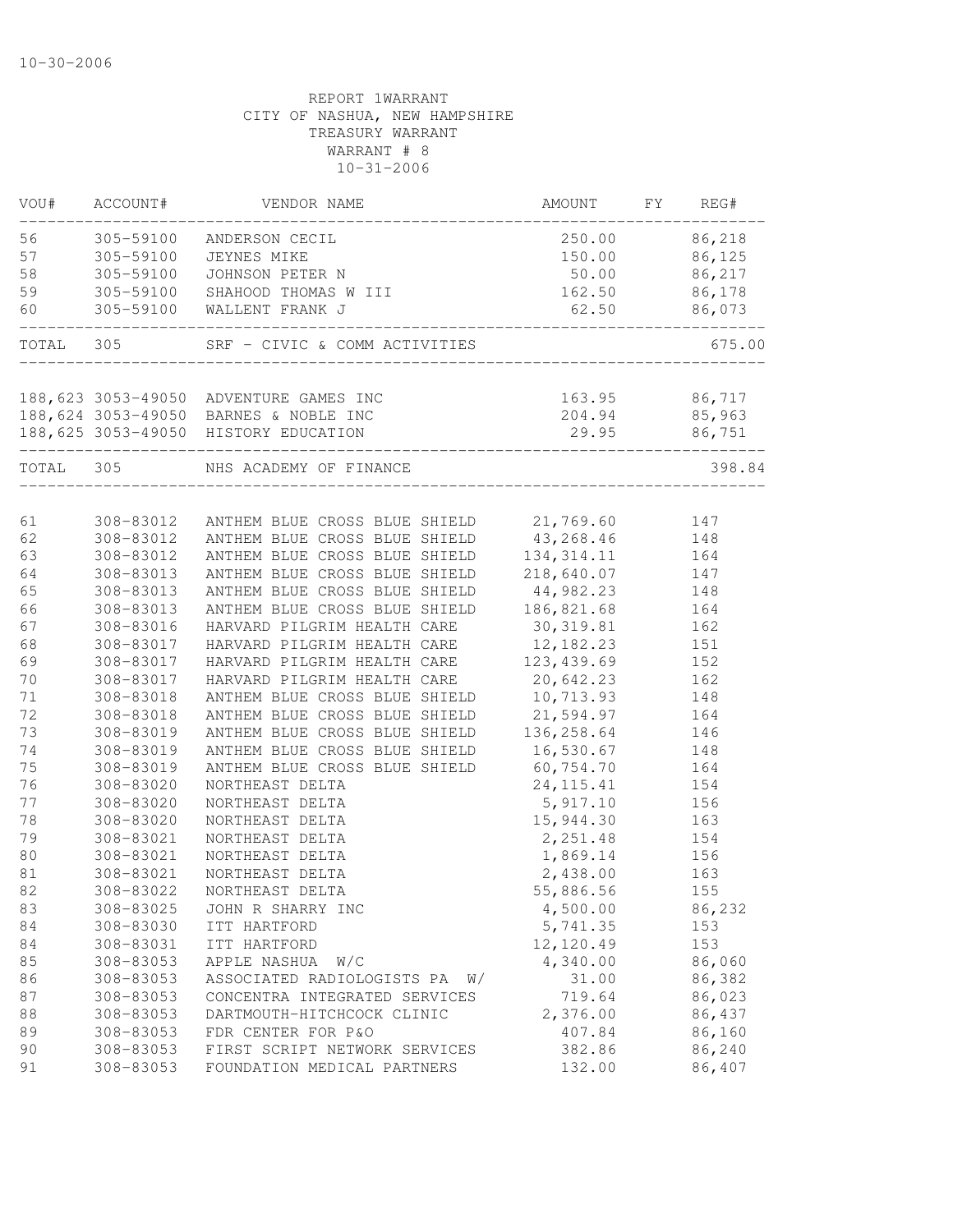| VOU#     | ACCOUNT#               | VENDOR NAME                                                               | AMOUNT             | FY | REG#             |
|----------|------------------------|---------------------------------------------------------------------------|--------------------|----|------------------|
| 92       | 308-83053              | FOUR SEASONS ORTHOPAEDIC CTR                                              | 101.00             |    | 86,414           |
| 93       | 308-83053              | GREATER NASHUA EMERGENCY PHYS                                             | 138.00             |    | 86,397           |
| 94       | 308-83053              | PHARMACY MANAGEMENT SERVICES I                                            | 579.94             |    | 86,130           |
| 95       | 308-83053              | POLIVY KENNETH DR W/C                                                     | 735.00             |    | 86,390           |
| 96       | 308-83053              | ST JOSEPH'S HOSPITAL W/C                                                  | 3,002.75           |    | 86,053           |
| 97       | 308-83053              | TEEBOOM KEVIN                                                             | 200.00             |    | 86,262           |
| 98<br>99 | 308-83055              | CONCENTRA INTEGRATED SERVICES                                             | 264.80             |    | 86,023           |
| 100      | 308-83055<br>308-83056 | DEVINE MILLIMET & BRANCH PA<br><b>M</b><br>HSM ELECTRONIC PROTECTION SERV | 5,533.54<br>134.52 |    | 86,385<br>86,908 |
| 101      | 308-83056              | LAB SAFETY SUPPLY INC                                                     | 338.81             |    | 86,035           |
| 102      | 308-83056              | ST JOSEPH BUSINESS & HEALTH                                               | 273.00             |    | 86,165           |
| 103      | 308-83056              | TREASURER STATE OF NH<br>W/C                                              | 100.00             |    | 86,934           |
| 104      | 308-83057              | LEMIEUX MAUREEN                                                           | 56.00              |    | 86,813           |
| 105      | 308-83061              | DEVINE MILLIMET & BRANCH PA<br>W                                          | 2,626.83           |    | 86,385           |
| 105      | 308-83064              | DEVINE MILLIMET & BRANCH PA<br>W                                          | 664.34             |    | 86,385           |
| 106      | 308-83064              | DOWNTOWN LINCOLN MERCURY INC                                              | 4,289.53           |    | 86,433           |
| 107      | 308-83064              | ENTERPRISE RENT A CAR INC                                                 | 184.09             |    | 86,000           |
| 108      | 308-83070              | TREASURER STATE OF NH<br>W/C                                              | 50.00              |    | 86,934           |
| 109      | 308-83075              | DEVINE MILLIMET & BRANCH PA W                                             | 164.80             |    | 86,385           |
| 110      | 308-83075              | DONAHUE EILEEN                                                            | 9,950.00           |    | 85,957           |
| 111      | 308-83077              | AMERICAN STOP LOSS                                                        | 40,608.31          |    | 149              |
| TOTAL    | 308                    | SRF - INSURANCE                                                           |                    |    | 1,291,401.45     |
|          |                        |                                                                           |                    |    |                  |
|          | 188,626 3086-49050     | AMAZON CREDIT PLAN                                                        | 33.18              |    | 86,958           |
|          | 188,627 3086-49050     | <b>NAGC</b>                                                               | 108.56             |    | 86,731           |
|          | 188,628 3086-49050     | STAPLES BUSINESS ADVANTAGE                                                | 189.92             |    | 86,399           |
|          | 3086-83006             | ANTHEM BLUE CROSS BLUE SHIELD                                             | 1,370.27           |    | 146              |
|          | 3086-83006             | ANTHEM BLUE CROSS BLUE SHIELD                                             | 1,006.50           |    | 147              |
|          | 3086-83009             | NORTHEAST DELTA                                                           | 134.65             |    | 154              |
|          | 3086-83009             | NORTHEAST DELTA                                                           | 79.99              |    | 155              |
|          | 3086-83031             | ITT HARTFORD                                                              | 28.84              |    | 153              |
|          | 188,629 3086-91040     | COTE RICHARD                                                              | 431.50             |    | 86,500           |
| TOTAL    | 308                    | JAVITS GRANT PROGRAM                                                      |                    |    | 3,383.41         |
|          |                        |                                                                           |                    |    |                  |
|          | 188,630 3097-43005     | UNITED PARCEL SERVICE                                                     | 6.98               |    | 86,483           |
|          | 188,631 3097-44005     | ACE PRINTING COMPANY                                                      | 420.00             |    | 86,408           |
|          | 188,632 3097-44005     | ALPHAGRAPHICS                                                             | 2,375.00           |    | 86,219           |
|          | 188,633 3097-49075     | CENTRAL PAPER PRODUCTS CO                                                 | 8,229.21           |    | 86,790           |
|          | 188,634 3097-49085     | COCA COLA                                                                 | 6,054.30           |    | 86,532           |
|          | 188,635 3097-49085     | COSTA FRUIT & PRODUCE CO INC                                              | 10, 133.25         |    | 86,807           |
|          | 188,635 3097-49085     | COSTA FRUIT & PRODUCE CO INC                                              | 118.84             |    | 86,808           |
|          | 188,635 3097-49085     | COSTA FRUIT & PRODUCE CO INC                                              | 40,264.39          |    | 86,809           |
|          | 188,636 3097-49085     | DOUBLE N INC                                                              | 2,142.00           |    | 86,562           |
|          | 188,637 3097-49085     | FANTINI BAKING CO., INC.                                                  | 3,242.66           |    | 86,643           |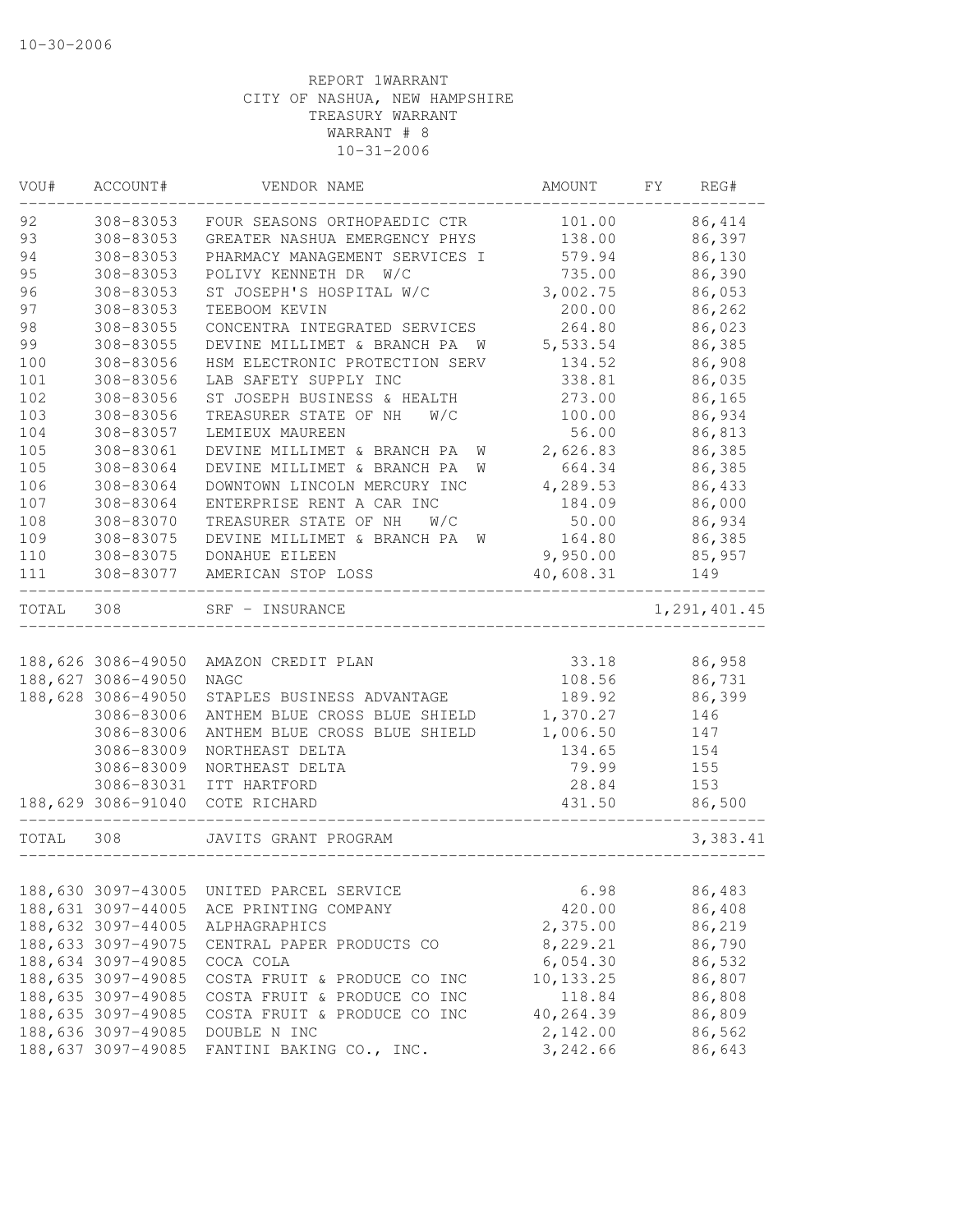|                                                                                                      | FY<br>REG#       |
|------------------------------------------------------------------------------------------------------|------------------|
| 188,637 3097-49085<br>FANTINI BAKING CO., INC.<br>3,077.56                                           | 86,644           |
| 188,638 3097-49085<br>GARELICK FARMS-LYNN<br>27, 141.38                                              | 86,380           |
| 188,638 3097-49085<br>5,076.93<br>GARELICK FARMS-LYNN                                                | 86,381           |
| 188,639 3097-49085<br>GILL'S PIZZA CO.<br>9,177.30                                                   | 86,613           |
| 188,640 3097-49085<br>8,591.72<br>M SAUNDERS INC                                                     | 86,594           |
| 188,640 3097-49085<br>3,221.00<br>M SAUNDERS INC                                                     | 86,595           |
| 188,641 3097-49085<br>2,028.83<br>MCKEE FOODS CORP                                                   | 86,184           |
| 188,642 3097-49085<br>1,375.86<br>NEW ENGLAND ICE CREAM                                              | 86,626           |
| 188,643 3097-49085<br>SURPLUS DISTRIBUTION SECTION<br>1,691.25                                       | 86,363           |
| 188,644 3097-64330<br>NORTHEAST FOOD SVC EQUIPMENT &<br>996.00                                       | 86,044           |
| 188,644 3097-64335<br>NORTHEAST FOOD SVC EQUIPMENT &<br>3,294.50                                     | 86,044           |
| 188,645 3097-74092<br>AFFILIATED HVAC SERVICES LLC<br>376.68                                         | 86,566           |
| 188,646 3097-74092<br>GOOD MORNING SALES INC<br>55.00                                                | 86,469           |
| 188,647 3097-74092<br>GRANITE STATE SEWER AND<br>160.00                                              | 86,495           |
| 188,648 3097-74092<br>HOBART SERVICE<br>120.00                                                       | 86,028           |
| 1,370.27<br>3097-83006<br>ANTHEM BLUE CROSS BLUE SHIELD                                              | 146              |
| 18,568.37<br>3097-83006<br>ANTHEM BLUE CROSS BLUE SHIELD                                             | 147              |
| HARVARD PILGRIM HEALTH CARE<br>8,556.73<br>3097-83006                                                | 152              |
| 3097-83009<br>NORTHEAST DELTA<br>1,572.02                                                            | 154              |
| 3097-83031<br>ITT HARTFORD<br>116.20                                                                 | 153              |
| 188,649 3097-91005<br>KIMBELL JEANETTE<br>50.29                                                      | 86,540           |
| 188,650 3097-91005<br>90.56<br>MATTHEWS TREVOR<br>15.13                                              | 86,700<br>86,561 |
| 188,651 3097-91005<br>SILVA RICHARD                                                                  |                  |
|                                                                                                      |                  |
| TOTAL 309<br>SRF - FOOD SERVICES                                                                     | 169,710.21       |
| 188,652 3117-94010<br>270.00<br>DUBOIS WILLIAM                                                       | 86,549           |
| ----------------------------<br>TOTAL<br>311<br>DRIVER'S EDUCATION                                   | 270.00           |
|                                                                                                      |                  |
| 188, 653 3118-49050 BURROWS CYNTHIA<br>200.00                                                        | 86,728           |
| 311<br>TOTAL<br>SUMMER SCHOOL                                                                        | 200.00           |
|                                                                                                      |                  |
| 122<br>312-41015<br>STAPLES BUSINESS ADVANTAGE<br>329.26                                             | 86,471           |
| 735.00<br>123<br>312-43005<br>PRINTGRAPHICS OF MAINE                                                 | 144              |
| 124<br>$312 - 705$<br>10.00<br>BROOKS CHRISTOPHER                                                    | 86,319           |
| 125<br>$312 - 705$<br>D & R TOWING INC<br>75.00                                                      | 86,767           |
| 126<br>$312 - 705$<br>DECELLES AUTO CLINIC INC<br>225.00                                             | 86,427           |
| 127<br>35.00<br>$312 - 705$<br>DUTTON ROSEANN                                                        | 86,294           |
| 128<br>$312 - 705$<br>GIROUX GARY J<br>50.00                                                         | 86,325           |
| 129<br>$312 - 705$<br>GREENE ANTHONY<br>275.00                                                       | 86,358           |
| 130<br>$312 - 705$<br>NISSAN INFINITI LT<br>35.00<br>131<br>$312 - 705$<br>ROBIDA RICHARD E<br>15.00 | 86,348<br>86,329 |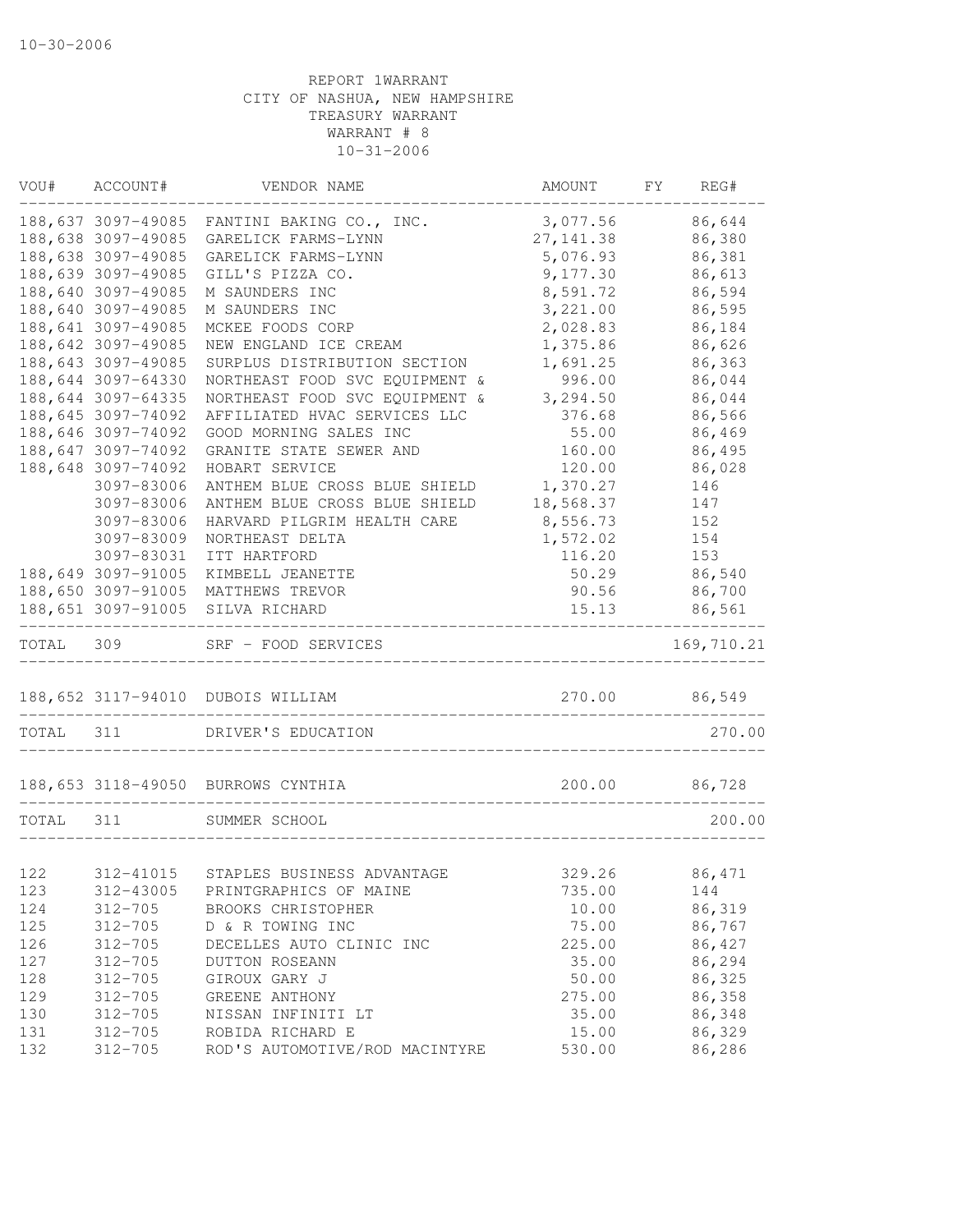| VOU#       | ACCOUNT#                                 | VENDOR NAME                                    | AMOUNT             | FY FY | REG#             |
|------------|------------------------------------------|------------------------------------------------|--------------------|-------|------------------|
| 133        | 312-705                                  | SHAMEEKA LORRAINE                              | 440.00             |       | 86,345           |
| 134        | $312 - 705$                              | SMITH CHRISTOPHER                              | 35.00              |       | 86,335           |
| TOTAL      | 312                                      | SRF - FINANCIAL SERVICES                       |                    |       | 2,789.26         |
|            | 188,654 3122-49035                       | PEARSON EDUCATION                              | 85.54              |       | 86,602           |
|            | 188,655 3122-54009<br>188,656 3122-705   | TELEGRAPH PUBLISHING CO (THE)<br>GAGNON KAREN  | 988.79<br>40.00    |       | 86,545<br>86,753 |
| TOTAL      | 312                                      | ADULT ED/CONTINUING ED                         |                    |       | 1, 114.33        |
|            | 188,657 3132-91040                       | CIOPPA ROBERT                                  | 642.08             |       | 86,614           |
|            | 188,658 3132-91040<br>188,659 3132-91040 | LESSONLAB<br>SKARDAL EVA                       | 5,400.00<br>68.98  |       | 86,756<br>86,609 |
| TOTAL 313  |                                          | TRAINING FOR ALL TEACHERS                      |                    |       | 6,111.06         |
| 135        | 320-01340                                | HUNT MEMORIAL BUILDING                         | 126.46             |       | 86,426           |
| 136<br>137 | 320-01340<br>320-01340                   | RAYMOND STREET KLEZMER BAND<br>SCONTSAS AMALIA | 750.00<br>500.00   |       | 86,815<br>86,814 |
| TOTAL      | 320                                      | SRF - HUNT BUILDING                            |                    |       | 1,376.46         |
|            |                                          |                                                |                    |       |                  |
|            | 188,660 3247-46040<br>188,661 3247-49075 | M & N SPORTS LLC                               | 2,828.40           |       | 86,211           |
|            | 188,662 3247-64192                       | PLASTAG CORP & GLOBE TICKET<br>BELANGER KEAGAN | 922.29<br>61.85    |       | 86,730<br>86,727 |
|            | 188,663 3247-64192<br>188,664 3247-74092 | PRO-TECH FITNESS<br>PROTECH FITNESS LLC        | 1,748.63<br>495.00 |       | 86,726<br>86,699 |
| TOTAL      | 324                                      | ATHLETICS REVENUE FUND                         |                    |       | 6,056.17         |
|            |                                          |                                                |                    |       |                  |
| 138        | 331-01430                                | NEXTEL COMMUNICATIONS                          | 244.16             |       | 86,899           |
| 139        | 331-01662                                | THE YOUTH COUNCIL                              | 1,800.00           |       | 86,017           |
| 140        | 331-01663                                | THE CHILD ADVOCACY CTR OF HILL                 | 5,160.00           |       | 86,288           |
| 141        | 331-31050                                | CINGULAR WIRELESS LLC                          | 22.75              |       | 86,900           |
| 142        | 331-31050                                | VERIZON WIRELESS                               | 133.76             |       | 86,901           |
| 143        | 331-59100                                | COMCAST                                        | 107.00             |       | 86,922           |
| 144        | 331-64030                                | TOWN OF MILFORD                                | 5,837.00           |       | 86,924           |
| 145        | 331-64255                                | MOTOROLA                                       | 178,511.06         |       | 86,105           |
| 146        | 331-78007                                | ROBBINS AUTO PARTS INC                         | 9.27               |       | 86,290           |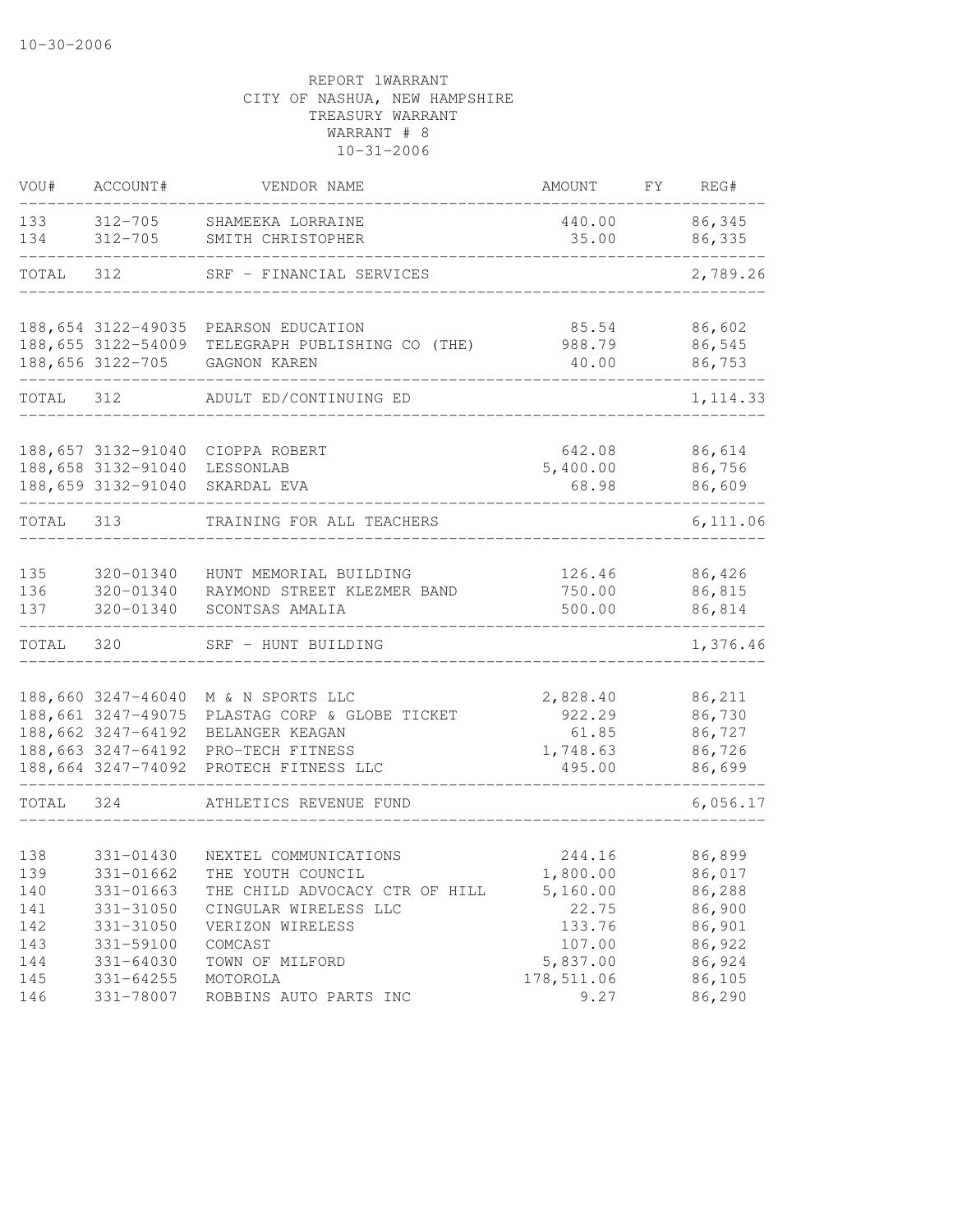|                                                      |                                                                                      | VOU# ACCOUNT# VENDOR NAME                                                                                                                                                                                                                                                                                                       |                                                           | AMOUNT FY REG#                                                                                               |
|------------------------------------------------------|--------------------------------------------------------------------------------------|---------------------------------------------------------------------------------------------------------------------------------------------------------------------------------------------------------------------------------------------------------------------------------------------------------------------------------|-----------------------------------------------------------|--------------------------------------------------------------------------------------------------------------|
|                                                      |                                                                                      | TOTAL 331 SRF - POLICE DEPARTMENT                                                                                                                                                                                                                                                                                               | ------------------------------                            | 191,825.00                                                                                                   |
| 148                                                  |                                                                                      | 147 332-64094 FIRE TECH & SAFETY OF NEW ENGL 2,356.00 86,434<br>332-64094 MEDTRONIC PHYSIO-CONTROL CORP 1,796.40 86,003                                                                                                                                                                                                         |                                                           |                                                                                                              |
|                                                      | TOTAL 332                                                                            | SRF - FIRE DEPARTMENT                                                                                                                                                                                                                                                                                                           |                                                           | 4,152.40                                                                                                     |
|                                                      |                                                                                      | 188, 665 3347-49075 JEANNOTTE'S MARKET                                                                                                                                                                                                                                                                                          |                                                           | 63.54 86,102                                                                                                 |
|                                                      | TOTAL 334                                                                            | TITLE I SCHL IMPRV AMHERST ST                                                                                                                                                                                                                                                                                                   |                                                           | 63.54                                                                                                        |
|                                                      | 188,666 3357-49075<br>3357-83006<br>3357-83009<br>3357-83031                         | E LEARNING AID<br>HARVARD PILGRIM HEALTH CARE<br>NORTHEAST DELTA<br>ITT HARTFORD                                                                                                                                                                                                                                                | 989.83<br>1,000.79<br>80.23<br>27.44                      | 86,723<br>152<br>154<br>153                                                                                  |
|                                                      | 188,667 3357-91040<br>188,668 3357-91040<br>188,669 3357-91040<br>188,670 3357-91040 | MOREHOUSE LINDA<br>PAQUETTE JOANNE<br>RILEY NANCY<br>WILLIAMS DIANE                                                                                                                                                                                                                                                             | 158.46<br>132.05<br>37.15<br>92.86                        | 86,518<br>86,256<br>86,498<br>86,690                                                                         |
|                                                      |                                                                                      | TOTAL 335 TITLE IB READ 1ST MT PLEASANT                                                                                                                                                                                                                                                                                         |                                                           | 2,518.81                                                                                                     |
|                                                      | 188,671 3387-49050 ZOOMERANG                                                         |                                                                                                                                                                                                                                                                                                                                 | _____________________________                             | 350.00 86,816                                                                                                |
|                                                      |                                                                                      | TOTAL 338 TITLE IV SDF YOUTH COUNCIL                                                                                                                                                                                                                                                                                            |                                                           | 350.00                                                                                                       |
| 152<br>153<br>154<br>155<br>156<br>157<br>158<br>160 | 341-01966<br>341-41015<br>341-49050<br>341-49075<br>341-53025<br>341-53025           | COMMUNITY COUNCIL OF NASHUA NH 6,595.83<br>STAPLES BUSINESS ADVANTAGE<br>MAINE MEDICAL ASSN<br>CHIEF<br>DAVENPORT LOIS<br>GRANOK ALEXANDER MD FACP<br>341-59100 NATIONAL DISASTER LIFE SUPPORT 1,000.00<br>159 341-64030 COMMLINE INC/JUNS ELECTRONICS<br>341-91025 TREASURER STATE OF NH<br>TOTAL 341 SRF - COMMUNITY SERVICES | 174.49<br>225.00<br>2,217.00<br>105.00<br>600.00<br>90.00 | 86,464<br>86,471<br>86,915<br>86,369<br>86,246<br>86,071<br>86,949<br>3,018.70 86,367<br>86,940<br>14,026.02 |
|                                                      |                                                                                      | ___________________                                                                                                                                                                                                                                                                                                             |                                                           |                                                                                                              |
| 161<br>162<br>163                                    | 342-91025 COTE JOAN<br>342-91025 CRUZ LUIS                                           | 342-91025 BISSELL NANCY                                                                                                                                                                                                                                                                                                         | 79.66<br>45.40<br>13.35                                   | 86,451<br>86,229<br>86,238                                                                                   |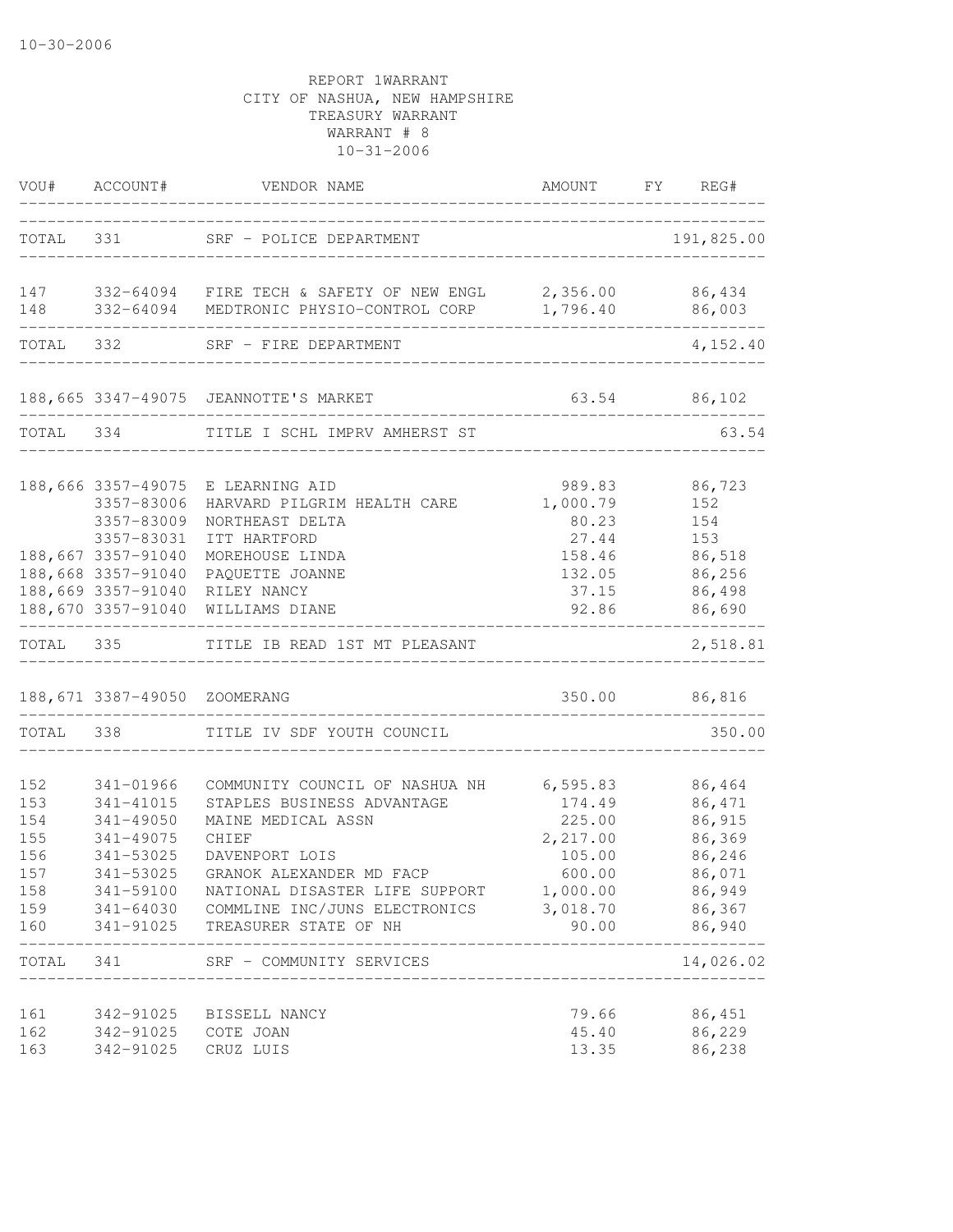|           | VOU# ACCOUNT#         | VENDOR NAME                              | AMOUNT        | FY | REG#      |
|-----------|-----------------------|------------------------------------------|---------------|----|-----------|
|           | 164 342-91025 NHADACA |                                          | 25.00         |    | 86,948    |
| TOTAL 342 |                       | SRF - COMMUNITY HEALTH                   |               |    | 163.41    |
|           |                       | 188, 672 3437-49075 BIEDERMAN'S DELI     | 179.00        |    | 86,687    |
|           |                       | 188, 673 3437-91040 WENTWORTH BY THE SEA | 1,000.00      |    | 86,817    |
|           | TOTAL 343             | TITLE IV 21ST CENT QUAL.STAFF            |               |    | 1,179.00  |
|           | 188,674 3440-31005    | NEXTEL COMMUNICATIONS                    | 121.87        |    | 86,875    |
|           | 188,675 3440-49075    | AC MOORE INC                             | 97.48         |    | 86,581    |
|           | 188,676 3440-49075    | ALMEIDA SUSAN                            | 115.53        |    | 86,577    |
|           | 188,677 3440-49075    | CEPAITIS JOHN                            | 11.94         |    | 86,504    |
|           | 188,678 3440-49075    | COGSWELL CATHERINE                       | 147.76        |    | 86,574    |
|           | 188,679 3440-49075    | DIRECT PRODUCTS                          | 326.48        |    | 86,733    |
|           | 188,680 3440-49075    | GARELICK FARMS-LYNN                      | 206.57        |    | 86,381    |
|           | 188,681 3440-49075    | HOME DEPOT CREDIT SERVICES               | 18.52         |    | 86,526    |
|           | 188,682 3440-49075    | MARKET BASKET                            | 150.94        |    | 86,233    |
|           | 188,683 3440-49075    | NATIONAL CRIME PREVENTION COUN           | 459.25        |    | 86,714    |
|           | 188,684 3440-49075    | ORIENTAL TRADING CO INC                  | 135.60        |    | 86,533    |
|           | 188,685 3440-49075    | SAM'S CLUB                               | 761.79        |    | 86,961    |
|           | 188,686 3440-49075    | SIGN A RAMA OF NASHUA                    | 200.00        |    | 86,465    |
|           | 188,687 3440-49075    | STAPLES BUSINESS ADVANTAGE               | 313.08        |    | 86,399    |
|           | 188,688 3440-49075    | WALMART COMMUNITY                        | 399.24        |    | 86,477    |
| TOTAL     | 344                   | AFTER SCHOOL PROGRAM                     |               |    | 3,466.05  |
|           | 188,689 3447-31050    | NEXTEL COMMUNICATIONS                    | 305.13        |    | 86,875    |
|           | 188,690 3447-53103    | BOYS & GIRLS CLUB OF GREATER N           | 2,900.00      |    | 86,047    |
|           | 188,691 3447-53103    | CAMPUS COMPACT FOR NH                    | 5,400.00      |    | 86,703    |
|           | 188,692 3447-53103    | RIVIER COLLEGE                           | 4,300.00      |    | 85,964    |
|           | 188,693 3447-53103    | STATE OF NH CRIMINAL RECORDS             | 78.00         |    | 86,818    |
|           | 188,694 3447-53111    | NASHUA ADULT LEARNING CENTER             | 3,594.50      |    | 85,976    |
|           | 188,695 3447-55020    | FIRST STUDENT INC                        | 3,972.77      |    | 86,559    |
|           | 3447-83006            | ANTHEM BLUE CROSS BLUE SHIELD            | 1,358.73      |    | 147       |
|           |                       | 3447-83009 NORTHEAST DELTA               | 42.67         |    | 154       |
|           |                       | 3447-83031 ITT HARTFORD                  | 2.80          |    | 153       |
|           |                       | 188,696 3447-91040 CEPAITIS JOHN         | 634.83 86,504 |    |           |
|           |                       | TOTAL 344 TITLE IV SDF 21ST CENTURY      |               |    | 22,589.43 |
|           |                       | 188,697 3506-49050 CORWIN PRESS          | 754.47        |    | 86,694    |
|           |                       | 3506-83009 NORTHEAST DELTA               | 144.62        |    | 155       |
|           |                       | 3506-83031 ITT HARTFORD                  | 16.52         |    | 153       |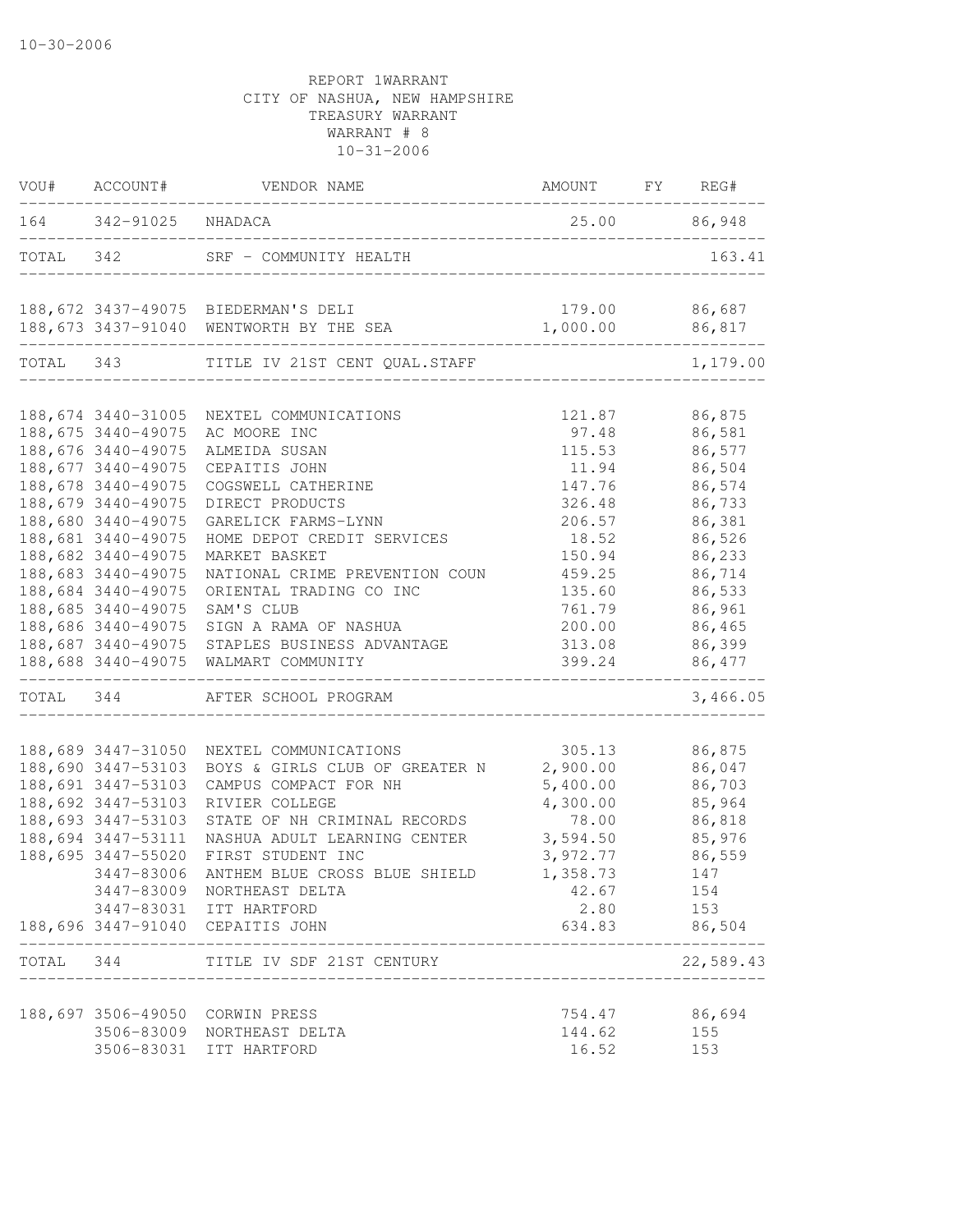| VOU#      | ACCOUNT#                                 | VENDOR NAME                                                                    | AMOUNT             | FY | REG#             |
|-----------|------------------------------------------|--------------------------------------------------------------------------------|--------------------|----|------------------|
| TOTAL 350 |                                          | SUPPLEMENTARY PRGRM FOR CHILDR                                                 |                    |    | 915.61           |
|           |                                          | 188,698 3507-49035 BORDERS INC                                                 | 239.25             |    | 86,571           |
|           | 3507-83006                               | ANTHEM BLUE CROSS BLUE SHIELD                                                  | 6,542.81           |    | 147              |
|           | 3507-83006                               | HARVARD PILGRIM HEALTH CARE                                                    | 1,851.45           |    | 152              |
|           | 3507-83009                               | NORTHEAST DELTA                                                                | 364.77             |    | 155              |
|           | 3507-83031                               | ITT HARTFORD                                                                   | 139.72             |    | 153              |
|           | 188,699 3507-91040                       | BRENNAN SUSAN                                                                  | 135.00             |    | 86,537           |
| TOTAL 350 |                                          | TITLE 11A TEACHER QUALITY                                                      |                    |    | 9,273.00         |
|           |                                          |                                                                                |                    |    |                  |
|           | 188,700 3516-64045 UNICOM                |                                                                                | 1,193.12           |    | 86,589           |
|           | 3516-83006                               | ANTHEM BLUE CROSS BLUE SHIELD                                                  | 1,006.50           |    | 147              |
|           |                                          | 3516-83009 NORTHEAST DELTA<br>3516-83031 ITT HARTFORD                          | 80.23<br>17.64     |    | 154<br>153       |
|           |                                          |                                                                                |                    |    |                  |
| TOTAL     | 351                                      | TITLE IID ENHANCE ED THRU TECH                                                 |                    |    | 2,297.49         |
| 177       | 352-49075                                | DWIGHT DAMON ASSOCIATES                                                        | 700.00             |    | 86,009           |
| 178       | 352-49075                                | ORIENTAL TRADING CO INC                                                        | 154.29             |    | 86,533           |
| 179       | 352-59020                                | PAINTER SCOTT                                                                  | 93.89              |    | 86,819           |
| 180       | 352-59050                                | FIERLEY STACY                                                                  | 450.00             |    | 86,114           |
| 181       | $352 - 705$                              | MARSHALL WILL                                                                  | 50.00              |    | 86,281           |
| 182       | $352 - 705$                              | STODDARD FRANK                                                                 | 50.00              |    | 86,278           |
| 183       |                                          | 352-75021 NORTHERN NURSERIES INC                                               | 1,540.00           |    | 86,551           |
| TOTAL 352 |                                          | SRF - PARKS AND RECREATION                                                     |                    |    | 3,038.18         |
|           |                                          |                                                                                |                    |    |                  |
|           | 188,702 3557-49075                       | 188,701 3557-49075 CURRICULUM ASSOCIATES, INC<br>WILSON LANGUAGE TRAINING CORP | 76.45<br>482.90    |    | 86,536<br>86,611 |
|           | 3557-83006                               | HARVARD PILGRIM HEALTH CARE                                                    | 1,000.79           |    | 152              |
|           | 3557-83009                               | NORTHEAST DELTA                                                                | 80.23              |    | 154              |
|           | 3557-83031                               | ITT HARTFORD                                                                   | 27.44              |    | 153              |
|           | 188,703 3557-91040                       | LUMBRA VIRGINIA                                                                | 162.21             |    | 86,521           |
|           | 188,704 3557-91040                       | MARTELL CYNTHIA                                                                | 137.86             |    | 86,529           |
| TOTAL     | 355                                      | TITLE IB READING 1ST FES                                                       |                    |    | 1,967.88         |
|           |                                          |                                                                                |                    |    |                  |
|           | 188,705 3658-49050<br>188,706 3658-49050 | PHOENIX SCREEN PRINTING<br>US SCHOOL SUPPLY INC                                | 2,047.90<br>194.90 |    | 86,459<br>86,568 |
|           |                                          |                                                                                |                    |    |                  |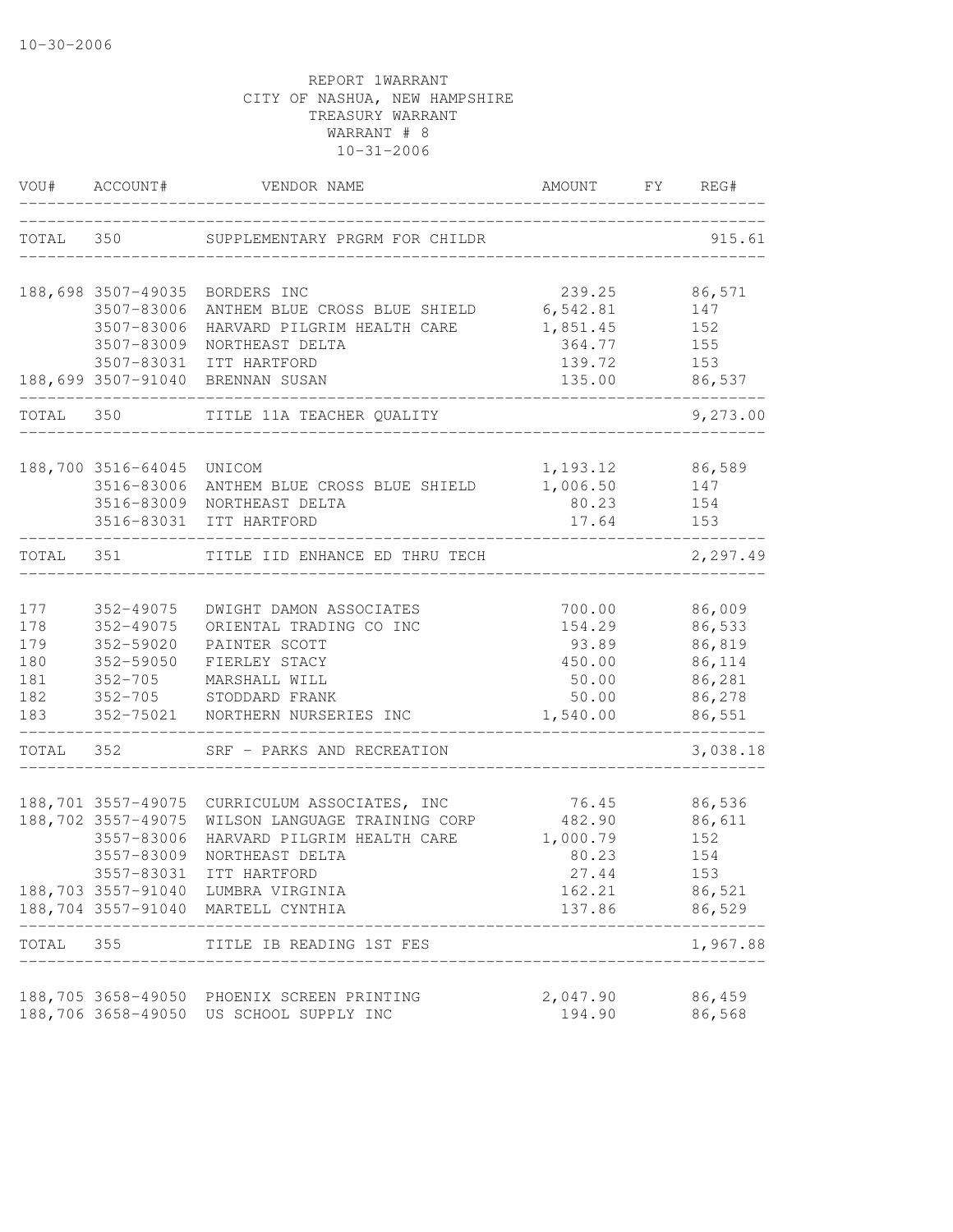| VOU#       | ACCOUNT#               | VENDOR NAME                                                                                                   | AMOUNT                | FY | REG#             |
|------------|------------------------|---------------------------------------------------------------------------------------------------------------|-----------------------|----|------------------|
| TOTAL      | 365                    | SOUTH STUDENT SHOP                                                                                            |                       |    | 2,242.80         |
| 187        |                        | 371-07340 TELEGRAPH PUBLISHING COMPANY                                                                        | 249.90                |    | 86,787           |
| TOTAL      | 371                    | SRF - COMMUNITY DEVELOPMENT                                                                                   |                       |    | 249.90           |
| 188<br>189 |                        | 373-53025 MERRA KANAKIS CREME & MELLOR P 600.00 86,033<br>373-53075  NASHUA REGIONAL PLANNING COMMI  2,137.50 |                       |    | 86,800           |
| TOTAL 373  |                        | SRF - ECONOMIC DEVELOPMENT                                                                                    |                       |    | 2,737.50         |
| 190        | 374-07070              | BOYS & GIRLS CLUB OF GREATER N                                                                                | 2,690.90              |    | 86,047           |
| 191<br>192 | 374-07090<br>374-07120 | NASHUA SOUP KITCHEN & SHELTER<br>NASHUA AREA HEALTH CENTER                                                    | 14,181.81<br>5,363.62 |    | 86,154<br>86,458 |
| 193        | 374-07143              | TURNSTONE CORP/RETAINAGE                                                                                      | 3,830.00              |    | 166              |
| 194        | 374-07143              | TURNSTONE CORPORATION                                                                                         | 16, 243.32            |    | 86,036           |
| 195        | 374-07145              | NEIGHBORHOOD HOUSING SERVICES                                                                                 | 9,090.92              |    | 86,301           |
| 195        | 374-07188              | NEIGHBORHOOD HOUSING SERVICES                                                                                 | 4,739.28              |    | 86,301           |
| 196        | $374 - 07220$          | GREATER NASHUA COUNCIL ON ALCO                                                                                | 3,170.90              |    | 86,098           |
| 197        | 374-07340              | HILLSBOROUGH COUNTY TREASURER                                                                                 | 6.00                  |    | 86,785           |
| 198        | 374-07511              | TURNSTONE CORPORATION                                                                                         | 18,226.68             |    | 86,036           |
| 199        | 374-08026              | SURPLUS OFFICE EQUIPMENT INC                                                                                  | 472.00                |    | 86,456           |
| 200        | 374-09031              | COMPLIANCE NETWORK OF NE                                                                                      | 495.00                |    | 86,274           |
| 201        | 374-09031              | LOOMIS FARGO & CO                                                                                             | 163.55                |    | 86,142           |
| 202        | 374-09031              | ST JOSEPH BUSINESS & HEALTH                                                                                   | 65.00                 |    | 86,165           |
| 203        | 374-09031              | TRANSIT MANAGEMENT OF NASHUA                                                                                  | 132.79                |    | 159              |
| 204        | 374-09031              | TRANSIT MANAGEMENT OF NASHUA                                                                                  | 134.68                |    | 167              |
| 205        | 374-09043              | CONWAY OFFICE PRODUCTS LLC                                                                                    | 90.00                 |    | 86,147           |
| 206        | 374-09054              | VERMONT TRANSIT CO INC                                                                                        | 260.56                |    | 86,952           |
| 207        | 374-09061              | ARAMARK UNIFORM SERVICES                                                                                      | 139.75                |    | 86,127           |
| 208        | 374-09061              | MICHELIN NORTH AMERICA INC                                                                                    | 24.00                 |    | 86,032           |
| 209        | 374-09071              | SHATTUCK MALONE OIL CO                                                                                        | 9,209.90              |    | 86,865           |
| 210        | 374-09081              | MICHELIN NORTH AMERICA INC                                                                                    | 904.98                |    | 86,032           |
| 211        | 374-09091              | AUTO ELECTRIC WAREHOUSE INC                                                                                   | 195.00                |    | 85,961           |
| 212        | 374-09091              | <b>BALDWIN FILTERS</b>                                                                                        | 163.18                |    | 86,104           |
| 213        | 374-09091              | CENTRAL PAPER PRODUCTS CO                                                                                     | 133.18                |    | 86,790           |
| 214        | 374-09091              | FLEETWAY HEAVY DUTY PARTS INC                                                                                 | 58.83                 |    | 86,074           |
| 215        | 374-09091              | GILLIG CORP                                                                                                   | 94.16                 |    | 86,388           |
| 216        | 374-09091              | GRANITE STATE GLASS                                                                                           | 563.00                |    | 86,116           |
| 217        | 374-09091              | JACK YOUNG COMPANY INC                                                                                        | 2,029.50              |    | 86,780           |
| 218        | 374-09091              | RYDER FLEET PRODUCTS.COM INC                                                                                  | 377.17                |    | 86,422           |
| 219        | 374-09091              | STAPLES BUSINESS ADVANTAGE                                                                                    | 220.93                |    | 86,471           |
| 220        | 374-09091              | SUBURBAN AUTO & TRUCK PARTS IN                                                                                | 1,317.21              |    | 86,781           |
| 221        | 374-09091              | UB-92 SOFTWARE                                                                                                | 149.99                |    | 86,299           |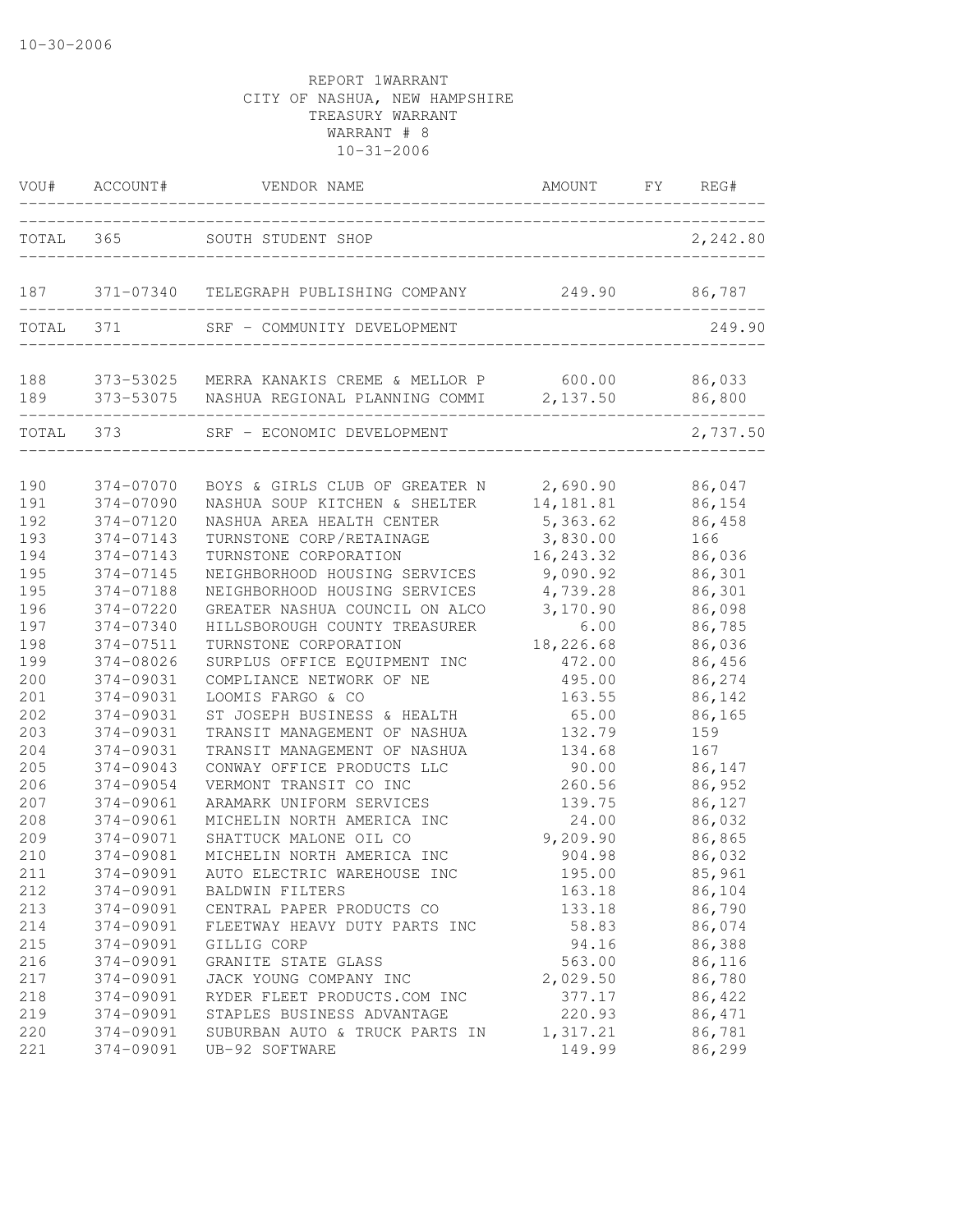| VOU#  | ACCOUNT#            | VENDOR NAME                    | AMOUNT    | FΥ | REG#       |
|-------|---------------------|--------------------------------|-----------|----|------------|
| 222   | 374-09091           | UNION LEADER CORP              | 900.00    |    | 86,876     |
| 223   | 374-09104           | PUBLIC SERVICE OF NH           | 140.17    |    | 86,930     |
| 224   | 374-09113           | KEYSPAN ENERGY DELIVERY        | 149.58    |    | 86,891     |
| 225   | 374-09124           | PENNICHUCK WATER               | 18.43     |    | 86,894     |
| 226   | 374-09133           | PAETEC COMMUNICATIONS INC      | 31.67     |    | 86,877     |
| 227   | 374-09133           | VERIZON                        | 138.85    |    | 86,889     |
| 228   | 374-09201           | TRANSIT MANAGEMENT OF NASHUA   | 17,426.10 |    | 159        |
| 229   | 374-09201           | TRANSIT MANAGEMENT OF NASHUA   | 17,567.07 |    | 167        |
| 230   | 374-09208           | TRANSIT MANAGEMENT OF NASHUA   | 587.10    |    | 159        |
| 231   | 374-09208           | TRANSIT MANAGEMENT OF NASHUA   | 587.10    |    | 167        |
| 232   | 374-09211           | TRANSIT MANAGEMENT OF NASHUA   | 12,903.38 |    | 157        |
| 233   | 374-09211           | TRANSIT MANAGEMENT OF NASHUA   | 1,499.30  |    | 159        |
| 234   | 374-09211           | TRANSIT MANAGEMENT OF NASHUA   | 1,512.05  |    | 167        |
| 235   | 374-09214           | TRANSIT MANAGEMENT OF NASHUA   | 1,160.30  |    | 157        |
| 236   | 374-09214           | TRANSIT MANAGEMENT OF NASHUA   | 44.90     |    | 159        |
| 237   | 374-09214           | TRANSIT MANAGEMENT OF NASHUA   | 44.92     |    | 167        |
| 238   | 374-09233           | NH TRANSIT ASSOCIATION         | 500.00    |    | 86,880     |
| 239   | 374-09261           | ARAMARK UNIFORM SERVICES       | 318.75    |    | 86,127     |
| 240   | 374-09261           | SURPLUS OFFICE EQUIPMENT INC   | 20.00     |    | 86,456     |
| TOTAL | 374                 | SRF - URBAN PROGRAMS           |           |    | 150,487.46 |
|       |                     |                                |           |    |            |
| 241   | 375-45050           | UNIQUE MANAGEMENT SERVICES INC | 429.60    |    | 86,121     |
| 242   | 375-59100           | FRANCIS MIKE                   | 425.00    |    | 86,820     |
| 243   | 375-59100           | LANE ROBIN                     | 600.00    |    | 86,821     |
| TOTAL | 375                 | SRF - PUBLIC LIBRARIES         |           |    | 1,454.60   |
|       | 3766-31005          | VERIZON                        | 154.79    |    | 86,889     |
| TOTAL | 376                 | TITLE I ESEA                   |           |    | 154.79     |
|       |                     |                                |           |    |            |
|       | 188,707 3767-31005  | ONE COMMUNICATIONS             | 3.15      |    | 86,936     |
|       | 188,708 3767-42010  | THOMPSON BROOKS                | 22.63     |    | 86,583     |
|       | 188,709 3767-49035  | CAMBIUM LEARNING INC           | 658.68    |    | 86,622     |
|       | 188,710 3767-49035  | EDUPRESS                       | 832.30    |    | 86,732     |
|       | 188, 711 3767-49035 | HARCOURT INC                   | 240.62    |    | 86,617     |
|       | 188,712 3767-49035  | SCHOLASTIC BOOK CLUBS INC      | 82.65     |    | 86,180     |
|       | 188,713 3767-49035  | SUNDANCE PUBLISHING            | 145.20    |    | 86,011     |
|       | 188,714 3767-49050  | CAMBIUM LEARNING INC           | 1,326.60  |    | 86,622     |
|       | 188,715 3767-49050  | CLASSROOM DIRECT               | 70.13     |    | 86,558     |
|       | 188,716 3767-49050  | HENRY S WOLKINS COMPANY        | 2.45      |    | 86,806     |
|       | 188,717 3767-49050  | LAKESHORE LEARNING MATERIALS   | 74.62     |    | 86,129     |
|       | 188,718 3767-49050  | PHI DELTA KAPPA                | 1,500.00  |    | 86,254     |
|       | 188,719 3767-49050  | REALLY GOOD STUFF INC          | 170.79    |    | 86,508     |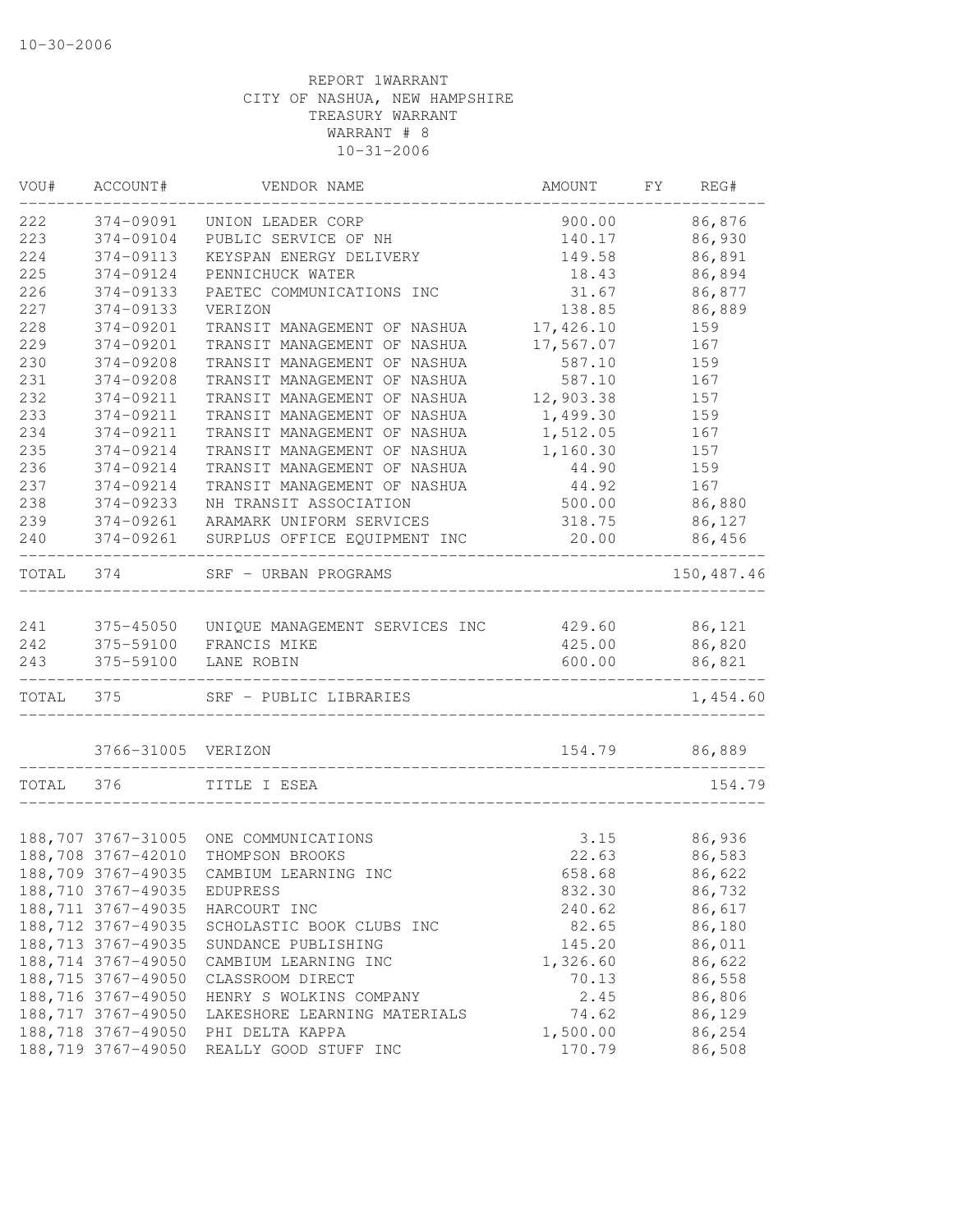| VOU#      | ACCOUNT#                     | VENDOR NAME                        | AMOUNT   | FY | REG#                  |
|-----------|------------------------------|------------------------------------|----------|----|-----------------------|
|           | 188,720 3767-49050           | RIVERSIDE PUBLISHING               | 585.62   |    | 86,555                |
|           | 188,721 3767-49050           | SCHOOL SPECIALTY                   | 241.74   |    | 86,530                |
|           | 188,722 3767-49050           | STAPLES BUSINESS ADVANTAGE         | 12.35    |    | 86,399                |
|           | 188,723 3767-49050           | THOMPSON BROOKS                    | 18.52    |    | 86,583                |
|           | 188, 724 3767-49075          | BRICKEY NANCY                      | 10.94    |    | 86,512                |
|           | 188, 725 3767-49075          | JEANNOTTE'S MARKET                 | 240.32   |    | 86,102                |
|           | 188,726 3767-49075           | POSITIVE PROMOTIONS INC            | 356.53   |    | 86,056                |
|           | 188, 727 3767-49075          | SCHOOL SPECIALTY                   | 324.78   |    | 86,530                |
|           | 188,728 3767-49075           | STAPLES BUSINESS ADVANTAGE         | 134.57   |    | 86,399                |
|           | 188,729 3767-53101           | CROWDER LUCIE L                    | 457.08   |    | 86,482                |
|           | 188,730 3767-53101           | EDWARDS STEVEN Ph D                | 3,031.87 |    | 86,635                |
|           | 188, 731 3767-53101          | PHI DELTA KAPPA                    | 7,000.00 |    | 86,254                |
|           | 188, 732 3767-64192          | NATIONAL BUSINESS FURNITURE        | 3,107.20 |    | 86,519                |
|           | 3767-83006                   | ANTHEM BLUE CROSS BLUE SHIELD      | 1,979.35 |    | 146                   |
|           | 3767-83006                   | ANTHEM BLUE CROSS BLUE SHIELD      | 1,372.14 |    | 147                   |
|           | 3767-83009                   | NORTHEAST DELTA                    | 208.15   |    | 154                   |
|           | 3767-83009                   | NORTHEAST DELTA                    | 2,967.92 |    | 155                   |
|           | 3767-83031                   | ITT HARTFORD                       | 80.94    |    | 153                   |
| TOTAL 376 |                              | TITLE I ESEA                       |          |    | 27, 259.84            |
|           | 188,733 3887-49035           | EVERBIND/MARCO BOOK BINDERY        | 811.64   |    | 86,018                |
|           | 3887-83006                   | ANTHEM BLUE CROSS BLUE SHIELD      | 50.75    |    | 146                   |
|           | 3887-83009                   | NORTHEAST DELTA                    | 6.73     |    | 154                   |
|           | 3887-83031                   | ITT HARTFORD                       | 1.20     |    | 153                   |
|           |                              | 188,734 3887-91040 HYNES STACY     | 54.69    |    | 86,514                |
| TOTAL 388 |                              | TITLE V INNOVATIVE PROGRAMS        |          |    | 925.01                |
|           |                              |                                    |          |    |                       |
|           | 188,735 3907-49050           | FILMS MEDIA GROUP                  | 701.73   |    | 86,684                |
|           | 188,736 3907-49050           | ICC                                | 98.00    |    | 86,941                |
|           | 188,737 3907-49050           | MAGNA SYSTEMS INC                  | 459.00   |    | 86,752                |
|           | 188,738 3907-49050           | NAEYC RESOURCE SALES               | 157.00   |    | 86,615                |
|           | 188,739 3907-49050           | NORTHEAST FOUNDATION FOR CHILD     | 252.37   |    | 86,541                |
|           | 188,740 3907-49050           | REDLEAF PRESS                      | 349.62   |    | 86,507                |
|           | 188,741 3907-53102           | WILLIAMS VERONICA                  | 625.00   |    | 86,628                |
|           | 188,742 3907-91040           | ARROWSMITH MARY                    | 40.05    |    | 86,715                |
|           | 188,743 3907-91040           | DARWISH COLLEEN                    | 1,376.85 |    | 86,665                |
|           | 188,744 3907-91040           | GUILFOIL MICHELE                   | 32.93    |    | 86,754                |
|           |                              | 188,745 3907-91040 LOFTUS JUDITH   | 80.00    |    | 86,528                |
|           |                              | 188,746 3907-91040 PERRY SIMONNE   | 80.00    |    | 86,501<br>$- - - - -$ |
|           |                              | TOTAL 390 VOC ED SECONDARY PERKINS |          |    | 4,252.55              |
|           | 188,747 3927-49050 LULL FARM |                                    | 62.50    |    | 86,664                |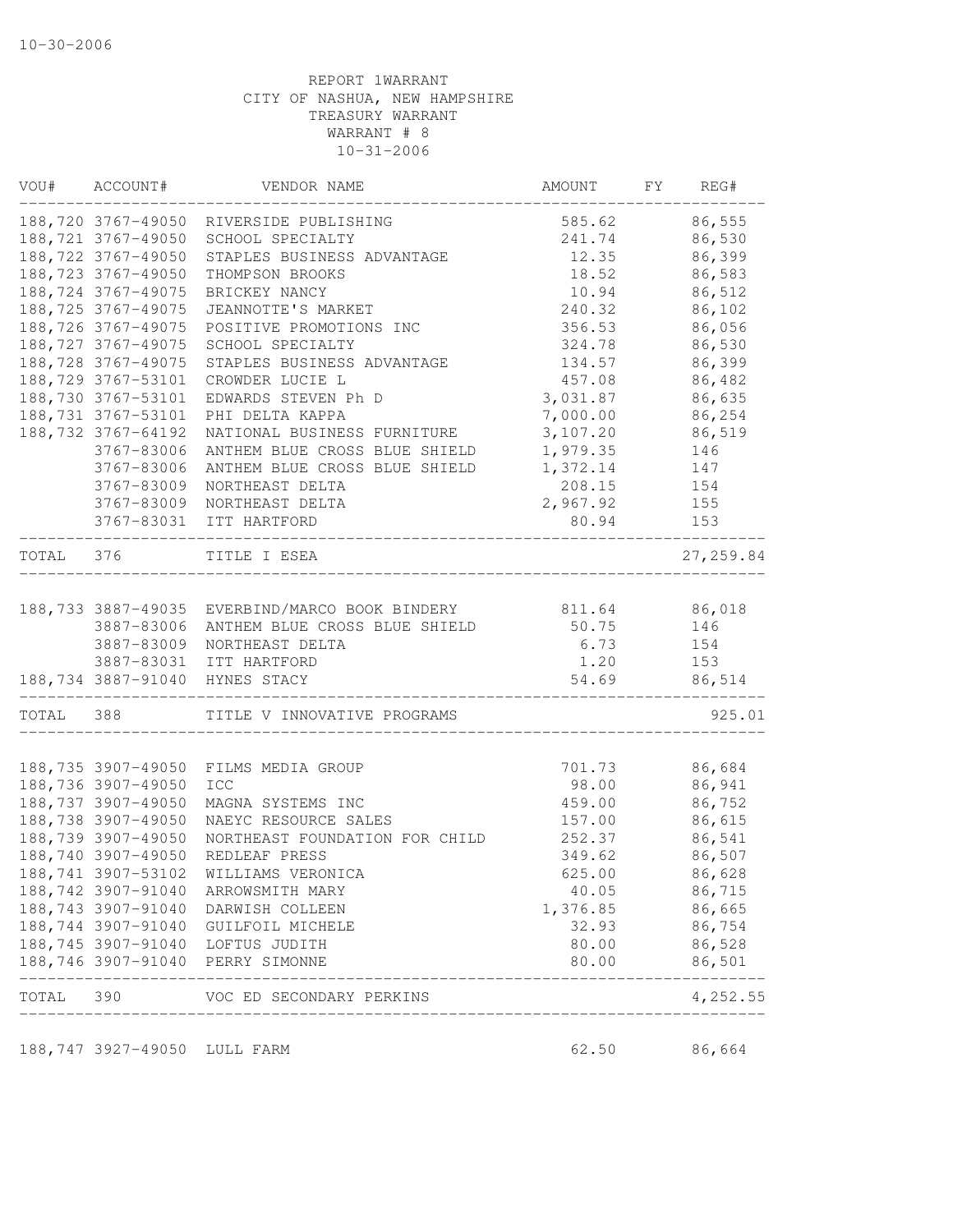|           | VOU# ACCOUNT#                                                                                                                                              | VENDOR NAME                                                                                                                                                                                                                                                     | AMOUNT FY REG#                                                                                               |                                                                                   |
|-----------|------------------------------------------------------------------------------------------------------------------------------------------------------------|-----------------------------------------------------------------------------------------------------------------------------------------------------------------------------------------------------------------------------------------------------------------|--------------------------------------------------------------------------------------------------------------|-----------------------------------------------------------------------------------|
| TOTAL 392 |                                                                                                                                                            | CULINARY ARTS                                                                                                                                                                                                                                                   |                                                                                                              | 62.50                                                                             |
|           | 188,749 3937-49050<br>3937-83006<br>3937-83009                                                                                                             | 188,748 3937-49050 MARKET BASKET<br>STAPLES BUSINESS ADVANTAGE<br>ANTHEM BLUE CROSS BLUE SHIELD 1,358.73<br>NORTHEAST DELTA<br>3937-83031 ITT HARTFORD                                                                                                          | 38.10<br>27.99<br>134.65<br>8.12                                                                             | 86,233<br>86,399<br>147<br>154<br>153                                             |
| TOTAL 393 |                                                                                                                                                            | DAY CARE                                                                                                                                                                                                                                                        |                                                                                                              | 1,567.59                                                                          |
|           | 188,751 3957-49050<br>188,752 3957-53103<br>188,753 3957-53109<br>188,754 3957-53109<br>3957-83006<br>3957-83006<br>3957-83006<br>3957-83009<br>3957-83031 | 188,750 3957-49050 DON JOHNSTON<br>KAPLAN COMPANIES INC<br>KRAH JEFFREY<br>GREER JENNIFER<br>PSYCHIATRIC EDUCATION SERVICES<br>ANTHEM BLUE CROSS BLUE SHIELD<br>ANTHEM BLUE CROSS BLUE SHIELD<br>HARVARD PILGRIM HEALTH CARE<br>NORTHEAST DELTA<br>ITT HARTFORD | 313.95<br>137.77<br>1,400.00<br>1,150.00<br>66.00<br>4,770.79<br>19,475.52<br>6,054.75<br>2,932.77<br>460.04 | 86,573<br>86,155<br>86,729<br>86,669<br>86,579<br>146<br>147<br>152<br>155<br>153 |
| TOTAL 395 |                                                                                                                                                            | IDEA BASIC SPEC ED                                                                                                                                                                                                                                              |                                                                                                              | 36,761.59                                                                         |
|           | 188,756 3977-705                                                                                                                                           | 188,755 3977-705 BODICHARLA SRINIVASA<br>DHAVALA SOMAYAJULU<br>3977-83006 ANTHEM BLUE CROSS BLUE SHIELD<br>3977-83006 ANTHEM BLUE CROSS BLUE SHIELD                                                                                                             | 150.00 86,742<br>300.00<br>597.18<br>264.91                                                                  | 86,743<br>146<br>147                                                              |
|           |                                                                                                                                                            | TOTAL 397 SPECIAL ED LOCAL                                                                                                                                                                                                                                      |                                                                                                              | 1,312.09                                                                          |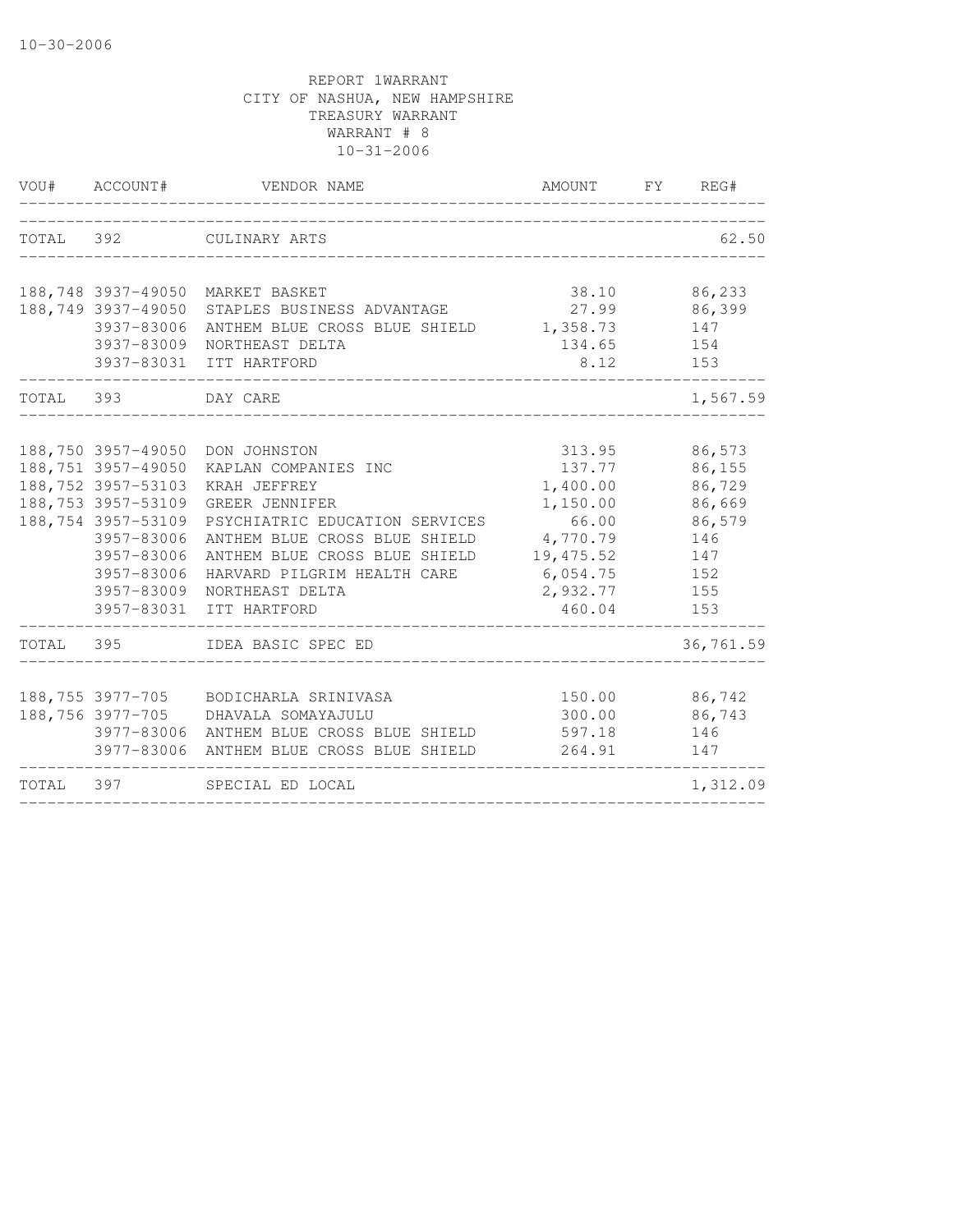| VOU#                     | ACCOUNT#                                         | VENDOR NAME                                                                                | AMOUNT FY REG#                  |                                      |
|--------------------------|--------------------------------------------------|--------------------------------------------------------------------------------------------|---------------------------------|--------------------------------------|
| 263                      |                                                  | 412-162 HILLSBOROUGH COUNTY TREASURER                                                      | 277.51 86,785                   |                                      |
| TOTAL                    | $412 - 16$                                       | FINANCIAL SERVICES<br>INT & COST ON REDEMPTION                                             |                                 | 277.51                               |
| 264<br>265<br>266<br>267 | 412-180<br>$412 - 180$<br>412-180<br>$412 - 180$ | BUILDER SERV GROUP<br>MERCADO JOSE G<br>ROCKINGHAM AMBULANCE<br>SJ'S GARAGE & CONSTRUCTION | 581.00<br>68.00<br>5.00<br>4.00 | 86,322<br>86,327<br>86,331<br>86,333 |
| TOTAL                    | $412 - 18$                                       | FINANCIAL SERVICES<br>AUTO PERMITS                                                         |                                 | 658.00                               |
|                          | 268 413-203                                      | TREASURER STATE OF NH                                                                      | 3,496.00 86,907                 |                                      |
| TOTAL 413-20             |                                                  | CITY CLERK'S OFFICE<br>MARRIAGE LICENSES                                                   |                                 | 3,496.00                             |
| 268                      | $413 - 303$                                      | TREASURER STATE OF NH                                                                      | 8,456.00                        | 86,907                               |
| TOTAL                    | $413 - 30$                                       | CITY CLERK'S OFFICE<br>CERTIFIED COPIES                                                    |                                 | 8,456.00                             |
| 269                      | $431 - 314$                                      | RAVGIALA CAROL A                                                                           | 4.40                            | 86,822                               |
| TOTAL                    | $431 - 31$                                       | POLICE DEPARTMENT<br>SALE OF PHOTOCOPIES                                                   |                                 | 4.40                                 |
| 270                      | $452 - 329$                                      | BRITO JOYCE                                                                                |                                 | 20.00 86,276                         |
|                          | TOTAL 452-32                                     | PARKS AND RECREATION<br>BASKETBALL                                                         |                                 | 20.00                                |
|                          |                                                  | 271  481-599          NASHUA          SCHOOL DISTRICT #42          -1,340.00               |                                 | 160                                  |
|                          | TOTAL 481-59                                     | SCHOOL DEPARTMENT REVENUE<br>MISCELLANEOUS REVENUE                                         |                                 | $-1,340.00$                          |
|                          | 188,757 481-624                                  | BRUNELLE LYNN                                                                              | 50.00                           | 86,749                               |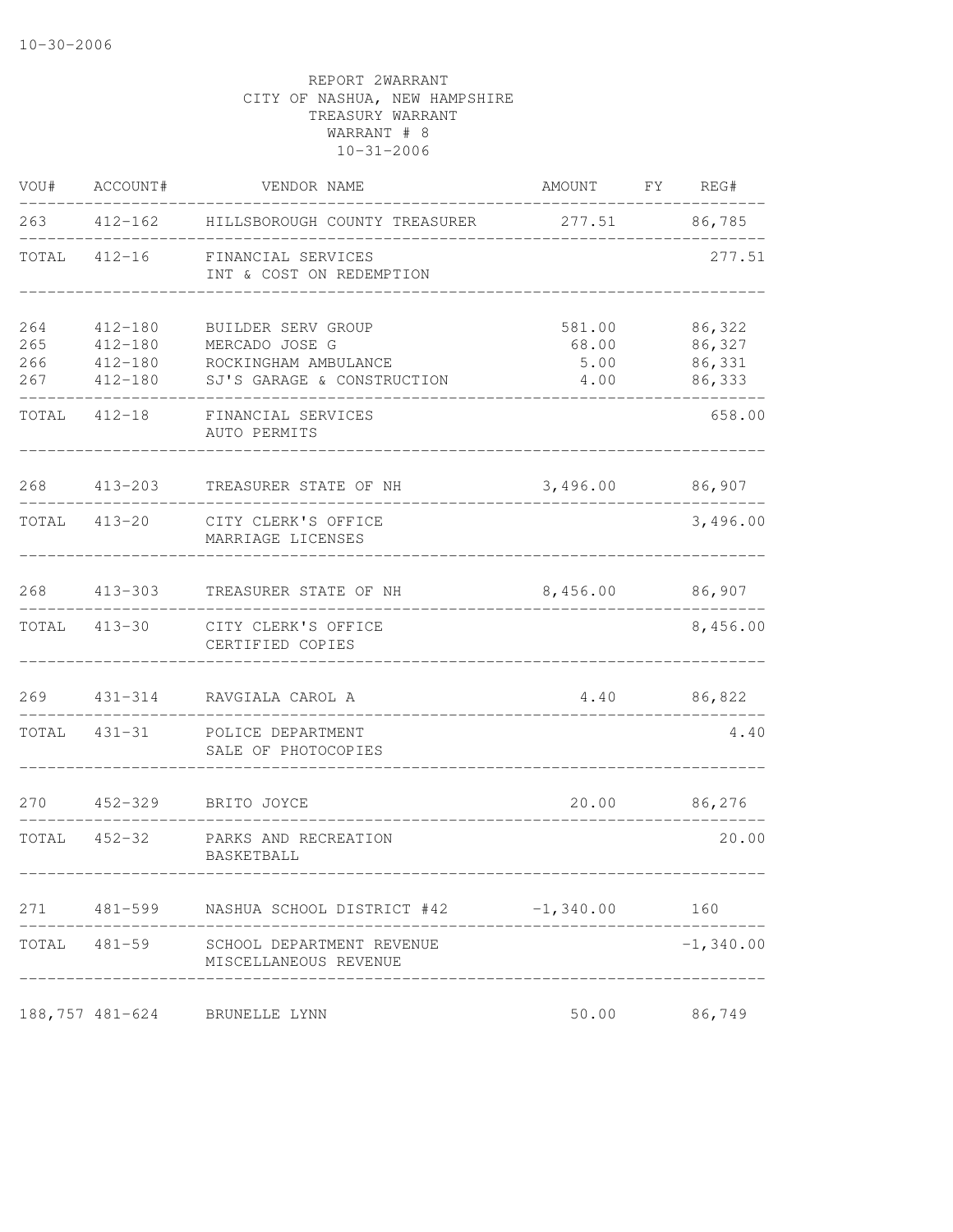| VOU# | ACCOUNT#      | VENDOR NAME                                     | AMOUNT FY | REG#  |
|------|---------------|-------------------------------------------------|-----------|-------|
|      |               |                                                 |           |       |
|      | ТОТАІ, 481—62 | SCHOOL DEPARTMENT REVENUE<br>BUS TRANSPORTATION |           | 50.00 |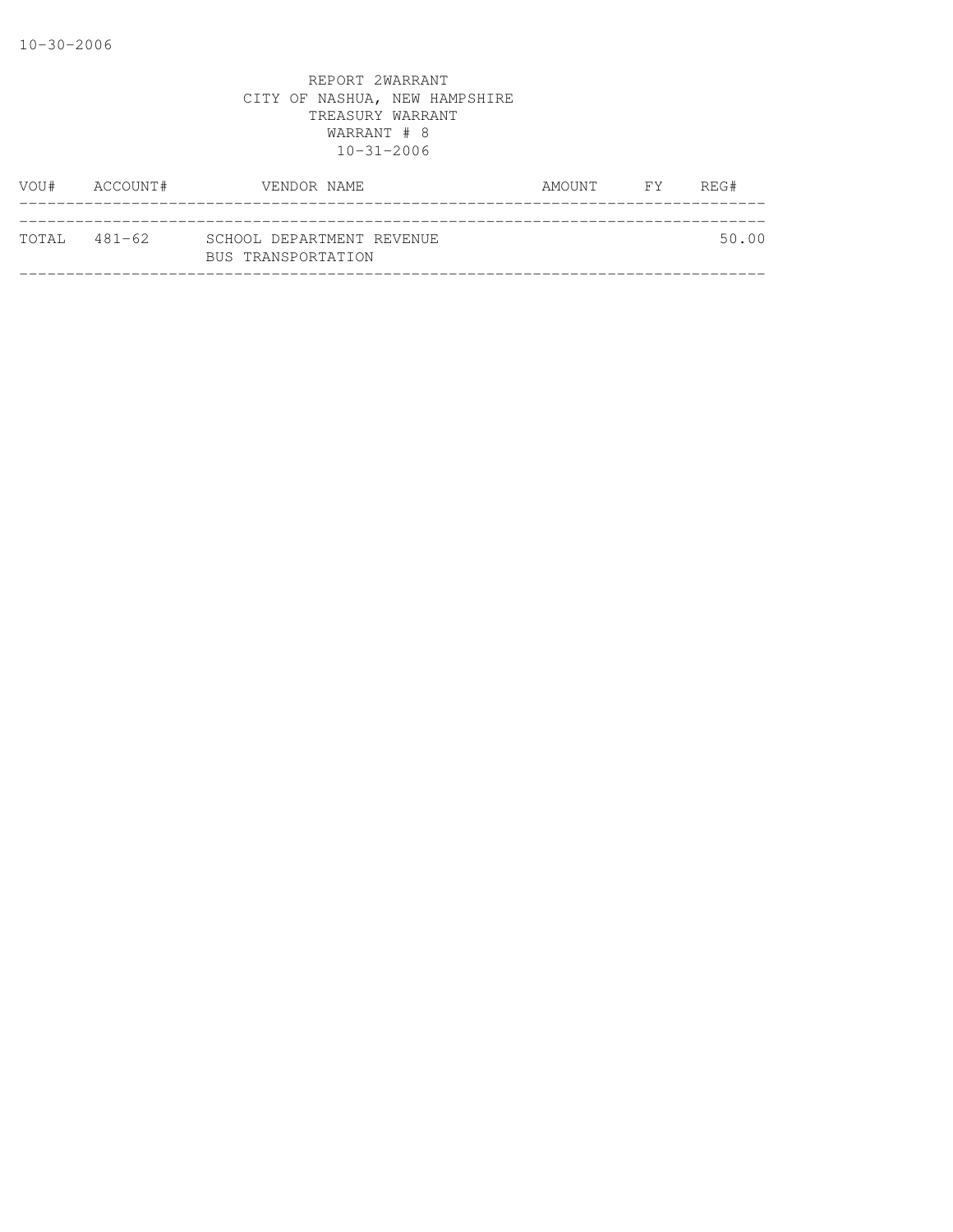| VOU#       | ACCOUNT#                   | VENDOR NAME                                                | AMOUNT                | FΥ | REG#             |
|------------|----------------------------|------------------------------------------------------------|-----------------------|----|------------------|
| 272<br>273 | 501-95010<br>$501 - 31050$ | GREATER NASHUA CHAMBER OF COMM<br>VERIZON WIRELESS         | 260.00<br>23.42       |    | 86,436<br>86,901 |
| TOTAL      | 501                        | MAYOR'S OFFICE                                             |                       |    | 283.42           |
| 274        | 502-72010                  | CONWAY OFFICE PRODUCTS LLC                                 | 200.00                |    | 86,147           |
| 275        | $502 - 66025$              | GE CAPITAL INC                                             | 133.00                |    | 86,457           |
| 276        | 502-49025                  | MATTHEW BENDER & CO INC                                    | 338.45                |    | 86,954           |
| 277        | 502-51030                  | SULLIVAN & GREGG                                           | 2,800.09              |    | 86,252           |
| TOTAL      | 502                        | LEGAL DEPARTMENT                                           |                       |    | 3, 471.54        |
| 278        | 503-72010                  | CONWAY OFFICE PRODUCTS LLC                                 | 160.00                |    | 86,147           |
| TOTAL      | 503                        | BOARD OF ALDERMEN                                          |                       |    | 160.00           |
|            |                            |                                                            |                       |    |                  |
| 279        | 505-81011                  | AMERICAN RED CROSS                                         | 7,500.00              |    | 86,783           |
| 280        | 505-81004                  | AREA AGENCY OF GREATER NASHUA                              | 1,875.00              |    | 86,146           |
| 281<br>282 | 505-81013<br>505-81120     | BIG BROTHERS BIG SISTERS<br>BOYS & GIRLS CLUB OF GREATER N | 6,500.00              |    | 86,182           |
| 283        | 505-81058                  | <b>BRIDGES</b>                                             | 10,000.00<br>7,500.00 |    | 86,047<br>86,172 |
| 284        | 505-81020                  | COMMUNITY COUNCIL MENTAL HEALT                             | 4,500.00              |    | 85,995           |
| 285        | 505-81054                  | GREAT AMERICAN DOWNTOWN                                    | 7,500.00              |    | 86,093           |
| 286        | 505-81118                  | HILLSBOROUGH COUNTY SOUTH ADVO                             | 750.00                |    | 86,285           |
| 287        | 505-81121                  | PAL                                                        | 2,000.00              |    | 86,893           |
| TOTAL      | 505                        | CIVIC & COMM. ACTIVITIES                                   |                       |    | 48,125.00        |
| 288        |                            | PAETEC COMMUNICATIONS INC                                  |                       |    |                  |
| 289        | 506-31005<br>506-31005     | VERIZON                                                    | 4,965.68<br>6,302.03  |    | 86,877<br>86,889 |
| 290        | 506-31005                  | VERIZON                                                    | 101.97                |    | 86,903           |
| 291        | 506-31005                  | VERIZON                                                    | 462.98                |    | 86,944           |
| TOTAL      | 506                        | TELECOMMUNICATIONS                                         |                       |    | 11,832.66        |
| 292        |                            | 508-83101 STATE OF NH - UC W/C                             | 7,336.91 86,383       |    |                  |
| TOTAL 508  |                            | INSURANCE - POLICY COSTS                                   |                       |    | 7,336.91         |
|            |                            |                                                            |                       |    |                  |
| 293        | 512-41055                  | ADVANTAGE OFFICE SOLUTIONS INC                             | 315.36                |    | 86,452           |
| 294        | 512-59095                  | ANACOMP INC                                                | 424.30                |    | 86,052           |
| 295        | 512-98035                  | CITY OF NASHUA-PETTY CASH                                  | 707.10                |    | 85,955           |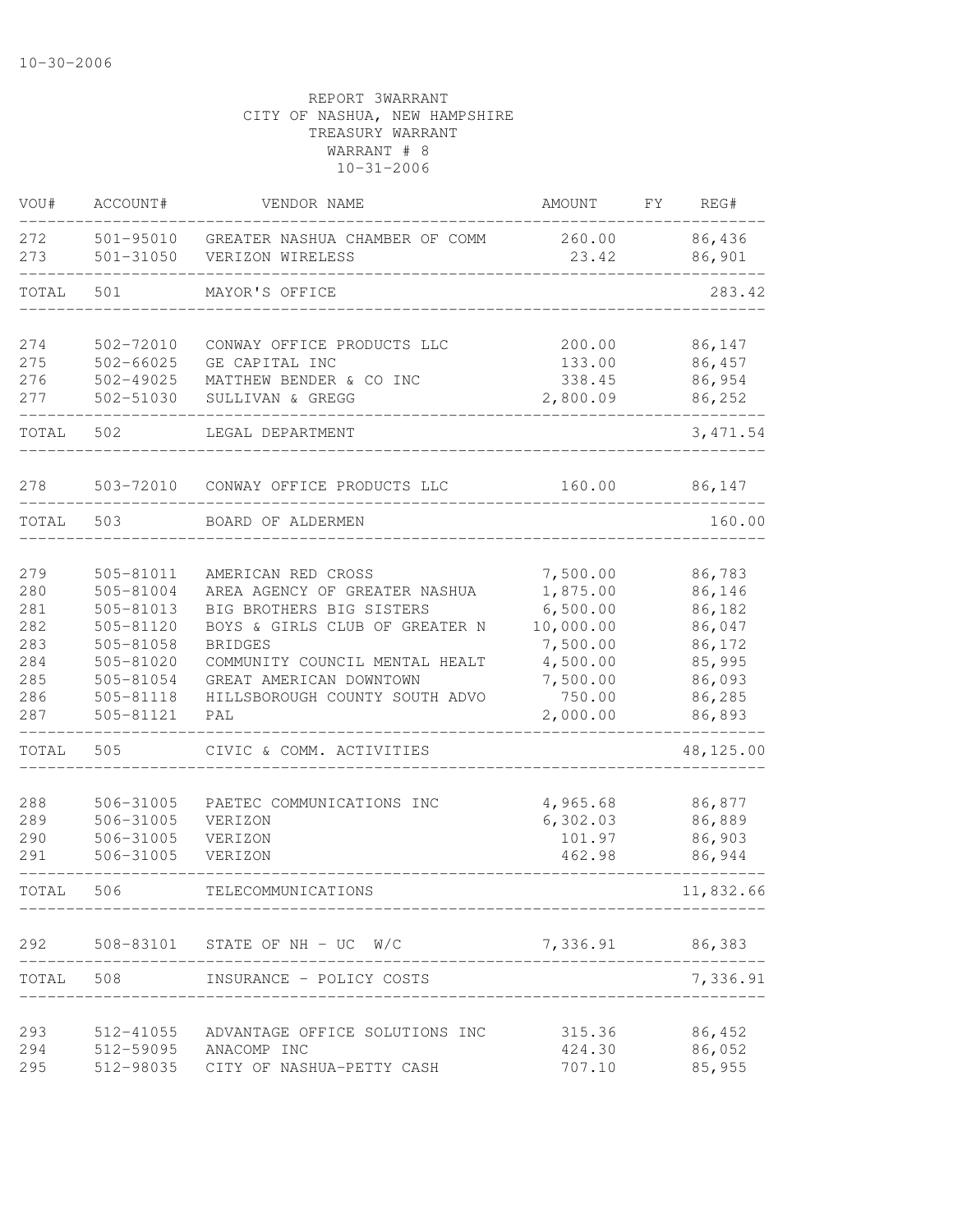| 86,147<br>512-72010<br>CONWAY OFFICE PRODUCTS LLC<br>370.00<br>86,457<br>512-66025<br>GE CAPITAL INC<br>492.15<br>512-94005<br>LOCAL GOVERNMENT CTR<br>35.00<br>86,110<br>299<br>512-52010<br>MELANSON HEATH & COMPANY PC<br>50,000.00<br>86,176<br>300<br>512-72035<br>PITNEY BOWES SERVICE SOLUTIONS<br>86,925<br>2,735.00<br>301<br>512-43005<br>POSTMASTER<br>868.00<br>86,872<br>302<br>512-43005<br>PRINTGRAPHICS OF MAINE<br>735.00<br>144<br>86,471<br>303<br>512-41005<br>STAPLES BUSINESS ADVANTAGE<br>166.20<br>303<br>512-41015<br>86,471<br>STAPLES BUSINESS ADVANTAGE<br>264.58<br>57, 112.69<br>512<br>FINANCIAL SERVICES<br>304<br>513-91005<br>193.58<br>86,824<br>BERGERON PAUL<br>304<br>513-94005<br>BERGERON PAUL<br>210.00<br>86,824<br>305<br>86,147<br>513-72010<br>CONWAY OFFICE PRODUCTS LLC<br>240.00<br>86,823<br>306<br>513-94005<br>LUCIER PATRICIA<br>91.48<br>307<br>513-44005<br>MUNICIPAL CODE CORPORATION<br>350.00<br>86,215<br>308<br>86,471<br>513-41015<br>STAPLES BUSINESS ADVANTAGE<br>538.90<br>86,890<br>513-49025<br>WEST PAYMENT CENTER<br>150.10<br>513<br>1,774.06<br>CITY CLERK'S OFFICE<br>90.00<br>86,147<br>515-72010 CONWAY OFFICE PRODUCTS LLC<br>90.00<br>515<br>HUMAN RESOURCES<br>310<br>516-72010<br>CONWAY OFFICE PRODUCTS LLC<br>1,900.00<br>86,147<br>311<br>516-66025<br>GE CAPITAL INC<br>86,457<br>116.47<br>312<br>NAPA AUTO PARTS<br>59.07<br>86,421<br>516-78100<br>313<br>PITNEY BOWES INCORPORATED<br>273.96<br>86,794<br>516-41015<br>86,108<br>314<br>516-45240<br>RIS PAPER COMPANY INC<br>355.27<br>STAPLES BUSINESS ADVANTAGE<br>315<br>516-41015<br>65.07<br>86,471<br>316<br>TELEGRAPH PUBLISHING COMPANY<br>821.10<br>86,787<br>516-54011<br>316<br>86,787<br>516-54016<br>TELEGRAPH PUBLISHING COMPANY<br>3,806.87<br>516<br>7,397.81<br>PURCHASING DEPARTMENT<br>7.94<br>86,887<br>317<br>517-42015<br>HOME DEPOT CREDIT SERVICES<br>517-75023<br>57.01<br>86,887<br>317<br>HOME DEPOT CREDIT SERVICES<br>86,894<br>318<br>517-33005<br>PENNICHUCK WATER<br>563.18<br>86,930<br>319<br>517-32005<br>PUBLIC SERVICE OF NH<br>5,541.09<br>86,013<br>320<br>W E AUBUCHON COMPANY INC<br>517-42010<br>5.65<br>86,013<br>320<br>W E AUBUCHON COMPANY INC<br>8.58<br>517-42015<br>86,013<br>$517 - 74085$<br>W E AUBUCHON COMPANY INC<br>3.58 | VOU#  | ACCOUNT# | VENDOR NAME | AMOUNT | FY. | REG# |
|-----------------------------------------------------------------------------------------------------------------------------------------------------------------------------------------------------------------------------------------------------------------------------------------------------------------------------------------------------------------------------------------------------------------------------------------------------------------------------------------------------------------------------------------------------------------------------------------------------------------------------------------------------------------------------------------------------------------------------------------------------------------------------------------------------------------------------------------------------------------------------------------------------------------------------------------------------------------------------------------------------------------------------------------------------------------------------------------------------------------------------------------------------------------------------------------------------------------------------------------------------------------------------------------------------------------------------------------------------------------------------------------------------------------------------------------------------------------------------------------------------------------------------------------------------------------------------------------------------------------------------------------------------------------------------------------------------------------------------------------------------------------------------------------------------------------------------------------------------------------------------------------------------------------------------------------------------------------------------------------------------------------------------------------------------------------------------------------------------------------------------------------------------------------------------------------------------------------------------------------------------------------------------------------------------------------------|-------|----------|-------------|--------|-----|------|
|                                                                                                                                                                                                                                                                                                                                                                                                                                                                                                                                                                                                                                                                                                                                                                                                                                                                                                                                                                                                                                                                                                                                                                                                                                                                                                                                                                                                                                                                                                                                                                                                                                                                                                                                                                                                                                                                                                                                                                                                                                                                                                                                                                                                                                                                                                                       | 296   |          |             |        |     |      |
|                                                                                                                                                                                                                                                                                                                                                                                                                                                                                                                                                                                                                                                                                                                                                                                                                                                                                                                                                                                                                                                                                                                                                                                                                                                                                                                                                                                                                                                                                                                                                                                                                                                                                                                                                                                                                                                                                                                                                                                                                                                                                                                                                                                                                                                                                                                       | 297   |          |             |        |     |      |
|                                                                                                                                                                                                                                                                                                                                                                                                                                                                                                                                                                                                                                                                                                                                                                                                                                                                                                                                                                                                                                                                                                                                                                                                                                                                                                                                                                                                                                                                                                                                                                                                                                                                                                                                                                                                                                                                                                                                                                                                                                                                                                                                                                                                                                                                                                                       | 298   |          |             |        |     |      |
|                                                                                                                                                                                                                                                                                                                                                                                                                                                                                                                                                                                                                                                                                                                                                                                                                                                                                                                                                                                                                                                                                                                                                                                                                                                                                                                                                                                                                                                                                                                                                                                                                                                                                                                                                                                                                                                                                                                                                                                                                                                                                                                                                                                                                                                                                                                       |       |          |             |        |     |      |
|                                                                                                                                                                                                                                                                                                                                                                                                                                                                                                                                                                                                                                                                                                                                                                                                                                                                                                                                                                                                                                                                                                                                                                                                                                                                                                                                                                                                                                                                                                                                                                                                                                                                                                                                                                                                                                                                                                                                                                                                                                                                                                                                                                                                                                                                                                                       |       |          |             |        |     |      |
|                                                                                                                                                                                                                                                                                                                                                                                                                                                                                                                                                                                                                                                                                                                                                                                                                                                                                                                                                                                                                                                                                                                                                                                                                                                                                                                                                                                                                                                                                                                                                                                                                                                                                                                                                                                                                                                                                                                                                                                                                                                                                                                                                                                                                                                                                                                       |       |          |             |        |     |      |
|                                                                                                                                                                                                                                                                                                                                                                                                                                                                                                                                                                                                                                                                                                                                                                                                                                                                                                                                                                                                                                                                                                                                                                                                                                                                                                                                                                                                                                                                                                                                                                                                                                                                                                                                                                                                                                                                                                                                                                                                                                                                                                                                                                                                                                                                                                                       |       |          |             |        |     |      |
|                                                                                                                                                                                                                                                                                                                                                                                                                                                                                                                                                                                                                                                                                                                                                                                                                                                                                                                                                                                                                                                                                                                                                                                                                                                                                                                                                                                                                                                                                                                                                                                                                                                                                                                                                                                                                                                                                                                                                                                                                                                                                                                                                                                                                                                                                                                       |       |          |             |        |     |      |
|                                                                                                                                                                                                                                                                                                                                                                                                                                                                                                                                                                                                                                                                                                                                                                                                                                                                                                                                                                                                                                                                                                                                                                                                                                                                                                                                                                                                                                                                                                                                                                                                                                                                                                                                                                                                                                                                                                                                                                                                                                                                                                                                                                                                                                                                                                                       |       |          |             |        |     |      |
|                                                                                                                                                                                                                                                                                                                                                                                                                                                                                                                                                                                                                                                                                                                                                                                                                                                                                                                                                                                                                                                                                                                                                                                                                                                                                                                                                                                                                                                                                                                                                                                                                                                                                                                                                                                                                                                                                                                                                                                                                                                                                                                                                                                                                                                                                                                       | TOTAL |          |             |        |     |      |
|                                                                                                                                                                                                                                                                                                                                                                                                                                                                                                                                                                                                                                                                                                                                                                                                                                                                                                                                                                                                                                                                                                                                                                                                                                                                                                                                                                                                                                                                                                                                                                                                                                                                                                                                                                                                                                                                                                                                                                                                                                                                                                                                                                                                                                                                                                                       |       |          |             |        |     |      |
|                                                                                                                                                                                                                                                                                                                                                                                                                                                                                                                                                                                                                                                                                                                                                                                                                                                                                                                                                                                                                                                                                                                                                                                                                                                                                                                                                                                                                                                                                                                                                                                                                                                                                                                                                                                                                                                                                                                                                                                                                                                                                                                                                                                                                                                                                                                       |       |          |             |        |     |      |
|                                                                                                                                                                                                                                                                                                                                                                                                                                                                                                                                                                                                                                                                                                                                                                                                                                                                                                                                                                                                                                                                                                                                                                                                                                                                                                                                                                                                                                                                                                                                                                                                                                                                                                                                                                                                                                                                                                                                                                                                                                                                                                                                                                                                                                                                                                                       |       |          |             |        |     |      |
|                                                                                                                                                                                                                                                                                                                                                                                                                                                                                                                                                                                                                                                                                                                                                                                                                                                                                                                                                                                                                                                                                                                                                                                                                                                                                                                                                                                                                                                                                                                                                                                                                                                                                                                                                                                                                                                                                                                                                                                                                                                                                                                                                                                                                                                                                                                       |       |          |             |        |     |      |
|                                                                                                                                                                                                                                                                                                                                                                                                                                                                                                                                                                                                                                                                                                                                                                                                                                                                                                                                                                                                                                                                                                                                                                                                                                                                                                                                                                                                                                                                                                                                                                                                                                                                                                                                                                                                                                                                                                                                                                                                                                                                                                                                                                                                                                                                                                                       |       |          |             |        |     |      |
|                                                                                                                                                                                                                                                                                                                                                                                                                                                                                                                                                                                                                                                                                                                                                                                                                                                                                                                                                                                                                                                                                                                                                                                                                                                                                                                                                                                                                                                                                                                                                                                                                                                                                                                                                                                                                                                                                                                                                                                                                                                                                                                                                                                                                                                                                                                       |       |          |             |        |     |      |
|                                                                                                                                                                                                                                                                                                                                                                                                                                                                                                                                                                                                                                                                                                                                                                                                                                                                                                                                                                                                                                                                                                                                                                                                                                                                                                                                                                                                                                                                                                                                                                                                                                                                                                                                                                                                                                                                                                                                                                                                                                                                                                                                                                                                                                                                                                                       | 309   |          |             |        |     |      |
|                                                                                                                                                                                                                                                                                                                                                                                                                                                                                                                                                                                                                                                                                                                                                                                                                                                                                                                                                                                                                                                                                                                                                                                                                                                                                                                                                                                                                                                                                                                                                                                                                                                                                                                                                                                                                                                                                                                                                                                                                                                                                                                                                                                                                                                                                                                       | TOTAL |          |             |        |     |      |
|                                                                                                                                                                                                                                                                                                                                                                                                                                                                                                                                                                                                                                                                                                                                                                                                                                                                                                                                                                                                                                                                                                                                                                                                                                                                                                                                                                                                                                                                                                                                                                                                                                                                                                                                                                                                                                                                                                                                                                                                                                                                                                                                                                                                                                                                                                                       | 310   |          |             |        |     |      |
|                                                                                                                                                                                                                                                                                                                                                                                                                                                                                                                                                                                                                                                                                                                                                                                                                                                                                                                                                                                                                                                                                                                                                                                                                                                                                                                                                                                                                                                                                                                                                                                                                                                                                                                                                                                                                                                                                                                                                                                                                                                                                                                                                                                                                                                                                                                       | TOTAL |          |             |        |     |      |
|                                                                                                                                                                                                                                                                                                                                                                                                                                                                                                                                                                                                                                                                                                                                                                                                                                                                                                                                                                                                                                                                                                                                                                                                                                                                                                                                                                                                                                                                                                                                                                                                                                                                                                                                                                                                                                                                                                                                                                                                                                                                                                                                                                                                                                                                                                                       |       |          |             |        |     |      |
|                                                                                                                                                                                                                                                                                                                                                                                                                                                                                                                                                                                                                                                                                                                                                                                                                                                                                                                                                                                                                                                                                                                                                                                                                                                                                                                                                                                                                                                                                                                                                                                                                                                                                                                                                                                                                                                                                                                                                                                                                                                                                                                                                                                                                                                                                                                       |       |          |             |        |     |      |
|                                                                                                                                                                                                                                                                                                                                                                                                                                                                                                                                                                                                                                                                                                                                                                                                                                                                                                                                                                                                                                                                                                                                                                                                                                                                                                                                                                                                                                                                                                                                                                                                                                                                                                                                                                                                                                                                                                                                                                                                                                                                                                                                                                                                                                                                                                                       |       |          |             |        |     |      |
|                                                                                                                                                                                                                                                                                                                                                                                                                                                                                                                                                                                                                                                                                                                                                                                                                                                                                                                                                                                                                                                                                                                                                                                                                                                                                                                                                                                                                                                                                                                                                                                                                                                                                                                                                                                                                                                                                                                                                                                                                                                                                                                                                                                                                                                                                                                       |       |          |             |        |     |      |
|                                                                                                                                                                                                                                                                                                                                                                                                                                                                                                                                                                                                                                                                                                                                                                                                                                                                                                                                                                                                                                                                                                                                                                                                                                                                                                                                                                                                                                                                                                                                                                                                                                                                                                                                                                                                                                                                                                                                                                                                                                                                                                                                                                                                                                                                                                                       |       |          |             |        |     |      |
|                                                                                                                                                                                                                                                                                                                                                                                                                                                                                                                                                                                                                                                                                                                                                                                                                                                                                                                                                                                                                                                                                                                                                                                                                                                                                                                                                                                                                                                                                                                                                                                                                                                                                                                                                                                                                                                                                                                                                                                                                                                                                                                                                                                                                                                                                                                       |       |          |             |        |     |      |
|                                                                                                                                                                                                                                                                                                                                                                                                                                                                                                                                                                                                                                                                                                                                                                                                                                                                                                                                                                                                                                                                                                                                                                                                                                                                                                                                                                                                                                                                                                                                                                                                                                                                                                                                                                                                                                                                                                                                                                                                                                                                                                                                                                                                                                                                                                                       |       |          |             |        |     |      |
|                                                                                                                                                                                                                                                                                                                                                                                                                                                                                                                                                                                                                                                                                                                                                                                                                                                                                                                                                                                                                                                                                                                                                                                                                                                                                                                                                                                                                                                                                                                                                                                                                                                                                                                                                                                                                                                                                                                                                                                                                                                                                                                                                                                                                                                                                                                       |       |          |             |        |     |      |
|                                                                                                                                                                                                                                                                                                                                                                                                                                                                                                                                                                                                                                                                                                                                                                                                                                                                                                                                                                                                                                                                                                                                                                                                                                                                                                                                                                                                                                                                                                                                                                                                                                                                                                                                                                                                                                                                                                                                                                                                                                                                                                                                                                                                                                                                                                                       |       |          |             |        |     |      |
|                                                                                                                                                                                                                                                                                                                                                                                                                                                                                                                                                                                                                                                                                                                                                                                                                                                                                                                                                                                                                                                                                                                                                                                                                                                                                                                                                                                                                                                                                                                                                                                                                                                                                                                                                                                                                                                                                                                                                                                                                                                                                                                                                                                                                                                                                                                       | TOTAL |          |             |        |     |      |
|                                                                                                                                                                                                                                                                                                                                                                                                                                                                                                                                                                                                                                                                                                                                                                                                                                                                                                                                                                                                                                                                                                                                                                                                                                                                                                                                                                                                                                                                                                                                                                                                                                                                                                                                                                                                                                                                                                                                                                                                                                                                                                                                                                                                                                                                                                                       |       |          |             |        |     |      |
|                                                                                                                                                                                                                                                                                                                                                                                                                                                                                                                                                                                                                                                                                                                                                                                                                                                                                                                                                                                                                                                                                                                                                                                                                                                                                                                                                                                                                                                                                                                                                                                                                                                                                                                                                                                                                                                                                                                                                                                                                                                                                                                                                                                                                                                                                                                       |       |          |             |        |     |      |
|                                                                                                                                                                                                                                                                                                                                                                                                                                                                                                                                                                                                                                                                                                                                                                                                                                                                                                                                                                                                                                                                                                                                                                                                                                                                                                                                                                                                                                                                                                                                                                                                                                                                                                                                                                                                                                                                                                                                                                                                                                                                                                                                                                                                                                                                                                                       |       |          |             |        |     |      |
|                                                                                                                                                                                                                                                                                                                                                                                                                                                                                                                                                                                                                                                                                                                                                                                                                                                                                                                                                                                                                                                                                                                                                                                                                                                                                                                                                                                                                                                                                                                                                                                                                                                                                                                                                                                                                                                                                                                                                                                                                                                                                                                                                                                                                                                                                                                       |       |          |             |        |     |      |
|                                                                                                                                                                                                                                                                                                                                                                                                                                                                                                                                                                                                                                                                                                                                                                                                                                                                                                                                                                                                                                                                                                                                                                                                                                                                                                                                                                                                                                                                                                                                                                                                                                                                                                                                                                                                                                                                                                                                                                                                                                                                                                                                                                                                                                                                                                                       |       |          |             |        |     |      |
|                                                                                                                                                                                                                                                                                                                                                                                                                                                                                                                                                                                                                                                                                                                                                                                                                                                                                                                                                                                                                                                                                                                                                                                                                                                                                                                                                                                                                                                                                                                                                                                                                                                                                                                                                                                                                                                                                                                                                                                                                                                                                                                                                                                                                                                                                                                       |       |          |             |        |     |      |
|                                                                                                                                                                                                                                                                                                                                                                                                                                                                                                                                                                                                                                                                                                                                                                                                                                                                                                                                                                                                                                                                                                                                                                                                                                                                                                                                                                                                                                                                                                                                                                                                                                                                                                                                                                                                                                                                                                                                                                                                                                                                                                                                                                                                                                                                                                                       | 320   |          |             |        |     |      |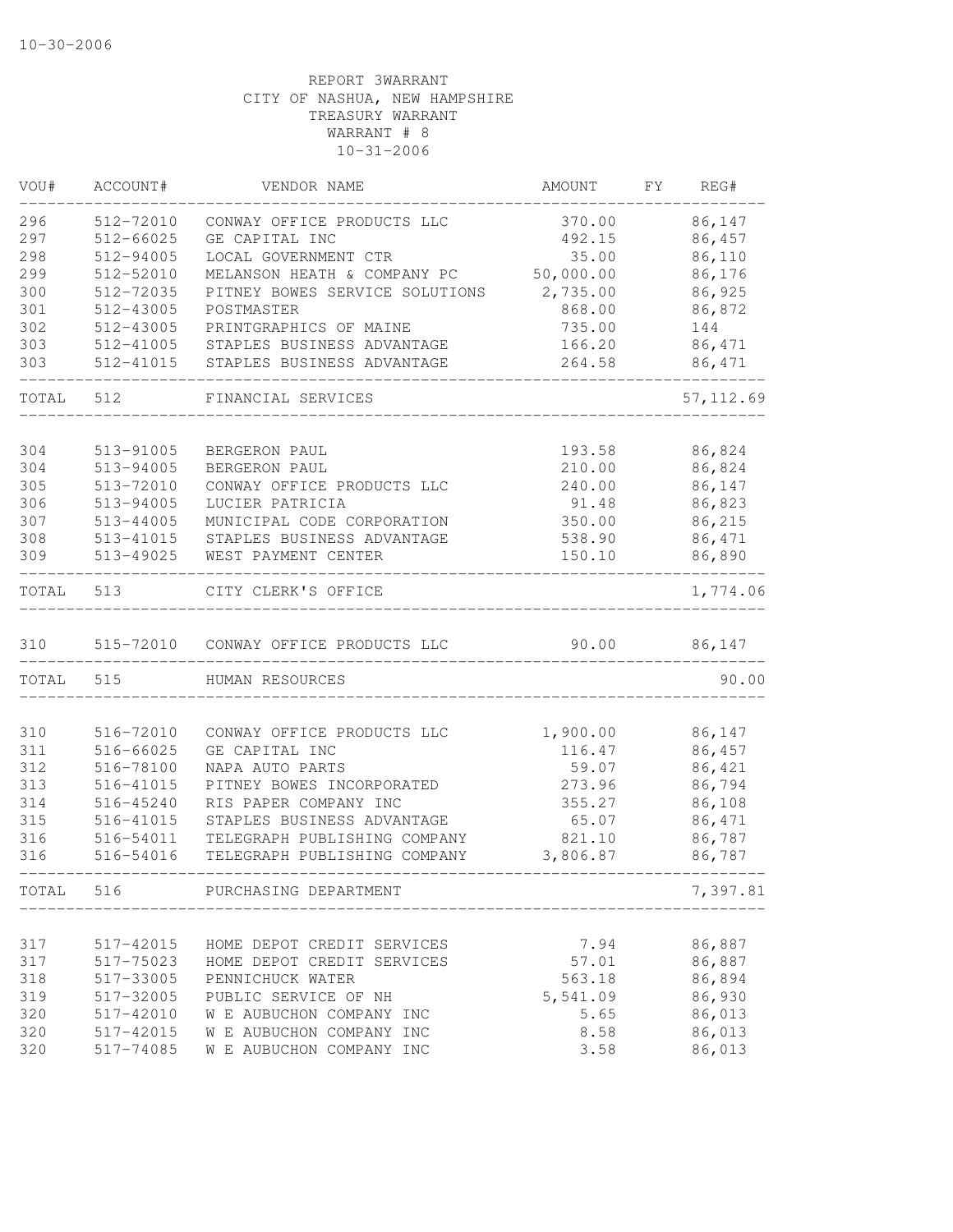| VOU#       | ACCOUNT#                   | VENDOR NAME                                      | AMOUNT             | FY | REG#             |
|------------|----------------------------|--------------------------------------------------|--------------------|----|------------------|
| 320        | 517-75023                  | W E AUBUCHON COMPANY INC                         | 26.98              |    | 86,013           |
| TOTAL      | 517                        | BUILDING MAINT - CITY ADMIN                      |                    |    | 6,214.01         |
| 321        | 518-72010                  | CONWAY OFFICE PRODUCTS LLC                       | 90.00              |    | 86,147           |
| 322        | 518-41015                  | STAPLES BUSINESS ADVANTAGE                       | 65.56              |    | 86,471           |
| TOTAL      | 518                        | INSURANCE - ADMINISTRATION                       |                    |    | 155.56           |
| 323        | 519-72010                  | CONWAY OFFICE PRODUCTS LLC                       | 90.00              |    | 86,147           |
| 324        | 519-94005                  | LOCAL GOVERNMENT CTR                             | 240.00             |    | 86,906           |
| 325        | 519-94005                  | NHAAO                                            | 175.00             |    | 86,947           |
| 326        | 519-41005                  | WB MASON COMPANY INC                             | 604.75             |    | 86,043           |
| TOTAL      | 519                        | ASSESSORS                                        |                    |    | 1,109.75         |
| 327        | 520-53100                  | BOOTH HILARY                                     | 520.00             |    | 86,419           |
| 328        | 520-59100                  | ERICKSON CLEANING SERVICES LLC                   | 367.50             |    | 86,164           |
| 329        | 520-41015                  | HUNT MEMORIAL BUILDING                           | 13.53              |    | 86,426           |
| 330        | 520-32005                  | PENNICHUCK WATER                                 | 332.16             |    | 86,894           |
| 331        | 520-32005                  | PUBLIC SERVICE OF NH                             | 192.90             |    | 86,930           |
| TOTAL      | 520                        | HUNT BUILDING                                    |                    |    | 1,426.09         |
| 332        | $522 - 64053$              | CDW GOVERNMENT INC                               | 347.99             |    | 86,525           |
| 333        | 522-74030                  | COCCI COMPUTER SERVICES INC                      | 333.00             |    | 86,208           |
| 334        | 522-64045                  | GOVCONNECTION INC                                | 129.18             |    | 85,980           |
| 335        | 522-31040                  | MCMULLEN DAN                                     | 53.45              |    | 86,825           |
| TOTAL      | 522                        | INFORMATION TECHNOLOGY                           |                    |    | 863.62           |
| 336        | $524 - 64045$              | GHA TECHNOLOGIES INC                             | 628.00             |    | 86,136           |
| 337        | $524 - 64045$              | GOVCONNECTION INC                                | 146.03             |    | 85,980           |
|            |                            | TOTAL 524 COMPUTERS - CITYWIDE                   |                    |    | 774.03           |
|            |                            |                                                  |                    |    |                  |
| 338        | 531-53056                  | AAA CREDIT SCREENING SERV LLC                    | 75.00              |    | 86,002           |
| 339        | 531-78007<br>$531 - 46040$ | ADAMSON INDUSTRIES CORP<br>ALEC'S SHOE STORE INC | 43.95              |    | 86,171           |
| 340<br>341 | 531-75023                  | B & S LOCKSMITHS INC                             | 2,443.29<br>136.00 |    | 86,181<br>86,428 |
| 341        | 531-78007                  | B & S LOCKSMITHS INC                             | 8.80               |    | 86,428           |
| 342        | $531 - 46040$              | BAILEY DAVID                                     | 57.78              |    | 86,828           |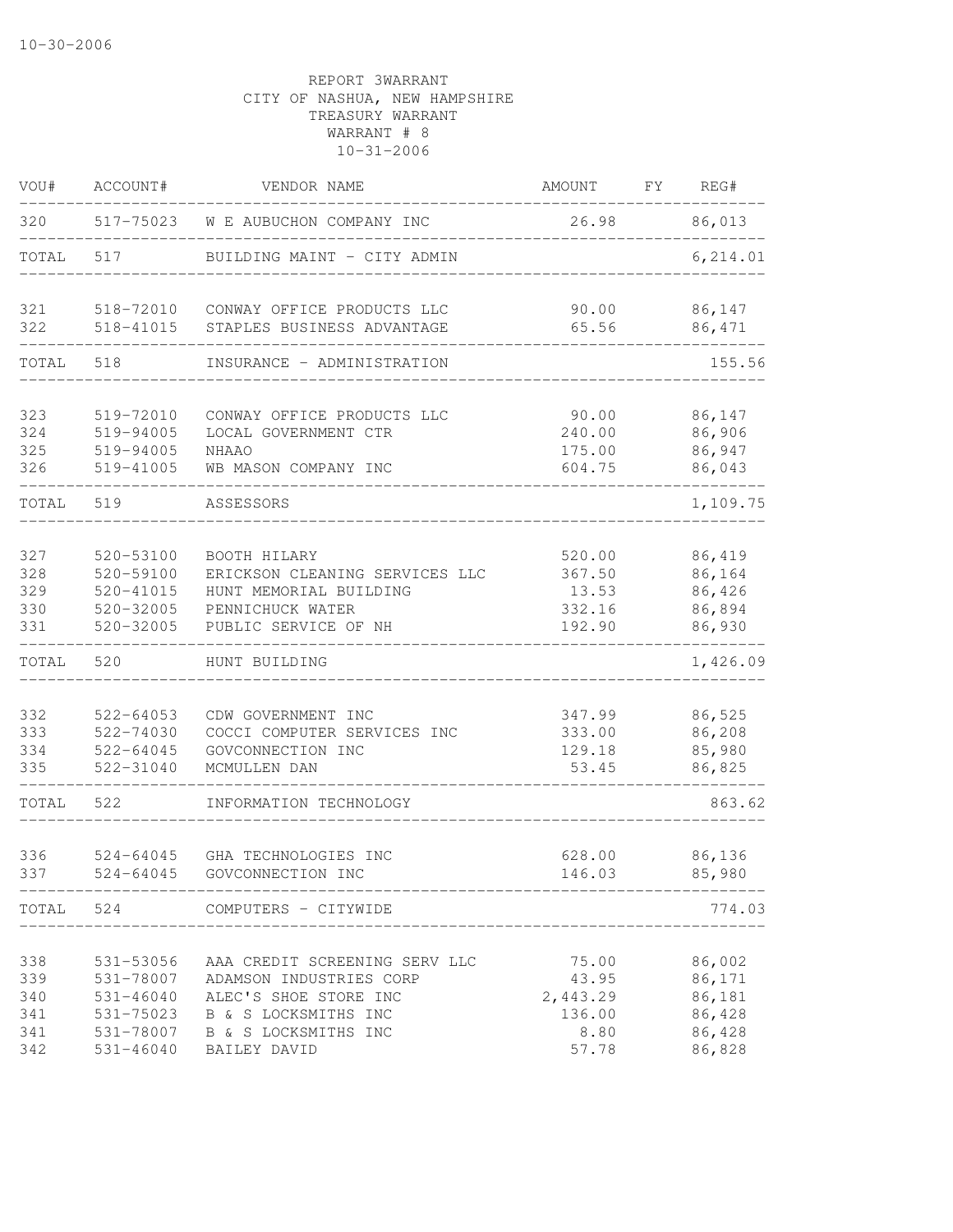| VOU# | ACCOUNT#      | VENDOR NAME                    | AMOUNT    | FΥ | REG#   |
|------|---------------|--------------------------------|-----------|----|--------|
| 343  | 531-46040     | BEN'S UNIFORMS                 | 1,818.97  |    | 86,798 |
| 344  | 531-47010     | BOUND TREE MEDICAL LLC         | 529.34    |    | 85,998 |
| 345  | 531-91025     | BROWN DENNIS M                 | 35.60     |    | 86,833 |
| 346  | 531-94005     | BUKUNT JEFFREY                 | 210.00    |    | 86,838 |
| 347  | 531-45920     | CAMERALAND LLC                 | 600.08    |    | 86,075 |
| 347  | 531-64215     | CAMERALAND LLC                 | 245.00    |    | 86,075 |
| 347  | 531-74115     | CAMERALAND LLC                 | 40.00     |    | 86,075 |
| 348  | 531-78007     | CARPARTS OF NASHUA             | 46.56     |    | 86,004 |
| 349  | 531-45125     | CDW GOVERNMENT INC             | 62.99     |    | 86,295 |
| 350  | 531-54015     | CLEAR CHANNEL BROADCASTING INC | 500.00    |    | 86,236 |
| 351  | $531 - 95000$ | <b>CLUB</b>                    | 129.00    |    | 86,905 |
| 352  | 531-72010     | CONWAY OFFICE PRODUCTS LLC     | 1,857.00  |    | 86,147 |
| 353  | 531-59100     | D & R TOWING INC               | 1,050.00  |    | 86,767 |
| 354  | 531-78075     | DIAMOND TRIUMPH AUTO GLASS INC | 180.00    |    | 85,960 |
| 355  | 531-74092     | DIRECTV INC                    | 107.82    |    | 86,926 |
| 356  | 531-78007     | DOBLES CHEVROLET-GEO-BUICK INC | 439.04    |    | 86,782 |
| 357  | 531-78007     | DOWNTOWN LINCOLN-MERCURY INC   | 36.00     |    | 86,080 |
| 357  | 531-78075     | DOWNTOWN LINCOLN-MERCURY INC   | 844.86    |    | 86,080 |
| 358  | 531-78007     | EMERGENCY EQUIPMENT WAREHOUSE  | 287.95    |    | 86,440 |
| 359  | 531-48015     | EXXONMOBIL FLEET/GECC          | 539.29    |    | 86,041 |
| 360  | 531-45005     | FILTRATION TECHNOLOGY INC      | 1,744.66  |    | 86,418 |
| 361  | 531-91025     | GAUTIER KURT W                 | 35.60     |    | 86,834 |
| 362  | 531-66025     | GE CAPITAL INC                 | 1, 113.28 |    | 86,457 |
| 363  | 531-45125     | GHA TECHNOLOGIES INC           | 288.50    |    | 86,136 |
| 364  | 531-98035     | GOOD MORNING SALES INC         | 43.25     |    | 86,802 |
| 365  | 531-78065     | GOODYEAR AUTO SERVICE CENTER   | 1,791.90  |    | 85,967 |
| 365  | 531-78100     | GOODYEAR AUTO SERVICE CENTER   | 36.00     |    | 85,967 |
| 366  | 531-75130     | GOURLEY CO                     | 96.23     |    | 86,310 |
| 367  | 531-41015     | GRANITE STATE STAMPS INC       | 8.73      |    | 86,761 |
| 368  | 531-78007     | GRAPPONE AUTO JUNCTION         | 144.73    |    | 86,805 |
| 369  | 531-91025     | HEFFERAN TIMOTHY               | 3.00      |    | 86,826 |
| 370  | 531-46040     | HEFFERAN TIMOTHY #1            | 120.18    |    | 86,832 |
| 371  | 531-74092     | HELLO DIRECT INC               | 250.36    |    | 86,099 |
| 372  | $531 - 46040$ | HILL SHAWN                     | 12.00     |    | 86,827 |
| 373  | $531 - 42000$ | HOME DEPOT CREDIT SERVICES     | 203.38    |    | 86,887 |
| 373  | 531-78007     | HOME DEPOT CREDIT SERVICES     | 44.33     |    | 86,887 |
| 374  | 531-45920     | INVENTORY TRACKERS             | 620.00    |    | 85,989 |
| 375  | 531-59100     | J P CHEMICAL CO INC            | 65.00     |    | 86,197 |
| 376  | 531-98025     | JACK'S PIZZA                   | 28.00     |    | 86,438 |
| 377  | 531-34015     | KEYSPAN ENERGY DELIVERY        | 3,743.05  |    | 86,891 |
| 378  | 531-78007     | MAC MULKIN CHEVROLET INC       | 32.41     |    | 86,769 |
| 378  | 531-78100     | MAC MULKIN CHEVROLET INC       | 37.06     |    | 86,769 |
| 379  | 531-94005     | MAHER JEFFREY                  | 210.00    |    | 86,831 |
| 380  | 531-91025     | MAHER JEFFREY                  | 35.60     |    | 86,837 |
| 381  | 531-78007     | MAYNARD & LESIEUR INCORPORATED | 95.00     |    | 86,775 |
| 381  | 531-78065     | MAYNARD & LESIEUR INCORPORATED | 932.88    |    | 86,775 |
| 382  | 531-78007     | MCNICHOLS CO                   | 218.40    |    | 86,097 |
| 383  | $531 - 46040$ | MOUSHEGIAN MICHAEL             | 120.90    |    | 86,839 |
|      |               |                                |           |    |        |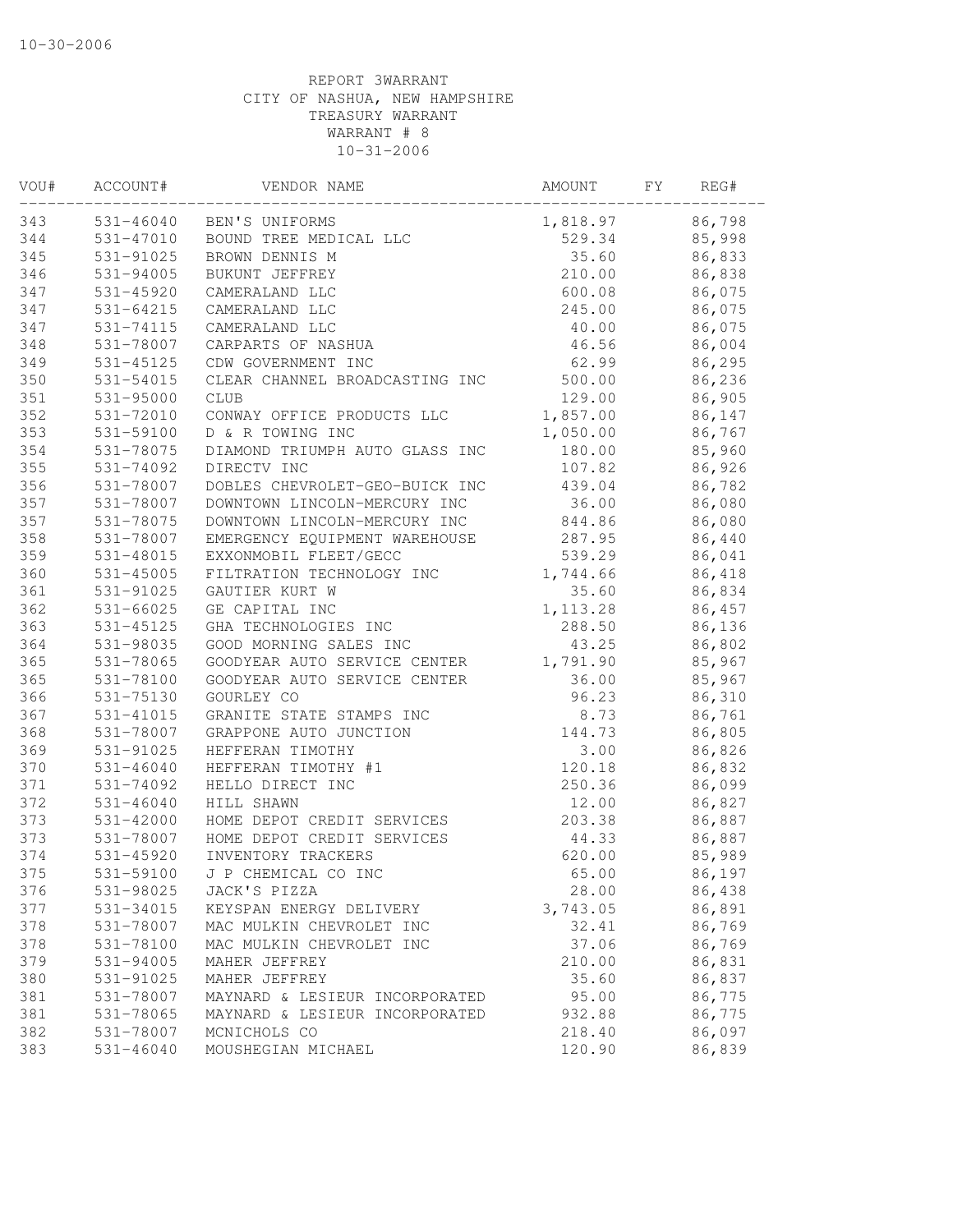| VOU#  | ACCOUNT#      | VENDOR NAME                    | AMOUNT   | FΥ | REG#      |
|-------|---------------|--------------------------------|----------|----|-----------|
| 384   | 531-94005     | NECI                           | 295.00   |    | 86,913    |
| 385   | 531-31040     | NEXTEL COMMUNICATIONS          | 51.15    |    | 86,899    |
| 386   | 531-78007     | NORTHERN FOREIGN CAR PARTS INC | 145.11   |    | 86,811    |
| 387   | 531-78007     | NSP GRAPHIC COMMUNICATIONS     | 1,250.00 |    | 86,149    |
| 388   | 531-74092     | NU-VISION                      | 4,504.50 |    | 86,095    |
| 389   | $531 - 46040$ | O'BRIEN KEVIN                  | 16.38    |    | 86,829    |
| 390   | 531-31040     | PAETEC COMMUNICATIONS INC      | 402.67   |    | 86,877    |
| 390   | 531-74040     | PAETEC COMMUNICATIONS INC      | 616.78   |    | 86,877    |
| 391   | 531-32035     | PUBLIC SERVICE OF NH           | 152.90   |    | 86,930    |
| 392   | $531 - 46040$ | RILEY'S SPORT SHOP INC         | 9.95     |    | 85,986    |
| 393   | 531-78007     | ROBBINS AUTO PARTS INC         | 89.18    |    | 86,290    |
| 394   | 531-91025     | SCHAAF MARK                    | 35.60    |    | 86,835    |
| 395   | 531-41005     | STAPLES BUSINESS ADVANTAGE     | 668.95   |    | 86,471    |
| 395   | 531-41015     | STAPLES BUSINESS ADVANTAGE     | 3,270.48 |    | 86,471    |
| 396   | 531-94005     | SULLIVAN FRANCIS               | 142.40   |    | 86,836    |
| 397   | $531 - 45005$ | SUREFIRE LLC                   | 48.06    |    | 86,255    |
| 398   | 531-45125     | TESSCO TECHNOLOGIES INC        | 130.66   |    | 86,220    |
| 399   | 531-78007     | TOWERS MOTOR PARTS CORP        | 278.08   |    | 86,424    |
| 400   | 531-74145     | TREASURER STATE OF NH          | 30.00    |    | 86,126    |
| 401   | 531-94005     | TREASURER STATE OF NH          | 125.00   |    | 86,937    |
| 402   | $531 - 46040$ | TREFRY BRIAN                   | 106.97   |    | 86,830    |
| 403   | 531-95000     | UNION LEADER CORP              | 78.00    |    | 86,933    |
| 404   | 531-43005     | UNITED STATES POSTAL SERVICE   | 1,000.00 |    | 168       |
| 405   | 531-31020     | VERIZON                        | 375.53   |    | 86,889    |
| 406   | 531-31025     | VERIZON                        | 682.89   |    | 86,903    |
| 406   | 531-31040     | VERIZON                        | 3.15     |    | 86,903    |
| 407   | 531-31025     | VERIZON WIRELESS               | 60.46    |    | 86,901    |
| 407   | 531-31040     | VERIZON WIRELESS               | 439.09   |    | 86,901    |
| 408   | 531-74035     | WEST PAYMENT CENTER            | 252.18   |    | 86,890    |
| TOTAL | 531           | POLICE DEPARTMENT              |          |    | 39,659.87 |
|       |               |                                |          |    |           |
| 409   | 532-41015     | ANCO ENGRAVED SIGNS & STAMPS I | 107.40   |    | 86,392    |
| 410   | 532-64080     | ARAMSCO                        | 761.50   |    | 86,193    |
| 411   | 532-78100     | ARCSOURCE INC                  | 124.50   |    | 86,216    |
| 412   | 532-46045     | BIANCHI ROBERT                 | 322.75   |    | 86,416    |
| 413   | $532 - 47010$ | BOUND TREE MEDICAL LLC         | 1,073.24 |    | 85,998    |
| 414   | 532-72010     | CONWAY OFFICE PRODUCTS LLC     | 136.00   |    | 86,147    |
| 415   | 532-46045     | COTE STEPHEN                   | 33.00    |    | 86,391    |
| 416   | 532-98005     | COURT REPORTER                 | 128.65   |    | 86,912    |
| 417   | 532-46045     | CRONIN DANIEL                  | 317.00   |    | 86,409    |
| 418   | 532-78020     | D & R TOWING INC               | 165.00   |    | 86,767    |
| 419   | 532-78007     | DECO INC                       | 58.95    |    | 86,784    |
| 420   | 532-78095     | DONOVAN EQUIPMENT CO INC       | 239.40   |    | 86,045    |
| 421   | 532-78105     | DONOVAN SPRING COMPANY INC     | 2,702.70 |    | 86,048    |
| 422   | 532-78095     | F W WEBB COMPANY               | 125.06   |    | 86,083    |
| 423   | 532-75100     | FIMBEL PAUNET CORP             | 271.00   |    | 86,439    |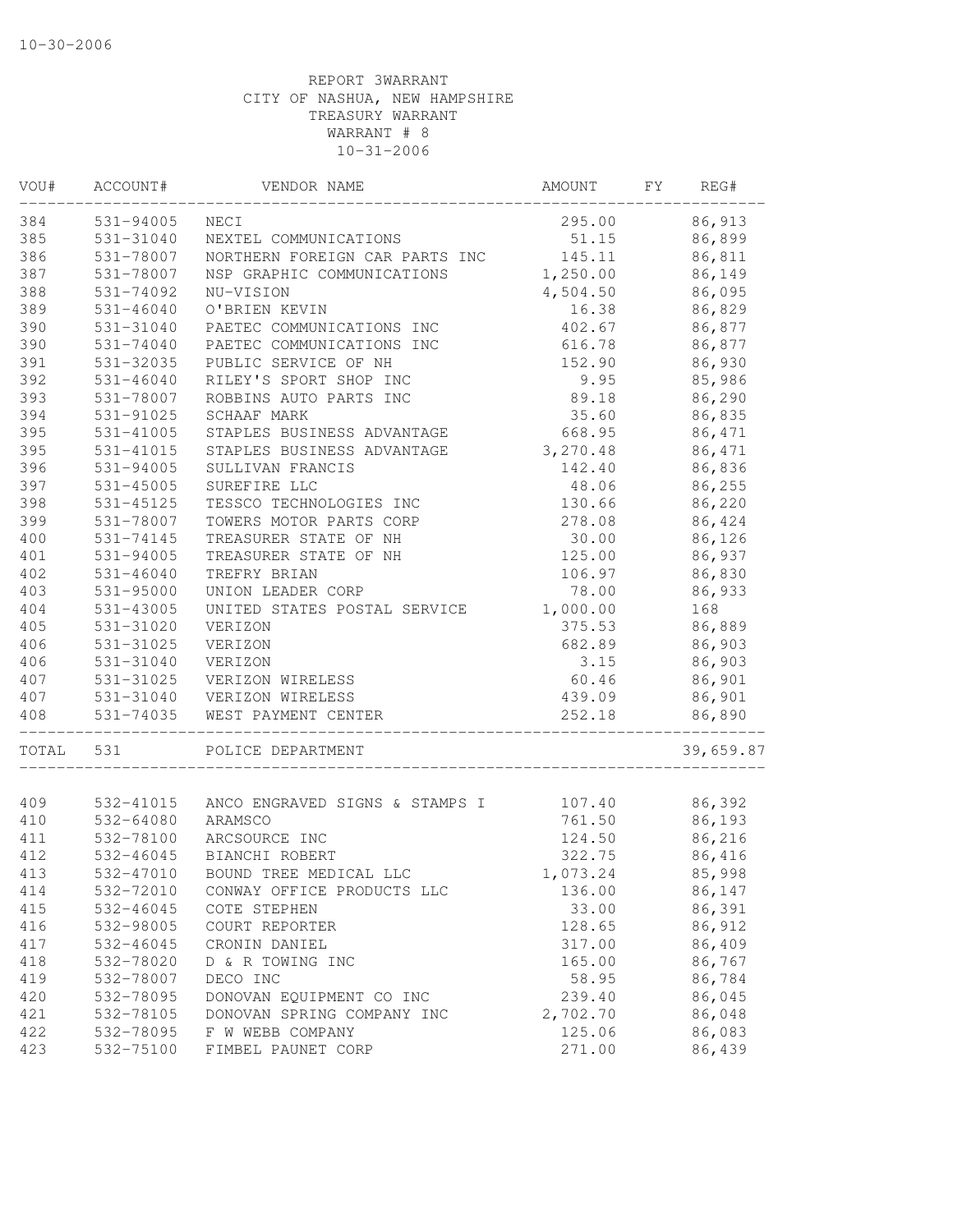| VOU#  | ACCOUNT#      | VENDOR NAME                    | AMOUNT    | FY | REG#      |
|-------|---------------|--------------------------------|-----------|----|-----------|
| 424   | 532-95010     | FIRE FINDINGS                  | 49.00     |    | 86,916    |
| 425   | 532-75105     | GATE CITY ELECTRIC LLC         | 265.75    |    | 86,249    |
| 426   | 532-73005     | HOBART SERVICE                 | 139.00    |    | 86,028    |
| 427   | 532-75023     | HOME DEPOT CREDIT SERVICES     | 105.78    |    | 86,887    |
| 428   | 532-46040     | HUNTRESS UNIFORMS              | 11.20     |    | 86,103    |
| 429   | 532-64094     | INDUSTRIAL PROTECTION SERVICES | 602.00    |    | 86,061    |
| 430   | 532-78007     | JACK YOUNG COMPANY INC         | 193.05    |    | 86,780    |
| 431   | 532-78100     | JOHN BIRD DISTRIBUTING COMPANY | 36.95     |    | 86,779    |
| 432   | 532-34015     | KEYSPAN ENERGY DELIVERY        | 1,767.34  |    | 86,891    |
| 433   | 532-78020     | LIBERTY INTN'L TRUCKS OF NH LL | 50.68     |    | 86,772    |
| 433   | 532-78075     | LIBERTY INTN'L TRUCKS OF NH LL | 89.59     |    | 86,772    |
| 434   | 532-64080     | LIFEGUARD SYSTEMS INC          | 337.50    |    | 86,323    |
| 435   | 532-75105     | M & M ELECTRICAL SUPPLY CO INC | 23.76     |    | 86,762    |
| 436   | 532-78065     | MAYNARD & LESIEUR INCORPORATED | 1,601.00  |    | 86,775    |
| 437   | 532-64192     | MERCOM                         | 26,789.25 |    | 86,303    |
| 438   | 532-46030     | MIKE'S CUSTOM KANVAS/MICHAEL A | 225.00    |    | 86,007    |
| 439   | 532-78100     | MINUTEMAN TRUCKS INC           | 7,415.12  |    | 86,473    |
| 440   | 532-64015     | NASHUA FIREMAN'S RELIEF ASSOCI | 749.98    |    | 86,304    |
| 441   | 532-75023     | NASHUA OUTDOOR POWER EQUIP     | 1,731.53  |    | 86,225    |
| 442   | 532-75023     | NATIONAL BUSINESS FURNITURE    | 178.95    |    | 86,443    |
| 443   | 532-75023     | NEVERETTS SEW & VAC INC        | 650.00    |    | 86,037    |
| 444   | 532-42005     | NEW ENGLAND PAPER & SUPPLY     | 364.16    |    | 86,257    |
| 444   | 532-42010     | NEW ENGLAND PAPER & SUPPLY     | 131.58    |    | 86,257    |
| 444   | 532-42020     | NEW ENGLAND PAPER & SUPPLY     | 197.09    |    | 86,257    |
| 445   | 532-95005     | NFPA                           | 135.00    |    | 86,867    |
| 446   | 532-53065     | NH DIV OF FIRE STANDARDS & TRA | 1,140.00  |    | 86,235    |
| 447   | 532-94010     | NIELSEN GLENN                  | 760.00    |    | 86,161    |
| 448   | 532-31040     | PAETEC COMMUNICATIONS INC      | 24.84     |    | 86,877    |
| 449   | 532-33005     | PENNICHUCK WATER               | 1,141.01  |    | 86,894    |
| 450   | 532-32005     | PUBLIC SERVICE OF NH           | 3,040.55  |    | 86,930    |
| 451   | 532-79045     | REXEL CLS                      | 56.20     |    | 86,698    |
| 452   | 532-78007     | SANEL AUTO PARTS CO            | 921.05    |    | 86,213    |
| 453   | 532-34005     | SHATTUCK MALONE OIL CO         | 525.84    |    | 86,865    |
| 454   | $532 - 46040$ | SIMONS UNIFORMS                | 395.15    |    | 86,153    |
| 455   | 532-74038     | SIMPLEXGRINNELL                | 380.00    |    | 85,987    |
| 456   | 532-41015     | STAPLES BUSINESS ADVANTAGE     | 854.30    |    | 86,471    |
| 456   | 532-62025     | STAPLES BUSINESS ADVANTAGE     | 89.95     |    | 86,471    |
| 457   | 532-95005     | TREASURER STATE OF NH          | 75.00     |    | 86,871    |
| 458   | 532-78095     | TST EQUIPMENT INC              | 200.86    |    | 86,162    |
| 459   | 532-31040     | U S CELLULAR                   | 12.70     |    | 86,881    |
| 460   | 532-31040     | VERIZON WIRELESS               | 34.46     |    | 86,901    |
| 461   | 532-78020     | YANKEE TRUCKS                  | 861.03    |    | 86,027    |
| 462   | 532-98030     | ZAX SIGNAGE SYSTEMS            | 15.00     |    | 86,123    |
| TOTAL | 532           | FIRE DEPARTMENT                |           |    | 60,934.35 |
|       |               |                                |           |    |           |
| 463   | 534-64297     | PSNH                           | 2,088.86  |    | 86,938    |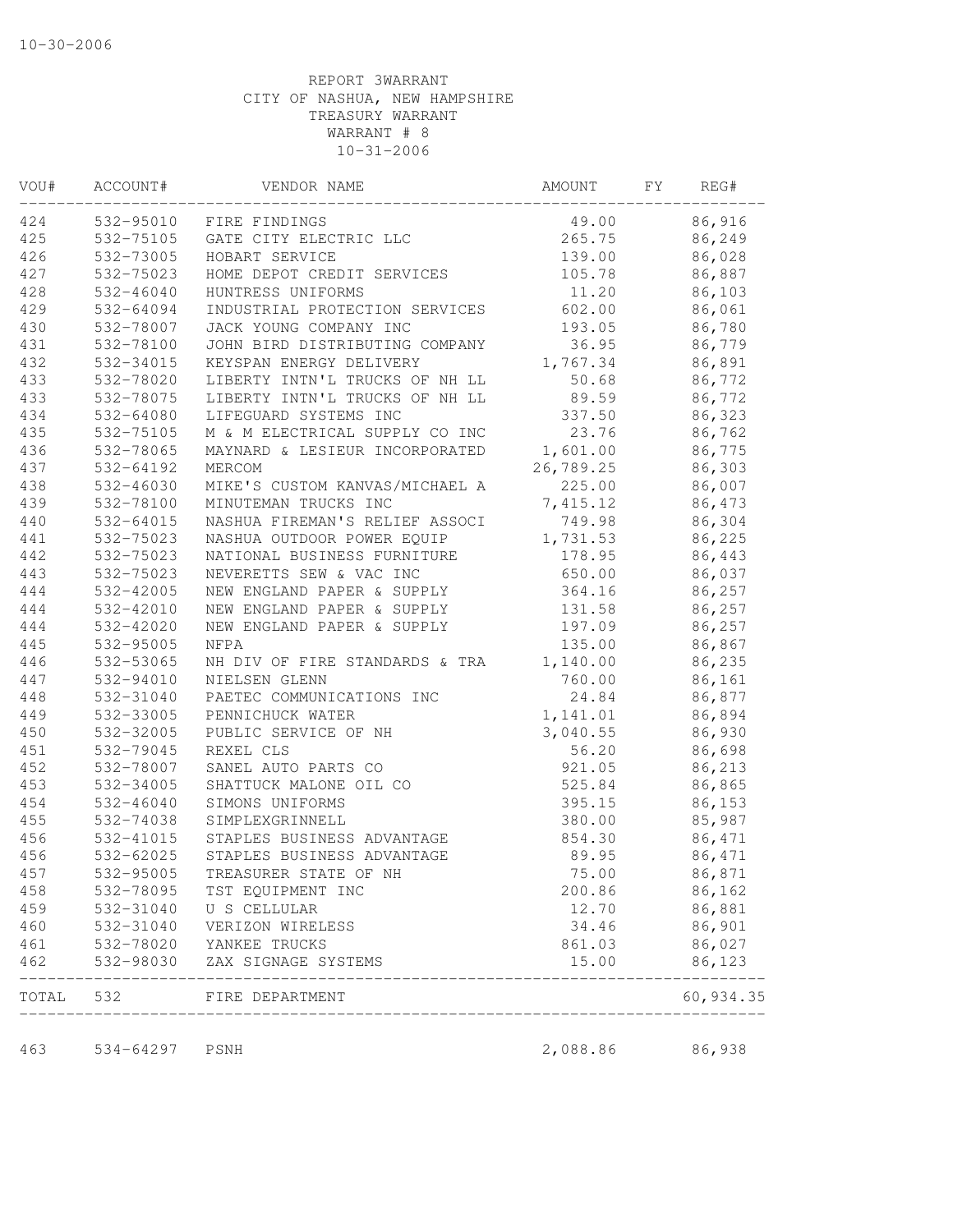| 86,930<br>464<br>534-32020<br>PUBLIC SERVICE OF NH<br>146.74<br>736.70<br>86,942<br>465<br>534-64297<br>PUBLIC SERVICE OF NH<br>TOTAL<br>2,972.30<br>534<br>STREET LIGHTING<br>86,360<br>466<br>535-81023<br>261.84<br>DARTMOUTH-HITCHCOCK<br>467<br>2,354.82<br>86,265<br>535-81023<br>GATEWAY COMPANIES INC<br>468<br>85,980<br>535-64030<br>GOVCONNECTION INC<br>138.68<br>468<br>85,980<br>535-81023<br>GOVCONNECTION INC<br>54.33<br>469<br>535-64030<br>LAYTON GEO-SCIENCE INC<br>86,305<br>1,194.00<br>86,917<br>470<br>535-81023<br>QUEVILLON JOHN<br>410.00<br>86,897<br>471<br>535-81023<br>1,547.82<br>ROCKINGHAM AMBULANCE INC<br>472<br>535-81023<br>400.00<br>86,919<br>ROGER JAMES<br>473<br>86,359<br>535-81023<br>RUSSELL WES<br>380.00<br>474<br>535-81023<br>86,012<br>SALVATION ARMY<br>904.41<br>86,918<br>475<br>535-81023<br>SILVER CHRISTOPHER<br>454.44<br>86,904<br>476<br>535-81023<br>WAL-MART COMMUNITY<br>212.60<br>TOTAL<br>535<br>8,312.94<br>EMERGENCY MANAGEMENT<br>536-95000<br>236.00<br>86,953<br>477<br>APCO INTERNATIONAL INC<br>478<br>86,075<br>536-64192<br>185.00<br>CAMERALAND LLC<br>4,457.50<br>86,105<br>479<br>536-49075<br>MOTOROLA<br>479<br>2,535.75<br>86,105<br>536-64255<br>MOTOROLA<br>480<br>86,930<br>536-32035<br>PUBLIC SERVICE OF NH<br>260.24<br>481<br>86,290<br>536-78007<br>ROBBINS AUTO PARTS INC<br>72.82<br>482<br>536-43005<br>86,955<br>UNITED PARCEL SERVICE<br>10.77<br>536-31050<br>69.88<br>86,901<br>483<br>VERIZON WIRELESS<br>7,827.96<br>TOTAL<br>536<br>CITYWIDE COMMUNICATIONS<br>86,147<br>484<br>541-72010<br>CONWAY OFFICE PRODUCTS LLC<br>110.00 | REG# |
|-------------------------------------------------------------------------------------------------------------------------------------------------------------------------------------------------------------------------------------------------------------------------------------------------------------------------------------------------------------------------------------------------------------------------------------------------------------------------------------------------------------------------------------------------------------------------------------------------------------------------------------------------------------------------------------------------------------------------------------------------------------------------------------------------------------------------------------------------------------------------------------------------------------------------------------------------------------------------------------------------------------------------------------------------------------------------------------------------------------------------------------------------------------------------------------------------------------------------------------------------------------------------------------------------------------------------------------------------------------------------------------------------------------------------------------------------------------------------------------------------------------------------------------------------------------------------------------------------------------------------------------|------|
|                                                                                                                                                                                                                                                                                                                                                                                                                                                                                                                                                                                                                                                                                                                                                                                                                                                                                                                                                                                                                                                                                                                                                                                                                                                                                                                                                                                                                                                                                                                                                                                                                                     |      |
|                                                                                                                                                                                                                                                                                                                                                                                                                                                                                                                                                                                                                                                                                                                                                                                                                                                                                                                                                                                                                                                                                                                                                                                                                                                                                                                                                                                                                                                                                                                                                                                                                                     |      |
|                                                                                                                                                                                                                                                                                                                                                                                                                                                                                                                                                                                                                                                                                                                                                                                                                                                                                                                                                                                                                                                                                                                                                                                                                                                                                                                                                                                                                                                                                                                                                                                                                                     |      |
|                                                                                                                                                                                                                                                                                                                                                                                                                                                                                                                                                                                                                                                                                                                                                                                                                                                                                                                                                                                                                                                                                                                                                                                                                                                                                                                                                                                                                                                                                                                                                                                                                                     |      |
|                                                                                                                                                                                                                                                                                                                                                                                                                                                                                                                                                                                                                                                                                                                                                                                                                                                                                                                                                                                                                                                                                                                                                                                                                                                                                                                                                                                                                                                                                                                                                                                                                                     |      |
|                                                                                                                                                                                                                                                                                                                                                                                                                                                                                                                                                                                                                                                                                                                                                                                                                                                                                                                                                                                                                                                                                                                                                                                                                                                                                                                                                                                                                                                                                                                                                                                                                                     |      |
|                                                                                                                                                                                                                                                                                                                                                                                                                                                                                                                                                                                                                                                                                                                                                                                                                                                                                                                                                                                                                                                                                                                                                                                                                                                                                                                                                                                                                                                                                                                                                                                                                                     |      |
|                                                                                                                                                                                                                                                                                                                                                                                                                                                                                                                                                                                                                                                                                                                                                                                                                                                                                                                                                                                                                                                                                                                                                                                                                                                                                                                                                                                                                                                                                                                                                                                                                                     |      |
|                                                                                                                                                                                                                                                                                                                                                                                                                                                                                                                                                                                                                                                                                                                                                                                                                                                                                                                                                                                                                                                                                                                                                                                                                                                                                                                                                                                                                                                                                                                                                                                                                                     |      |
|                                                                                                                                                                                                                                                                                                                                                                                                                                                                                                                                                                                                                                                                                                                                                                                                                                                                                                                                                                                                                                                                                                                                                                                                                                                                                                                                                                                                                                                                                                                                                                                                                                     |      |
|                                                                                                                                                                                                                                                                                                                                                                                                                                                                                                                                                                                                                                                                                                                                                                                                                                                                                                                                                                                                                                                                                                                                                                                                                                                                                                                                                                                                                                                                                                                                                                                                                                     |      |
|                                                                                                                                                                                                                                                                                                                                                                                                                                                                                                                                                                                                                                                                                                                                                                                                                                                                                                                                                                                                                                                                                                                                                                                                                                                                                                                                                                                                                                                                                                                                                                                                                                     |      |
|                                                                                                                                                                                                                                                                                                                                                                                                                                                                                                                                                                                                                                                                                                                                                                                                                                                                                                                                                                                                                                                                                                                                                                                                                                                                                                                                                                                                                                                                                                                                                                                                                                     |      |
|                                                                                                                                                                                                                                                                                                                                                                                                                                                                                                                                                                                                                                                                                                                                                                                                                                                                                                                                                                                                                                                                                                                                                                                                                                                                                                                                                                                                                                                                                                                                                                                                                                     |      |
|                                                                                                                                                                                                                                                                                                                                                                                                                                                                                                                                                                                                                                                                                                                                                                                                                                                                                                                                                                                                                                                                                                                                                                                                                                                                                                                                                                                                                                                                                                                                                                                                                                     |      |
|                                                                                                                                                                                                                                                                                                                                                                                                                                                                                                                                                                                                                                                                                                                                                                                                                                                                                                                                                                                                                                                                                                                                                                                                                                                                                                                                                                                                                                                                                                                                                                                                                                     |      |
|                                                                                                                                                                                                                                                                                                                                                                                                                                                                                                                                                                                                                                                                                                                                                                                                                                                                                                                                                                                                                                                                                                                                                                                                                                                                                                                                                                                                                                                                                                                                                                                                                                     |      |
|                                                                                                                                                                                                                                                                                                                                                                                                                                                                                                                                                                                                                                                                                                                                                                                                                                                                                                                                                                                                                                                                                                                                                                                                                                                                                                                                                                                                                                                                                                                                                                                                                                     |      |
|                                                                                                                                                                                                                                                                                                                                                                                                                                                                                                                                                                                                                                                                                                                                                                                                                                                                                                                                                                                                                                                                                                                                                                                                                                                                                                                                                                                                                                                                                                                                                                                                                                     |      |
|                                                                                                                                                                                                                                                                                                                                                                                                                                                                                                                                                                                                                                                                                                                                                                                                                                                                                                                                                                                                                                                                                                                                                                                                                                                                                                                                                                                                                                                                                                                                                                                                                                     |      |
|                                                                                                                                                                                                                                                                                                                                                                                                                                                                                                                                                                                                                                                                                                                                                                                                                                                                                                                                                                                                                                                                                                                                                                                                                                                                                                                                                                                                                                                                                                                                                                                                                                     |      |
|                                                                                                                                                                                                                                                                                                                                                                                                                                                                                                                                                                                                                                                                                                                                                                                                                                                                                                                                                                                                                                                                                                                                                                                                                                                                                                                                                                                                                                                                                                                                                                                                                                     |      |
|                                                                                                                                                                                                                                                                                                                                                                                                                                                                                                                                                                                                                                                                                                                                                                                                                                                                                                                                                                                                                                                                                                                                                                                                                                                                                                                                                                                                                                                                                                                                                                                                                                     |      |
|                                                                                                                                                                                                                                                                                                                                                                                                                                                                                                                                                                                                                                                                                                                                                                                                                                                                                                                                                                                                                                                                                                                                                                                                                                                                                                                                                                                                                                                                                                                                                                                                                                     |      |
|                                                                                                                                                                                                                                                                                                                                                                                                                                                                                                                                                                                                                                                                                                                                                                                                                                                                                                                                                                                                                                                                                                                                                                                                                                                                                                                                                                                                                                                                                                                                                                                                                                     |      |
|                                                                                                                                                                                                                                                                                                                                                                                                                                                                                                                                                                                                                                                                                                                                                                                                                                                                                                                                                                                                                                                                                                                                                                                                                                                                                                                                                                                                                                                                                                                                                                                                                                     |      |
|                                                                                                                                                                                                                                                                                                                                                                                                                                                                                                                                                                                                                                                                                                                                                                                                                                                                                                                                                                                                                                                                                                                                                                                                                                                                                                                                                                                                                                                                                                                                                                                                                                     |      |
|                                                                                                                                                                                                                                                                                                                                                                                                                                                                                                                                                                                                                                                                                                                                                                                                                                                                                                                                                                                                                                                                                                                                                                                                                                                                                                                                                                                                                                                                                                                                                                                                                                     |      |
|                                                                                                                                                                                                                                                                                                                                                                                                                                                                                                                                                                                                                                                                                                                                                                                                                                                                                                                                                                                                                                                                                                                                                                                                                                                                                                                                                                                                                                                                                                                                                                                                                                     |      |
| 86,894<br>485<br>541-33005<br>PENNICHUCK WATER<br>138.63                                                                                                                                                                                                                                                                                                                                                                                                                                                                                                                                                                                                                                                                                                                                                                                                                                                                                                                                                                                                                                                                                                                                                                                                                                                                                                                                                                                                                                                                                                                                                                            |      |
| 486<br>541-32005<br>PUBLIC SERVICE OF NH<br>1,045.24<br>86,930                                                                                                                                                                                                                                                                                                                                                                                                                                                                                                                                                                                                                                                                                                                                                                                                                                                                                                                                                                                                                                                                                                                                                                                                                                                                                                                                                                                                                                                                                                                                                                      |      |
| 487<br>541-34005<br>SHATTUCK MALONE OIL CO<br>140.35<br>86,865                                                                                                                                                                                                                                                                                                                                                                                                                                                                                                                                                                                                                                                                                                                                                                                                                                                                                                                                                                                                                                                                                                                                                                                                                                                                                                                                                                                                                                                                                                                                                                      |      |
| 541-41015<br>138.50<br>488<br>STAPLES BUSINESS ADVANTAGE<br>86,471                                                                                                                                                                                                                                                                                                                                                                                                                                                                                                                                                                                                                                                                                                                                                                                                                                                                                                                                                                                                                                                                                                                                                                                                                                                                                                                                                                                                                                                                                                                                                                  |      |
| 541<br>TOTAL<br>1,572.72<br>COMMUNITY SERVICES DIVISION                                                                                                                                                                                                                                                                                                                                                                                                                                                                                                                                                                                                                                                                                                                                                                                                                                                                                                                                                                                                                                                                                                                                                                                                                                                                                                                                                                                                                                                                                                                                                                             |      |
|                                                                                                                                                                                                                                                                                                                                                                                                                                                                                                                                                                                                                                                                                                                                                                                                                                                                                                                                                                                                                                                                                                                                                                                                                                                                                                                                                                                                                                                                                                                                                                                                                                     |      |
| 86,147<br>489<br>100.00<br>542-72010<br>CONWAY OFFICE PRODUCTS LLC                                                                                                                                                                                                                                                                                                                                                                                                                                                                                                                                                                                                                                                                                                                                                                                                                                                                                                                                                                                                                                                                                                                                                                                                                                                                                                                                                                                                                                                                                                                                                                  |      |
| 86,234<br>490<br>542-74090<br>HSM ELECTRONIC PROTECTION SERV<br>313.80                                                                                                                                                                                                                                                                                                                                                                                                                                                                                                                                                                                                                                                                                                                                                                                                                                                                                                                                                                                                                                                                                                                                                                                                                                                                                                                                                                                                                                                                                                                                                              |      |
| 85,970<br>491<br>542-47010<br>STERICYCLE INC<br>120.74                                                                                                                                                                                                                                                                                                                                                                                                                                                                                                                                                                                                                                                                                                                                                                                                                                                                                                                                                                                                                                                                                                                                                                                                                                                                                                                                                                                                                                                                                                                                                                              |      |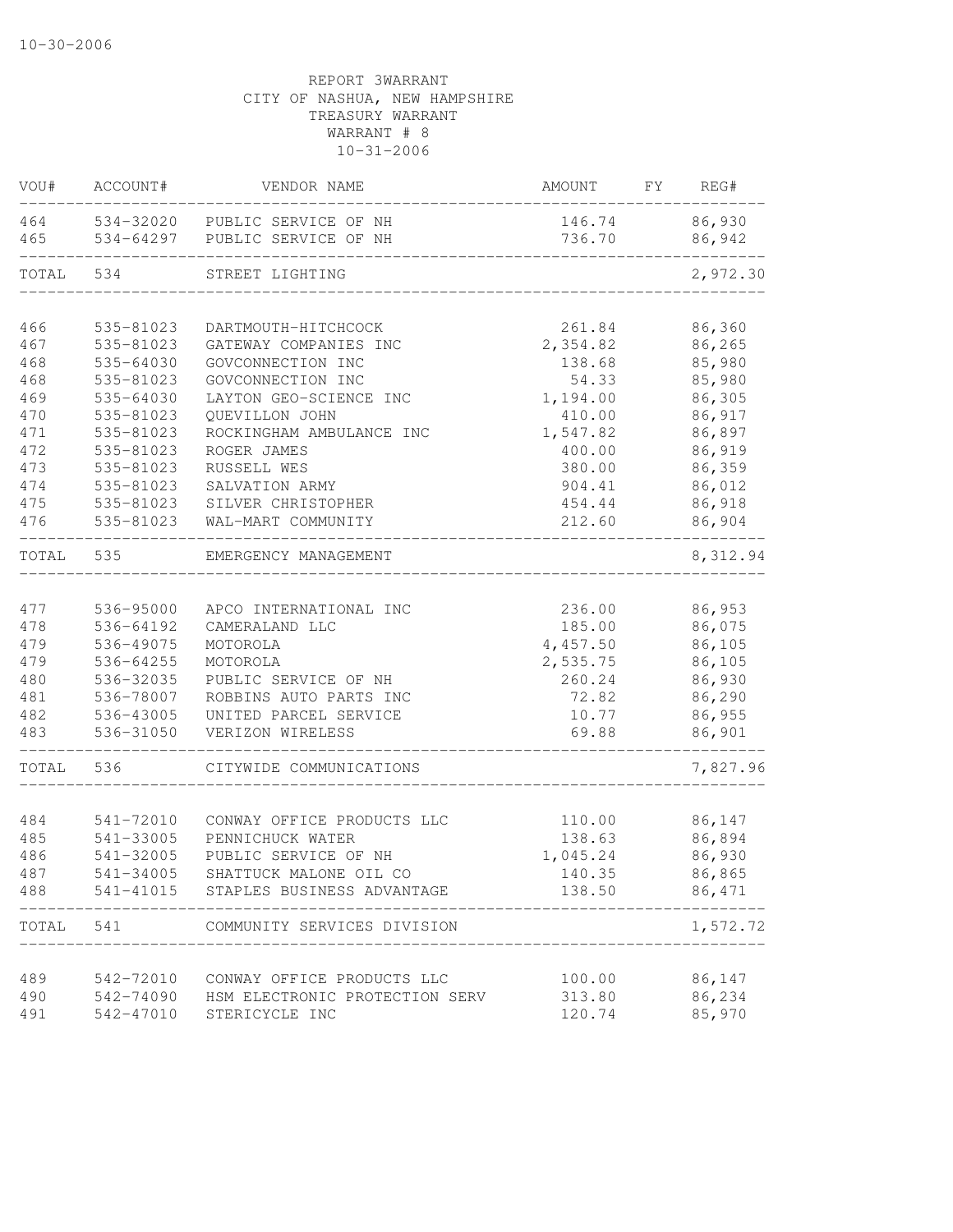| VOU#       | ACCOUNT#               | VENDOR NAME                                     | AMOUNT              | FY | REG#             |
|------------|------------------------|-------------------------------------------------|---------------------|----|------------------|
| TOTAL      | 542                    | COMMUNITY HEALTH                                |                     |    | 534.54           |
| 492        | 543-49075 BAILEY'S     |                                                 | 45.00               |    | 85,981           |
| 493        |                        | 543-49070 COLE-PARMER INSTRUMENT COMPANY        | 677.58              |    | 86,152           |
| 494        |                        | 543-49075 NEW ENGLAND DRY ICE CO LLC            | 28.00<br>---------- |    | 86,016           |
|            | TOTAL 543              | ENVIRONMENTAL HEALTH DEPT.                      |                     |    | 750.58           |
| 495        |                        | 544-72010 CONWAY OFFICE PRODUCTS LLC            | 125.00 86,147       |    |                  |
| 496        |                        | 544-94005 LOCAL GOVERNMENT CTR                  | 120.00              |    | 86,906           |
| 497        |                        | 544-49025 STATE OF NH TREASURER                 | 33.00               |    | 86,935           |
| TOTAL 544  |                        | WELFARE ADMINISTRATION                          |                     |    | 278.00           |
|            |                        |                                                 |                     |    |                  |
| 498        | 545-97020              | 23-25 TEMPLE ST REALTY LLC                      | 655.00              |    | 86,387           |
| 499        | 545-97020              | 31 BRIDGE ST REALTY LLC                         | 656.00              |    | 86,212           |
| 500<br>501 | 545-97020<br>545-97020 | 3D SERVICES/DANA DRURY<br>82 WEST HOLLIS ST LLC | 248.63<br>640.00    |    | 86,365<br>86,404 |
| 502        | 545-97020              | A-PRO PROPERTIES LLC                            | 625.00              |    | 86,371           |
| 503        | 545-97020              | ABNEU LEONARD                                   | 332.01              |    | 86,086           |
| 504        | 545-97020              | ALLARD JAMES                                    | 423.10              |    | 86,188           |
| 505        | 545-97020              | BC-AD PROPERTIES                                | 1,125.50            |    | 86,203           |
| 506        | 545-97020              | BERKOVICH MARK                                  | 564.85              |    | 86,159           |
| 507        | 545-97020              | BERNARD GINO                                    | 430.13              |    | 86,364           |
| 508        | 545-97020              | BISSONNETTE JAMES                               | 555.43              |    | 86,158           |
| 509        | 545-97020              | BLANCHARD BLDG INVESTS/KENNETH                  | 225.00              |    | 86,082           |
| 510        | 545-97020              | BRETON DOROTHY ANN                              | 500.00              |    | 86,840           |
| 511        | 545-97020              | BROOK VILLAGE NORTH ASSOCIATES                  | 693.66              |    | 86,362           |
| 512        | 545-97020              | CITY VIEW MANAGEMENT CO INC                     | 624.41              |    | 86,470           |
| 513        | 545-97020              | CONSTANT NORMAND                                | 738.90              |    | 85,972           |
| 514        | 545-97020              | COUNTRY BARN MOTEL                              | 997.00              |    | 86,202           |
| 515        | 545-97020              | DAKIN TERRY                                     | 628.43              |    | 86,401           |
| 516        | 545-97020              | DESMARAIS LEONARD                               | 284.92              |    | 85,997           |
| 517        | 545-97020              | DHG ASSOCIATES                                  | 143.93              |    | 85,973           |
| 518        | 545-97020              | DOUGHERTY MELISSA                               | 688.69              |    | 86,368           |
| 519        | 545-97020              | DROUIN ROBERT G                                 | 656.80              |    | 86,389           |
| 520        | 545-97020              | E J REALTY                                      | 797.06              |    | 86,008           |
| 521        | 545-97015              | EASTERN PROPANE GAS INC                         | 188.36              |    | 86,946           |
| 522        | 545-97020              | FLAGLER PROPERTIES INC                          | 700.00              |    | 86,448           |
| 523        | 545-97020              | FREEDOM APARTMENTS LLC                          | 721.00              |    | 86,191           |
| 524        | 545-97020              | GANDER PROP MANAGEMENT LLC                      | 469.05              |    | 86,156           |
| 525        | 545-97020              | GANNON MICHAEL                                  | 373.18              |    | 86,841           |
| 526        | 545-97020              | GARCIA, MANUELA                                 | 309.00              |    | 86,375           |
| 527        | 545-97020              | GAUTHIER REALTY/CONNIE GAUTHIE                  | 1,931.13            |    | 86,466           |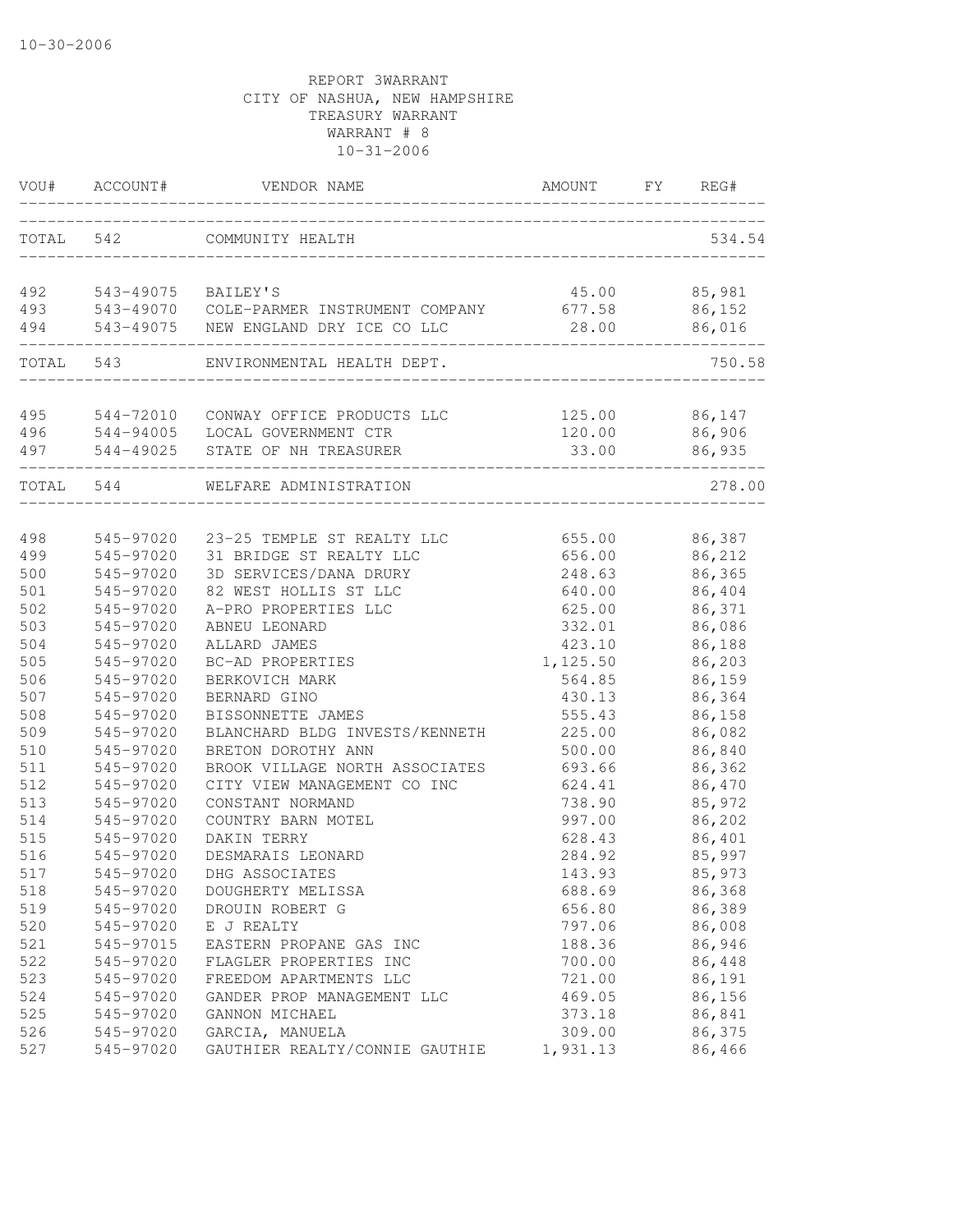| VOU#  | ACCOUNT#      | VENDOR NAME                                                          | AMOUNT                       | FY | REG#          |
|-------|---------------|----------------------------------------------------------------------|------------------------------|----|---------------|
| 528   | 545-97020     | GOULET BARBARA A                                                     | 500.00                       |    | 85,958        |
| 529   | 545-97020     | GRALEX PROPERTIES LLC                                                | 817.00                       |    | 86,376        |
| 530   | 545-97020     | GRANITE INN                                                          | 486.00                       |    | 86,259        |
| 531   | 545-97015     | KEYSPAN ENERGY DELIVERY                                              | 3,339.05                     |    | 86,943        |
| 532   | 545-97020     | KOGAN YAKOV                                                          | 400.00                       |    | 86,366        |
| 533   | 545-97020     | L & G PROPERTIES LLC                                                 | 600.00                       |    | 86,393        |
| 534   | 545-97020     | LAVOIE HERVE E                                                       | 191.12                       |    | 86,394        |
| 535   | 545-97020     | LAVOIE LEO M                                                         | 341.04                       |    | 86,420        |
| 536   | 545-97020     | LAVOIE RONALD                                                        | 454.71                       |    | 86,205        |
| 537   | 545-97020     | LILLIANS MOTEL                                                       | 53.00                        |    | 85,985        |
| 538   | 545-97020     | LSB ASSOCIATES I LTD PRC                                             | 896.70                       |    | 86,081        |
| 539   | 545-97020     | MARCOUX ROBERT                                                       | 106.16                       |    | 86,377        |
| 540   | 545-97015     | MARKET BASKET                                                        | 3,589.95                     |    | 86,869        |
| 541   | 545-97020     | MP HOUSING INC                                                       | 250.00                       |    | 86,088        |
| 542   | 545-97020     | NASHUA HOUSING AUTHORITY                                             | 1,542.00                     |    | 86,429        |
| 543   | 545-97020     | PINE HILL GARDENS ASSOCIATION                                        | 148.31                       |    | 86,128        |
| 544   | 545-97020     | POULIN JACQUES                                                       | 525.00                       |    | 86,183        |
| 545   | 545-97020     | PRA PROPERTIES LTD DBA/PHEASAN                                       | 1,525.00                     |    | 86,441        |
| 546   | 545-97020     | PREVETT CHRISTOPHER                                                  | 650.00                       |    | 86,094        |
| 547   | 545-97015     | PUBLIC SERVICE CO OF NH                                              | 2,702.21                     |    | 86,939        |
| 548   | 545-97020     | QUIRION CLAUDE                                                       | 800.00                       |    | 86,001        |
| 549   | 545-97020     | RODGERS MOBILE HOME PARKS INC                                        | 694.00                       |    | 85,974        |
| 550   | 545-97020     | ROUTHIER RONALD                                                      | 320.00                       |    | 85,988        |
| 551   | 545-97020     | SAYERS CHARLES O                                                     | 646.00                       |    | 85,969        |
| 552   | 545-97020     | SOUL PURPOSE LIVING INC                                              | 763.66                       |    | 86,151        |
| 553   | 545-97020     | SOUSA ROBIN                                                          | 797.06                       |    | 86,379        |
| 554   | 545-97020     | SOUTHERN NH SERV MNGT CORP                                           | 73.00                        |    | 86,195        |
| 555   | 545-97015     | ST JOSEPH PHARMACY                                                   | 254.70                       |    | 86,042        |
| 556   | 545-97020     | VICENTE VICTOR                                                       | 500.00                       |    | 86,038        |
| 557   | 545-97020     | WALDEN PETER M                                                       | 450.00                       |    | 86,372        |
| 558   | 545-97015     | WINGATE'S PHARMACY INC                                               | 11, 178.85                   |    | 86,870        |
| TOTAL | 545           | WELFARE COSTS                                                        |                              |    | 53,520.69     |
|       |               |                                                                      |                              |    |               |
| 559   |               | 551-61022 JAYMIL ACTIVE FURNITURE INC                                |                              |    | 178.75 86,137 |
| 560   |               | 551-31040 PAETEC COMMUNICATIONS INC                                  | 3.70                         |    | 86,877        |
| 561   | $551 - 41015$ | STAPLES BUSINESS ADVANTAGE<br>______________________________________ | 795.68                       |    | 86,471        |
|       |               | TOTAL 551 PUBLIC WORKS DIV & ENGINEERING                             | ____________________________ |    | 978.13        |
|       |               |                                                                      |                              |    |               |
| 562   | 552-59140     | AMERICAN RED CROSS                                                   | 96.00                        |    | 86,415        |
| 563   | 552-45290     | ANACONDA SPORTS INC                                                  | 1,617.75                     |    | 86,187        |
| 564   | 552-53106     | ASAP FIRE & SAFETY CORPORATION                                       | 1,358.50                     |    | 86,133        |
| 564   | 552-75135     | ASAP FIRE & SAFETY CORPORATION                                       | 3,170.50                     |    | 86,133        |
| 565   |               | 552-75022 B & S LOCKSMITHS INC                                       | 61.50                        |    | 86,428        |
| 565   | 552-75135     | B & S LOCKSMITHS INC                                                 | 237.65                       |    | 86,428        |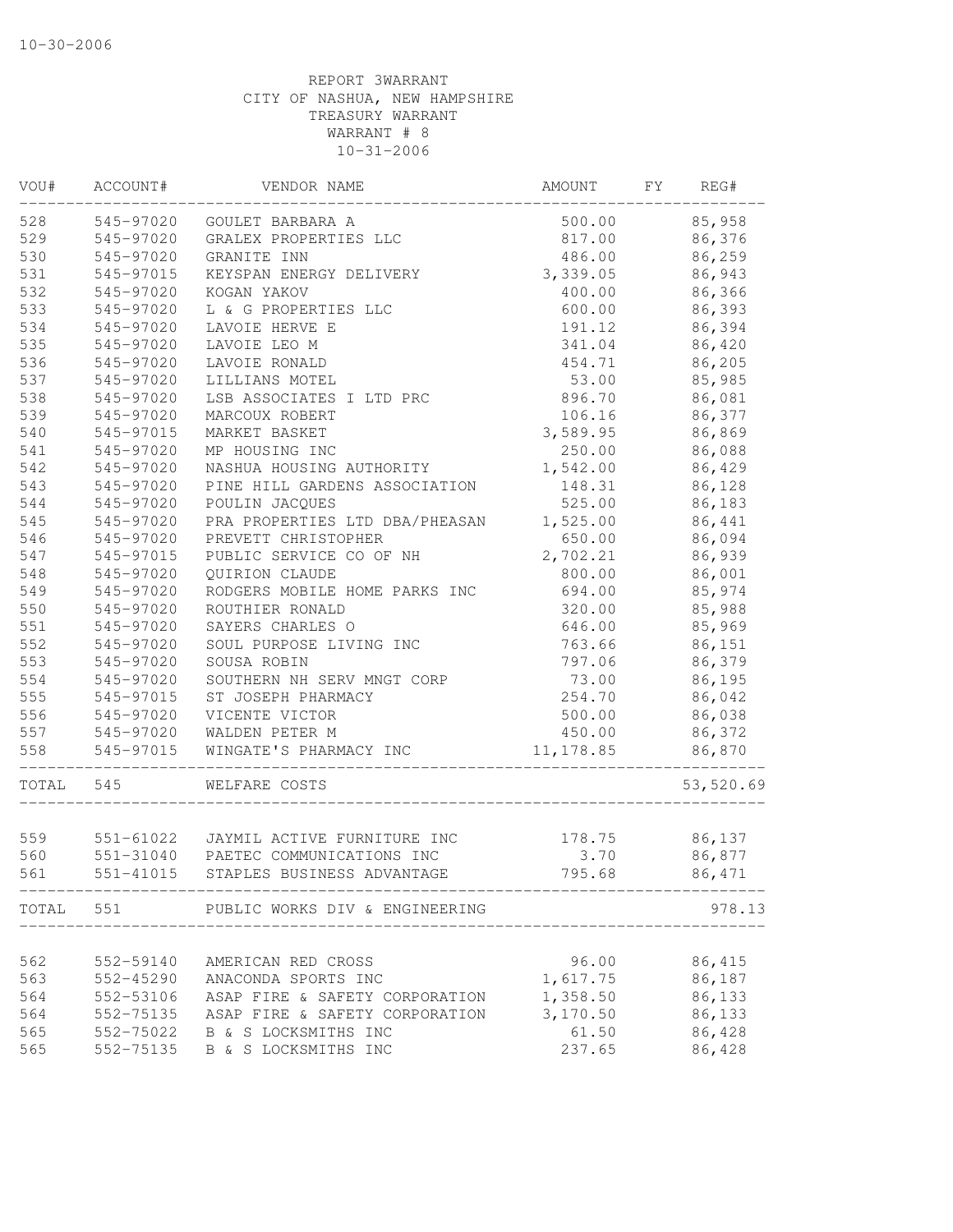| VOU# | ACCOUNT#               | VENDOR NAME                                   | AMOUNT         | FΥ | REG#   |
|------|------------------------|-----------------------------------------------|----------------|----|--------|
| 566  | 552-75021              | BROX INDUSTRIES INC                           | 103.95         |    | 86,049 |
| 567  | 552-75021              | CAROLINA EASTERN-VAIL INC                     | 2,851.50       |    | 86,462 |
| 568  | 552-78007              | CARPARTS OF NASHUA                            | 375.27         |    | 86,004 |
| 569  | 552-59020              | CULINARY ARTS                                 | 5,013.00       |    | 85,983 |
| 570  | 552-48015              | DENNIS K BURKE INC                            | 1,591.35       |    | 86,956 |
| 571  | 552-59050              | DESMOND BOB                                   | 50.00          |    | 86,096 |
| 572  | 552-59050              | DICHARD LOUISE                                | 60.00          |    | 86,107 |
| 573  | 552-91005              | DWANE THOMAS                                  | 42.72          |    | 86,090 |
| 574  | 552-78100              | E W SLEEPER CO                                | 1,000.00       |    | 86,468 |
| 575  | 552-75021              | FUEL MANAGEMENT SERVICES INC                  | 317.15         |    | 86,135 |
| 576  | 552-78100              | GRANITE STATE GLASS                           | 162.00         |    | 86,116 |
| 577  | 552-75021              | GRANITE STATE PRESSURE WASHING                | 450.00         |    | 86,019 |
| 577  | 552-75135              | GRANITE STATE PRESSURE WASHING                | 1,985.00       |    | 86,019 |
| 578  | 552-66000              | HANDY HOUSE INC                               | 1,534.00       |    | 86,910 |
| 579  | $552 - 46045$          | HOME DEPOT CREDIT SERVICES                    | 7.97           |    | 86,887 |
| 579  | 552-75021              | HOME DEPOT CREDIT SERVICES                    | 110.50         |    | 86,887 |
| 579  | 552-75022              | HOME DEPOT CREDIT SERVICES                    | 670.92         |    | 86,887 |
| 579  | 552-75040              | HOME DEPOT CREDIT SERVICES                    | 36.84          |    | 86,887 |
| 579  | 552-75135              | HOME DEPOT CREDIT SERVICES                    | 36.91          |    | 86,887 |
| 580  | 552-59050              | HUGHES CORI                                   | 100.00         |    | 86,283 |
| 581  | 552-75022              | JOHN R LYMAN CO                               | 372.60         |    | 86,148 |
| 582  | 552-75021              | JOHNSON'S ELECTRIC SUPPLY                     | 1,169.91       |    | 86,091 |
| 582  | 552-75040              | JOHNSON'S ELECTRIC SUPPLY                     | 363.06         |    | 86,091 |
| 582  | 552-75135              | JOHNSON'S ELECTRIC SUPPLY                     | 224.19         |    | 86,091 |
| 583  | 552-34015              | KEYSPAN ENERGY DELIVERY                       | 122.86         |    | 86,891 |
| 584  | 552-59050              | LAPOINTE WILLIAM                              | 240.00         |    | 86,697 |
| 585  | 552-75021              | LESCO-PROX                                    | 927.38         |    | 86,157 |
| 586  | 552-75021              | M & M ELECTRICAL SUPPLY CO INC                | 11.20          |    | 86,762 |
| 586  | 552-75040              | M & M ELECTRICAL SUPPLY CO INC                | 44.24          |    | 86,762 |
| 587  | 552-78065              | MAYNARD & LESIEUR INCORPORATED                | 16.00          |    | 86,775 |
| 588  | 552-78007              | NASHUA OUTDOOR POWER EQUIP                    | 88.02          |    | 86,225 |
| 589  | 552-94005              | NATIONAL ALLIANCE FOR YOUTH SP                | 395.00         |    | 86,343 |
| 590  | 552-45250              | ORIENTAL TRADING CO INC                       | 73.56          |    | 86,533 |
| 591  | 552-31040              | PAETEC COMMUNICATIONS INC                     | 20.13          |    | 86,877 |
| 592  | 552-33005              | PENNICHUCK WATER                              | 3,084.60       |    | 86,894 |
| 592  | 552-33005              | PENNICHUCK WATER                              | 3,342.08       |    | 86,895 |
| 592  | 552-33045              | PENNICHUCK WATER                              | 880.07         |    | 86,895 |
| 592  | 552-33050              | PENNICHUCK WATER                              | 67.96          |    | 86,894 |
| 593  | 552-32005              | PUBLIC SERVICE OF NH                          | 2,305.37       |    | 86,930 |
| 593  | 552-32005              | PUBLIC SERVICE OF NH                          | 77.85          |    | 86,931 |
| 594  | 552-48015              | RON CURRIER'S HILLTOP CHEVROLE                | 64.58          |    | 85,977 |
| 594  | 552-68045              | RON CURRIER'S HILLTOP CHEVROLE                | 30,388.50      |    | 85,977 |
| 595  | 552-78100              | S V MOFFETT CO<br><b>INC</b>                  | 113.88         |    | 86,239 |
| 596  |                        |                                               |                |    | 86,213 |
| 597  | 552-78007<br>552-45290 | SANEL AUTO PARTS CO<br>SPORT SUPPLY GROUP INC | 9.46<br>943.80 |    | 86,412 |
|      |                        | SPORT SUPPLY GROUP INC                        |                |    |        |
| 597  | 552-75040              |                                               | 316.98         |    | 86,412 |
| 597  | 552-75135              | SPORT SUPPLY GROUP INC                        | 2,458.10       |    | 86,412 |
| 598  | 552-75135              | STANLEY ELEVATOR COMPANY INC                  | 160.65         |    | 86,797 |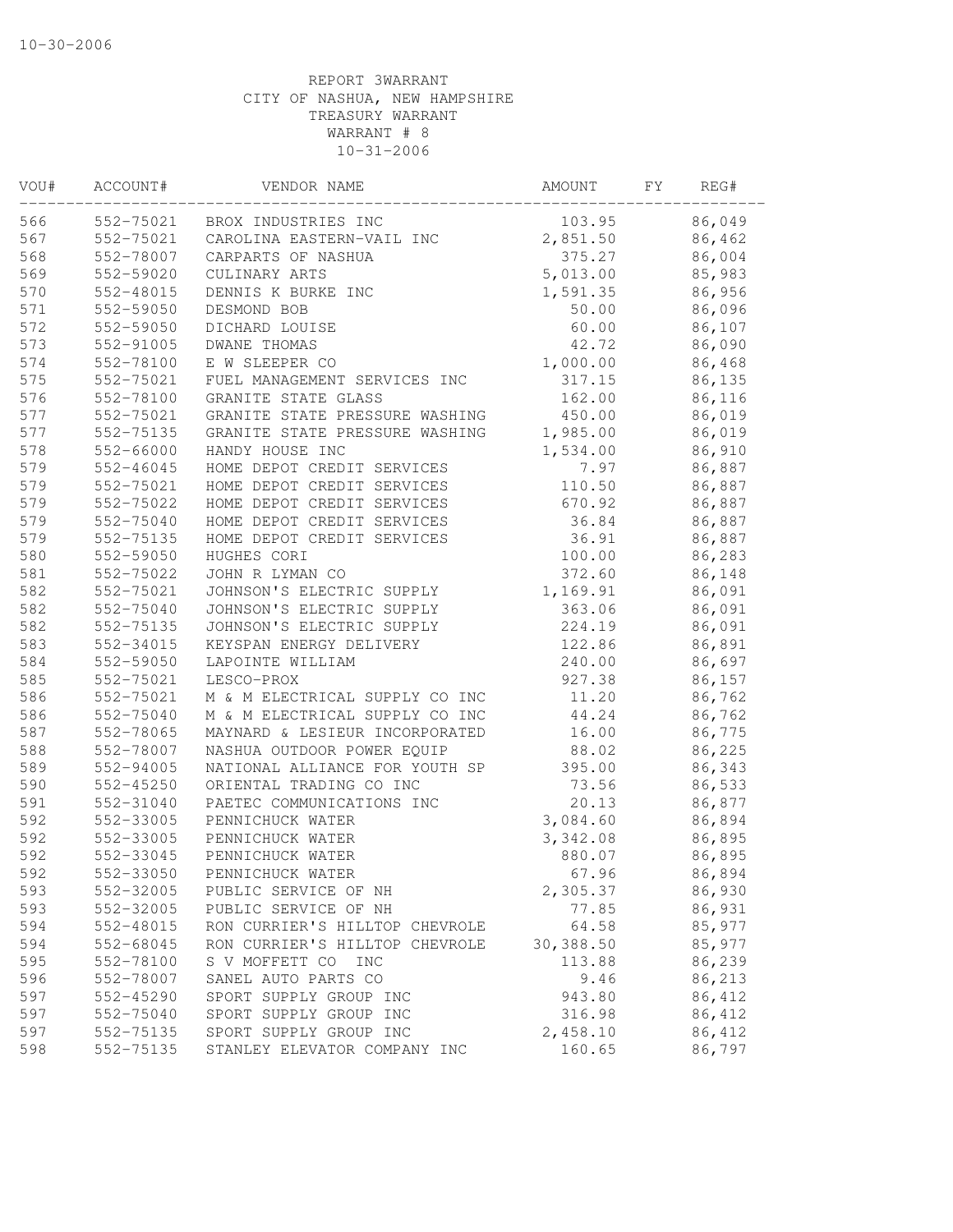| VOU#       | ACCOUNT#               | VENDOR NAME                                      | AMOUNT              | FY | REG#             |
|------------|------------------------|--------------------------------------------------|---------------------|----|------------------|
| 599        | 552-41015              | STAPLES BUSINESS ADVANTAGE                       | 162.75              |    | 86,471           |
| 600        | 552-46045              | TAYLOR DEREK                                     | 82.00               |    | 86,842           |
| 601        | 552-75040              | TRUGREEN CHEMLAWN                                | 210.00              |    | 86,454           |
| 602        | 552-75021              | TUCKAHOE TURF FARMS INC                          | 2,415.00            |    | 86,021           |
| 603        | 552-78100              | TURF PRODUCTS CORP                               | 77.00               |    | 86,475           |
| 604        | 552-64192              | WELCH WELDING INC                                | 176.78              |    | 85,991           |
| TOTAL      | 552                    | PARKS AND RECREATION                             |                     |    | 74,446.54        |
| 605        | 553-69025              | A H HARRIS & SONS INC                            |                     |    | 86,014           |
| 606        | 553-45175              | ARCSOURCE INC                                    | 117.00<br>96.40     |    | 86,216           |
| 607        | 553-42010              | BANNER SYSTEMS OF MASSACHUSETT                   | 212.30              |    | 86,760           |
| 608        | 553-78100              | BEST FORD                                        | 42.62               |    | 86,005           |
| 609        |                        |                                                  |                     |    |                  |
| 609        | 553-45015<br>553-45025 | BROX INDUSTRIES INC<br>BROX INDUSTRIES INC       | 1,776.67<br>38.00   |    | 86,049<br>86,049 |
| 609        |                        | BROX INDUSTRIES INC                              | 241.35              |    | 86,049           |
|            | 553-45190              | CARPARTS OF NASHUA                               |                     |    | 86,004           |
| 610        | 553-78100              |                                                  | 368.46              |    |                  |
| 611<br>612 | 553-46045<br>553-49075 | CCP INDUSTRIES INC                               | 32.98<br>627.64     |    | 86,224<br>86,138 |
| 613        |                        | CHROMATE INDUSTRIAL CORP<br>D & R TOWING INC     |                     |    |                  |
|            | 553-59100<br>553-48015 |                                                  | 602.00<br>10,500.33 |    | 86,767           |
| 614<br>615 |                        | DENNIS K BURKE INC<br>DONOVAN SPRING COMPANY INC | 724.16              |    | 86,956           |
| 616        | 553-78100<br>553-78100 |                                                  | 74.95               |    | 86,048           |
| 617        | 553-49075              | <b>DUNN BATTERY</b><br>E W SLEEPER CO            |                     |    | 86,117           |
| 617        | 553-77020              | E W SLEEPER CO                                   | 426.16<br>1,810.85  |    | 86,468<br>86,468 |
| 618        | 553-78100              | F W WEBB COMPANY                                 | 93.49               |    | 86,083           |
| 619        | 553-78100              | FREIGHTLINER OF NH INC                           | 134.08              |    | 86,442           |
| 620        | 553-49075              | FUEL MANAGEMENT SERVICES INC                     | 477.75              |    | 86,135           |
| 621        | 553-75130              | G H PHILBRICK SONS INC                           | 1,143.82            |    | 86,253           |
| 622        | 553-72035              | GE CAPITAL INC                                   | 85.00               |    | 86,457           |
| 623        | 553-59100              | GMS HYDRAULICS INC                               | 63.40               |    | 86,801           |
| 624        | 553-59100              | HOWARD P FAIRFIELD INC                           | 1,284.42            |    | 86,691           |
| 625        | 553-34015              | KEYSPAN ENERGY DELIVERY                          | 76.30               |    |                  |
| 626        |                        | LEHIGH SAFETY SHOE LLC                           | 405.98              |    | 86,891           |
| 627        | 553-46045              | LIBERTY INTN'L TRUCKS OF NH LL                   |                     |    | 86,174<br>86,772 |
| 627        | 553-49075              | LIBERTY INTN'L TRUCKS OF NH LL                   | 141.60              |    |                  |
|            | 553-78100              |                                                  | 552.37              |    | 86,772           |
| 628        | 553-78100              | MAC MULKIN CHEVROLET INC                         | 559.67              |    | 86,769           |
| 629        | 553-49075              | NAPA AUTO PARTS                                  | 11.10               |    | 86,421           |
| 629        | 553-69025              | NAPA AUTO PARTS                                  | 148.28              |    | 86,421           |
| 629        | 553-78100              | NAPA AUTO PARTS                                  | 1,396.01            |    | 86,421           |
| 630        | 553-69025              | NATIONSRENT                                      | 401.10              |    | 86,474           |
| 631        | 553-49075              | NORTHERN FOREIGN CAR PARTS INC                   | 75.88               |    | 86,811           |
| 632        | 553-31040              | PAETEC COMMUNICATIONS INC                        | 18.46               |    | 86,877           |
| 633        | 553-49075              | RO-BRAND PRODUCTS INC                            | 62.14               |    | 86,431           |
| 634        | 553-42010              | ROCHESTER MIDLAND CORPORATION                    | 66.22               |    | 86,791           |
| 635        | 553-49075              | SANEL AUTO PARTS CO                              | 94.44               |    | 86,213           |
| 635        | 553-49075              | SANEL AUTO PARTS CO                              | 88.76               |    | 86,214           |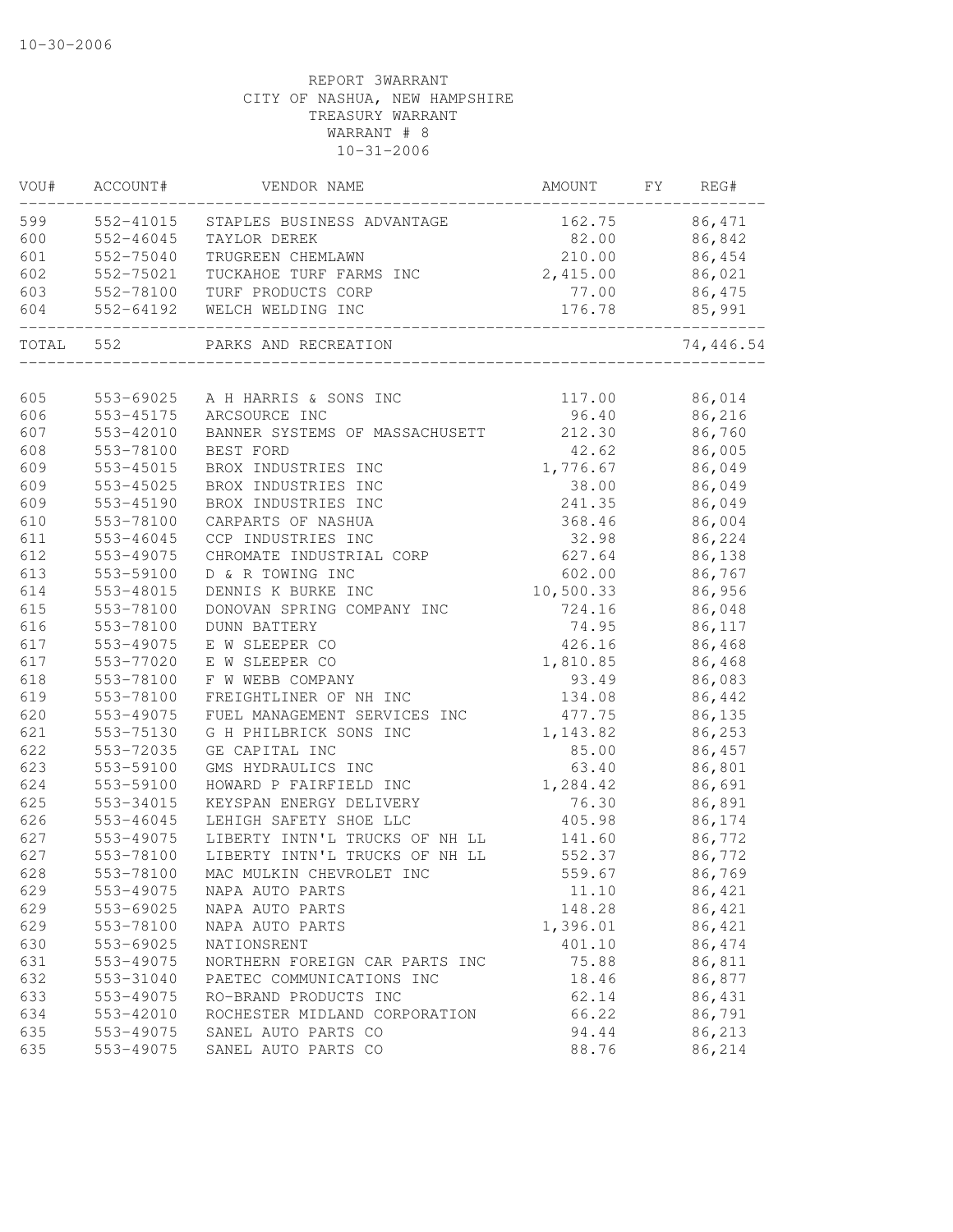| VOU#  | ACCOUNT#               | VENDOR NAME                                                           | AMOUNT           | FΥ | REG#      |
|-------|------------------------|-----------------------------------------------------------------------|------------------|----|-----------|
| 635   | 553-69025              | SANEL AUTO PARTS CO                                                   | 185.91           |    | 86,213    |
| 635   | 553-69025              | SANEL AUTO PARTS CO                                                   | 47.69            |    | 86,214    |
| 635   | 553-78100              | SANEL AUTO PARTS CO                                                   | 561.40           |    | 86,213    |
| 635   | 553-78100              | SANEL AUTO PARTS CO                                                   | 521.59           |    | 86,214    |
| 636   | 553-48005              | SHATTUCK MALONE OIL CO                                                | 12,033.18        |    | 86,865    |
| 637   | 553-41015              | STAPLES BUSINESS ADVANTAGE                                            | 441.22           |    | 86,471    |
| 638   | 553-46045              | UNIFIRST CORPORATION                                                  | 497.35           |    | 86,444    |
| 639   | 553-75100              | UNLIMITED DOOR SERVICE/STEVEN                                         | 270.00           |    | 86,799    |
| 640   | 553-69025              | USP OF NEW ENGLAND                                                    | 694.60           |    | 86,410    |
| 641   | 553-78035              | WINDWARD PETROLEUM                                                    | 2,052.96         |    | 86,070    |
| TOTAL | 553                    | STREET DEPARTMENT                                                     |                  |    | 42,378.04 |
| 642   |                        |                                                                       |                  |    | 86,461    |
|       | 555-49075<br>555-46045 | BATTERIES PLUS 400                                                    | 10.58<br>82.00   |    | 86,843    |
| 643   |                        | BRASSIL JOSEPH                                                        |                  |    |           |
| 644   | 555-46045              | DION ROBERT                                                           | 82.00            |    | 86,844    |
| 645   | 555-49075              | GRAINGER                                                              | 183.38           |    | 86,177    |
| 646   | 555-45288              | M & M ELECTRICAL SUPPLY CO INC                                        | 46.74            |    | 86,762    |
| 647   | 555-59170              | MARKINGS INC                                                          | 15,822.22        |    | 86,472    |
| 648   | 555-59320              | NAPA AUTO PARTS                                                       | 112.12           |    | 86,421    |
| 649   | 555-49075              | NASHUA FARMERS EXCHANGE INC                                           | 89.00            |    | 86,793    |
| 650   | 555-31040              | PAETEC COMMUNICATIONS INC                                             | 18.45            |    | 86,877    |
| 651   | 555-45285              | PERMA-LINE CORP OF NEW ENGLAND                                        | 54.90            |    | 86,024    |
| 651   | 555-49075              | PERMA-LINE CORP OF NEW ENGLAND                                        | 86.25            |    | 86,024    |
| 652   | 555-32025              | PUBLIC SERVICE OF NH                                                  | 1,500.65         |    | 86,931    |
| 652   | 555-32025              | PUBLIC SERVICE OF NH                                                  | 432.12           |    | 86,932    |
| 653   | 555-41015              | STAPLES BUSINESS ADVANTAGE                                            | 102.72           |    | 86,471    |
| 654   | 555-75023              | UNIFIRST CORPORATION                                                  | 20.05            |    | 86,444    |
| 655   | 555-43005              | UNITED PARCEL SERVICE                                                 | 2.09             |    | 86,955    |
| 656   | 555-45107              | W E AUBUCHON COMPANY INC                                              | 9.98             |    | 86,013    |
| 656   | 555-75023              | W E AUBUCHON COMPANY INC                                              | 6.58             |    | 86,013    |
| TOTAL | 555                    | TRAFFIC DEPARTMENT                                                    |                  |    | 18,661.83 |
|       |                        |                                                                       |                  |    |           |
| 657   | 557-75023              | COMMERCIAL BOILER SYSTEMS INC                                         | 1,000.00         |    | 86,132    |
| 658   | 557-64035              | MUNICIPAL SUPPLY SALES CO                                             | 117.89           |    | 86,411    |
| 659   | 557-31040              | PAETEC COMMUNICATIONS INC                                             | 3.78             |    | 86,877    |
| 660   | 557-33005              | PENNICHUCK WATER                                                      | 138.30           |    | 86,895    |
| 661   |                        | 557-32005 PUBLIC SERVICE OF NH                                        | 4,024.57         |    | 86,932    |
| 662   | 557-49075              | W E AUBUCHON COMPANY INC                                              | 15.33            |    | 86,013    |
|       |                        | TOTAL 557 PARKING LOTS                                                |                  |    | 5,299.87  |
| 663   |                        |                                                                       |                  |    | 86,887    |
| 664   |                        | 561-75023 HOME DEPOT CREDIT SERVICES<br>561-78100 MAFFEE'S GARAGE INC | 220.55<br>125.43 |    | 86,763    |
|       |                        |                                                                       |                  |    |           |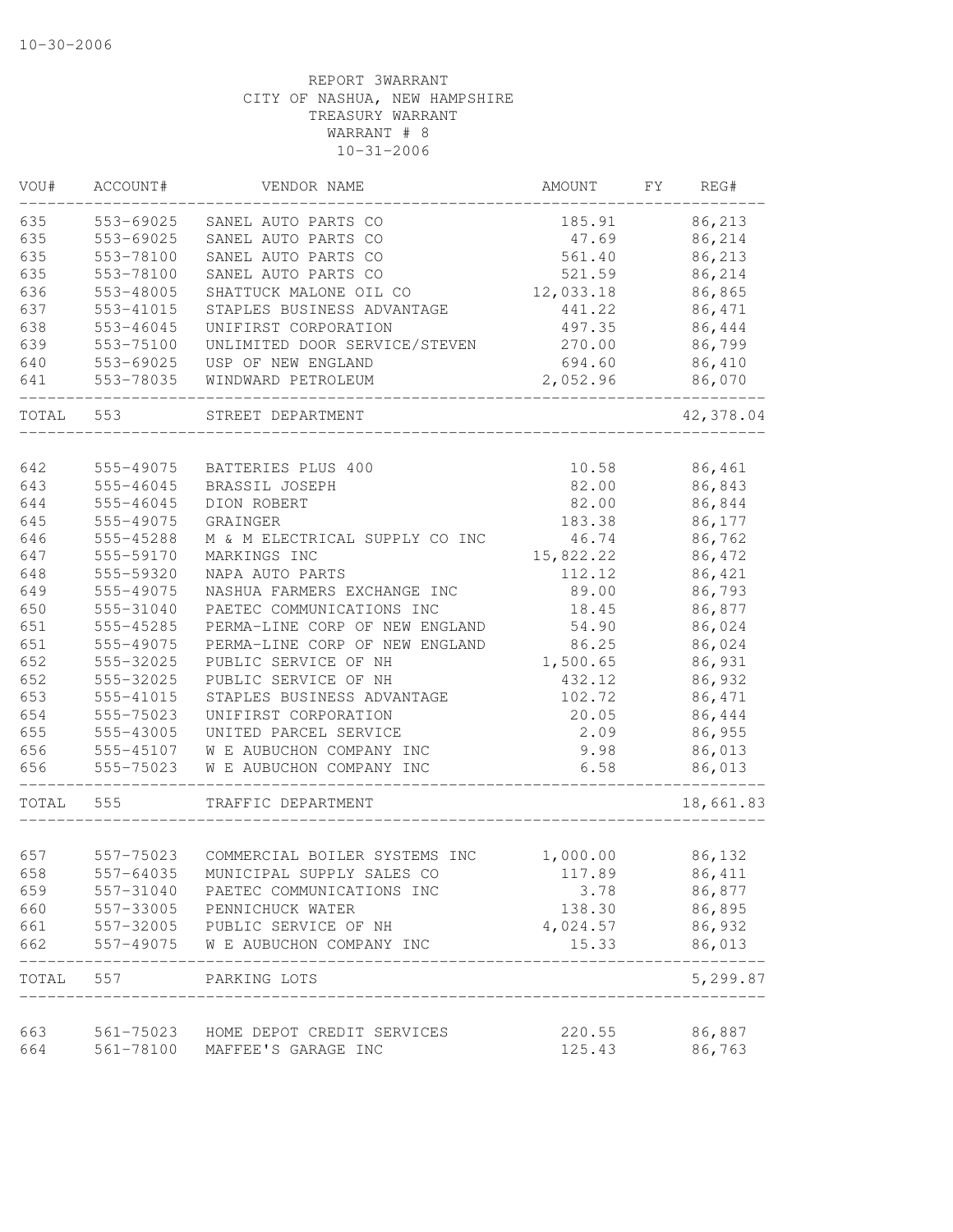| VOU#                            | ACCOUNT#                                                      | VENDOR NAME                                                                                        | AMOUNT                                      | FY | REG#                                           |
|---------------------------------|---------------------------------------------------------------|----------------------------------------------------------------------------------------------------|---------------------------------------------|----|------------------------------------------------|
| 665<br>666                      | 561-33005<br>561-78007                                        | PENNICHUCK WATER<br>ROBBINS AUTO PARTS INC                                                         | 203.36<br>82.70                             |    | 86,895<br>86,290                               |
| TOTAL                           | 561                                                           | EDGEWOOD CEMETERY                                                                                  |                                             |    | 632.04                                         |
| 667                             | 562-33005                                                     | PENNICHUCK WATER                                                                                   | 163.62                                      |    | 86,895                                         |
| TOTAL                           | 562                                                           | SUBURBAN CEMETERIES                                                                                |                                             |    | 163.62                                         |
| 668<br>669<br>670<br>671        | 563-75023<br>563-75023<br>563-31040<br>563-32005              | GLACIER WELDING<br>HOME DEPOT CREDIT SERVICES<br>PAETEC COMMUNICATIONS INC<br>PUBLIC SERVICE OF NH | 85.00<br>427.76<br>8.57<br>174.09           |    | 86,346<br>86,887<br>86,877<br>86,932           |
| TOTAL                           | 563                                                           | WOODLAWN CEMETERY                                                                                  |                                             |    | 695.42                                         |
| 672<br>673                      | 571-72010<br>571-41015                                        | CONWAY OFFICE PRODUCTS LLC<br>STAPLES BUSINESS ADVANTAGE                                           | 630.00<br>113.00                            |    | 86,147<br>86,471                               |
| TOTAL                           | 571                                                           | COMMUNITY DEVELOPMENT                                                                              |                                             |    | 743.00                                         |
| 674<br>675<br>676<br>677        | 572-51010<br>572-98046<br>572-98046<br>572-98046              | HILLSBOROUGH COUNTY TREASURER<br>METAL PHOTO SERVICE INC<br>NHACC<br>TEMPERINO PETER               | 49.17<br>521.00<br>60.00<br>50.01           |    | 86,785<br>86,445<br>86,886<br>86,210           |
| TOTAL                           | 572                                                           | PLANNING DEPARTMENT                                                                                |                                             |    | 680.18                                         |
| 678<br>679<br>680               | 573-54025<br>573-54025<br>573-94005                           | MARV-O-LUS MANUFACTURING CO<br>MILLYARD COMMUNICATIONS INC<br>NHBA-CLE                             | 129.00<br>610.00<br>179.00                  |    | 86,316<br>86,370<br>86,909                     |
| TOTAL                           | 573                                                           | ECONOMIC DEVELOPMENT                                                                               |                                             |    | 918.00                                         |
| 681<br>682<br>683<br>684<br>685 | 575-78100<br>575-45150<br>575-64045<br>575-41015<br>575-45050 | 1400 MOTORS<br>AC MOORE INC<br>ACCESS INTERACTIVE LLC<br>ALPHAGRAPHICS<br>AMAZON CREDIT PLAN       | 83.61<br>5.94<br>1,090.00<br>3.60<br>106.37 |    | 86,006<br>86,258<br>86,349<br>86,219<br>86,866 |
| 686<br>687<br>688               | 575-41015<br>575-75023<br>575-45050                           | ANCO ENGRAVED SIGNS & STAMPS I<br>B & S LOCKSMITHS INC<br>BAKER & TAYLOR                           | 40.30<br>136.00<br>2,281.31                 |    | 86,392<br>86,428<br>86,076                     |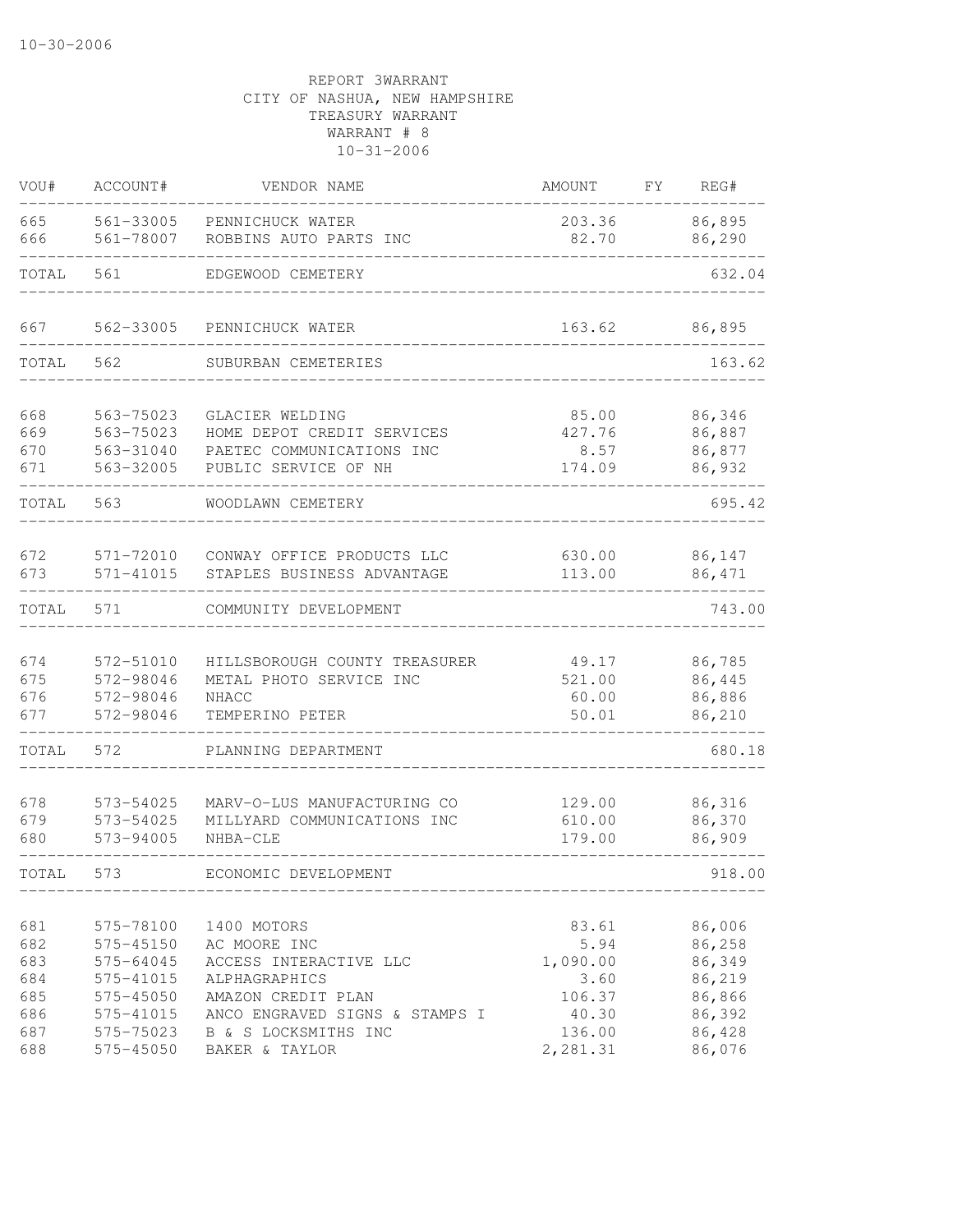| WOU#  | ACCOUNT#  | VENDOR NAME                               | AMOUNT   | FY | REG#             |
|-------|-----------|-------------------------------------------|----------|----|------------------|
| 688   | 575-45050 | BAKER & TAYLOR                            | 941.95   |    | 86,077           |
| 688   | 575-45050 | BAKER & TAYLOR                            | 1,374.97 |    | 86,078           |
| 689   | 575-45050 | BAKER & TAYLOR ENT 510334                 | 183.68   |    | 86,072           |
| 690   | 575-91005 | CARDOZA DONNA M                           | 15.35    |    | 86,846           |
| 691   | 575-72010 | CONWAY OFFICE PRODUCTS LLC                | 330.00   |    | 86,147           |
| 692   | 575-45050 | ENCYCLOPAEDIA BRITANNICA INC              | 1,254.00 |    | 86,092           |
| 693   | 575-94005 | EYMAN CAROL                               | 30.00    |    | 86,039           |
| 694   | 575-45050 | FEDERAL RESEARCH SERVICE                  | 25.00    |    | 86,951           |
| 695   | 575-45050 | INFORMATION TODAY INC                     | 256.55   |    | 86,084           |
| 696   | 575-95005 | ISABELLA STEWART GARDNER MUSEU            | 175.00   |    | 86,929           |
| 697   | 575-91005 | <b>JASINSKI JENNIFER</b>                  | 36.05    |    | 86,120           |
| 697   | 575-91015 | JASINSKI JENNIFER                         | 63.96    |    | 86,120           |
| 698   | 575-34015 | KEYSPAN ENERGY DELIVERY                   | 73.96    |    | 86,891           |
| 699   | 575-45050 | MICROMARKETING LLC                        | 140.58   |    | 86,199           |
| 700   | 575-95005 | MUSEUM OF SCIENCE                         | 600.00   |    | 86,888           |
| 701   | 575-41015 | NASHUA PUBLIC LIBRARY                     | 14.89    |    | 86,845           |
| 701   | 575-45150 | NASHUA PUBLIC LIBRARY                     | 111.47   |    | 86,845           |
| 701   | 575-45220 | NASHUA PUBLIC LIBRARY                     | 19.94    |    | 86,845           |
| 701   | 575-64045 | NASHUA PUBLIC LIBRARY                     | 6.99     |    | 86,845           |
| 701   | 575-75901 | NASHUA PUBLIC LIBRARY                     | 11.96    |    | 86,845           |
| 701   | 575-78100 | NASHUA PUBLIC LIBRARY                     | 30.00    |    | 86,845           |
| 702   | 575-59100 | NH HUMANITIES COUNCIL                     | 50.00    |    | 86,874           |
| 703   | 575-45050 | NOVELAS POPULAR                           | 40.00    |    | 86,204           |
| 704   | 575-45050 | P J KENEDY & SONS                         | 356.95   |    | 86,112           |
| 705   | 575-31040 | PAETEC COMMUNICATIONS INC                 | 10.07    |    | 86,877           |
| 706   | 575-33005 | PENNICHUCK WATER                          | 288.81   |    | 86,895           |
| 707   | 575-45050 | PLAIDSWEDE PUBLISHING CO                  | 22.50    |    | 86,373           |
| 708   | 575-32005 | PUBLIC SERVICE OF NH                      | 93.65    |    | 86,932           |
| 709   | 575-45050 | RANDOM HOUSE INC                          | 297.00   |    | 86,478           |
| 710   | 575-45050 | RECORDED BOOKS LLC                        | 941.20   |    | 86,447           |
| 711   | 575-45050 | SIMON & SCHUSTER                          | 43.12    |    | 86,067           |
| 712   | 575-41015 | STAPLES BUSINESS ADVANTAGE                | 156.38   |    | 86,471           |
| 713   | 575-45050 | THOMSON GALE                              | 201.44   |    | 86,118           |
| 714   | 575-45050 | VERIZON                                   | 63.00    |    | 86,889           |
| 715   | 575-91015 | ZAYA ALISON                               | 34.95    |    | 86,374           |
| TOTAL | 575       | PUBLIC LIBRARIES<br>-------------         |          |    | 12,042.50        |
| 716   | 576-49025 |                                           | 224.50   |    |                  |
| 717   | 576-94005 | INTERNATIONAL CODE COUNCIL<br>MARCUM RUSS | 149.52   |    | 86,892<br>86,237 |
| 718   | 576-94005 | NH CHAPTER CSI                            | 95.00    |    | 86,920           |
| 719   | 576-94005 | SANTA MICHAEL                             | 170.00   |    | 85,965           |
| TOTAL | 576       | BUILDING DEPARTMENT                       |          |    | 639.02           |
|       |           |                                           |          |    |                  |
| 720   | 577-95005 | AACE                                      | 180.00   |    | 86,896           |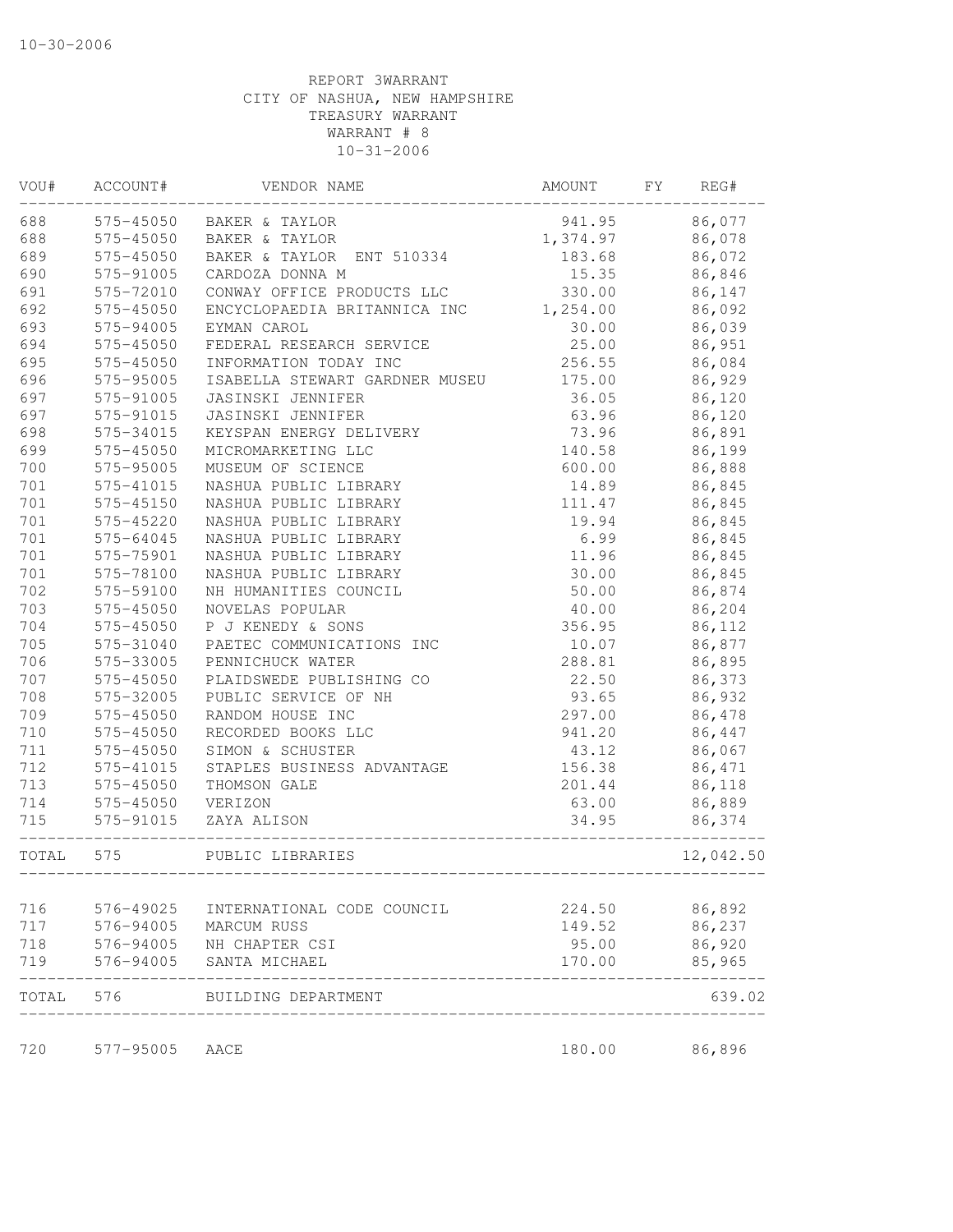| VOU#      | ACCOUNT#          | VENDOR NAME                     | AMOUNT    | FY | REG#          |
|-----------|-------------------|---------------------------------|-----------|----|---------------|
| 721       |                   | 577-91005 GAMES LAURA           |           |    | 207.82 86,386 |
| 722       |                   | 577-94005 ORTEGA NELSON         | 934.41    |    | 86,396        |
| 723       |                   | 577-95005 TREASURER STATE OF NH | 75.00     |    | 86,927        |
| TOTAL 577 |                   | CODE ENFORCEMENT                |           |    | 1,397.23      |
|           |                   |                                 |           |    |               |
|           | 188,758 581-49050 | ABILITATIONS                    | 132.72    |    | 86,489        |
|           | 188,759 581-49050 | ACTIVE PARENTING PUBLISHERS     | 58.95     |    | 86,141        |
|           | 188,760 581-53103 | ACUCARE NURSING PROFESSIONALS   | 286.65    |    | 86,510        |
|           | 188,761 581-53101 | ADULT LEARNING CENTER           | 50,000.00 |    | 86,446        |
|           | 188,761 581-84030 | ADULT LEARNING CENTER           | 14,679.00 |    | 86,446        |
|           | 188,762 581-46040 | ALEC'S SHOE STORE INC           | 119.95    |    | 86,765        |
|           | 188,763 581-72065 | ALTERNATIVE COMMUNICATIONS SER  | 331.25    |    | 86,413        |
|           | 188,764 581-49035 | AMAZON CREDIT PLAN              | 73.63     |    | 86,958        |
|           | 188,765 581-74092 | AMERICAN ALARM                  | 911.40    |    | 86,627        |
| 724       | 581-53100         | ANACOMP INC                     | 89.45     |    | 86,052        |
|           | 188,766 581-41015 | ANCO SIGNS & STAMPS INC         | 108.40    |    | 86,963        |
|           | 188,767 581-91005 | ARCARO JANICE                   | 126.94    |    | 86,509        |
|           | 188,768 581-59130 | AREL ANDRE                      | 74.00     |    | 86,402        |
|           | 188,769 581-95010 | ASCD                            | 79.00     |    | 86,547        |
|           | 188,770 581-49075 | B & S LOCKSMITHS INC            | 154.70    |    | 86,428        |
|           | 188,771 581-49035 | BARNES & NOBLE INC              | 384.58    |    | 85,963        |
|           | 188,772 581-59130 | BARRY JOHN                      | 40.50     |    | 86,710        |
|           | 188,773 581-49050 | BATHEY MARY                     | 79.96     |    | 86,479        |
|           | 188,774 581-59130 | BELANGER PIERRE                 | 256.00    |    | 86,656        |
|           | 188,775 581-49050 | BELLETETES INC                  | 26.46     |    | 86,201        |
|           | 188,775 581-49075 | BELLETETES INC                  | 488.41    |    | 86,201        |
|           | 188,776 581-59130 | BERTELMAN REINER                | 74.00     |    | 86,679        |
|           | 188,777 581-84030 | BEVERLY SCHOOL FOR THE DEAF     | 8,160.36  |    | 86,612        |
|           | 188,778 581-59130 | BEZEREDI PAUL                   | 74.00     |    | 86,671        |
|           | 188,779 581-59130 | BILODEAU MAURICE                | 74.00     |    | 86,170        |
|           | 188,780 581-59130 | BLAZE MIKE                      | 74.00     |    | 86,031        |
|           | 188,781 581-49050 | BLICK ART MATERIALS             | 185.50    |    | 86,695        |
|           | 188,782 581-91040 | BORN DEBBIE                     | 8.90      |    | 86,578        |
|           | 188,783 581-42110 | BOSS EQUIPMENT                  | 79.00     |    | 86,280        |
|           | 188,784 581-59130 | BOURASSA DANA                   | 128.00    |    | 86,661        |
|           | 188,785 581-53100 | BOUTSELIS KRISTINA              | 39.00     |    | 86,746        |
|           | 188,786 581-49035 | BRIGHT APPLE                    | 249.51    |    | 86,633        |
|           | 188,787 581-94010 | BRITENRIKER DEBORAH             | 152.00    |    | 86,688        |
|           | 188,788 581-49910 | BROX INDUSTRIES INC             | 202.08    |    | 86,049        |
|           | 188,789 581-49050 | BSN/PASSON'S/GSC/COLIN SPORTS   | 585.83    |    | 86,591        |
|           | 188,790 581-55010 | BUDGET CAR & TRUCK RENTAL       | 922.20    |    | 86,575        |
|           | 188,791 581-59130 | BURKHART DENNIS                 | 74.00     |    | 86,169        |
|           | 188,792 581-59130 | CALEY JONATHAN                  | 128.00    |    | 86,667        |
|           | 188,793 581-55015 | CANTARA DEBORAH                 | 120.15    |    | 86,113        |
|           | 188,794 581-55015 | CARING HANDS TRANSPORTATION LL  | 1,050.00  |    | 86,716        |
|           | 188,795 581-49050 | CARPARTS OF NASHUA              | 179.26    |    | 86,004        |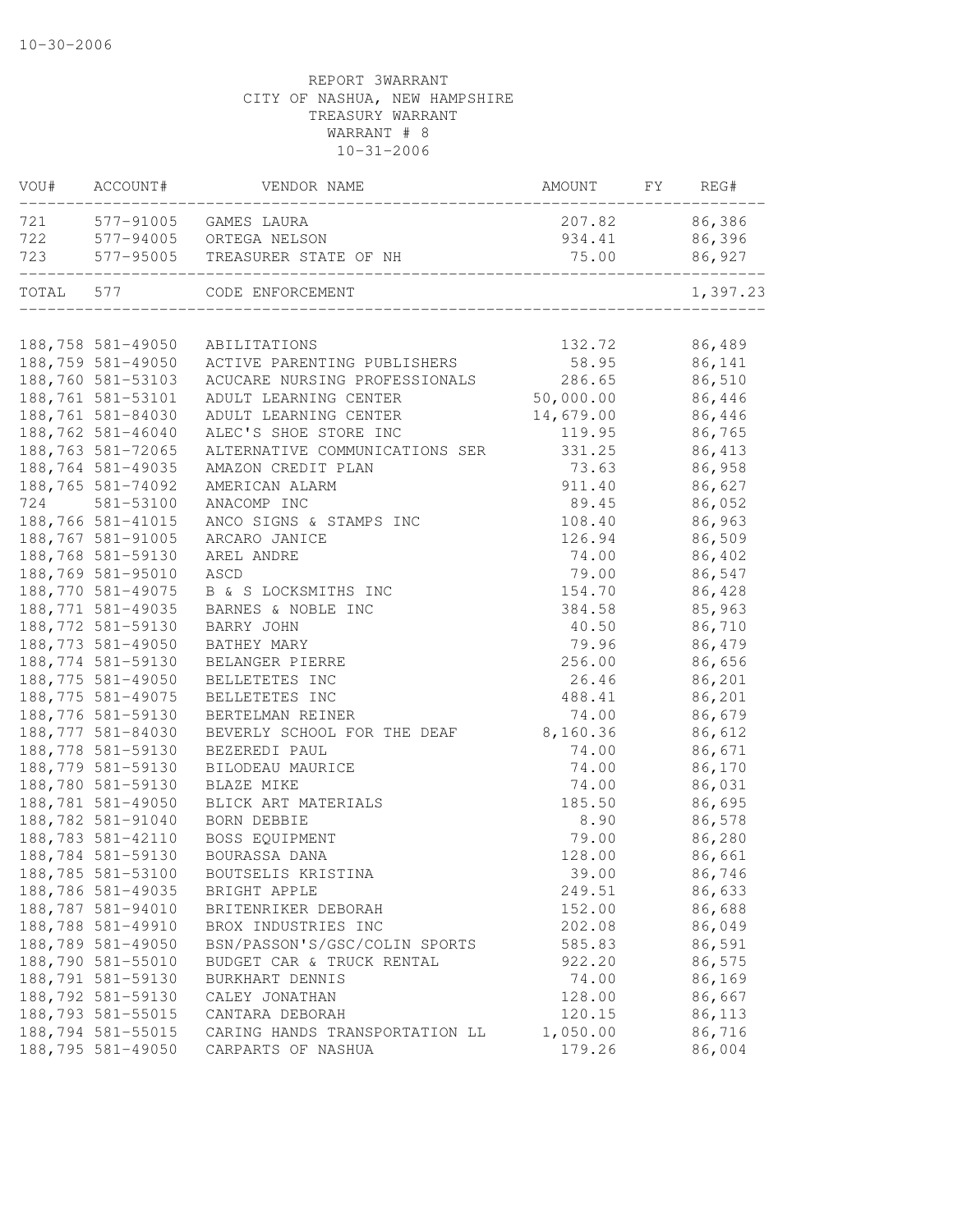| VOU# | ACCOUNT#          | VENDOR NAME                    | AMOUNT     | FY | REG#   |
|------|-------------------|--------------------------------|------------|----|--------|
|      | 188,797 581-55015 | CARSON KATHLEEN                | 135.28     |    | 85,990 |
|      | 188,798 581-41015 | CARTRIDGE WORLD                | 35.74      |    | 86,672 |
|      | 188,798 581-49050 | CARTRIDGE WORLD                | 1,134.00   |    | 86,672 |
|      | 188,798 581-64192 | CARTRIDGE WORLD                | 18.50      |    | 86,672 |
|      | 188,799 581-98030 | CASSADY TRACEY A               | 24.25      |    | 86,520 |
|      | 188,800 581-42010 | CENTRAL PAPER PRODUCTS CO      | 955.27     |    | 86,790 |
|      | 188,801 581-53100 | CENTURY CONSULTANTS            | 500.00     |    | 86,535 |
|      | 188,802 581-59130 | CHAGNON MARK                   | 54.00      |    | 86,744 |
|      | 188,803 581-49910 | CHAPPELL TRACTOR SALES INC     | 73.79      |    | 86,051 |
|      | 188,804 581-59130 | CHESTNUTT DAVE                 | 108.00     |    | 86,054 |
|      | 188,805 581-49050 | CHOICE METALS INC              | 724.75     |    | 86,022 |
|      | 188,806 581-78007 | CHUCK'S AUTO REPAIR            | 539.12     |    | 86,587 |
|      | 188,807 581-53103 | CLARK ASSOCIATES/DEBBIE CLARK  | 25,797.50  |    | 86,055 |
|      | 188,808 581-45910 | COLUMBIA UNIVERSITY PRESS      | 450.00     |    | 86,804 |
|      | 188,809 581-53103 | COMPASSIONATE STAFFING LLC     | 562.50     |    | 86,245 |
|      | 188,810 581-74092 | COMPUTER HUT                   | 3,168.00   |    | 86,795 |
|      | 188,811 581-49050 | CONNECTICUT VALLEY BIOLOGICAL  | 52.42      |    | 86,771 |
|      | 188,812 581-53100 | CONNOLLY RAYMOND               | 39.00      |    | 86,722 |
|      | 188,813 581-42130 | CONTROL TECHNOLOGIES INC       | 231.67     |    | 86,480 |
|      | 188,813 581-75015 | CONTROL TECHNOLOGIES INC       | 27,568.75  |    | 86,480 |
|      | 188,813 581-75023 | CONTROL TECHNOLOGIES INC       | 2,250.00   |    | 86,480 |
|      | 188,814 581-44005 | COPY SHOP                      | 1,741.53   |    | 86,145 |
|      | 188,815 581-49910 | CORRIVEAU ROUTHIER INC         | 85.80      |    | 86,766 |
|      | 188,816 581-95005 | COSTCO WHOLESALE #307          | 100.00     |    | 86,962 |
|      | 188,817 581-59130 | CROSBY MICHAEL                 | 128.00     |    | 86,681 |
|      | 188,818 581-84030 | CROTCHED MOUNTAIN REHAB CTR    | 23, 195.61 |    | 86,497 |
|      | 188,819 581-49050 | DARRELL'S MUSIC HALL           | 267.00     |    | 85,999 |
|      | 188,820 581-53100 | DAVE'S PORTABLE TOILETS        | 87.76      |    | 86,868 |
|      | 188,821 581-59130 | DEL GENIO LEONARD              | 108.00     |    | 86,673 |
|      | 188,822 581-51015 | DEVINE MILLIMET & BRANCH       | 338.08     |    | 86,222 |
|      | 188,823 581-91005 | DIMARIA JENNIFER               | 53.85      |    | 86,689 |
|      | 188,824 581-59130 | DINARDO ANTHONY                | 128.00     |    | 86,675 |
|      |                   | DOSTIE TERRENCE                | 128.00     |    |        |
|      | 188,825 581-59130 |                                |            |    | 86,736 |
|      | 188,826 581-49050 | DURACO INC                     | 364.28     |    | 86,606 |
|      | 188,827 581-83006 | EARL JULIA                     | 280.00     |    | 86,858 |
|      | 188,828 581-55015 | EASTER SEALS NEW HAMPSHIRE     | 2,207.00   |    | 86,453 |
|      | 188,828 581-84030 | EASTER SEALS NEW HAMPSHIRE     | 7,617.04   |    | 86,453 |
|      | 188,828 581-84055 | EASTER SEALS NEW HAMPSHIRE     | 20,621.82  |    | 86,453 |
|      | 188,829 581-84055 | ECKERD YOUTH ALTERNATIVES INC  | 1,808.40   |    | 86,106 |
|      | 188,830 581-53101 | EDUCATION INC                  | 365.74     |    | 86,585 |
|      | 188,831 581-49035 | EDUCATIONAL PERFORMANCE SYSTEM | 1,000.85   |    | 86,515 |
|      | 188,832 581-94030 | ELLIS JEANNETTE                | 68.25      |    | 86,619 |
|      | 188,833 581-42120 | F W WEBB COMPANY               | 341.48     |    | 86,083 |
|      | 188,834 581-91040 | FANTASIA ANGELO                | 122.31     |    | 86,625 |
|      | 188,835 581-59130 | FARIA FILOMONO                 | 128.00     |    | 86,711 |
|      | 188,836 581-53100 | FARRENKOPF RICHARD             | 85.96      |    | 86,608 |
|      | 188,837 581-49075 | FASTENAL CO                    | 78.61      |    | 86,030 |
|      | 188,838 581-55010 | FIRST STUDENT INC              | 2,140.45   |    | 86,559 |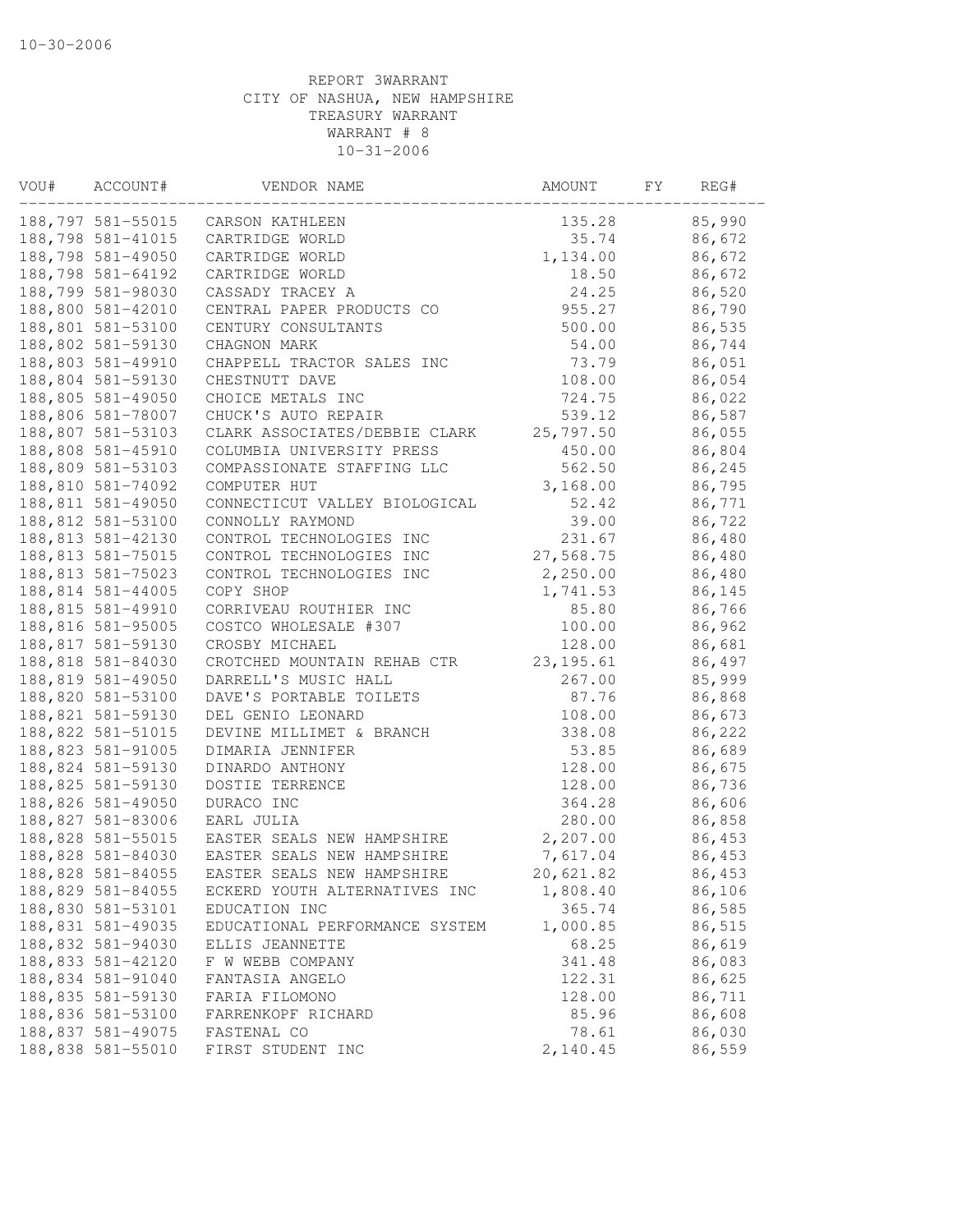| VOU# | ACCOUNT#          | VENDOR NAME                    | AMOUNT     | FΥ | REG#   |
|------|-------------------|--------------------------------|------------|----|--------|
|      | 188,839 581-55005 | FIRST STUDENT INC              | 4,087.30   |    | 86,569 |
|      | 188,839 581-55005 | FIRST STUDENT INC              | 2,659.91   |    | 86,570 |
|      | 188,839 581-55010 | FIRST STUDENT INC              | 2,583.69   |    | 86,569 |
|      | 188,839 581-55010 | FIRST STUDENT INC              | 647.05     |    | 86,570 |
|      | 188,839 581-55015 | FIRST STUDENT INC              | 108,594.00 |    | 86,570 |
|      | 188,839 581-55020 | FIRST STUDENT INC              | 531.40     |    | 86,570 |
|      | 188,839 581-55025 | FIRST STUDENT INC              | 202,708.80 |    | 86,570 |
|      | 188,839 581-55035 | FIRST STUDENT INC              | 404.99     |    | 86,570 |
|      | 188,840 581-59130 | FITHIAN MICHAEL                | 270.00     |    | 86,650 |
|      | 188,841 581-91005 | FLANAGAN PRISCILLA             | 23.14      |    | 86,522 |
|      | 188,842 581-51015 | FLYGARE SCHWARZ & CLOSSON      | 910.88     |    | 86,417 |
|      | 188,843 581-83605 | FMTC                           | 2,204.12   |    | 86,859 |
|      | 188,844 581-49030 | FOLLETT LIBRARY RESOURCES      | 1,426.88   |    | 86,020 |
|      | 188,845 581-91005 | FORAN MARY C                   | 28.37      |    | 86,634 |
|      | 188,846 581-66005 | FORD CREDIT                    | 367.50     |    | 86,847 |
|      | 188,847 581-42130 | FREDERICK FLOW INC             | 2,071.85   |    | 86,748 |
|      | 188,848 581-49050 | FREESTYLE PHOTOGRAPHIC SUPPLIE | 90.95      |    | 86,101 |
|      | 188,849 581-59130 | FRONK KEITH                    | 74.00      |    | 86,638 |
|      | 188,850 581-59130 | GEORGE JAMES                   | 54.00      |    | 86,678 |
|      | 188,851 581-84055 | GERMAINE LAWRENCE SCHOOL       | 10,979.39  |    | 86,590 |
|      | 188,852 581-49050 | GEYER INSTRUCTIONAL AIDS CO IN | 62.07      |    | 86,167 |
|      | 188,853 581-59130 | GILLIS MIKE                    | 54.00      |    | 86,701 |
|      | 188,854 581-91005 | GINGRAS LISA                   | 52.07      |    | 86,586 |
|      | 188,855 581-59130 | GOEBEL WILLIAM                 | 54.00      |    | 86,639 |
|      | 188,856 581-91005 | GOODWIN JENNIFER               | 160.65     |    | 86,503 |
|      | 188,857 581-84030 | GREATER LAWRENCE ED COLLABORAT | 10,635.00  |    | 86,582 |
|      | 188,858 581-91040 | GREATER NASHUA CHAMBER OF COMM | 30.00      |    | 86,436 |
|      | 188,859 581-49050 | HAAN CRAFTS CORP               | 414.48     |    | 86,593 |
|      | 188,860 581-59130 | HAFTEL CHRISTOPHER             | 74.00      |    | 86,200 |
|      | 188,861 581-59130 | HAMILTON CAROL                 | 128.00     |    | 86,647 |
|      | 188,862 581-59130 | HAMILTON MICHAEL               | 256.00     |    | 86,674 |
|      | 188,863 581-49050 | HAMMETTE INTERNATIONAL INC     | 151.00     |    | 86,734 |
|      | 188,864 581-59130 | HARRINGTON KYLE                | 93.00      |    | 86,704 |
|      | 188,865 581-74092 | HARRIS EQUIPMENT REPAIR SERVIC | 392.60     |    | 86,774 |
|      | 188,866 581-59130 | HASTINGS MARK                  | 155.00     |    | 86,712 |
|      | 188,867 581-42130 | HEATING SPECIALTIES OF NH INC  | 742.39     |    | 86,768 |
|      | 188,868 581-59130 | HELLER BARRY                   | 128.00     |    | 86,659 |
|      | 188,869 581-59130 | HENDERSON MICHAEL              | 162.00     |    | 86,686 |
|      | 188,870 581-49050 | HENRY S WOLKINS COMPANY        | 11.84      |    | 86,806 |
|      | 188,871 581-53100 | HILLIARD NANCY                 | 100.00     |    | 86,196 |
|      | 188,872 581-49075 | HOME DEPOT CREDIT SERVICES     | 328.59     |    | 86,544 |
|      | 188,873 581-49050 | HOME DEPOT CREDIT SERVICES     | 128.67     |    | 86,584 |
|      | 188,874 581-49050 | HOME DEPOT CREDIT SERVICES     | 81.13      |    | 86,618 |
|      | 188,875 581-91005 | HORNE LORRAINE                 | 26.70      |    | 86,506 |
|      | 188,876 581-78007 | HOWARD P FAIRFIELD INC         | 1,878.34   |    | 86,691 |
|      | 188,877 581-94030 | HUMMELL KATRINA                | 34.71      |    | 86,610 |
|      | 188,878 581-59130 | HUMPHRIES MICHAEL              | 81.00      |    | 86,745 |
|      | 188,879 581-59130 | HURLEY DONALD                  | 54.00      |    | 86,654 |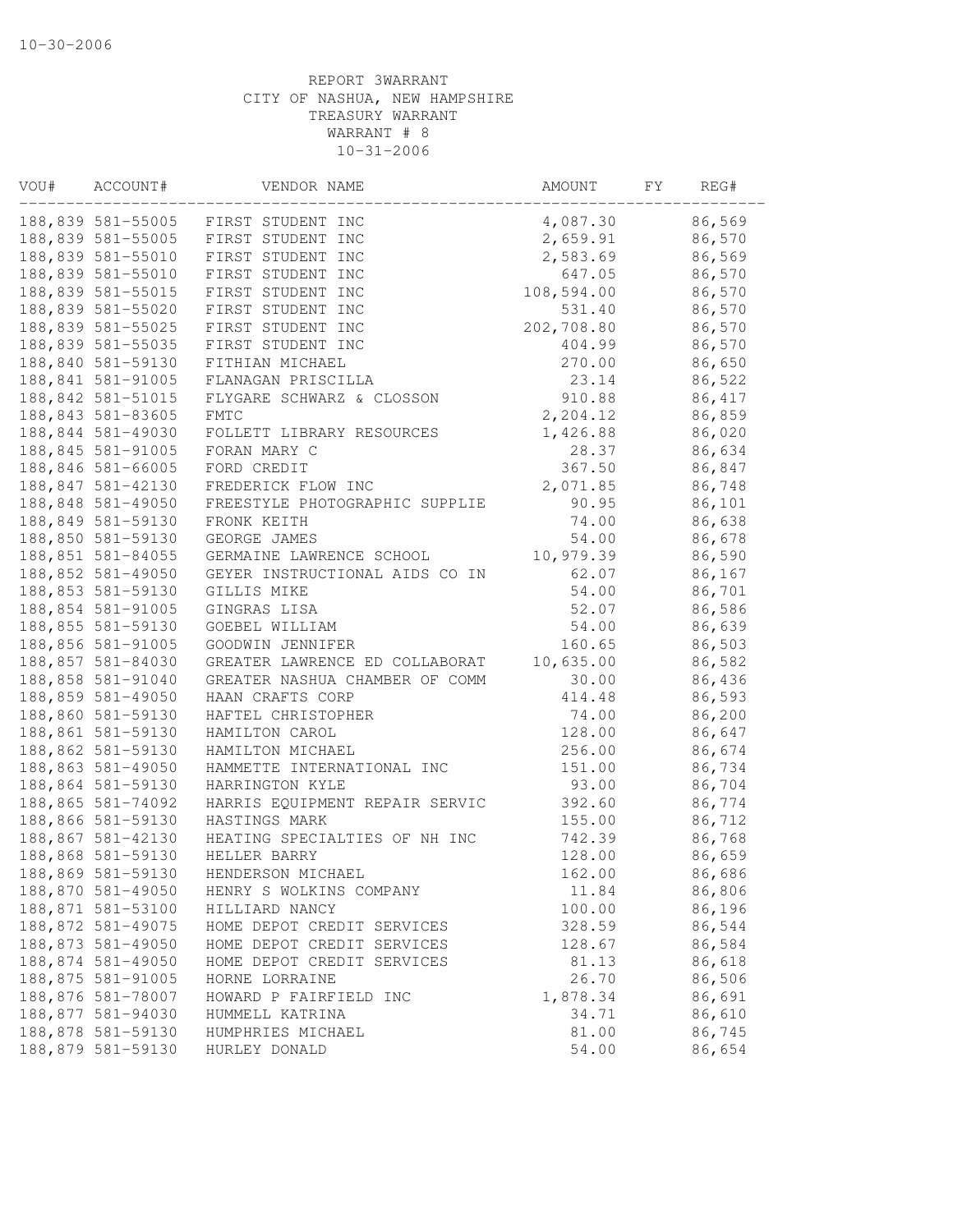| VOU# | ACCOUNT#           | VENDOR NAME                    | AMOUNT    | FΥ | REG#   |
|------|--------------------|--------------------------------|-----------|----|--------|
|      | 188,880 581-95005  | IANCICI                        | 75.00     |    | 86,603 |
|      | 188,881 581-64192  | IDEAL BUSINESS MACHINES INC    | 107.70    |    | 86,796 |
|      | 188,882 581-41040  | INTEGRATED OFFICE SOLUTIONS    | 3,876.00  |    | 86,499 |
|      | 188,883 581-49050  | J W PEPPER & SON INC           | 593.88    |    | 86,115 |
|      | 188,884 581-53100  | JJW CONSULTING & MARKETING     | 170.00    |    | 86,242 |
|      | 188,885 581-59130  | JONSON EDWARD                  | 54.00     |    | 86,648 |
|      | 188,886 581-45910  | JOURNEYWORKS PUBLISHING        | 217.80    |    | 86,596 |
|      | 188,887 581-49030  | JUNIOR LIBRARY GUILD           | 1,105.08  |    | 86,496 |
|      | 188,888 581-59130  | KARAM TIMOTHY                  | 54.00     |    | 86,705 |
|      | 188,889 581-59130  | KEANE MARCIA                   | 256.00    |    | 86,670 |
|      | 188,890 581-98030  | KEATING BAYRD STEPHANIE        | 46.50     |    | 86,629 |
|      | 188,891 581-49050  | KELVIN                         | 79.65     |    | 86,810 |
|      | 188,892 581-34015  | KEYSPAN ENERGY DELIVERY        | 3,659.37  |    | 86,563 |
|      | 188,893 581-91005  | KOSOW CARMEN                   | 82.99     |    | 86,543 |
|      | 188,894 581-59130  | KREBS MICHAEL                  | 148.00    |    | 86,676 |
|      | 188,895 581-59130  | LALLY JAMES F                  | 40.50     |    | 86,400 |
|      | 188,896 581-59130  | LANGELIER SEAN                 | 81.00     |    | 86,708 |
|      | 188,897 581-59130  | LANGEVIN BRIAN                 | 108.00    |    | 86,737 |
|      | 188,898 581-59130  | LAROCQUE MICHAEL               | 54.00     |    | 86,662 |
|      | 188,899 581-49035  | LAROSE MADELEINE               | 155.18    |    | 86,588 |
|      | 188,900 581-59130  | LATHAM FREDERICK               | 128.00    |    | 86,653 |
|      | 188,901 581-59130  | LAWLOR ALBERT                  | 74.00     |    | 86,226 |
|      | 188,902 581-84030  | LEARNING PREP SCHOOL           | 3,046.89  |    | 86,488 |
|      | 188,903 581-49910  | LESCO                          | 482.02    |    | 86,554 |
|      | 188,904 581-59130  | LEWIS STEPHEN                  | 270.00    |    | 86,657 |
|      | 188,905 581-49050  | LIBERTY FLAG & SPECIALTY CO    | 31.00     |    | 86,692 |
|      | 188,906 581-78007  | LIBERTY INTN'L TRUCKS OF NH LL | 29.63     |    | 86,772 |
|      | 188,907 581-49050  | LIBRARY VIDEO COMPANY          | 36.90     |    | 86,494 |
|      | 188,907 581-49055  | LIBRARY VIDEO COMPANY          | 49.80     |    | 86,494 |
|      | 188,908 581-84030  | LIGHTHOUSE SCHOOL INC          | 32,744.22 |    | 86,502 |
|      | 188,909 581-59130  | LISS MARK                      | 202.00    |    | 86,668 |
|      | 188,910 581-78007  | LONDONDERRY HEAVY DUTY         | 1,584.27  |    | 86,677 |
|      | 188, 911 581-55010 | LOVERING ROBERT                | 100.50    |    | 86,244 |
|      | 188, 912 581-91005 | LUCAS MARK                     | 46.45     |    | 86,405 |
|      | 188, 913 581-49050 | LULL FARM                      | 62.50     |    | 86,664 |
|      | 188, 914 581-59130 | LUSIGNAU BRIAN                 | 74.00     |    | 86,640 |
|      | 188, 915 581-84055 | LUTHERAN COMMUNITY SERVICES OF | 2,448.58  |    | 86,580 |
|      | 188,916 581-94030  | LYDON RICHARD                  | 149.96    |    | 86,598 |
|      | 188, 917 581-42110 | M & M ELECTRICAL SUPPLY CO INC | 1,482.69  |    | 86,762 |
|      | 188, 918 581-49030 | MAILBOX YEARBOOK               | 69.90     |    | 86,560 |
|      | 188,919 581-49050  | MAIN DUNSTABLE SCHOOL          | 177.44    |    | 86,856 |
|      | 188,920 581-59130  | MAKARAWICZ WILLIAM             | 54.00     |    | 86,063 |
|      | 188, 921 581-59130 | MANDRAVELIS NICK               | 54.00     |    | 86,663 |
|      | 188,922 581-49050  | MARKERTEK VIDEO SUPPLY         | 188.32    |    | 86,062 |
|      | 188, 923 581-49050 | MARKET BASKET                  | 527.94    |    | 86,233 |
|      | 188, 924 581-59130 | MARKS THOMAS                   | 100.00    |    | 86,724 |
|      | 188, 925 581-59130 | MARLIN CINDY                   | 128.00    |    | 86,719 |
|      | 188,926 581-47010  | MARSH MEDIA                    | 77.95     |    | 86,738 |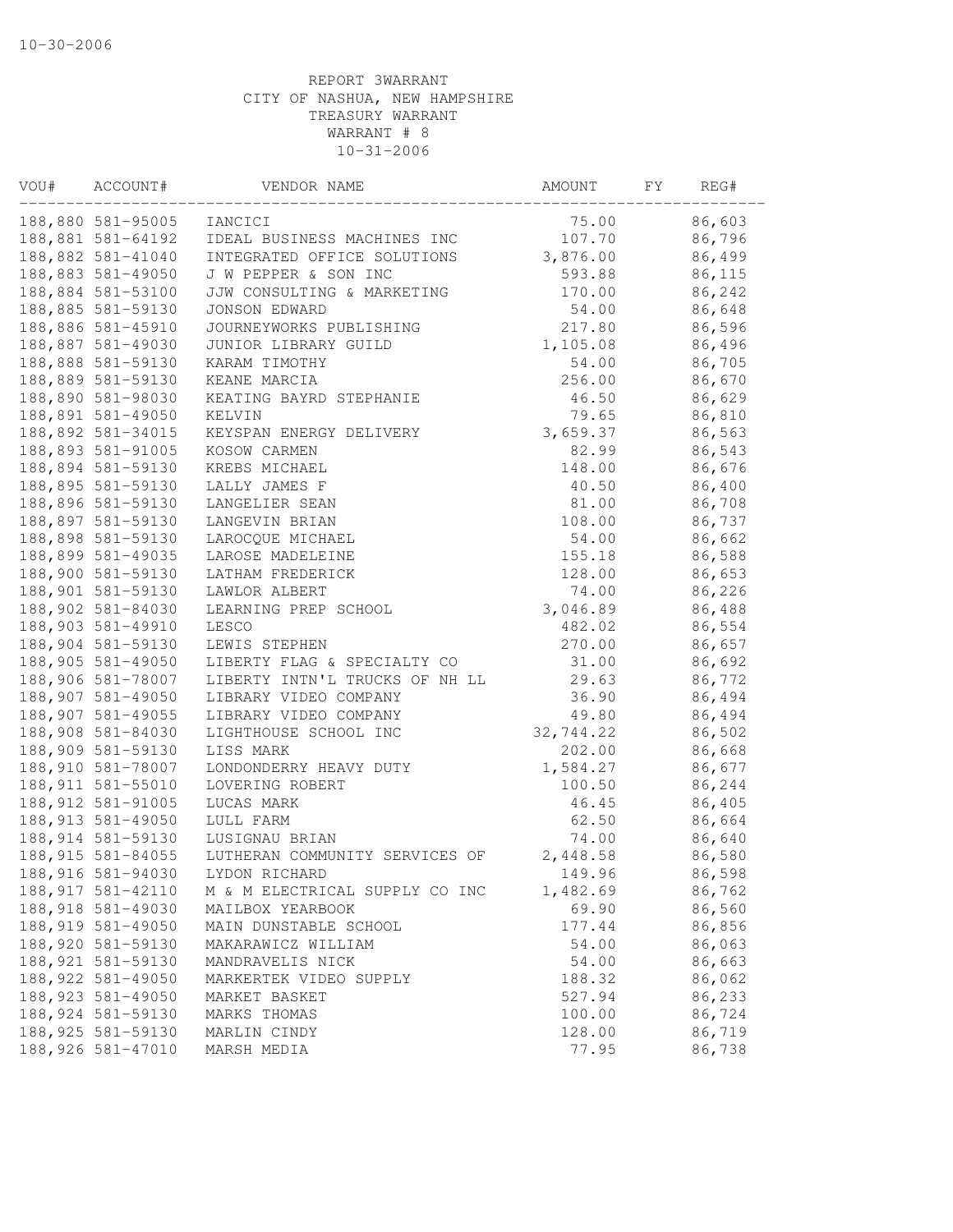| 86,557<br>188,927 581-49050<br>178.00<br>MATHEMATICS OLYMPIADS<br>188, 928 581-78007<br>MAYNARD & LESIEUR INCORPORATED<br>197.04<br>86,775<br>188, 929 581-49035<br>MCGRAW HILL COMPANIES<br>1,956.44<br>86,166<br>188, 929 581-49050<br>MCGRAW HILL COMPANIES<br>608.96<br>86,166<br>4,405.19<br>188,930 581-31005<br>MCI<br>85,962<br>5,397.30<br>188, 931 581-49050<br>86,803<br>MCINTIRE BUSINESS PRODUCTS INC<br>188,932 581-49050<br>93.35<br>86,597<br>MECKEL ROBYN<br>188, 933 581-47010<br>86,553<br>304.28<br>MEDCO SUPPLY INC<br>188, 934 581-49050<br>57.44<br>86,721<br>MIBDWORKS PRESS<br>188,935 581-59130<br>86,652<br>MICHAEL BARBARA<br>81.00<br>188,936 581-49050<br>86,735<br>MICROGRAMS INC<br>47.95<br>81.00<br>188, 937 581-59130<br>MILBURN RICHARD<br>86,658<br>188, 938 581-84055<br>MILFORD SCHOOL DISTRICT<br>2,548.10<br>86,524<br>74.00<br>188, 939 581-59130<br>MINER GREGORY<br>86,720<br>188,940 581-53100<br>39.00<br>86,718<br>MOONEY MAUREEN<br>188,941 581-49050<br>43.83<br>86,320<br>MOORE MEDICAL LLC<br>188, 942 581-59130<br>86,649<br>MORAN LINDSAY<br>256.00<br>14,798.00<br>86,600<br>188, 943 581-84055<br>MOUNT PROSPECT ACADEMY INC<br>188,944 581-53100<br>180.55<br>MULTI-STATE BILLING<br>86,631<br>188, 945 581-84030<br>6,628.64<br>NASHOBA LEARNING GROUP<br>86,621<br>12, 241.98<br>188,946 581-84030<br>NASHUA CHILDREN'S HOME<br>86,538<br>2,025.00<br>188, 947 581-64192<br>NASHUA HIGH SCHOOL SOUTH<br>86,857<br>1,003.04<br>188,948 581-49910<br>NASHUA OUTDOOR POWER EQUIP<br>86,225<br>1,786.00<br>NASHUA SCHOOL DISTRICT #42<br>160<br>581-45295<br>188, 949 581-49075<br>241.55<br>86,230<br>NASHUA WALLPAPER & PAINT CO<br>188,950 581-95005<br>NATIONAL STAFF DEVELOPMENT COU<br>129.00<br>86,607<br>188, 951 581-42010<br>NATIONWIDE SALES & SERVICE<br>358.58<br>86,523<br>188, 952 581-95005<br>NEASC INC<br>286.39<br>86,144<br>188, 953 581-98030<br>NELSON BILL<br>27.40<br>86,725<br>188,954 581-43005<br>55.90<br>86,046<br>NEOPOST INC<br>188,954 581-49050<br>86,046<br>NEOPOST INC<br>342.89<br>188,955 581-66005<br>NEOPOST LEASING<br>145.22<br>86,601<br>188,956 581-53100<br>377.00<br>NEW ENGLAND DOCUMENTS SYSTEMS<br>86,683<br>188, 957 581-53101<br>2,280.00<br>86,616<br>NEW HAMPSHIRE HOSPITAL<br>188, 957 581-84055<br>2,508.00<br>86,616<br>NEW HAMPSHIRE HOSPITAL<br>888.47<br>188, 958 581-31005<br>NEXTEL COMMUNICATIONS<br>86,875<br>188,959 581-84030<br>NFI MASSACHUSETTS INC<br>3,080.16<br>86,620<br>188, 959 581-84055<br>NFI MASSACHUSETTS INC<br>15,400.59<br>86,620<br>86,481<br>188,960 581-84055<br>4,109.35<br>NFI NORTH INC<br>188,961 581-45410<br>120.00<br>86,175<br>NHIHOA INC<br>188,962 581-45410<br>120.00<br>86,758<br>NHWOA<br>188, 963 581-49050<br>86,556<br>49.95<br>NIMCO INC<br>188,964 581-49050<br>86,567<br>867.25<br>NORTHCENTER FOODSERVICE<br>188,965 581-83009<br>8,573.22<br>86,168<br>NORTHEAST DELTA DENTAL<br>188,966 581-53100<br>1,334.03<br>86,150<br>NORTHEAST MECHANICAL CORP<br>188,967 581-53103<br>568.17<br>86,057<br>NURSES PRN INC<br>188,968 581-59130<br>128.00<br>86,706<br>O'BRIEN JEANNE<br>188,969 581-91005<br>74.91<br>85,993<br>O'TOOLE TAMMY | VOU# | ACCOUNT# | VENDOR NAME | AMOUNT | FY | REG# |
|-----------------------------------------------------------------------------------------------------------------------------------------------------------------------------------------------------------------------------------------------------------------------------------------------------------------------------------------------------------------------------------------------------------------------------------------------------------------------------------------------------------------------------------------------------------------------------------------------------------------------------------------------------------------------------------------------------------------------------------------------------------------------------------------------------------------------------------------------------------------------------------------------------------------------------------------------------------------------------------------------------------------------------------------------------------------------------------------------------------------------------------------------------------------------------------------------------------------------------------------------------------------------------------------------------------------------------------------------------------------------------------------------------------------------------------------------------------------------------------------------------------------------------------------------------------------------------------------------------------------------------------------------------------------------------------------------------------------------------------------------------------------------------------------------------------------------------------------------------------------------------------------------------------------------------------------------------------------------------------------------------------------------------------------------------------------------------------------------------------------------------------------------------------------------------------------------------------------------------------------------------------------------------------------------------------------------------------------------------------------------------------------------------------------------------------------------------------------------------------------------------------------------------------------------------------------------------------------------------------------------------------------------------------------------------------------------------------------------------------------------------------------------------------------------------------------------------------------------------------------------------------------------------------------------------------------------------------------------------------------------------------------------------------------------------------------------------------------------------------------------------------------------------------------------------------------------------|------|----------|-------------|--------|----|------|
|                                                                                                                                                                                                                                                                                                                                                                                                                                                                                                                                                                                                                                                                                                                                                                                                                                                                                                                                                                                                                                                                                                                                                                                                                                                                                                                                                                                                                                                                                                                                                                                                                                                                                                                                                                                                                                                                                                                                                                                                                                                                                                                                                                                                                                                                                                                                                                                                                                                                                                                                                                                                                                                                                                                                                                                                                                                                                                                                                                                                                                                                                                                                                                                                     |      |          |             |        |    |      |
|                                                                                                                                                                                                                                                                                                                                                                                                                                                                                                                                                                                                                                                                                                                                                                                                                                                                                                                                                                                                                                                                                                                                                                                                                                                                                                                                                                                                                                                                                                                                                                                                                                                                                                                                                                                                                                                                                                                                                                                                                                                                                                                                                                                                                                                                                                                                                                                                                                                                                                                                                                                                                                                                                                                                                                                                                                                                                                                                                                                                                                                                                                                                                                                                     |      |          |             |        |    |      |
|                                                                                                                                                                                                                                                                                                                                                                                                                                                                                                                                                                                                                                                                                                                                                                                                                                                                                                                                                                                                                                                                                                                                                                                                                                                                                                                                                                                                                                                                                                                                                                                                                                                                                                                                                                                                                                                                                                                                                                                                                                                                                                                                                                                                                                                                                                                                                                                                                                                                                                                                                                                                                                                                                                                                                                                                                                                                                                                                                                                                                                                                                                                                                                                                     |      |          |             |        |    |      |
|                                                                                                                                                                                                                                                                                                                                                                                                                                                                                                                                                                                                                                                                                                                                                                                                                                                                                                                                                                                                                                                                                                                                                                                                                                                                                                                                                                                                                                                                                                                                                                                                                                                                                                                                                                                                                                                                                                                                                                                                                                                                                                                                                                                                                                                                                                                                                                                                                                                                                                                                                                                                                                                                                                                                                                                                                                                                                                                                                                                                                                                                                                                                                                                                     |      |          |             |        |    |      |
|                                                                                                                                                                                                                                                                                                                                                                                                                                                                                                                                                                                                                                                                                                                                                                                                                                                                                                                                                                                                                                                                                                                                                                                                                                                                                                                                                                                                                                                                                                                                                                                                                                                                                                                                                                                                                                                                                                                                                                                                                                                                                                                                                                                                                                                                                                                                                                                                                                                                                                                                                                                                                                                                                                                                                                                                                                                                                                                                                                                                                                                                                                                                                                                                     |      |          |             |        |    |      |
|                                                                                                                                                                                                                                                                                                                                                                                                                                                                                                                                                                                                                                                                                                                                                                                                                                                                                                                                                                                                                                                                                                                                                                                                                                                                                                                                                                                                                                                                                                                                                                                                                                                                                                                                                                                                                                                                                                                                                                                                                                                                                                                                                                                                                                                                                                                                                                                                                                                                                                                                                                                                                                                                                                                                                                                                                                                                                                                                                                                                                                                                                                                                                                                                     |      |          |             |        |    |      |
|                                                                                                                                                                                                                                                                                                                                                                                                                                                                                                                                                                                                                                                                                                                                                                                                                                                                                                                                                                                                                                                                                                                                                                                                                                                                                                                                                                                                                                                                                                                                                                                                                                                                                                                                                                                                                                                                                                                                                                                                                                                                                                                                                                                                                                                                                                                                                                                                                                                                                                                                                                                                                                                                                                                                                                                                                                                                                                                                                                                                                                                                                                                                                                                                     |      |          |             |        |    |      |
|                                                                                                                                                                                                                                                                                                                                                                                                                                                                                                                                                                                                                                                                                                                                                                                                                                                                                                                                                                                                                                                                                                                                                                                                                                                                                                                                                                                                                                                                                                                                                                                                                                                                                                                                                                                                                                                                                                                                                                                                                                                                                                                                                                                                                                                                                                                                                                                                                                                                                                                                                                                                                                                                                                                                                                                                                                                                                                                                                                                                                                                                                                                                                                                                     |      |          |             |        |    |      |
|                                                                                                                                                                                                                                                                                                                                                                                                                                                                                                                                                                                                                                                                                                                                                                                                                                                                                                                                                                                                                                                                                                                                                                                                                                                                                                                                                                                                                                                                                                                                                                                                                                                                                                                                                                                                                                                                                                                                                                                                                                                                                                                                                                                                                                                                                                                                                                                                                                                                                                                                                                                                                                                                                                                                                                                                                                                                                                                                                                                                                                                                                                                                                                                                     |      |          |             |        |    |      |
|                                                                                                                                                                                                                                                                                                                                                                                                                                                                                                                                                                                                                                                                                                                                                                                                                                                                                                                                                                                                                                                                                                                                                                                                                                                                                                                                                                                                                                                                                                                                                                                                                                                                                                                                                                                                                                                                                                                                                                                                                                                                                                                                                                                                                                                                                                                                                                                                                                                                                                                                                                                                                                                                                                                                                                                                                                                                                                                                                                                                                                                                                                                                                                                                     |      |          |             |        |    |      |
|                                                                                                                                                                                                                                                                                                                                                                                                                                                                                                                                                                                                                                                                                                                                                                                                                                                                                                                                                                                                                                                                                                                                                                                                                                                                                                                                                                                                                                                                                                                                                                                                                                                                                                                                                                                                                                                                                                                                                                                                                                                                                                                                                                                                                                                                                                                                                                                                                                                                                                                                                                                                                                                                                                                                                                                                                                                                                                                                                                                                                                                                                                                                                                                                     |      |          |             |        |    |      |
|                                                                                                                                                                                                                                                                                                                                                                                                                                                                                                                                                                                                                                                                                                                                                                                                                                                                                                                                                                                                                                                                                                                                                                                                                                                                                                                                                                                                                                                                                                                                                                                                                                                                                                                                                                                                                                                                                                                                                                                                                                                                                                                                                                                                                                                                                                                                                                                                                                                                                                                                                                                                                                                                                                                                                                                                                                                                                                                                                                                                                                                                                                                                                                                                     |      |          |             |        |    |      |
|                                                                                                                                                                                                                                                                                                                                                                                                                                                                                                                                                                                                                                                                                                                                                                                                                                                                                                                                                                                                                                                                                                                                                                                                                                                                                                                                                                                                                                                                                                                                                                                                                                                                                                                                                                                                                                                                                                                                                                                                                                                                                                                                                                                                                                                                                                                                                                                                                                                                                                                                                                                                                                                                                                                                                                                                                                                                                                                                                                                                                                                                                                                                                                                                     |      |          |             |        |    |      |
|                                                                                                                                                                                                                                                                                                                                                                                                                                                                                                                                                                                                                                                                                                                                                                                                                                                                                                                                                                                                                                                                                                                                                                                                                                                                                                                                                                                                                                                                                                                                                                                                                                                                                                                                                                                                                                                                                                                                                                                                                                                                                                                                                                                                                                                                                                                                                                                                                                                                                                                                                                                                                                                                                                                                                                                                                                                                                                                                                                                                                                                                                                                                                                                                     |      |          |             |        |    |      |
|                                                                                                                                                                                                                                                                                                                                                                                                                                                                                                                                                                                                                                                                                                                                                                                                                                                                                                                                                                                                                                                                                                                                                                                                                                                                                                                                                                                                                                                                                                                                                                                                                                                                                                                                                                                                                                                                                                                                                                                                                                                                                                                                                                                                                                                                                                                                                                                                                                                                                                                                                                                                                                                                                                                                                                                                                                                                                                                                                                                                                                                                                                                                                                                                     |      |          |             |        |    |      |
|                                                                                                                                                                                                                                                                                                                                                                                                                                                                                                                                                                                                                                                                                                                                                                                                                                                                                                                                                                                                                                                                                                                                                                                                                                                                                                                                                                                                                                                                                                                                                                                                                                                                                                                                                                                                                                                                                                                                                                                                                                                                                                                                                                                                                                                                                                                                                                                                                                                                                                                                                                                                                                                                                                                                                                                                                                                                                                                                                                                                                                                                                                                                                                                                     |      |          |             |        |    |      |
|                                                                                                                                                                                                                                                                                                                                                                                                                                                                                                                                                                                                                                                                                                                                                                                                                                                                                                                                                                                                                                                                                                                                                                                                                                                                                                                                                                                                                                                                                                                                                                                                                                                                                                                                                                                                                                                                                                                                                                                                                                                                                                                                                                                                                                                                                                                                                                                                                                                                                                                                                                                                                                                                                                                                                                                                                                                                                                                                                                                                                                                                                                                                                                                                     |      |          |             |        |    |      |
|                                                                                                                                                                                                                                                                                                                                                                                                                                                                                                                                                                                                                                                                                                                                                                                                                                                                                                                                                                                                                                                                                                                                                                                                                                                                                                                                                                                                                                                                                                                                                                                                                                                                                                                                                                                                                                                                                                                                                                                                                                                                                                                                                                                                                                                                                                                                                                                                                                                                                                                                                                                                                                                                                                                                                                                                                                                                                                                                                                                                                                                                                                                                                                                                     |      |          |             |        |    |      |
|                                                                                                                                                                                                                                                                                                                                                                                                                                                                                                                                                                                                                                                                                                                                                                                                                                                                                                                                                                                                                                                                                                                                                                                                                                                                                                                                                                                                                                                                                                                                                                                                                                                                                                                                                                                                                                                                                                                                                                                                                                                                                                                                                                                                                                                                                                                                                                                                                                                                                                                                                                                                                                                                                                                                                                                                                                                                                                                                                                                                                                                                                                                                                                                                     |      |          |             |        |    |      |
|                                                                                                                                                                                                                                                                                                                                                                                                                                                                                                                                                                                                                                                                                                                                                                                                                                                                                                                                                                                                                                                                                                                                                                                                                                                                                                                                                                                                                                                                                                                                                                                                                                                                                                                                                                                                                                                                                                                                                                                                                                                                                                                                                                                                                                                                                                                                                                                                                                                                                                                                                                                                                                                                                                                                                                                                                                                                                                                                                                                                                                                                                                                                                                                                     |      |          |             |        |    |      |
|                                                                                                                                                                                                                                                                                                                                                                                                                                                                                                                                                                                                                                                                                                                                                                                                                                                                                                                                                                                                                                                                                                                                                                                                                                                                                                                                                                                                                                                                                                                                                                                                                                                                                                                                                                                                                                                                                                                                                                                                                                                                                                                                                                                                                                                                                                                                                                                                                                                                                                                                                                                                                                                                                                                                                                                                                                                                                                                                                                                                                                                                                                                                                                                                     |      |          |             |        |    |      |
|                                                                                                                                                                                                                                                                                                                                                                                                                                                                                                                                                                                                                                                                                                                                                                                                                                                                                                                                                                                                                                                                                                                                                                                                                                                                                                                                                                                                                                                                                                                                                                                                                                                                                                                                                                                                                                                                                                                                                                                                                                                                                                                                                                                                                                                                                                                                                                                                                                                                                                                                                                                                                                                                                                                                                                                                                                                                                                                                                                                                                                                                                                                                                                                                     |      |          |             |        |    |      |
|                                                                                                                                                                                                                                                                                                                                                                                                                                                                                                                                                                                                                                                                                                                                                                                                                                                                                                                                                                                                                                                                                                                                                                                                                                                                                                                                                                                                                                                                                                                                                                                                                                                                                                                                                                                                                                                                                                                                                                                                                                                                                                                                                                                                                                                                                                                                                                                                                                                                                                                                                                                                                                                                                                                                                                                                                                                                                                                                                                                                                                                                                                                                                                                                     |      |          |             |        |    |      |
|                                                                                                                                                                                                                                                                                                                                                                                                                                                                                                                                                                                                                                                                                                                                                                                                                                                                                                                                                                                                                                                                                                                                                                                                                                                                                                                                                                                                                                                                                                                                                                                                                                                                                                                                                                                                                                                                                                                                                                                                                                                                                                                                                                                                                                                                                                                                                                                                                                                                                                                                                                                                                                                                                                                                                                                                                                                                                                                                                                                                                                                                                                                                                                                                     | 725  |          |             |        |    |      |
|                                                                                                                                                                                                                                                                                                                                                                                                                                                                                                                                                                                                                                                                                                                                                                                                                                                                                                                                                                                                                                                                                                                                                                                                                                                                                                                                                                                                                                                                                                                                                                                                                                                                                                                                                                                                                                                                                                                                                                                                                                                                                                                                                                                                                                                                                                                                                                                                                                                                                                                                                                                                                                                                                                                                                                                                                                                                                                                                                                                                                                                                                                                                                                                                     |      |          |             |        |    |      |
|                                                                                                                                                                                                                                                                                                                                                                                                                                                                                                                                                                                                                                                                                                                                                                                                                                                                                                                                                                                                                                                                                                                                                                                                                                                                                                                                                                                                                                                                                                                                                                                                                                                                                                                                                                                                                                                                                                                                                                                                                                                                                                                                                                                                                                                                                                                                                                                                                                                                                                                                                                                                                                                                                                                                                                                                                                                                                                                                                                                                                                                                                                                                                                                                     |      |          |             |        |    |      |
|                                                                                                                                                                                                                                                                                                                                                                                                                                                                                                                                                                                                                                                                                                                                                                                                                                                                                                                                                                                                                                                                                                                                                                                                                                                                                                                                                                                                                                                                                                                                                                                                                                                                                                                                                                                                                                                                                                                                                                                                                                                                                                                                                                                                                                                                                                                                                                                                                                                                                                                                                                                                                                                                                                                                                                                                                                                                                                                                                                                                                                                                                                                                                                                                     |      |          |             |        |    |      |
|                                                                                                                                                                                                                                                                                                                                                                                                                                                                                                                                                                                                                                                                                                                                                                                                                                                                                                                                                                                                                                                                                                                                                                                                                                                                                                                                                                                                                                                                                                                                                                                                                                                                                                                                                                                                                                                                                                                                                                                                                                                                                                                                                                                                                                                                                                                                                                                                                                                                                                                                                                                                                                                                                                                                                                                                                                                                                                                                                                                                                                                                                                                                                                                                     |      |          |             |        |    |      |
|                                                                                                                                                                                                                                                                                                                                                                                                                                                                                                                                                                                                                                                                                                                                                                                                                                                                                                                                                                                                                                                                                                                                                                                                                                                                                                                                                                                                                                                                                                                                                                                                                                                                                                                                                                                                                                                                                                                                                                                                                                                                                                                                                                                                                                                                                                                                                                                                                                                                                                                                                                                                                                                                                                                                                                                                                                                                                                                                                                                                                                                                                                                                                                                                     |      |          |             |        |    |      |
|                                                                                                                                                                                                                                                                                                                                                                                                                                                                                                                                                                                                                                                                                                                                                                                                                                                                                                                                                                                                                                                                                                                                                                                                                                                                                                                                                                                                                                                                                                                                                                                                                                                                                                                                                                                                                                                                                                                                                                                                                                                                                                                                                                                                                                                                                                                                                                                                                                                                                                                                                                                                                                                                                                                                                                                                                                                                                                                                                                                                                                                                                                                                                                                                     |      |          |             |        |    |      |
|                                                                                                                                                                                                                                                                                                                                                                                                                                                                                                                                                                                                                                                                                                                                                                                                                                                                                                                                                                                                                                                                                                                                                                                                                                                                                                                                                                                                                                                                                                                                                                                                                                                                                                                                                                                                                                                                                                                                                                                                                                                                                                                                                                                                                                                                                                                                                                                                                                                                                                                                                                                                                                                                                                                                                                                                                                                                                                                                                                                                                                                                                                                                                                                                     |      |          |             |        |    |      |
|                                                                                                                                                                                                                                                                                                                                                                                                                                                                                                                                                                                                                                                                                                                                                                                                                                                                                                                                                                                                                                                                                                                                                                                                                                                                                                                                                                                                                                                                                                                                                                                                                                                                                                                                                                                                                                                                                                                                                                                                                                                                                                                                                                                                                                                                                                                                                                                                                                                                                                                                                                                                                                                                                                                                                                                                                                                                                                                                                                                                                                                                                                                                                                                                     |      |          |             |        |    |      |
|                                                                                                                                                                                                                                                                                                                                                                                                                                                                                                                                                                                                                                                                                                                                                                                                                                                                                                                                                                                                                                                                                                                                                                                                                                                                                                                                                                                                                                                                                                                                                                                                                                                                                                                                                                                                                                                                                                                                                                                                                                                                                                                                                                                                                                                                                                                                                                                                                                                                                                                                                                                                                                                                                                                                                                                                                                                                                                                                                                                                                                                                                                                                                                                                     |      |          |             |        |    |      |
|                                                                                                                                                                                                                                                                                                                                                                                                                                                                                                                                                                                                                                                                                                                                                                                                                                                                                                                                                                                                                                                                                                                                                                                                                                                                                                                                                                                                                                                                                                                                                                                                                                                                                                                                                                                                                                                                                                                                                                                                                                                                                                                                                                                                                                                                                                                                                                                                                                                                                                                                                                                                                                                                                                                                                                                                                                                                                                                                                                                                                                                                                                                                                                                                     |      |          |             |        |    |      |
|                                                                                                                                                                                                                                                                                                                                                                                                                                                                                                                                                                                                                                                                                                                                                                                                                                                                                                                                                                                                                                                                                                                                                                                                                                                                                                                                                                                                                                                                                                                                                                                                                                                                                                                                                                                                                                                                                                                                                                                                                                                                                                                                                                                                                                                                                                                                                                                                                                                                                                                                                                                                                                                                                                                                                                                                                                                                                                                                                                                                                                                                                                                                                                                                     |      |          |             |        |    |      |
|                                                                                                                                                                                                                                                                                                                                                                                                                                                                                                                                                                                                                                                                                                                                                                                                                                                                                                                                                                                                                                                                                                                                                                                                                                                                                                                                                                                                                                                                                                                                                                                                                                                                                                                                                                                                                                                                                                                                                                                                                                                                                                                                                                                                                                                                                                                                                                                                                                                                                                                                                                                                                                                                                                                                                                                                                                                                                                                                                                                                                                                                                                                                                                                                     |      |          |             |        |    |      |
|                                                                                                                                                                                                                                                                                                                                                                                                                                                                                                                                                                                                                                                                                                                                                                                                                                                                                                                                                                                                                                                                                                                                                                                                                                                                                                                                                                                                                                                                                                                                                                                                                                                                                                                                                                                                                                                                                                                                                                                                                                                                                                                                                                                                                                                                                                                                                                                                                                                                                                                                                                                                                                                                                                                                                                                                                                                                                                                                                                                                                                                                                                                                                                                                     |      |          |             |        |    |      |
|                                                                                                                                                                                                                                                                                                                                                                                                                                                                                                                                                                                                                                                                                                                                                                                                                                                                                                                                                                                                                                                                                                                                                                                                                                                                                                                                                                                                                                                                                                                                                                                                                                                                                                                                                                                                                                                                                                                                                                                                                                                                                                                                                                                                                                                                                                                                                                                                                                                                                                                                                                                                                                                                                                                                                                                                                                                                                                                                                                                                                                                                                                                                                                                                     |      |          |             |        |    |      |
|                                                                                                                                                                                                                                                                                                                                                                                                                                                                                                                                                                                                                                                                                                                                                                                                                                                                                                                                                                                                                                                                                                                                                                                                                                                                                                                                                                                                                                                                                                                                                                                                                                                                                                                                                                                                                                                                                                                                                                                                                                                                                                                                                                                                                                                                                                                                                                                                                                                                                                                                                                                                                                                                                                                                                                                                                                                                                                                                                                                                                                                                                                                                                                                                     |      |          |             |        |    |      |
|                                                                                                                                                                                                                                                                                                                                                                                                                                                                                                                                                                                                                                                                                                                                                                                                                                                                                                                                                                                                                                                                                                                                                                                                                                                                                                                                                                                                                                                                                                                                                                                                                                                                                                                                                                                                                                                                                                                                                                                                                                                                                                                                                                                                                                                                                                                                                                                                                                                                                                                                                                                                                                                                                                                                                                                                                                                                                                                                                                                                                                                                                                                                                                                                     |      |          |             |        |    |      |
|                                                                                                                                                                                                                                                                                                                                                                                                                                                                                                                                                                                                                                                                                                                                                                                                                                                                                                                                                                                                                                                                                                                                                                                                                                                                                                                                                                                                                                                                                                                                                                                                                                                                                                                                                                                                                                                                                                                                                                                                                                                                                                                                                                                                                                                                                                                                                                                                                                                                                                                                                                                                                                                                                                                                                                                                                                                                                                                                                                                                                                                                                                                                                                                                     |      |          |             |        |    |      |
|                                                                                                                                                                                                                                                                                                                                                                                                                                                                                                                                                                                                                                                                                                                                                                                                                                                                                                                                                                                                                                                                                                                                                                                                                                                                                                                                                                                                                                                                                                                                                                                                                                                                                                                                                                                                                                                                                                                                                                                                                                                                                                                                                                                                                                                                                                                                                                                                                                                                                                                                                                                                                                                                                                                                                                                                                                                                                                                                                                                                                                                                                                                                                                                                     |      |          |             |        |    |      |
|                                                                                                                                                                                                                                                                                                                                                                                                                                                                                                                                                                                                                                                                                                                                                                                                                                                                                                                                                                                                                                                                                                                                                                                                                                                                                                                                                                                                                                                                                                                                                                                                                                                                                                                                                                                                                                                                                                                                                                                                                                                                                                                                                                                                                                                                                                                                                                                                                                                                                                                                                                                                                                                                                                                                                                                                                                                                                                                                                                                                                                                                                                                                                                                                     |      |          |             |        |    |      |
|                                                                                                                                                                                                                                                                                                                                                                                                                                                                                                                                                                                                                                                                                                                                                                                                                                                                                                                                                                                                                                                                                                                                                                                                                                                                                                                                                                                                                                                                                                                                                                                                                                                                                                                                                                                                                                                                                                                                                                                                                                                                                                                                                                                                                                                                                                                                                                                                                                                                                                                                                                                                                                                                                                                                                                                                                                                                                                                                                                                                                                                                                                                                                                                                     |      |          |             |        |    |      |
|                                                                                                                                                                                                                                                                                                                                                                                                                                                                                                                                                                                                                                                                                                                                                                                                                                                                                                                                                                                                                                                                                                                                                                                                                                                                                                                                                                                                                                                                                                                                                                                                                                                                                                                                                                                                                                                                                                                                                                                                                                                                                                                                                                                                                                                                                                                                                                                                                                                                                                                                                                                                                                                                                                                                                                                                                                                                                                                                                                                                                                                                                                                                                                                                     |      |          |             |        |    |      |
|                                                                                                                                                                                                                                                                                                                                                                                                                                                                                                                                                                                                                                                                                                                                                                                                                                                                                                                                                                                                                                                                                                                                                                                                                                                                                                                                                                                                                                                                                                                                                                                                                                                                                                                                                                                                                                                                                                                                                                                                                                                                                                                                                                                                                                                                                                                                                                                                                                                                                                                                                                                                                                                                                                                                                                                                                                                                                                                                                                                                                                                                                                                                                                                                     |      |          |             |        |    |      |
|                                                                                                                                                                                                                                                                                                                                                                                                                                                                                                                                                                                                                                                                                                                                                                                                                                                                                                                                                                                                                                                                                                                                                                                                                                                                                                                                                                                                                                                                                                                                                                                                                                                                                                                                                                                                                                                                                                                                                                                                                                                                                                                                                                                                                                                                                                                                                                                                                                                                                                                                                                                                                                                                                                                                                                                                                                                                                                                                                                                                                                                                                                                                                                                                     |      |          |             |        |    |      |
|                                                                                                                                                                                                                                                                                                                                                                                                                                                                                                                                                                                                                                                                                                                                                                                                                                                                                                                                                                                                                                                                                                                                                                                                                                                                                                                                                                                                                                                                                                                                                                                                                                                                                                                                                                                                                                                                                                                                                                                                                                                                                                                                                                                                                                                                                                                                                                                                                                                                                                                                                                                                                                                                                                                                                                                                                                                                                                                                                                                                                                                                                                                                                                                                     |      |          |             |        |    |      |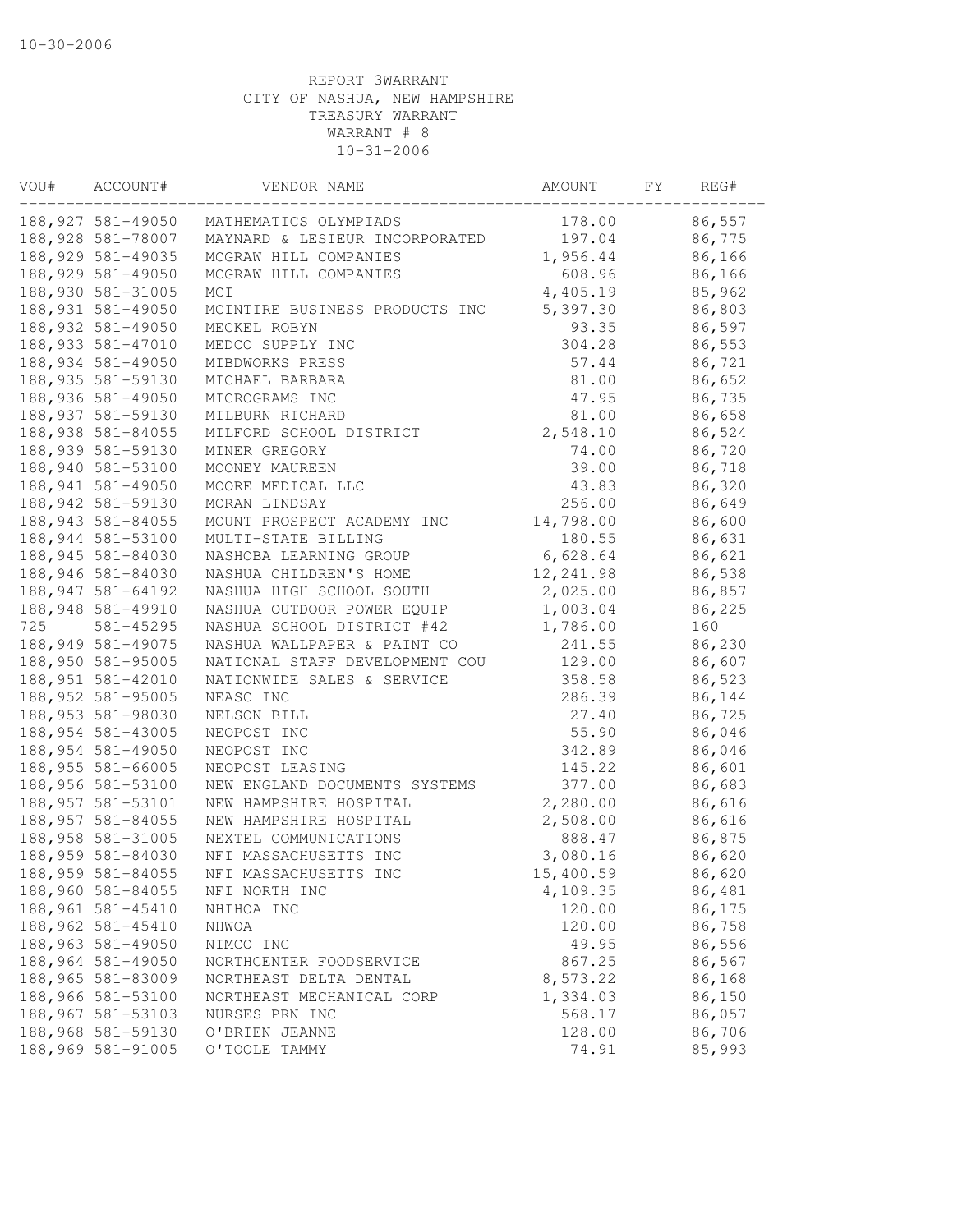| VOU# | ACCOUNT#           | VENDOR NAME                      | AMOUNT     | FΥ | REG#   |
|------|--------------------|----------------------------------|------------|----|--------|
|      |                    | 188,970 581-49050 OCTAVO CORP    | 444.90     |    | 86,542 |
|      | 188,971 581-84055  | ODYSSEY HOUSE INC                | 21,892.06  |    | 85,959 |
|      | 188, 972 581-74092 | OFFICE ENVIRONMENTS OF NEW ENG   | 250.00     |    | 86,449 |
|      | 188, 973 581-49050 | OMNITRON                         | 1,335.04   |    | 86,759 |
|      | 188, 974 581-31040 | ONE COMMUNICATIONS               | 4,197.91   |    | 86,936 |
|      | 188, 975 581-49050 | ORIENTAL TRADING CO INC          | 38.80      |    | 86,533 |
|      | 188,976 581-49035  | OXFORD UNIVERSITY PRESS INC      | 93.47      |    | 86,792 |
|      | 188,977 581-49050  | P J CURRIER LUMBER CO            | 4,679.43   |    | 86,550 |
|      | 188,978 581-31005  | PAETEC COMMUNICATIONS INC        | 3,992.93   |    | 86,599 |
|      | 188,978 581-31040  | PAETEC COMMUNICATIONS INC        | 741.77     |    | 86,599 |
|      | 188,979 581-59130  | PARADY-GUAY VICTORIA             | 74.00      |    | 86,228 |
|      | 188,980 581-59130  | PARSLOW RICHARD                  | 74.00      |    | 86,403 |
|      | 188, 981 581-49075 | PARTS & PIECES UNLIMITED         | 80.00      |    | 86,250 |
|      | 188,982 581-49050  | PAUL JEAN                        | 15.08      |    | 86,511 |
|      | 188,983 581-49050  | PAXTON-PATTERSON                 | 334.58     |    | 86,251 |
|      | 188,984 581-49035  | PEARSON EDUCATION                | 1,965.45   |    | 86,602 |
|      | 188,984 581-49050  | PEARSON EDUCATION                | 54.46      |    | 86,602 |
|      | 188,985 581-49050  | PEARSON EDUCATION                | 26.66      |    | 86,605 |
|      | 188,986 581-59130  | PELKEY CHRISTINE                 | 128.00     |    | 86,741 |
|      | 188,987 581-33005  | PENNICHUCK WATER WORKS INC       | 6,328.54   |    | 86,879 |
|      | 188,988 581-59130  | PERCY ROB                        | 81.00      |    | 86,739 |
|      | 188,989 581-59130  | PERICH PETER                     | 74.00      |    | 86,655 |
|      | 188,990 581-41015  | PETERS PATRICIA                  | 12.12      |    | 86,505 |
|      | 188,990 581-41045  | PETERS PATRICIA                  | 10.38      |    | 86,505 |
|      | 188,990 581-43005  | PETERS PATRICIA                  | 96.31      |    | 86,505 |
|      | 188,991 581-43005  | PETTY CASH                       | 5.40       |    | 86,848 |
|      | 188,991 581-49050  | PETTY CASH                       | 99.98      |    | 86,848 |
|      | 188,992 581-43005  | PETTY CASH                       | 78.54      |    | 86,849 |
|      | 188,992 581-47010  | PETTY CASH                       | 15.68      |    | 86,849 |
|      | 188,993 581-43005  | PETTY CASH                       | 64.70      |    | 86,850 |
|      | 188,994 581-43005  | PETTY CASH                       | 30.95      |    | 86,851 |
|      | 188,994 581-49050  | PETTY CASH                       | 130.73     |    | 86,851 |
|      | 188,995 581-47010  | PETTY CASH                       | 8.08       |    | 86,852 |
|      | 188,995 581-49050  | PETTY CASH                       | 92.25      |    | 86,852 |
|      | 188,996 581-49050  | PETTY CASH                       | 16.99      |    | 86,853 |
|      |                    | 188,997 581-49050 PETTY CASH     | 176.37     |    | 86,854 |
|      |                    | 188,998 581-59130 PIECUCH WALTER | 93.00      |    | 86,696 |
|      | 188,999 581-84055  | PINE HAVEN BOYS CENTER           | 16, 135.56 |    | 86,486 |
|      | 189,000 581-49050  | PITSCO INC                       | 24.61      |    | 85,971 |
|      | 189,001 581-55020  | PLACE PATRICIA                   | 68.86      |    | 86,513 |
|      | 189,001 581-94030  | PLACE PATRICIA                   | 14.85      |    | 86,513 |
|      | 189,001 581-98030  | PLACE PATRICIA                   | 243.46     |    | 86,513 |
|      | 189,002 581-49050  | POSITIVE PROMOTIONS INC          | 127.30     |    | 86,056 |
|      | 189,003 581-49050  | PREMIER AGENDAS INC              | 1,571.90   |    | 86,624 |
|      | 189,004 581-32005  | PUBLIC SERVICE OF NH             | 108,043.86 |    | 86,932 |
|      | 189,005 581-49050  | PURCHASE ADVANTAGE CARD          | 23.89      |    | 86,693 |
|      | 189,006 581-53085  | QUIMBY EYE CARE INC              | 257.50     |    | 86,484 |
|      | 189,007 581-59130  | QUINN BARBARA                    | 256.00     |    | 86,660 |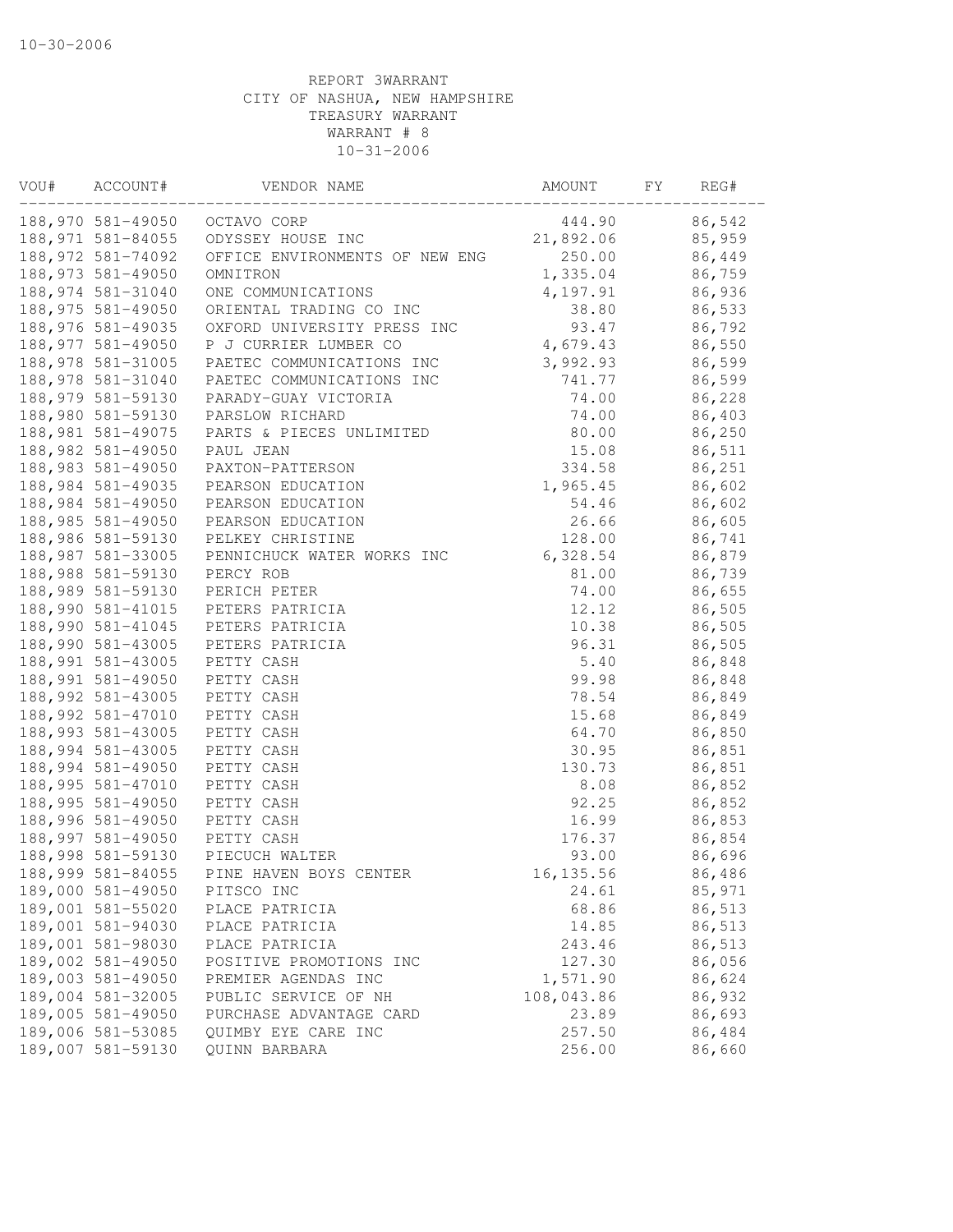| VOU# | ACCOUNT#          | VENDOR NAME                    | AMOUNT    | FΥ | REG#   |
|------|-------------------|--------------------------------|-----------|----|--------|
|      | 189,008 581-49910 | R WHITE EQUIPMENT CENTER INC   | 269.00    |    | 86,778 |
|      | 189,009 581-59130 | RABUN DON                      | 74.00     |    | 86,740 |
|      | 189,010 581-42110 | RADIO SHACK                    | 57.96     |    | 86,764 |
|      | 189,011 581-42110 | RADIOSHACK                     | 277.31    |    | 86,406 |
|      | 189,012 581-42110 | RALPH PILL ELECTRIC SUPPLY COM | 101.28    |    | 86,770 |
|      | 189,013 581-78007 | RAYMOND J LEVESQUE & SONS      | 396.90    |    | 86,517 |
|      | 189,014 581-84030 | READING FOUNDATION (THE)       | 2,232.00  |    | 86,572 |
|      | 189,015 581-49050 | REALLY GOOD STUFF INC          | 653.56    |    | 86,508 |
|      | 189,016 581-59130 | RECORD GLENN                   | 128.00    |    | 86,642 |
|      | 189,017 581-84030 | REGIONAL SERVICES & EDUCATION  | 33,286.88 |    | 85,994 |
|      | 189,018 581-94030 | REZNICHENKO EKATERINA          | 125.00    |    | 86,757 |
|      | 189,019 581-59130 | ROBICHAUD GERARD               | 54.00     |    | 86,645 |
|      | 189,020 581-59130 | ROBICHAUD ROGER                | 74.00     |    | 86,425 |
|      | 189,021 581-91005 | ROSS STEPHANIE                 | 13.53     |    | 86,636 |
|      | 189,022 581-45410 | ROSSETTI STEVE                 | 1,020.00  |    | 86,487 |
|      | 189,023 581-59130 | RUSSELL FRED                   | 74.00     |    | 86,641 |
|      | 189,024 581-94010 | SAAD KATIE                     | 712.00    |    | 86,637 |
|      | 189,025 581-55015 | SAFEWAY TRAINING & TRANS SERV  | 2,070.00  |    | 86,576 |
|      | 189,026 581-49050 | SAGE PUBLICATIONS              | 31.45     |    | 86,707 |
|      | 189,027 581-78007 | SANEL AUTO PARTS CO            | 196.81    |    | 86,214 |
|      | 189,028 581-59130 | SARETTE GREG                   | 74.00     |    | 86,709 |
|      | 189,029 581-49050 | SARGENT-WELCH                  | 241.19    |    | 86,065 |
|      | 189,030 581-47010 | SCHOOL HEALTH CORP             | 44.00     |    | 86,015 |
|      | 189,031 581-47010 | SCHOOL NURSE SUPPLY INC        | 225.12    |    | 86,493 |
|      | 189,032 581-41015 | SCHOOL SPECIALTY               | 34.21     |    | 86,530 |
|      | 189,032 581-41015 | SCHOOL SPECIALTY               | 90.14     |    | 86,531 |
|      | 189,032 581-49050 | SCHOOL SPECIALTY               | 3,943.72  |    | 86,530 |
|      | 189,032 581-49050 | SCHOOL SPECIALTY               | 2,096.55  |    | 86,531 |
|      | 189,032 581-63085 | SCHOOL SPECIALTY               | 235.52    |    | 86,530 |
|      | 189,033 581-59130 | SEVIGNY RONALD                 | 93.00     |    | 86,209 |
|      | 189,034 581-42130 | SHIFFLER EQUIPMENT SALES INC   | 32.80     |    | 86,485 |
|      | 189,035 581-59130 | SMICK KEVIN W                  | 84.00     |    | 86,227 |
|      | 189,036 581-59130 | SMITH MIKE                     | 276.00    |    | 86,651 |
|      | 189,037 581-51015 | SOULE LESLIE KIDDER SAYWARD &  | 510.00    |    | 86,010 |
|      | 189,038 581-84030 | SOUTHEASTERN REG EDU SEV CENTE | 1,566.09  |    | 86,490 |
|      | 189,039 581-84055 | SPAULDING YOUTH CENTER         | 11,278.26 |    | 85,978 |
|      | 189,040 581-49050 | SPORTIME                       | 615.85    |    | 86,534 |
|      | 189,041 581-41015 | STAPLES BUSINESS ADVANTAGE     | 1,361.36  |    | 86,399 |
|      | 189,041 581-41040 | STAPLES BUSINESS ADVANTAGE     | 99.88     |    | 86,399 |
|      | 189,041 581-41045 | STAPLES BUSINESS ADVANTAGE     | 862.77    |    | 86,399 |
|      | 189,041 581-49050 | STAPLES BUSINESS ADVANTAGE     | 2,185.01  |    | 86,399 |
|      | 189,041 581-64192 | STAPLES BUSINESS ADVANTAGE     | 117.17    |    | 86,399 |
|      | 189,042 581-53100 | STATE OF NH CRIMINAL RECORDS   | 993.00    |    | 86,855 |
|      | 189,043 581-84055 | STETSON SCHOOL INC             | 12,326.88 |    | 86,632 |
|      | 189,044 581-49050 | SUNBURST VISUAL MEDIA          | 113.34    |    | 86,604 |
|      | 189,045 581-91040 | SWINDELL LORNE                 | 898.27    |    | 86,564 |
|      | 189,046 581-91005 | SWINDELL LORNE                 | 257.39    |    | 86,565 |
|      | 189,047 581-49050 | TEACHER CREATED RESOURCES      | 61.73     |    | 86,685 |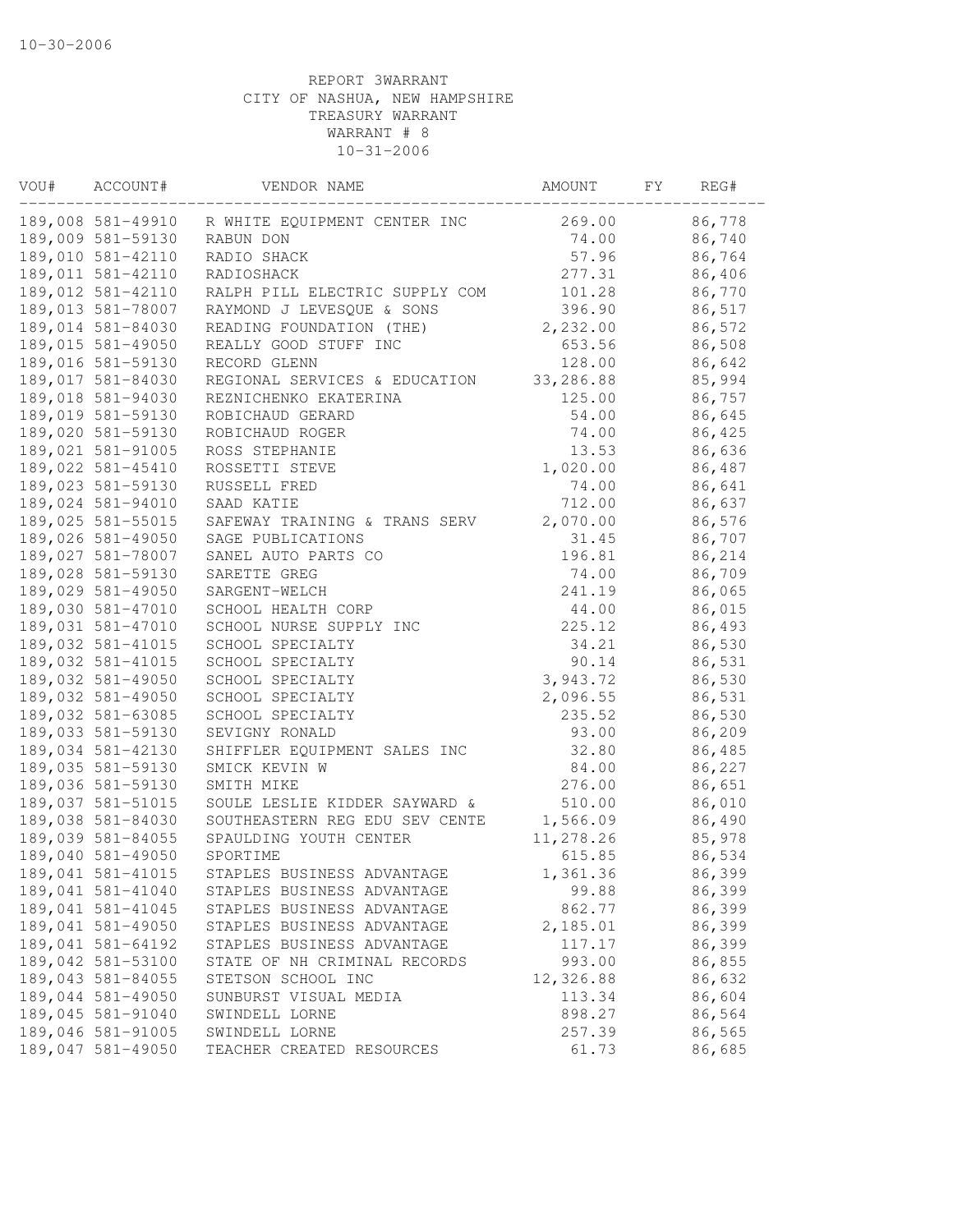| VOU#  | ACCOUNT#          | VENDOR NAME                             | AMOUNT    | FY | REG#         |
|-------|-------------------|-----------------------------------------|-----------|----|--------------|
|       | 189,048 581-49050 | TEACHER'S DISCOUNT                      | 7.59      |    | 86,630       |
|       | 189,049 581-49050 | TEACHER'S DISCOVERY                     | 143.83    |    | 86,546       |
|       | 189,050 581-49050 | TEACHER'S VIDEO CO                      | 36.93     |    | 86,959       |
|       | 189,051 581-45410 | THIBODEAU STACY                         | 60.00     |    | 86,680       |
|       | 189,052 581-49030 | TOADSTOOL BOOKSHOP                      | 67.88     |    | 86,140       |
|       | 189,053 581-78007 | TOWERS MOTOR PARTS CORP                 | 75.37     |    | 86,424       |
|       | 189,054 581-49050 | TOYS FOR SPECIAL CHILDREN INC           | 907.60    |    | 86,034       |
|       | 189,055 581-42130 | TRANE                                   | 2,517.50  |    | 86,516       |
|       | 189,056 581-49075 | TREASURER STATE OF NH                   | 97.39     |    | 86,435       |
|       | 189,057 581-84055 | TREASURER STATE OF NH                   | 12,901.86 |    | 86,527       |
|       | 189,058 581-59130 | TREMBLAY PATRICK                        | 54.00     |    | 86,646       |
|       | 189,059 581-59130 | TRYON ROBERT                            | 135.00    |    | 86,702       |
|       | 189,060 581-43005 | UNITED PARCEL SERVICE                   | 12.60     |    | 86,483       |
|       | 189,061 581-42120 | UNITED SUPPLY COMPANY INC               | 99.62     |    | 86,789       |
|       | 189,062 581-49050 | UPSTART                                 | 161.70    |    | 86,190       |
|       | 189,063 581-59130 | VANASSE STANLEY                         | 74.00     |    | 86,682       |
|       | 189,064 581-31005 | VERION                                  | 156.75    |    | 86,755       |
|       | 189,065 581-31005 | VERIZON                                 | 52.12     |    | 86,878       |
|       | 189,066 581-31005 | VERIZON                                 | 40.22     |    | 86,882       |
|       | 189,067 581-31005 | VERIZON                                 | 28.81     |    | 86,885       |
| 726   | 581-31005         | VERIZON                                 | 8,223.29  |    | 86,889       |
|       | 189,068 581-31005 | VERIZON                                 | 28.65     |    | 86,945       |
|       | 189,069 581-31005 | VERIZON                                 | 82.88     |    | 86,957       |
|       | 189,070 581-31005 | VERIZON                                 | 32.00     |    | 86,964       |
|       | 189,071 581-75180 | VIKING ROOFING, INC.                    | 612.00    |    | 86,623       |
|       | 189,072 581-59130 |                                         | 74.00     |    | 86,450       |
|       | 189,073 581-42130 | VOGLER NEAL                             | 983.10    |    | 86,109       |
|       | 189,074 581-53103 | W W GRAINGER INC<br>WALKER ANITA        | 2,586.10  |    | 86,492       |
|       | 189,075 581-49050 |                                         |           |    |              |
|       |                   | WALMART COMMUNITY                       | 256.67    |    | 86,477       |
|       | 189,075 581-49075 | WALMART COMMUNITY                       | 67.27     |    | 86,477       |
|       | 189,076 581-91005 | WALTER RUSSELL M                        | 60.97     |    | 86,747       |
|       | 189,077 581-49050 | WEST MUSIC                              | 55.00     |    | 86,491       |
|       | 189,078 581-49050 | WESTERVELT GEOFFREY                     | 13.38     |    | 86,539       |
|       | 189,079 581-94030 | WHEELER COLLEEN                         | 110.00    |    | 86,750       |
|       | 189,080 581-59130 | WHITTEN KERRY                           | 84.00     |    | 86,064       |
|       | 189,081 581-59130 | WILBERT RANDALL                         | 39.00     |    | 86,713       |
|       | 189,082 581-47010 | WILLIAM V. MACGILL & COMPANY            | 358.73    |    | 86,143       |
|       | 189,083 581-59130 | WILLIAMS BRIAN                          | 54.00     |    | 86,666       |
|       | 189,084 581-91005 | WOJTKUN CATHERINE                       | 35.38     |    | 86,592       |
| TOTAL | 581               | SCHOOL DEPARTMENT<br>__________________ |           |    | 1,007,300.76 |
|       |                   |                                         |           |    |              |
| 727   | 590-23502         | MCNAMEE JAMES M                         | 5,508.00  |    | 86,432       |
| 728   | 590-24522         | CONNECTIVITY INC                        | 845.00    |    | 85,968       |
| 729   | 590-24522         | TURBOTEK COMPUTER CORP                  | 3,093.75  |    | 86,100       |
| 730   | 590-24531         | CAMERALAND LLC                          | 644.00    |    | 86,075       |
| 731   | 590-24531         | NORMAN E DAY INC                        | 580.00    |    | 85,966       |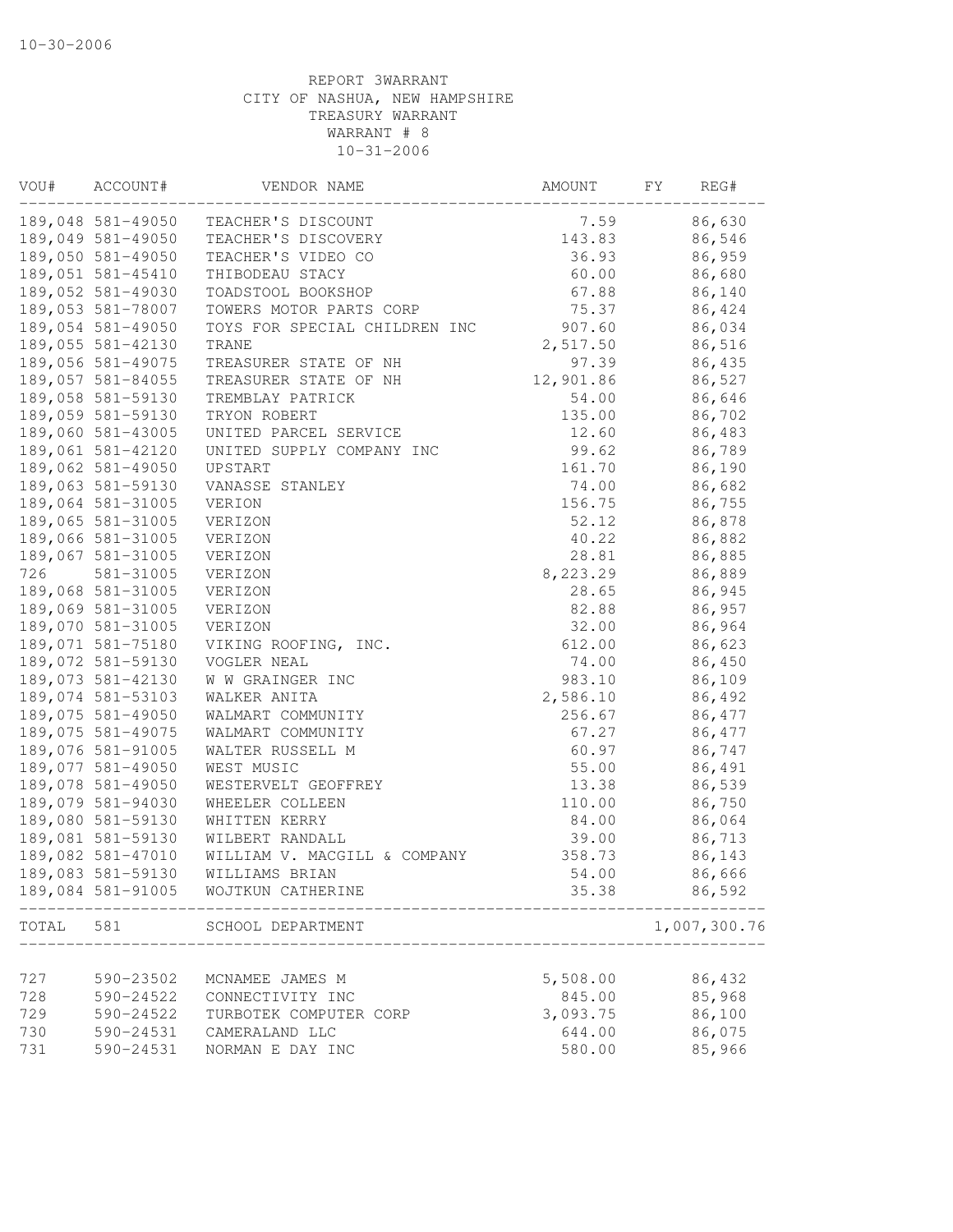| VOU#  | ACCOUNT#          | VENDOR NAME                    | AMOUNT     | FY | REG#       |
|-------|-------------------|--------------------------------|------------|----|------------|
| 732   | 590-24532         | COMCAST                        | 3, 251.20  |    | 86,928     |
| 733   | 590-24532         | FIRE TECH & SAFETY OF NEW ENGL | 589.00     |    | 86,434     |
| 734   | 590-24532         | HUNTRESS UNIFORMS              | 1,431.00   |    | 86,103     |
| 735   | 590-24532         | MEDTRONIC PHYSIO-CONTROL CORP  | 440.00     |    | 86,003     |
| 736   | 590-24532         | MOORE MEDICAL LLC              | 492.86     |    | 86,463     |
| 737   | 590-24552         | MANCHESTER TRUCK EQUIPMENT 200 | 6,490.00   |    | 86,231     |
| 738   | 590-24552         | RON CURRIER'S HILLTOP CHEVROLE | 16, 143.63 |    | 85,977     |
| 739   | 590-24573         | MILLYARD COMMUNICATIONS INC    | 250.75     |    | 86,370     |
| 740   | 590-24576         | SPRINT                         | 307.19     |    | 86,884     |
| 740   | 590-24577         | SPRINT                         | 155.08     |    | 86,884     |
|       | 189,085 590-24581 | AMERICAN ALARM                 | 906.10     |    | 86,627     |
|       | 189,086 590-24581 | FMTC                           | 17,501.48  |    | 86,859     |
|       | 189,087 590-24581 | HEWLETT PACKARD COMPANY        | 1,027.00   |    | 86,111     |
|       | 189,088 590-24581 | MCGRAW HILL COMPANIES          | 1,796.28   |    | 86,166     |
|       | 189,089 590-24581 | MILTON CAT                     | 3,160.00   |    | 86,131     |
|       | 189,090 590-24581 | W E AUBUCHON CO INC            | 83.13      |    | 86,960     |
|       | 189,091 590-24581 | WALKER ANITA                   | 6,493.15   |    | 86,492     |
| TOTAL | 590               | P/Y OBLIGATIONS                |            |    | 71,188.60  |
|       |                   |                                |            |    |            |
| 741   | 595-22015         | ANDERSON HOWARD & GAIL         | 24.40      |    | 86,292     |
| 742   | 595-22015         | COOK NANCY                     | 9.48       |    | 86,293     |
| 743   | 595-22015         | PETAKOV DRAGAN & IZOLDA        | 75.60      |    | 86,296     |
| 744   | 595-22015         | POTVIN KATHLEEN A              | 75.68      |    | 86,289     |
| 745   | 595-22015         | ROBERT M HICKS INC             | 898.80     |    | 86,122     |
| 746   | 595-22015         | WATSON MARGARET MARY           | 64.20      |    | 86,282     |
| 747   | 595-22020         | ANDERSON HOWARD & GAIL         | 515.71     |    | 86,292     |
| 748   | 595-22020         | COOK NANCY                     | 171.36     |    | 86,293     |
| 749   | 595-22020         | DEMOULAS SUPER MARKET INC      | 163,200.00 |    | 86,287     |
| 750   | 595-22020         | DEMOULAS TELEMACHUS TRUSTEE    | 108,800.00 |    | 86,284     |
| 751   | 595-22020         | GZ REALTY LLC                  | 2,545.92   |    | 86,291     |
| 752   | 595-22020         | PETAKOV DRAGAN & IZOLDA        | 1,452.48   |    | 86,296     |
| 753   | 595-22020         | POTVIN KATHLEEN A              | 788.14     |    | 86,289     |
| 754   | 595-22020         | ROBERT M HICKS INC             | 17, 118.89 |    | 86,122     |
| 755   | 595-22020         | SHERATON NASHUA                | 55,714.84  |    | 86,860     |
| 756   | 595-22020         | WATSON MARGARET MARY           | 1,222.78   |    | 86,282     |
| TOTAL | 595               | OVERLAY                        |            |    | 352,678.28 |
|       |                   |                                |            |    |            |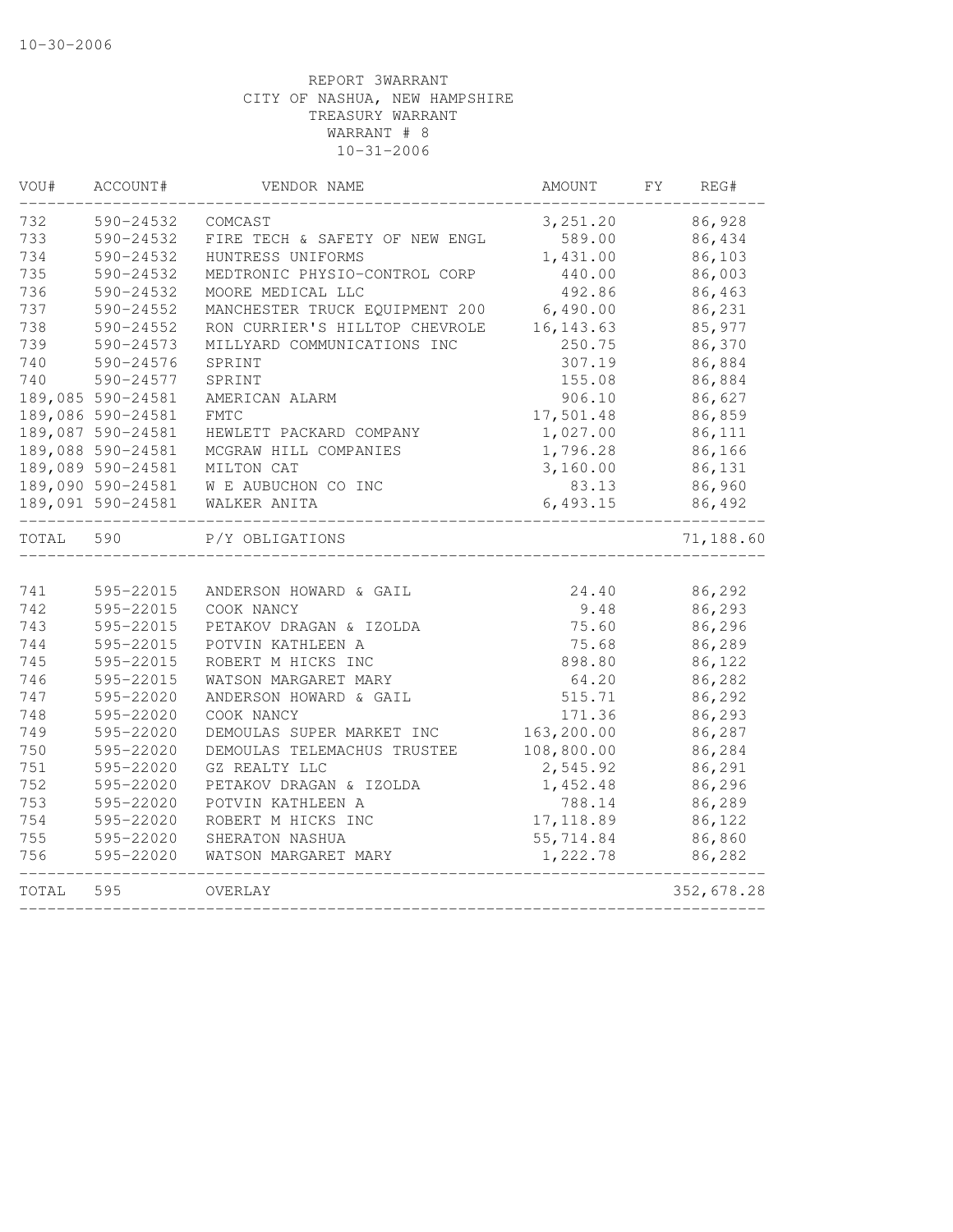| VOU#       | ACCOUNT#                 | VENDOR NAME                                                      | AMOUNT FY REG#      |                  |
|------------|--------------------------|------------------------------------------------------------------|---------------------|------------------|
| 757<br>758 | $653 - 05$<br>$653 - 05$ | BROX INDUSTRIES INC<br>CONCRETE CORING CO                        | 966.84<br>100.00    | 86,049<br>86,068 |
| 759        | $653 - 05$               | CORRIVEAU ROUTHIER INC                                           | 49.90               | 86,766           |
| 760        | $653 - 05$               | HOLLIS CONSTRUCTION INC                                          | 800.00              | 86,124           |
| 761        | $653 - 05$               | NASHUA LUMBER COMPANY INC                                        | 45.90               | 86,776           |
| 762        | $653 - 05$               | REDIMIX COMPANIES INC                                            | 2,314.00            | 86,243           |
| TOTAL      | 653-05                   | CAP IMP - STREET DEPT<br>SIDEWALK CONSTR & REPLACEMENT           |                     | 4,276.64         |
|            |                          | 763 653-07 BROX INDUSTRIES INC                                   | 114, 225.47 86, 049 |                  |
|            |                          | TOTAL 653-07 CAP IMP - STREET DEPT<br>STREET PAVING PROGRAM FY06 |                     | 114,225.47       |
|            |                          | 189,092 681-10 HUDSON PAVING & EXCAVATION INC 62,880.00 86,786   |                     |                  |
|            |                          | TOTAL 681-10 CAP IMP - SCHOOL<br>DEFERRED MAINTENANCE FY07       |                     | 62,880.00        |
|            |                          | 189,093 681-34 SCHIAVI LEASING CORP                              | 900.00              | 86,548           |
|            |                          | TOTAL 681-34 CAP IMP - SCHOOL<br>PORTABLE CLASSROOMS             |                     | 900.00           |
|            |                          |                                                                  |                     |                  |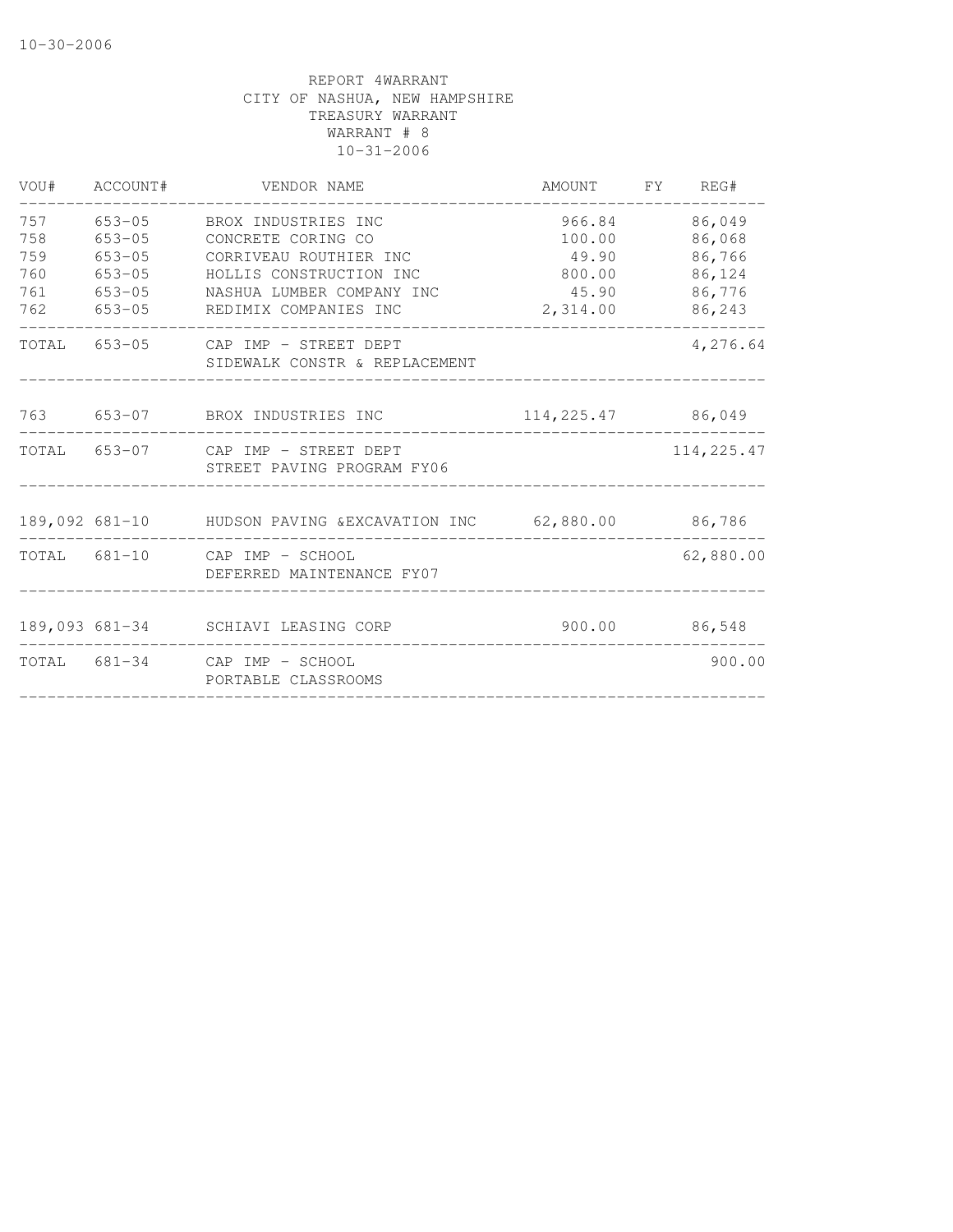| VOU#       | ACCOUNT#               | PROGRAM<br>VENDOR NAME                        | <b>AMOUNT</b>       | FΥ | REG#             |
|------------|------------------------|-----------------------------------------------|---------------------|----|------------------|
| 764        | 731-34015              | 3718 KEYSPAN ENERGY DELIVERY                  | 19.03               |    | 86,891           |
| 765        | $731 - 64040$          | 3705 GOVCONNECTION INC                        | 910.32              |    | 86,186           |
| 766        | 731-64045              | 3705 CDW GOVERNMENT INC                       | 250.00              |    | 86,295           |
| 767        | 731-64045              | 3705 NU-VISION TECHNOLOGIES                   | 1,811.26            |    | 86,339           |
| 768        | 731-64192              | 3705 GOVCONNECTION INC                        | 18.29               |    | 86,186           |
| 769        | 731-64192              | 3705 TRANSCOR-IT/HAYWOOD ASSOCIATES           | 592.76              |    | 86,059           |
| 770        | 731-94025              | 3705 SYTECH CORP                              | 3,500.00            |    | 86,207           |
| TOTAL      | 731                    | CPF-POLICE DEPARTMENT                         | 7,101.66            |    |                  |
|            |                        |                                               |                     |    |                  |
| 771<br>772 | 751-34015              | 3718 KEYSPAN ENERGY DELIVERY                  | 60.28               |    | 86,891           |
| 773        | 751-53075              | 3731 NASHUA REGIONAL PLANNING COMMI           | 883.53              |    | 86,883           |
|            | 751-59100              | 3718 BRENT & BECKY'S BULBS                    | 1,105.50            |    | 86,314           |
| TOTAL      | 751                    | CPF-PWD & ENGINEERING                         | 2,049.31            |    |                  |
| 774        | 757-53075              | 3729 DESMAN ASSOCIATES                        | 8,510.76            |    | 86,350           |
| TOTAL      | 757                    | CPF-PARKING LOTS                              | 8,510.76            |    |                  |
|            |                        |                                               |                     |    |                  |
| 775        | 771-01310              | 3734 BRENT & BECKY'S BULBS                    | 192.50              |    | 86,314           |
| 776        | 771-01310              | 3734 NATIONSRENT                              | 640.56              |    | 86,312           |
| 777        | 771-53025              | 3750 VANASSE HANGEN BRUSTLIN INC              | 3,045.50            |    | 85,975           |
| TOTAL      | 771                    | CPF - COMM DEVLPMNT DIV                       | 3,878.56            |    |                  |
| 778        |                        | 3718 MERIDIAN CONSTRUCTION CORP               |                     |    |                  |
| 779        | 774-01318<br>774-34015 | 3718 KEYSPAN ENERGY DELIVERY                  | 550,194.04<br>79.31 |    | 86,189<br>86,891 |
| 780        | 774-53030              | 3718 CMA ENGINEERS INC                        | 9,562.51            |    | 85,996           |
| TOTAL      | 774                    | CPF-URBAN PROGRAMS                            | 559,835.86          |    |                  |
|            |                        |                                               |                     |    |                  |
| 781        | 792-01310              | 3798 METHUEN CONSTRUCTION CORP INC            | 106,581.45 86,221   |    |                  |
| 781        | 792-01310              | 3799 METHUEN CONSTRUCTION CORP INC            | 811,171.80          |    | 86,221           |
| 782        | 792-01310              | 3799 METHUEN CONSTRUCTION CORP INC/ 90,130.20 |                     |    | 169              |
| 783        | 792-53030              | 3792 FAY SPOFFORD & THORNDIKE LLC             | 37, 214.78          |    | 86,026           |
| 784        | 792-53030              | 3799 MALCOLM PIRNIE INC                       | 37, 234.79          |    | 86,260           |
| 785        | 792-53030              | 3798 UTS OF MASSACHUSETTS INC                 | 284.00              |    | 86,241           |
| 786        | 792-53180              | 3794 DAS MANUFACTURING INC                    | 595.00              |    | 86,089           |
| 787        | 792-53181              | 3794 BROX INDUSTRIES INC                      | 6,370.33            |    | 86,049           |
| 788        | 792-53181              | 3794 CONCRETE CORING CO                       | 350.00              |    | 86,068           |
| 789        | 792-53181              | 3794 E J PRESCOTT INC                         | 1,166.10            |    | 86,085           |
| 790        |                        | 792-53181 3794 HANDY HOUSE INC                | 59.00               |    | 86,910           |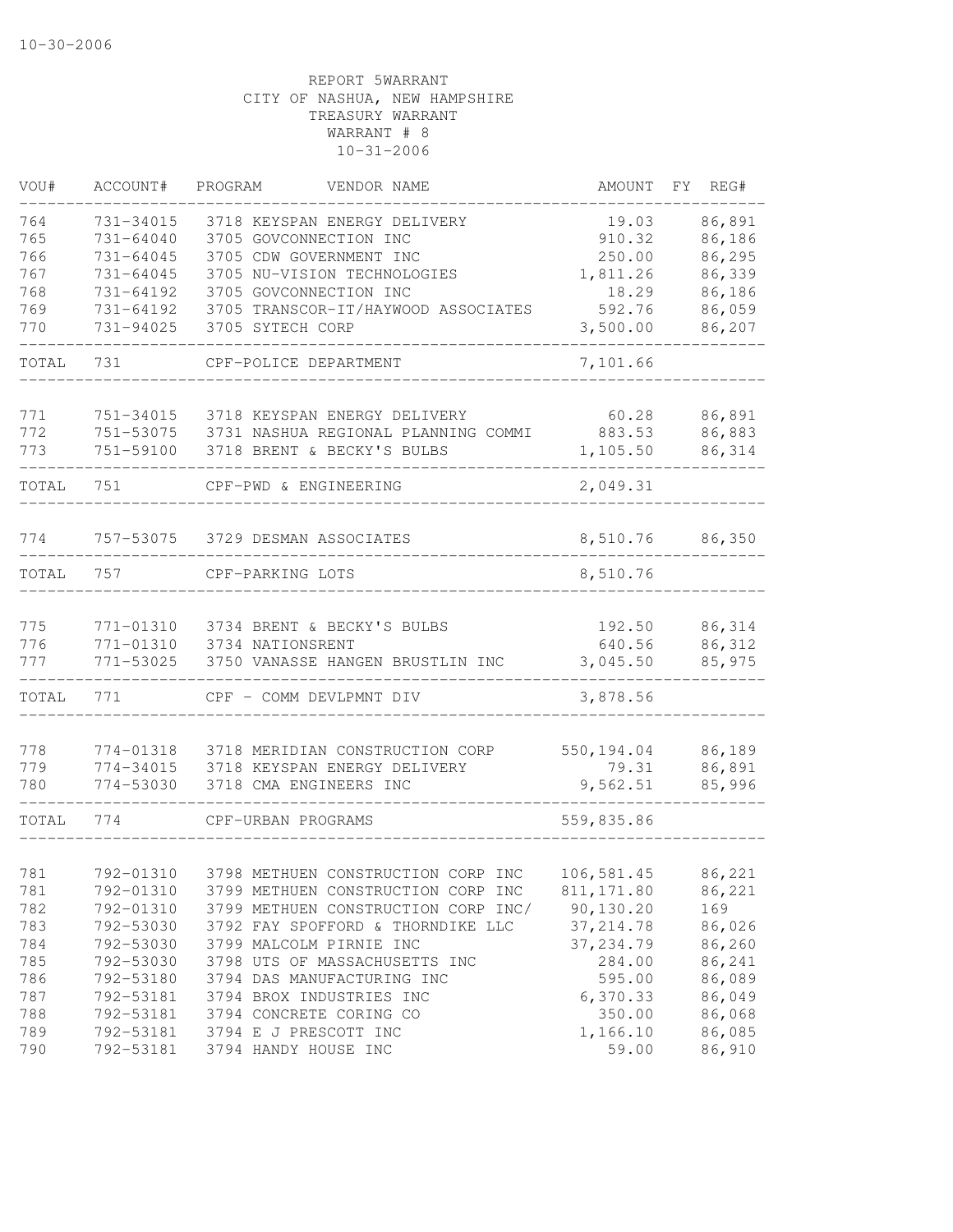| VOU#              | ACCOUNT#                            | PROGRAM<br>VENDOR NAME                                                                |                                   | AMOUNT FY REG#             |
|-------------------|-------------------------------------|---------------------------------------------------------------------------------------|-----------------------------------|----------------------------|
| 791<br>792<br>793 | 792-53181<br>792-53183<br>792-59232 | 3794 WOOD'S CRW CORP OF NH<br>3795 BROX INDUSTRIES INC<br>3795 CAPE ANN EOUIPMENT LLC | 2,250.00<br>1,600.00<br>60,232.95 | 86,423<br>86,049<br>86,861 |
| TOTAL             | 792                                 | CPF-WASTEWATER USER FUND                                                              | 1, 155, 240.40                    |                            |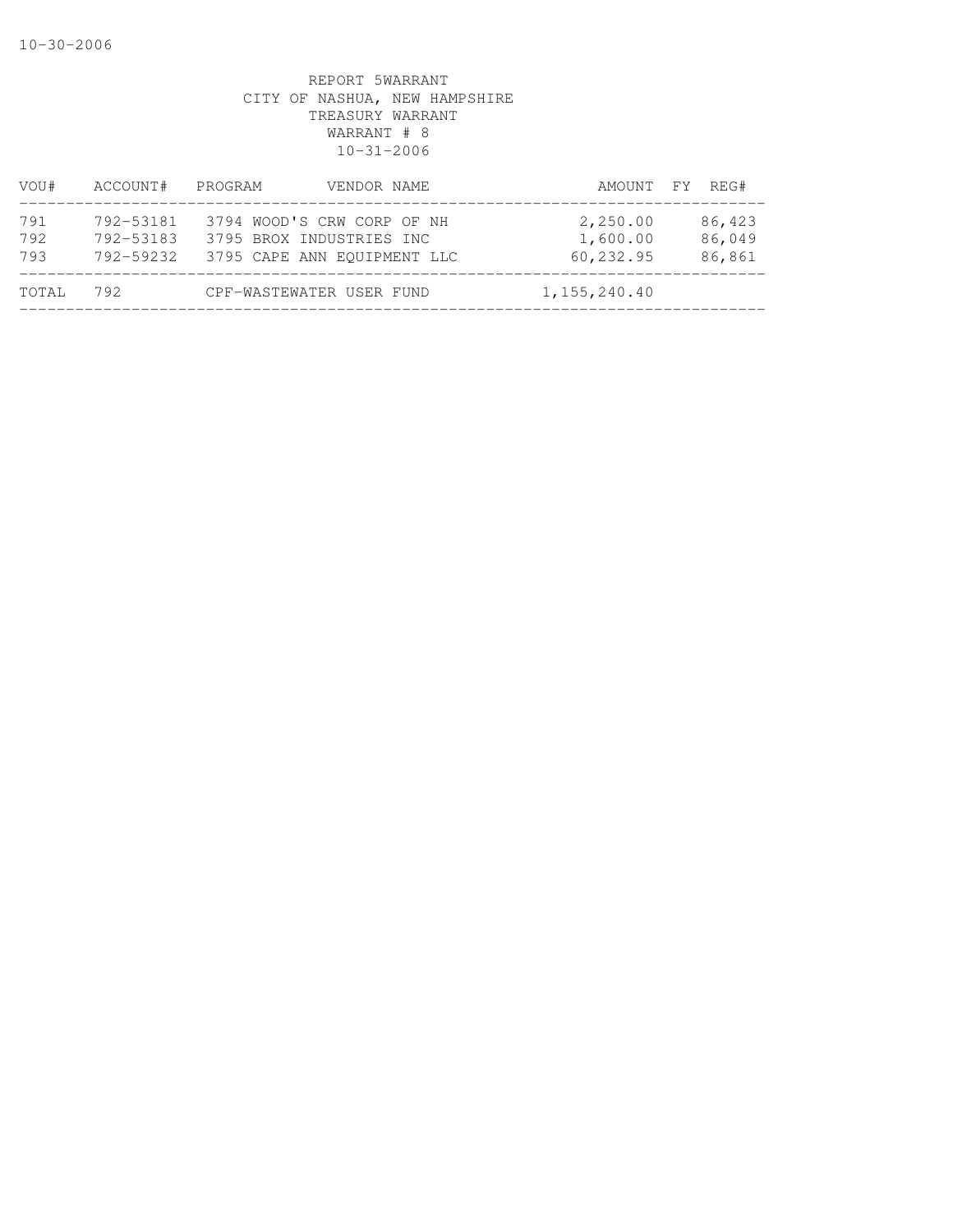| VOU# | ACCOUNT#      | VENDOR NAME                    | AMOUNT    | FΥ | REG#   |
|------|---------------|--------------------------------|-----------|----|--------|
| 794  | 801-31005     | VERIZON                        | 77.65     |    | 86,889 |
| 795  | 801-31040     | PAETEC COMMUNICATIONS INC      | 7.49      |    | 86,877 |
| 796  | 801-41015     | STAPLES BUSINESS ADVANTAGE     | 155.45    |    | 86,471 |
| 797  | 801-42000     | LISAY STEVEN E                 | 540.00    |    | 86,194 |
| 798  | 801-45285     | STAY SAFE TRAFFIC PRODUCTS INC | 176.75    |    | 86,050 |
| 799  | 801-46030     | LAFLEUR JEFF                   | 82.00     |    | 86,134 |
| 800  | 801-46030     | LEHIGH SAFETY SHOE LLC         | 237.00    |    | 86,174 |
| 801  | $801 - 46045$ | UNIFIRST CORPORATION           | 200.10    |    | 86,444 |
| 802  | 801-47010     | CINTAS FIRSTAID & SAFETY       | 232.25    |    | 86,192 |
| 803  | 801-49040     | LAB SAFETY SUPPLY INC          | 244.75    |    | 86,266 |
| 803  | 801-49040     | LAB SAFETY SUPPLY INC          | 276.30    |    | 86,266 |
| 803  | 801-49040     | LAB SAFETY SUPPLY INC          | 46.05     |    | 86,266 |
| 804  | 801-53030     | CMA ENGINEERS INC              | 1,490.28  |    | 86,248 |
| 805  | 801-54020     | TELEGRAPH PUBLISHING COMPANY   | 162.15    |    | 86,787 |
| 805  | 801-54020     | TELEGRAPH PUBLISHING COMPANY   | 436.50    |    | 86,788 |
| 806  | 801-59100     | AMHERST APPLIANCE REPAIR/STEVE | 400.00    |    | 86,911 |
| 807  | 801-59100     | SIMPLEXGRINNELL                | 18.00     |    | 85,987 |
| 808  | 801-59238     | ANACOMP INC                    | 20.99     |    | 86,052 |
| 809  | 801-59238     | GE CAPITAL INC                 | 222.15    |    | 86,457 |
| 810  | 801-59245     | D & R TOWING INC               | 100.00    |    | 86,767 |
| 811  | 801-59255     | ROUTHIER & SONS INC            | 1,325.61  |    | 86,223 |
| 812  | 801-75023     | F W WEBB COMPANY               | 184.10    |    | 86,083 |
| 813  | 801-75023     | GATE CITY FENCE CO INC         | 135.00    |    | 86,163 |
| 814  | 801-77020     | ROLLIE'S WELDING & FABRICATING | 440.00    |    | 86,361 |
| 815  | 801-78065     | MAYNARD & LESIEUR INCORPORATED | 972.93    |    | 86,775 |
| 815  | 801-78065     | MAYNARD & LESIEUR INCORPORATED | 3,831.62  |    | 86,775 |
| 816  | 801-78065     | SULLIVAN TIRE INC              | 521.00    |    | 86,025 |
| 817  | 801-78100     | CASEY EQUIPMENT & RENTAL CORP  | 658.43    |    | 86,430 |
| 818  | 801-78100     | CN WOOD CO INC                 | 430.66    |    | 86,460 |
| 819  | 801-78100     | FREIGHTLINER OF NH INC         | 919.07    |    | 86,442 |
| 820  | 801-78100     | LIBERTY INTN'L TRUCKS OF NH LL | 549.37    |    | 86,772 |
| 820  | 801-78100     | LIBERTY INTN'L TRUCKS OF NH LL | 567.68    |    | 86,772 |
| 820  | 801-78100     | LIBERTY INTN'L TRUCKS OF NH LL | 337.13    |    | 86,772 |
| 821  | 801-78100     | MILL METALS CORP               | 825.00    |    | 86,395 |
| 822  | 801-78100     | NAPA AUTO PARTS                | 290.10    |    | 86,421 |
| 822  | 801-78100     | NAPA AUTO PARTS                | 15.08     |    | 86,421 |
| 823  | 801-78100     | SANEL AUTO PARTS CO            | 140.84    |    | 86,214 |
| 823  | 801-78100     | SANEL AUTO PARTS CO            | 415.97    |    | 86,214 |
| 823  | 801-78100     | SANEL AUTO PARTS CO            | 174.19    |    | 86,214 |
| 824  | 801-83106     | ANTHEM BLUE CROSS BLUE SHIELD  | 9,546.50  |    | 147    |
| 825  | 801-83106     | HARVARD PILGRIM HEALTH CARE    | 202.66    |    | 152    |
| 826  | 801-83106     | NORTHEAST DELTA                | 643.34    |    | 154    |
| 827  | 801-83130     | ITT HARTFORD                   | 62.40     |    | 153    |
| 828  | 801-83206     | ANTHEM BLUE CROSS BLUE SHIELD  | 1,015.05  |    | 146    |
| 829  | 801-83206     | ANTHEM BLUE CROSS BLUE SHIELD  | 13,889.50 |    | 147    |
| 830  | 801-83206     | NORTHEAST DELTA                | 948.10    |    | 154    |
| 831  | 801-83230     | ITT HARTFORD                   | 86.52     |    | 153    |
| 832  | 801-83306     | ANTHEM BLUE CROSS BLUE SHIELD  | 96.43     |    | 146    |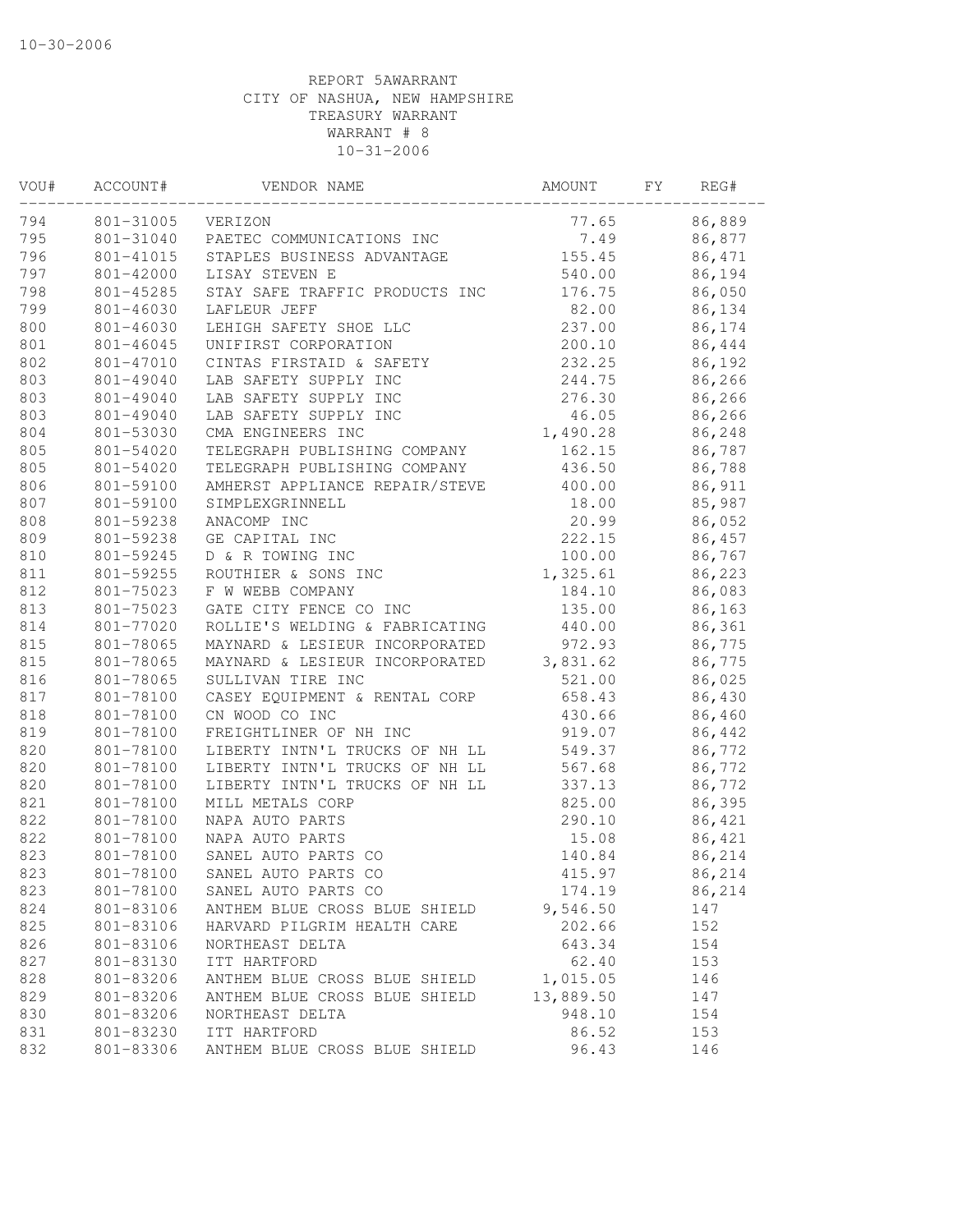| VOU#  | ACCOUNT#         | VENDOR NAME                               | AMOUNT   | FY | REG#       |
|-------|------------------|-------------------------------------------|----------|----|------------|
| 833   | 801-83306        | ANTHEM BLUE CROSS BLUE SHIELD             | 3,359.19 |    | 147        |
| 834   | 801-83306        | NORTHEAST DELTA                           | 263.18   |    | 154        |
| 835   | 801-83330        | ITT HARTFORD                              | 109.43   |    | 153        |
| 836   | 801-83406        | ANTHEM BLUE CROSS BLUE SHIELD             | 2,537.70 |    | 146        |
| 837   | 801-83406        | ANTHEM BLUE CROSS BLUE SHIELD             | 2,717.46 |    | 147        |
| 838   | 801-83406        | HARVARD PILGRIM HEALTH CARE               | 1,000.79 |    | 152        |
| 839   | 801-83406        | NORTHEAST DELTA                           | 365.12   |    | 154        |
| 840   | 801-83430        | ITT HARTFORD                              | 46.34    |    | 153        |
| 841   | 801-95005        | TREASURER STATE OF NH                     | 100.00   |    | 86,902     |
| 842   |                  | 801-95010 TELEGRAPH PUBLISHING COMPANY    | 48.88    |    | 86,873     |
| 843   |                  | 801-96125 GZA GEOENVIRONMENTAL INC        | 2,456.01 |    | 86,552     |
| TOTAL | 801              | SOLID WASTE DISPOSAL<br>_________________ |          |    | 57, 354.24 |
|       |                  |                                           |          |    |            |
| 844   |                  | 802-115-19 TRUDELL ANDREA                 | 27.32    |    | 86,308     |
| 845   |                  | 802-215-00 300 MAIN ST REALTY LLC         | 6.95     |    | 86,058     |
| 846   | $802 - 215 - 00$ | ANAND SRINATH                             | 39.30    |    | 86,321     |
| 847   | $802 - 215 - 00$ | ARUN GOPALAN & ANITA                      | 122.26   |    | 86,271     |
| 848   |                  | 802-215-00 AUBUT RUDOLPH                  | 127.38   |    | 86,334     |
| 849   | $802 - 215 - 00$ | BANGERT DALE & JANE                       | 100.04   |    | 86,318     |
| 850   | $802 - 215 - 00$ | BERARDI MICHAEL                           | 73.46    |    | 86,338     |
| 851   | $802 - 215 - 00$ | CLEMENS MARY & ROBERT                     | 56.38    |    | 86,342     |
| 852   | $802 - 215 - 00$ | DOLAN KERRY & MARGARET GARRISO            | 64.91    |    | 86,326     |
| 853   | $802 - 215 - 00$ | DROUIN GRACE                              | 19.52    |    | 86,353     |
| 854   | $802 - 215 - 00$ | FARACI CHERYL                             | 29.54    |    | 86,269     |
| 855   | $802 - 215 - 00$ | FARLAND JOAN & ROLAND                     | 46.62    |    | 86,273     |
| 856   | $802 - 215 - 00$ | FRYE KATHERINE                            | 46.62    |    | 86,279     |
| 857   | $802 - 215 - 00$ | GABRENES RENEE                            | 89.53    |    | 86,317     |
| 858   | $802 - 215 - 00$ | GOULET BRYAN & NICOLE                     | 29.14    |    | 86,344     |
| 859   | $802 - 215 - 00$ | GRIFFIN JOAN & EDWARD                     | 52.72    |    | 86,354     |
| 860   | $802 - 215 - 00$ | GUILMETTE BRENDA                          | 53.94    |    | 86,277     |
| 861   | $802 - 215 - 00$ | JEAN RONALD & LEA                         | 31.98    |    | 86,267     |
| 862   | $802 - 215 - 00$ | MORIN NANCY                               | 46.62    |    | 86,272     |
| 863   | $802 - 215 - 00$ | OTHOT ALYCE                               | 31.98    |    | 86,275     |
| 864   | $802 - 215 - 00$ | PARR MEREDITH                             | 32.70    |    | 86,315     |
| 865   | $802 - 215 - 00$ | PROCTOR PATTI & LAWRENCE DEXTE            | 27.48    |    | 86,336     |
| 866   |                  | 802-215-00 REFALO ALAN                    | 29.54    |    | 86,311     |
| 867   | $802 - 215 - 00$ | ROOTOVICH DAVID J                         | 24.22    |    | 86,300     |
| 868   | $802 - 215 - 00$ | ROSS COLIN                                | 16.26    |    | 86,347     |
| 869   | $802 - 215 - 00$ | SALMON JAMES                              | 30.76    |    | 86,352     |
| 870   | $802 - 215 - 00$ | SANTOS RICARDO                            | 105.18   |    | 86,264     |
| 871   | $802 - 215 - 00$ | SMITH ALINE & DONALD                      | 77.12    |    | 86,313     |
| 872   | $802 - 215 - 00$ | SMITH CHARLES                             | 27.10    |    | 86,355     |
| 873   | $802 - 215 - 00$ | SMITH KAREN & LYALL                       | 41.72    |    | 86,351     |
| 874   | $802 - 215 - 00$ | STANLEY LINDA                             | 80.67    |    | 86,328     |
| 875   | $802 - 215 - 00$ | THE ESTATE OF T HARRISON WHALE            | 27.10    |    | 86,357     |
| 876   | $802 - 215 - 00$ | TSAMES ANASTASIA & GEORGE                 | 46.62    |    | 86,332     |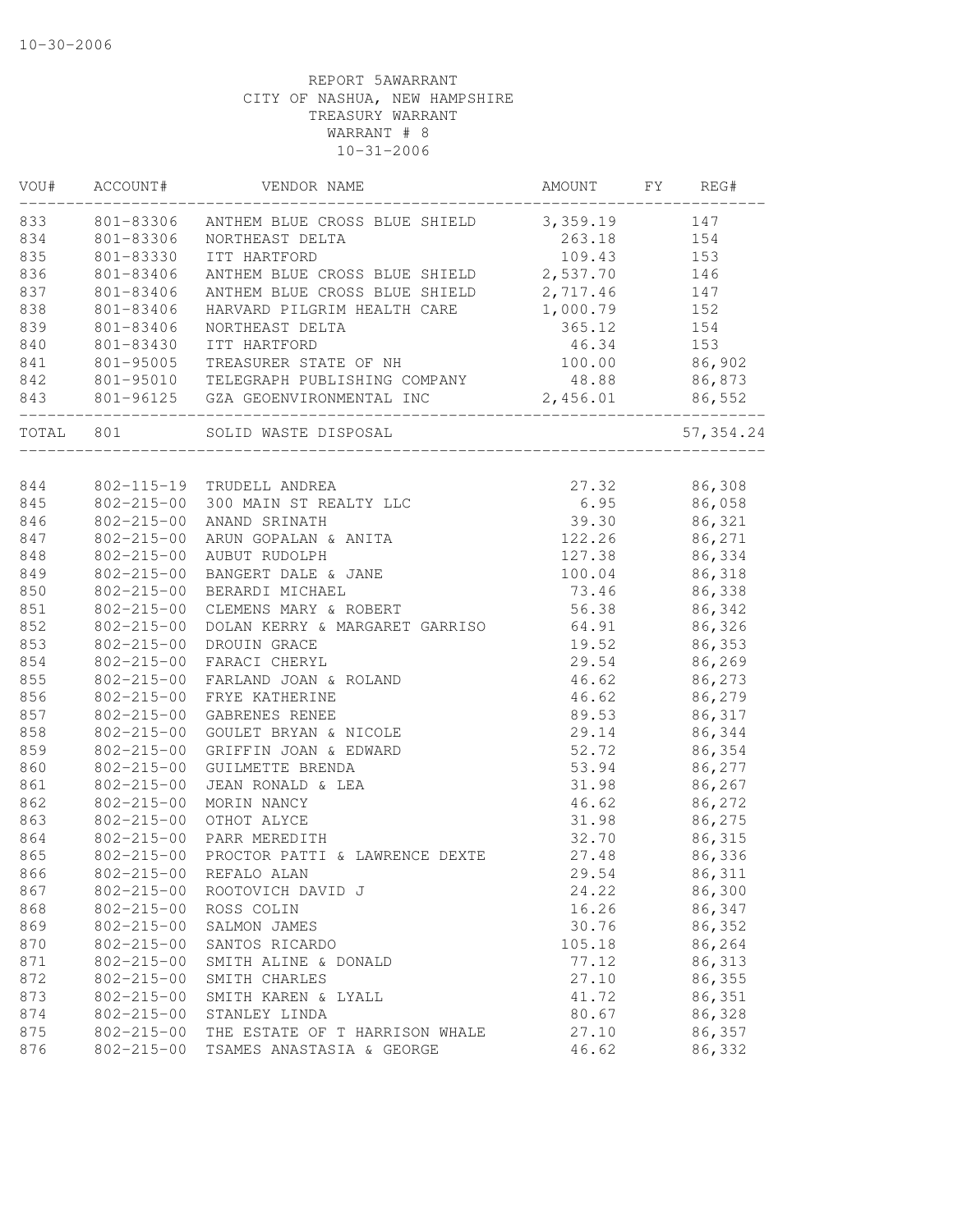| VOU# | ACCOUNT#               | VENDOR NAME                    | AMOUNT    | FΥ | REG#   |
|------|------------------------|--------------------------------|-----------|----|--------|
| 877  |                        | 802-215-00 VIVEIROS MICHAEL    | 61.26     |    | 86,340 |
| 878  | $802 - 215 - 00$       | VOLK PHILLIP                   | 95.91     |    | 86,330 |
| 879  | $802 - 215 - 00$       | WALFORD KIM MCGHEE             | 80.70     |    | 86,324 |
| 880  | 802-31005              | VERIZON                        | 492.97    |    | 86,889 |
| 881  | 802-31040              | PAETEC COMMUNICATIONS INC      | 8.46      |    | 86,877 |
| 882  | 802-32005              | PUBLIC SERVICE OF NH           | 39,627.05 |    | 86,932 |
| 883  | 802-33005              | PENNICHUCK WATER               | 862.48    |    | 86,895 |
| 884  | 802-34015              | KEYSPAN ENERGY DELIVERY        | 3,779.09  |    | 86,891 |
| 885  | 802-41015              | MYRON CORP                     | 130.32    |    | 86,040 |
| 886  | 802-41015              | STAPLES BUSINESS ADVANTAGE     | 993.46    |    | 86,471 |
| 887  | 802-42010              | CENTRAL PAPER PRODUCTS CO      | 299.53    |    | 86,790 |
| 888  | 802-42010              | LAB SAFETY SUPPY INC           | 294.88    |    | 86,467 |
| 889  | 802-45101              | CIBA SPECIALTY CHEMICALS CO    | 10,932.00 |    | 86,069 |
| 890  | 802-45103              | JCI JONES CHEMICALS INC        | 4,473.70  |    | 86,268 |
| 891  | 802-45105              | HOLLAND COMPANY INC            | 2,829.40  |    | 86,119 |
| 892  | 802-45106              | KEMIRA WATER SOLUTIONS INC     | 1,596.32  |    | 86,306 |
| 893  | 802-46045              | LEHIGH SAFETY SHOE LLC         | 161.99    |    | 86,174 |
| 894  | 802-46045              | UNIFIRST CORPORATION           | 46.42     |    | 86,444 |
| 894  | 802-46045              | UNIFIRST CORPORATION           | 477.80    |    | 86,444 |
| 895  | $802 - 467$            | HILLSBOROUGH COUNTY TREASURER  | 66.73     |    | 86,785 |
| 896  | 802-53030              | CHEMSERVE ENVIRONMENTAL ANALYS | 1,932.07  |    | 86,398 |
| 897  | 802-53030              | EASTERN ANALYTICAL INC         | 480.00    |    | 86,206 |
| 898  | 802-53075              | ADS ENVIRONMENTAL SVCS LLC     | 18,999.25 |    | 86,341 |
| 899  | 802-59100              | ANSWERING SERVICES OF NH LLC   | 70.00     |    | 85,984 |
| 900  | 802-59220              | PRINTGRAPHICS OF MAINE         | 5,273.00  |    | 161    |
| 901  | 802-59225              | RESOURCE MANAGEMENT INC        | 18,630.31 |    | 85,982 |
| 902  | 802-59230              | BROX INDUSTRIES INC            | 389.04    |    | 86,049 |
| 903  | 802-59230              | CORRIVEAU ROUTHIER INC         | 232.00    |    | 86,766 |
| 904  | 802-59230              | F W WEBB COMPANY               | 351.90    |    | 86,083 |
| 905  | 802-59230              | PHOENIX PRECAST PRODUCTS       | 1,065.00  |    | 86,029 |
| 906  | 802-59230              | TDD EARTH TECHNOLOGIES INC     | 6,400.00  |    | 86,862 |
| 907  | 802-59238              | ANACOMP INC                    | 15.26     |    | 86,052 |
| 908  | 802-59238              | GE CAPITAL INC                 | 222.16    |    | 86,457 |
| 909  | 802-59239              | NAPLES NANCY                   | 122.89    |    | 86,863 |
| 910  | 802-59265              | CITIZENS BANK NH               | 3,064.98  |    | 85,992 |
| 911  |                        | PENNICHUCK WATER               |           |    |        |
| 912  | 802-59275<br>802-59320 | CN WOOD CO INC                 | 6,408.44  |    | 86,898 |
|      |                        | CN WOOD CO INC                 | 4,959.84  |    | 86,460 |
| 912  | 802-59320              |                                | 1,936.00  |    | 86,460 |
| 913  | 802-59320              | MAYNARD & LESIEUR INCORPORATED | 247.05    |    | 86,775 |
| 914  | 802-59320              | PINE MOTOR PARTS               | 78.90     |    | 86,777 |
| 915  | 802-64192              | FASTENAL CO                    | 89.94     |    | 86,030 |
| 916  | 802-64192              | GRAINGER                       | 464.99    |    | 86,066 |
| 917  | 802-64192              | HOME DEPOT CREDIT SERVICES     | 29.95     |    | 86,887 |
| 918  | 802-64192              | MCMASTER-CARR SUPPLY CO        | 1, 117.11 |    | 86,185 |
| 918  | 802-64192              | MCMASTER-CARR SUPPLY CO        | 684.09    |    | 86,185 |
| 919  | 802-72010              | CONWAY OFFICE PRODUCTS LLC     | 90.00     |    | 86,147 |
| 920  | 802-77045              | BEARINGS SPECIALTY CO INC      | 134.70    |    | 86,455 |
| 921  | 802-77045              | PINE MOTOR PARTS               | 28.50     |    | 86,777 |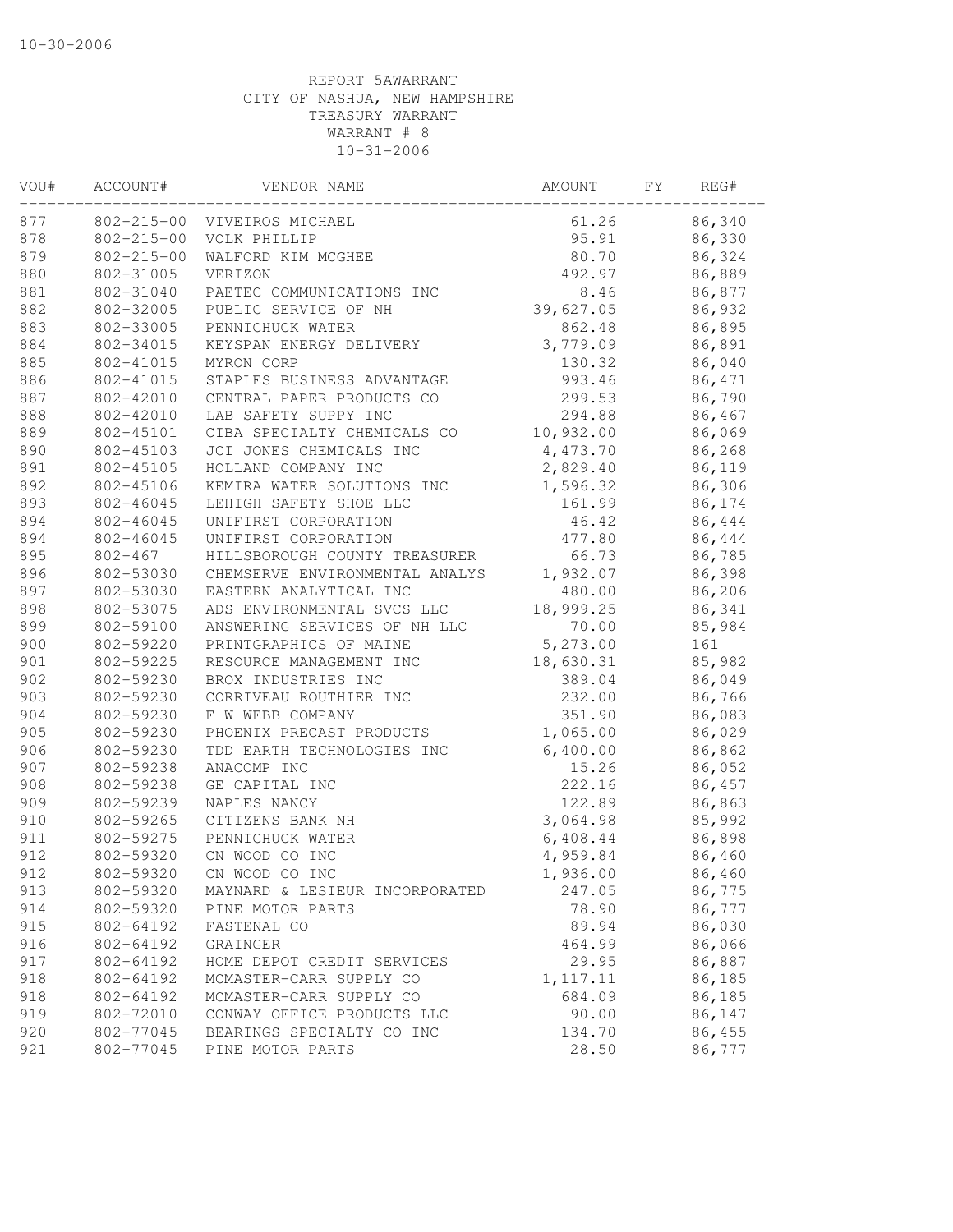| VOU#  | ACCOUNT#  | VENDOR NAME                    | AMOUNT     | FY. | REG#       |
|-------|-----------|--------------------------------|------------|-----|------------|
| 922   | 802-77050 | GRAINGER                       | 3,542.55   |     | 86,066     |
| 923   | 802-77050 | PINE MOTOR PARTS               | 70.50      |     | 86,777     |
| 924   | 802-77065 | APPLIED INDUSTRIAL TECHNOLOGIE | 1,523.66   |     | 86,079     |
| 925   | 802-77065 | GRAINGER                       | 363.94     |     | 86,066     |
| 925   | 802-77066 | GRAINGER                       | 720.00     |     | 86,066     |
| 925   | 802-77067 | GRAINGER                       | 482.04     |     | 86,066     |
| 926   | 802-77067 | M & B MACHINING AND WELDING    | 80.00      |     | 86,773     |
| 927   | 802-77067 | UNITED SUPPLY COMPANY INC      | 34.20      |     | 86,789     |
| 928   | 802-77069 | BEARINGS SPECIALTY CO INC      | 82.60      |     | 86,455     |
| 929   | 802-77069 | G V MOORE LUMBER CO INC        | 17.20      |     | 86,261     |
| 930   | 802-77069 | GRAINGER                       | 429.33     |     | 86,066     |
| 931   | 802-77069 | HOME DEPOT CREDIT SERVICES     | 229.16     |     | 86,887     |
| 932   | 802-77069 | M & M ELECTRICAL SUPPLY CO INC | 64.45      |     | 86,762     |
| 933   | 802-77069 | MCMASTER-CARR SUPPLY CO        | 482.08     |     | 86,185     |
| 934   | 802-77069 | PINE MOTOR PARTS               | 167.52     |     | 86,777     |
| 935   | 802-77071 | FASTENAL CO                    | 3.65       |     | 86,030     |
| 936   | 802-83006 | ANTHEM BLUE CROSS BLUE SHIELD  | 385.76     |     | 146        |
| 937   | 802-83006 | ANTHEM BLUE CROSS BLUE SHIELD  | 27,500.01  |     | 147        |
| 938   | 802-83006 | HARVARD PILGRIM HEALTH CARE    | 14, 113.59 |     | 152        |
| 939   | 802-83006 | NORTHEAST DELTA                | 2,697.63   |     | 154        |
| 940   | 802-83030 | ITT HARTFORD                   | 413.08     |     | 153        |
| 941   | 802-94005 | HEALTH STOP INC                | 54.50      |     | 86,179     |
| 942   | 802-95005 | NAT'L ASSOC OF CLEAN WATER AGE | 3,081.00   |     | 86,914     |
| 942   | 802-95005 | NAT'L ASSOC OF CLEAN WATER AGE | 3,081.00   |     | 86,914     |
| 943   | 802-96004 | GODWIN PUMPS OF AMERICA INC    | 3,683.00   |     | 86,270     |
| 944   | 802-96004 | HORIZON SOLUTIONS CORP         | 2,299.41   |     | 85,979     |
| TOTAL | 802       | SEWERAGE DISPOSAL SYSTEM       |            |     | 208,092.38 |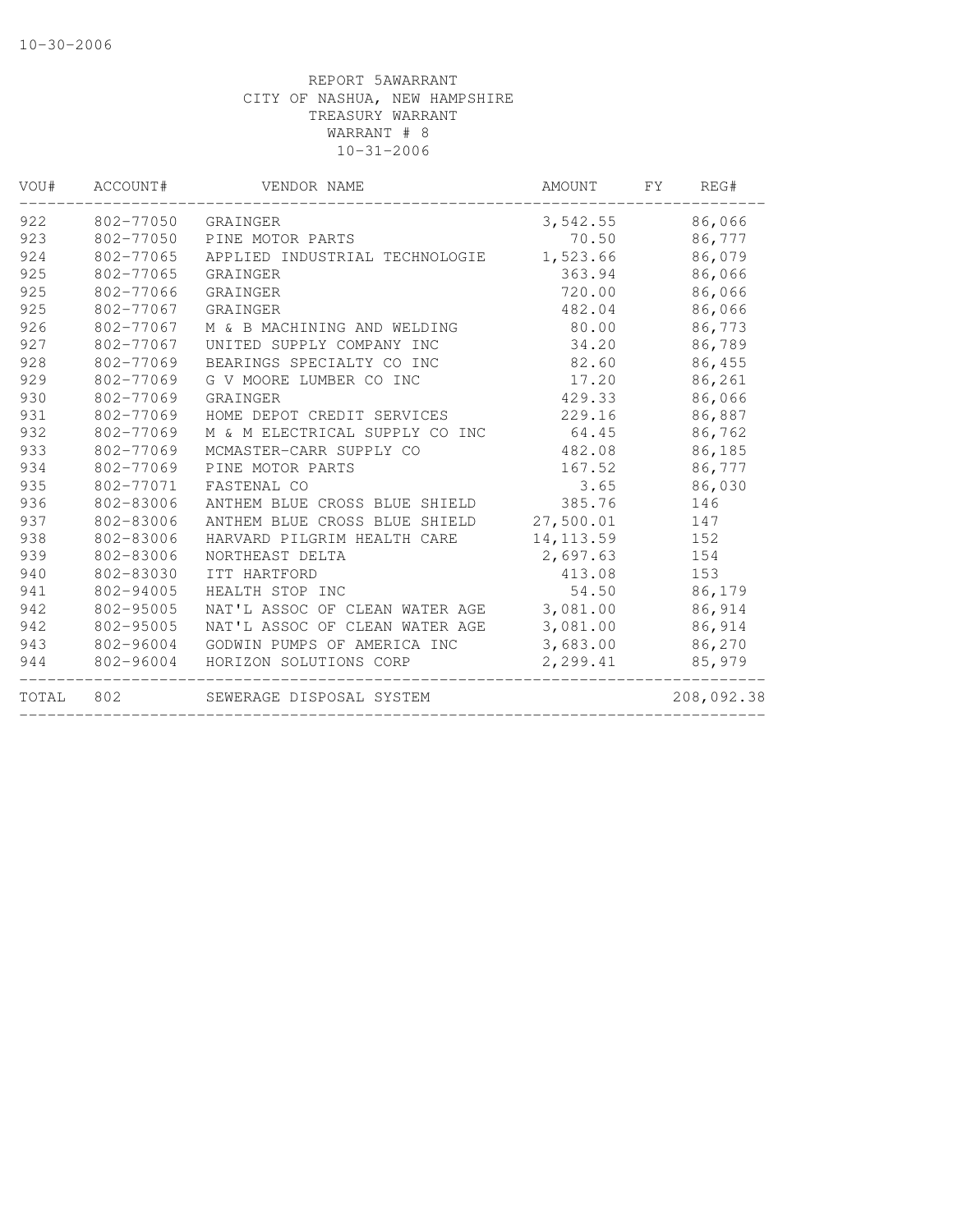| VOU#       | ACCOUNT#                 | VENDOR NAME                           | AMOUNT              | FY | REG#             |
|------------|--------------------------|---------------------------------------|---------------------|----|------------------|
| 945        | 941-98029                | BOARD OF HEALTH/PETTY CASH            | 75.09               |    | 86,864           |
| TOTAL      | 941                      | HEALTH & COMM SVCS TRUST FUND         |                     |    | 75.09            |
| 946        | $951 - 05055$            | VIENS PRISCILLA                       | 3,000.00            |    | 85,952           |
| 947<br>948 | $951 - 22$<br>$951 - 23$ | GENDRON ROSALIE LLC<br>JDI EXCAVATION | 45,588.00<br>500.00 |    | 86,923<br>86,356 |
| TOTAL      | 951                      | PWD & ENG TRUST FUND                  |                     |    | 49,088.00        |
| 949        | 952-01354                | W B HEFFERNAN/SHANNACHIE              | 200.00              |    | 86,337           |
| 950        | 952-05054                | HOME DEPOT CREDIT SERVICES            | 40.00               |    | 86,887           |
| 950        | 952-05054                | HOME DEPOT CREDIT SERVICES            | 5.25                |    | 86,887           |
| 951        | 952-05058                | ASAP FIRE & SAFETY CORPORATION        | 85.00               |    | 86,133           |
| 952        | 952-75021                | BROX INDUSTRIES INC                   | 534.89              |    | 86,049           |
| TOTAL      | 952                      | PARK & RECREATION TRUST FUND          |                     |    | 865.14           |
| 953        | $974 - 20$               | HARBOR HOMES INC                      | 1,019.98            |    | 86,247           |
| TOTAL      | 974                      | URBAN PROGRAM TRUST FUND              |                     |    | 1,019.98         |
| 954        | 975-05077                | JOHNSON ALFRED E                      | 2,350.00            |    | 86,378           |
| 955        | 975-45090                | STEVENS ADVANCED DRIVER TRAINI        | 200.00              |    | 86,950           |
| 956        | 975-64015                | CDW GOVERNMENT INC                    | 172.99              |    | 86,525           |
| 957        | 975-75023                | ATD-AMERICAN CO                       | 511.26              |    | 86,476           |
| TOTAL      | 975                      | LIBRARY TRUST FUND                    |                     |    | 3,234.25         |
|            |                          |                                       |                     |    |                  |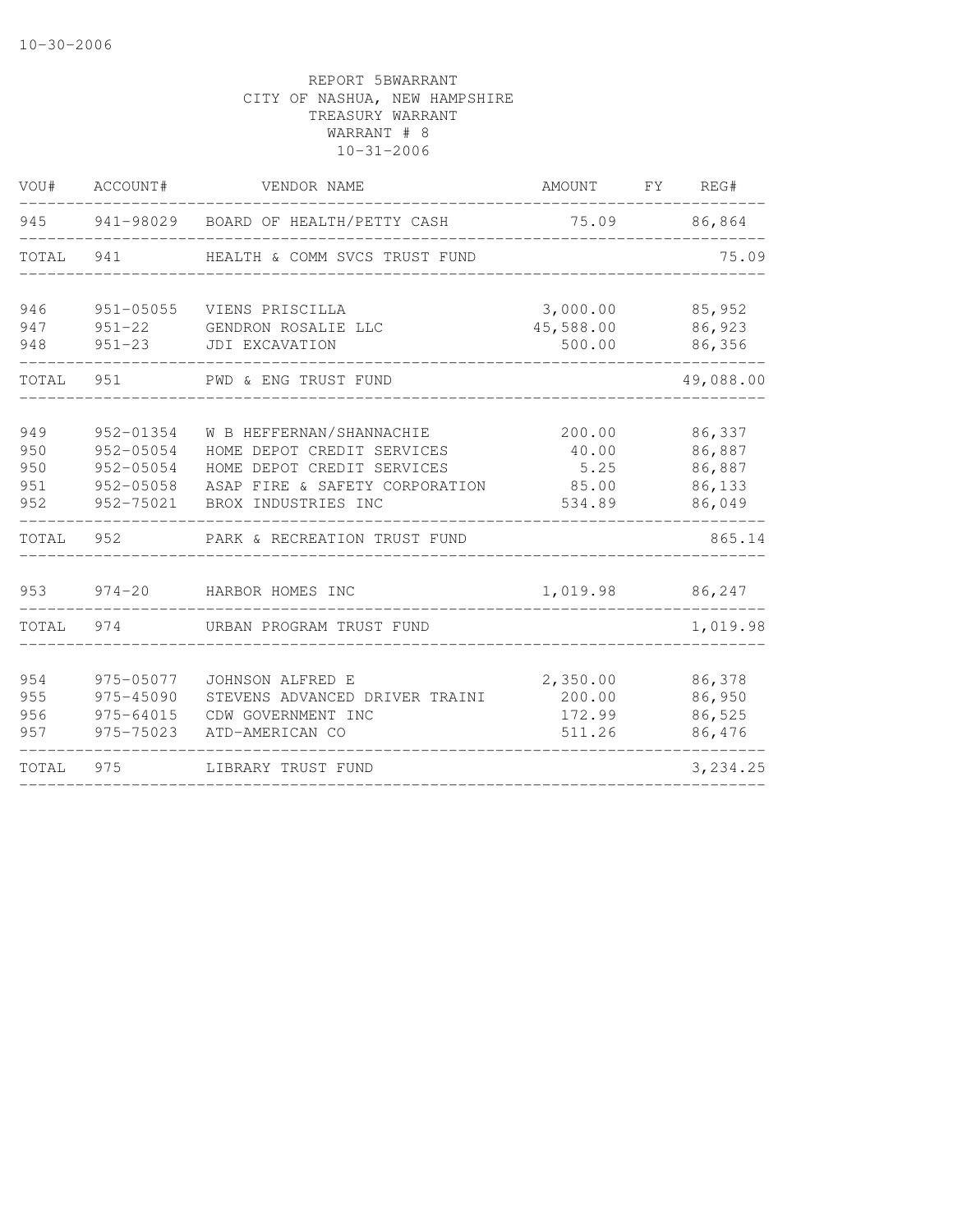|           |                          | ACCOUNT# PAYROLL WEEK ENDING           | AMOUNT               |          |
|-----------|--------------------------|----------------------------------------|----------------------|----------|
|           | $151 - 41$<br>$151 - 41$ | $14 - OCT - 2006$<br>$21 - OCT - 2006$ | 2,621.04<br>2,566.55 |          |
| TOTAL 151 |                          | A/R POLICE OVERTIME                    |                      | 5,187.59 |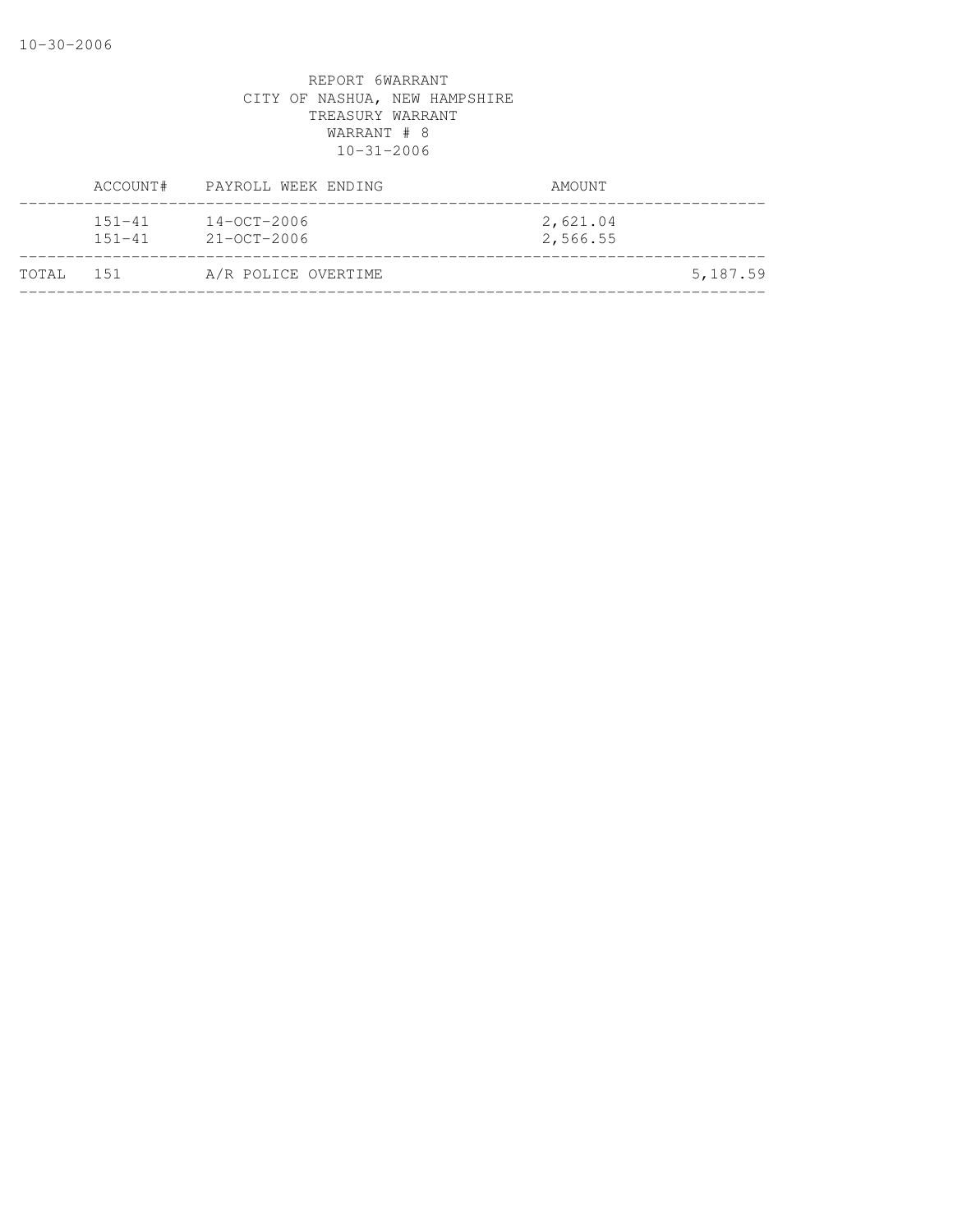|           | AMOUNT                | ACCOUNT# PAYROLL WEEK ENDING                            |            |           |
|-----------|-----------------------|---------------------------------------------------------|------------|-----------|
|           | $-35.00$              | 300-13133  14-OCT-2006<br>_____________________________ |            |           |
| $-35.00$  |                       |                                                         |            | TOTAL 300 |
|           | 2,463.85              | 308-83051  14-OCT-2006                                  |            |           |
|           | 2,347.38              | 308-83051 21-OCT-2006                                   |            |           |
|           | 324.48                | 14-OCT-2006                                             | 308-83052  |           |
|           | 939.34                | 308-83052 21-OCT-2006                                   |            |           |
|           | 1,998.04              | 308-83102  14-OCT-2006                                  |            |           |
|           | 4,964.63              | 308-83102 21-OCT-2006                                   |            |           |
| 13,037.72 |                       | TOTAL 308 SRF - INSURANCE                               |            |           |
|           |                       |                                                         |            |           |
|           | 3,516.95              | 3086-11870 21-OCT-2006                                  |            |           |
|           | 1,812.59              | 3086-12006 21-OCT-2006                                  |            |           |
|           | 550.00                | 3086-13004 21-OCT-2006                                  |            |           |
|           | 201.02<br>202.75      | 3086-13032 14-OCT-2006<br>3086-13032 21-OCT-2006        |            |           |
|           | 706.25                | 3086-13133 21-OCT-2006                                  |            |           |
| 6,989.56  | --------------------- | JAVITS GRANT PROGRAM                                    |            | TOTAL 308 |
|           |                       |                                                         |            |           |
|           | 1,092.01              | 3097-11162 14-OCT-2006                                  |            |           |
|           | 1,092.01              | 3097-11162 21-OCT-2006                                  |            |           |
|           | 721.60                | 14-OCT-2006                                             | 3097-11408 |           |
|           | 721.60                | 21-OCT-2006                                             | 3097-11408 |           |
|           | 2,653.54              | $14 - OCT - 2006$                                       | 3097-12112 |           |
|           | 3,310.90              | 21-OCT-2006                                             | 3097-12112 |           |
|           | 223.99                | 14-OCT-2006                                             | 3097-12830 |           |
|           | 235.31                | 21-OCT-2006                                             | 3097-12830 |           |
|           | 3,397.60              | 21-OCT-2006                                             | 3097-19138 |           |
|           | 12,608.23             | 3097-19139 21-OCT-2006                                  |            |           |
|           | 6,681.36              | 14-OCT-2006                                             | 3097-19140 |           |
|           | 8,351.70              | $21 - OCT - 2006$                                       | 3097-19140 |           |
|           | 17,506.59             | 3097-19540 14-OCT-2006                                  |            |           |
|           | 20,971.78             | 3097-19540 21-OCT-2006                                  |            |           |
|           | 521.67                | 3097-19544 14-OCT-2006                                  |            |           |
|           | 697.80                | 3097-19544 21-OCT-2006                                  |            |           |
|           | 1,089.06              | 3097-19545 14-OCT-2006                                  |            |           |
|           | 1,704.61              | 3097-19545 21-OCT-2006                                  |            |           |
| 83,581.36 |                       | SRF - FOOD SERVICES                                     | 309        | TOTAL     |

3117-12006 14-OCT-2006 525.00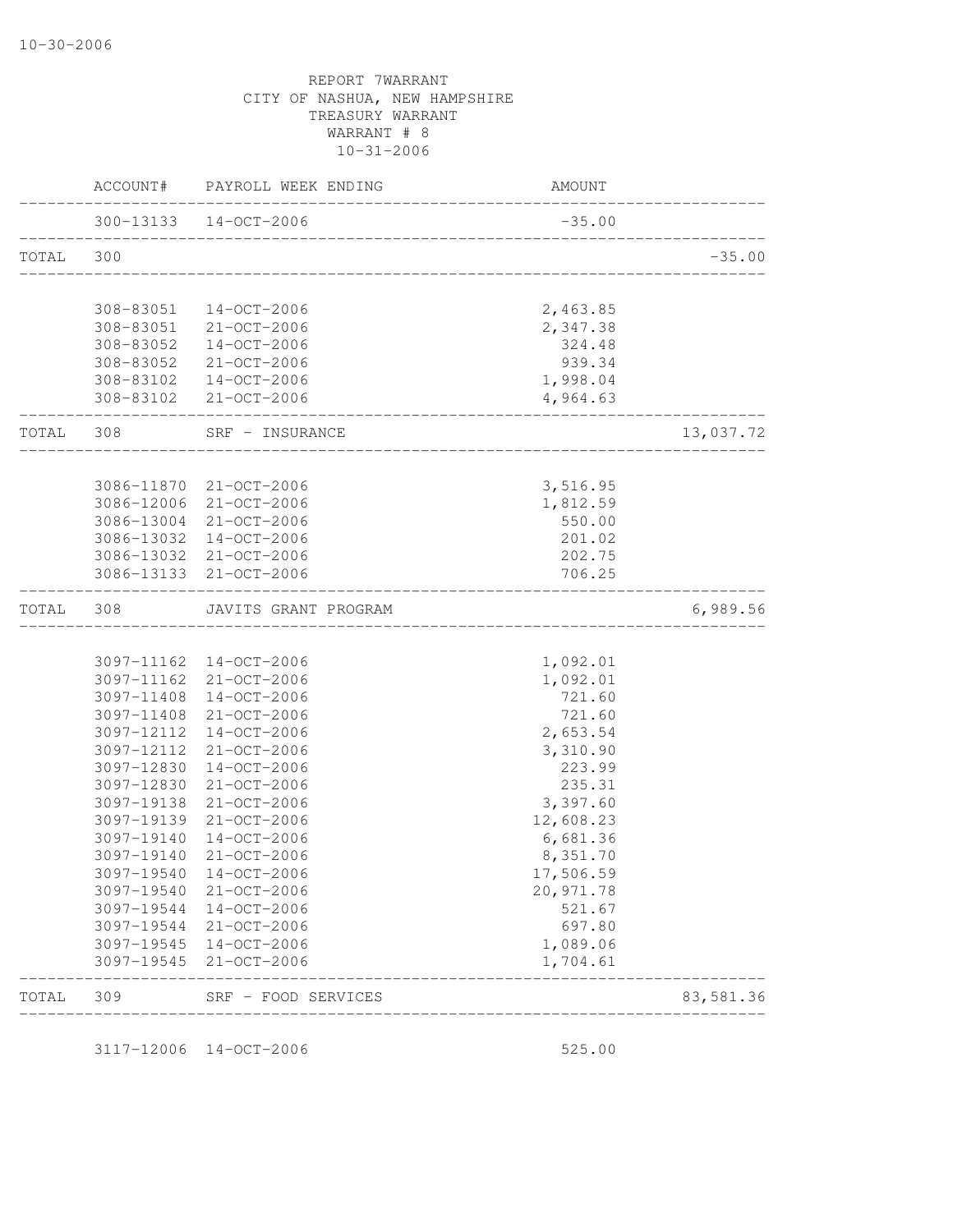|           |                        | ACCOUNT# PAYROLL WEEK ENDING           | AMOUNT           |                 |
|-----------|------------------------|----------------------------------------|------------------|-----------------|
|           |                        | 3117-12006 21-OCT-2006                 | 1,900.00         | _______________ |
| TOTAL 311 |                        | DRIVER'S EDUCATION                     |                  | 2,425.00        |
|           |                        | 312-11165 14-OCT-2006                  | 745.98           |                 |
|           |                        | 312-11165 21-OCT-2006                  | 745.98           |                 |
|           | 312-11191              | 14-OCT-2006                            | 703.92           |                 |
|           | 312-11191              | 21-OCT-2006                            | 703.92           |                 |
|           | 312-11547              | 14-OCT-2006                            | 1,948.00         |                 |
|           |                        | 312-11547 21-OCT-2006                  | 1,948.00         |                 |
|           | 312-12010              | 14-OCT-2006                            | 86.03            |                 |
|           | 312-12010              | $21 - OCT - 2006$                      | 86.03            |                 |
|           | 312-12116              | 14-OCT-2006                            | 551.93           |                 |
|           | 312-12116              | $21 - OCT - 2006$                      | 551.93           |                 |
|           | 312-12150              | 14-OCT-2006                            | 100.00           |                 |
|           | 312-12150              | $21 - OCT - 2006$                      | 100.00           |                 |
|           | 312-13004              | $14 - OCT - 2006$                      | 871.47           |                 |
|           | 312-13004              | 21-OCT-2006                            | 934.59           |                 |
|           |                        | 312-17001 21-OCT-2006                  | 100.00           |                 |
| TOTAL 312 |                        | SRF - FINANCIAL SERVICES               |                  | 10, 177.78      |
|           |                        | 3122-12006 21-OCT-2006                 | 300.00           |                 |
|           |                        | TOTAL 312 ADULT ED/CONTINUING ED       |                  | 300.00          |
|           |                        |                                        |                  |                 |
|           |                        | 3237-12006 14-OCT-2006                 | 875.00           |                 |
|           |                        | 3237-12006 21-OCT-2006                 | 2,325.00         |                 |
|           |                        | TOTAL 323 ADULT BASIC EDUCATION        |                  | 3,200.00        |
|           |                        |                                        |                  |                 |
|           |                        | 3245-11860 21-OCT-2006                 | 1,370.19         |                 |
|           |                        | 3245-12006 21-OCT-2006                 | 35.00            | -----------     |
| TOTAL     | 324                    | YOUTH SAFE HAVEN-PAL                   |                  | 1,405.19        |
|           |                        |                                        |                  |                 |
|           | 331-11245              | 14-OCT-2006                            | 515.52           |                 |
|           | 331-11245              | $21 - OCT - 2006$                      | 515.52           |                 |
|           | 331-11250              | 14-OCT-2006                            | 647.10           |                 |
|           | 331-11250              | $21 - OCT - 2006$<br>$14 - OCT - 2006$ | 647.10           |                 |
|           | 331-11549<br>331-11549 | $21 - OCT - 2006$                      | 676.71<br>676.71 |                 |
|           | 331-11558              | $14-OCT-2006$                          | 1,053.24         |                 |
|           |                        |                                        |                  |                 |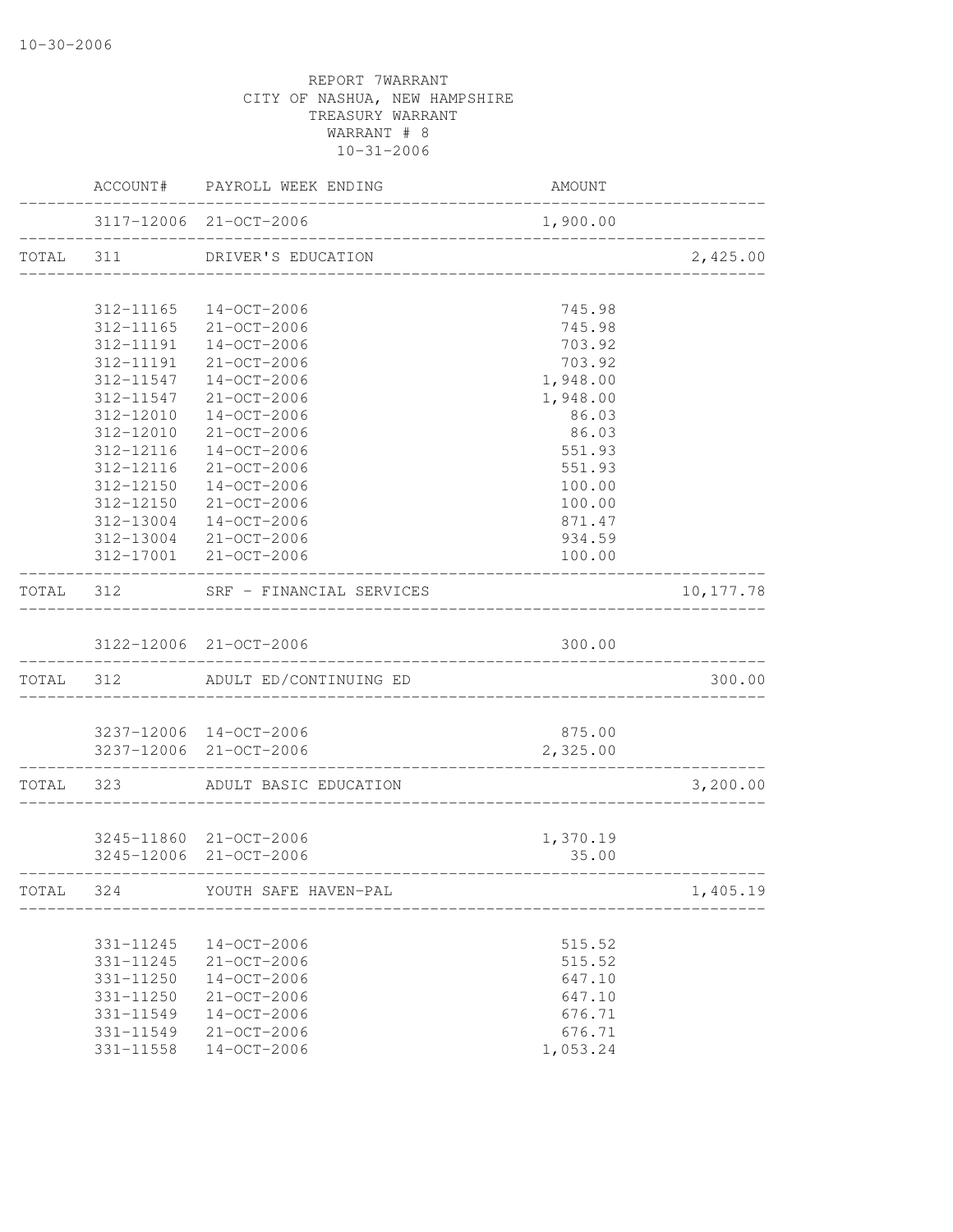|       | ACCOUNT#        | PAYROLL WEEK ENDING                                  | AMOUNT                      |            |
|-------|-----------------|------------------------------------------------------|-----------------------------|------------|
|       | 331-11558       | 21-OCT-2006                                          | 1,053.23                    |            |
|       |                 | 331-11567  14-OCT-2006                               | 1,263.79                    |            |
|       | 331-11567       | 21-OCT-2006                                          | 1,263.79                    |            |
|       | 331-12115       | $14 - OCT - 2006$                                    | 524.61                      |            |
|       | 331-12115       | 21-OCT-2006                                          | 524.61                      |            |
|       | 331-13038       | $14 - OCT - 2006$                                    | 1,790.17                    |            |
|       | 331-13038       | $21 - OCT - 2006$                                    | 945.69                      |            |
|       | 331-13044       | 14-OCT-2006                                          | 2,848.80                    |            |
|       |                 | 331-13044 21-OCT-2006                                | 1,829.50                    |            |
|       |                 | 331-15002  14-OCT-2006                               | 598.65                      |            |
|       |                 | 331-18036 14-OCT-2006                                | 10,847.45                   |            |
|       |                 | 331-18036 21-OCT-2006                                | 11,909.03                   |            |
|       |                 | TOTAL 331 SRF - POLICE DEPARTMENT<br>_______________ |                             | 40, 131.22 |
|       |                 | 332-13004 14-OCT-2006                                | 131.89                      |            |
|       |                 | 332-13004 21-OCT-2006                                | 233.07                      |            |
|       | --------------- | ___________________                                  |                             |            |
|       |                 | TOTAL 332 SRF - FIRE DEPARTMENT                      |                             | 364.96     |
|       |                 | 3337-19230 21-OCT-2006                               | 2,155.38                    |            |
|       |                 | TOTAL 333 TITLE I SCHL IMPRV MT PLEASANT             |                             | 2,155.38   |
|       |                 |                                                      |                             |            |
|       |                 | 3347-13133 14-OCT-2006                               | 197.60                      |            |
|       |                 | 3347-13133 21-OCT-2006                               | 312.82<br>----------------- |            |
|       | TOTAL 334       | TITLE I SCHL IMPRV AMHERST ST                        |                             | 510.42     |
|       |                 | 3357-11870 21-OCT-2006                               | 3,187.65                    |            |
|       |                 | 3357-12006 21-OCT-2006                               | 969.18                      |            |
|       |                 | 3357-12078 14-OCT-2006                               | 1,725.00                    |            |
|       |                 | 3357-12078 21-OCT-2006                               | 1,000.00                    |            |
|       | 3357-19230      | 14-OCT-2006                                          | 81.25                       |            |
|       | 3357-19230      | 21-OCT-2006                                          | 172.34                      |            |
| TOTAL | 335             | TITLE IB READ 1ST MT PLEASANT                        |                             | 7,135.42   |
|       | 341-11107       | $14 - OCT - 2006$                                    | 667.80                      |            |
|       | 341-11107       | $21 - OCT - 2006$                                    | 667.80                      |            |
|       | 341-11235       | $14 - OCT - 2006$                                    | 1,871.29                    |            |
|       | 341-11235       | 21-OCT-2006                                          | 1,871.29                    |            |
|       | 341-11346       | $14 - OCT - 2006$                                    | 210.33                      |            |
|       |                 |                                                      |                             |            |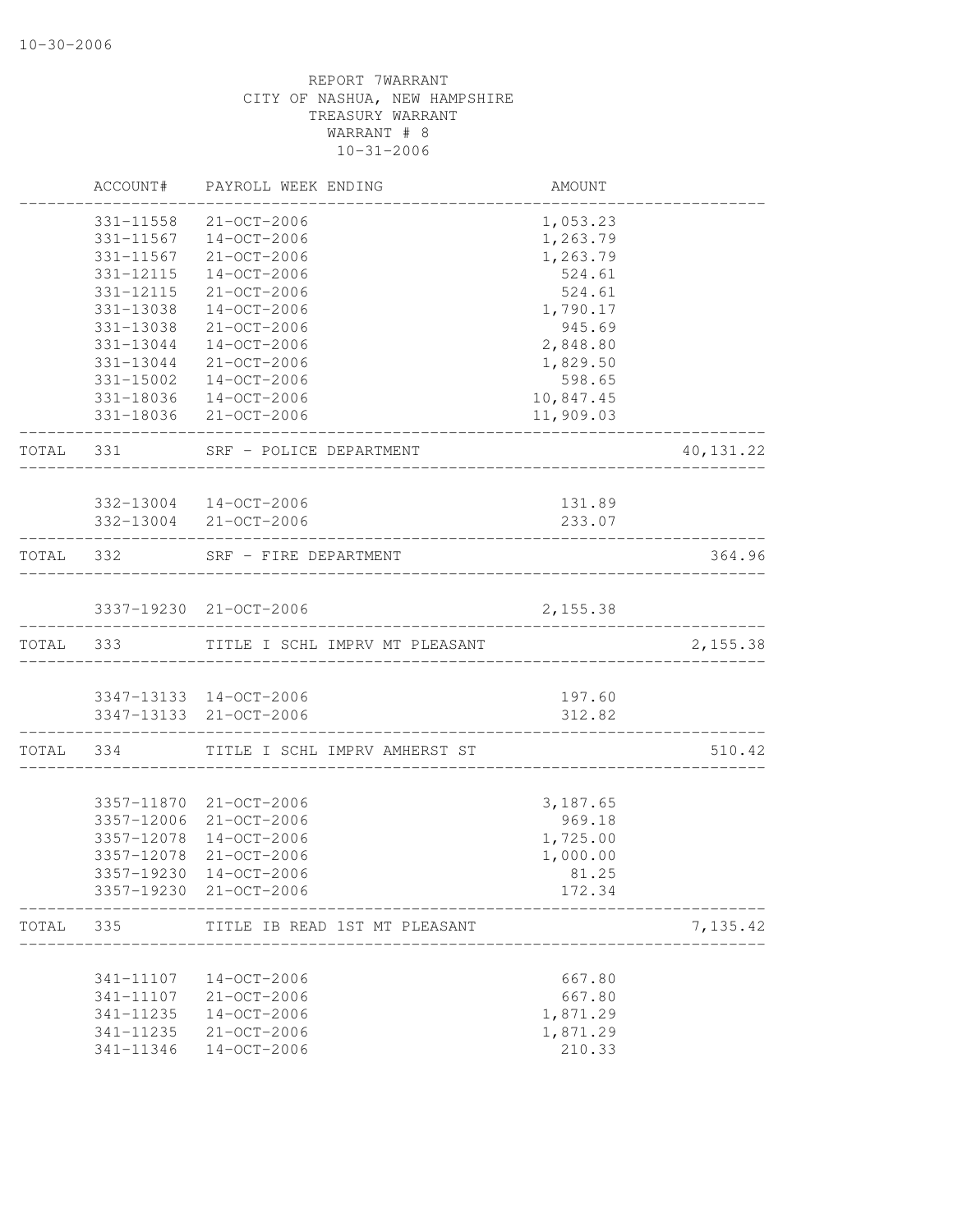| 21-OCT-2006<br>14-OCT-2006<br>21-OCT-2006<br>$14 - OCT - 2006$<br>$21 - OCT - 2006$<br>$14 - OCT - 2006$<br>$21 - OCT - 2006$<br>14-OCT-2006<br>21-OCT-2006<br>341-12101<br>SRF - COMMUNITY SERVICES<br>$14 - OCT - 2006$<br>$21 - OCT - 2006$<br>$14 - OCT - 2006$<br>$21 - OCT - 2006$<br>$14 - OCT - 2006$<br>21-OCT-2006<br>14-OCT-2006<br>$21 - OCT - 2006$ | 210.33<br>1,280.00<br>1,600.00<br>904.58<br>904.58<br>100.03<br>100.03<br>371.52<br>371.52<br>600.00<br>600.00<br>1,733.35<br>1,733.35<br>555.00<br>615.00<br>888.00 | 11, 131.10 |
|------------------------------------------------------------------------------------------------------------------------------------------------------------------------------------------------------------------------------------------------------------------------------------------------------------------------------------------------------------------|----------------------------------------------------------------------------------------------------------------------------------------------------------------------|------------|
|                                                                                                                                                                                                                                                                                                                                                                  |                                                                                                                                                                      |            |
|                                                                                                                                                                                                                                                                                                                                                                  |                                                                                                                                                                      |            |
|                                                                                                                                                                                                                                                                                                                                                                  |                                                                                                                                                                      |            |
|                                                                                                                                                                                                                                                                                                                                                                  |                                                                                                                                                                      |            |
|                                                                                                                                                                                                                                                                                                                                                                  |                                                                                                                                                                      |            |
|                                                                                                                                                                                                                                                                                                                                                                  |                                                                                                                                                                      |            |
|                                                                                                                                                                                                                                                                                                                                                                  |                                                                                                                                                                      |            |
|                                                                                                                                                                                                                                                                                                                                                                  |                                                                                                                                                                      |            |
|                                                                                                                                                                                                                                                                                                                                                                  |                                                                                                                                                                      |            |
|                                                                                                                                                                                                                                                                                                                                                                  |                                                                                                                                                                      |            |
|                                                                                                                                                                                                                                                                                                                                                                  |                                                                                                                                                                      |            |
|                                                                                                                                                                                                                                                                                                                                                                  |                                                                                                                                                                      |            |
|                                                                                                                                                                                                                                                                                                                                                                  |                                                                                                                                                                      |            |
|                                                                                                                                                                                                                                                                                                                                                                  |                                                                                                                                                                      |            |
|                                                                                                                                                                                                                                                                                                                                                                  |                                                                                                                                                                      |            |
|                                                                                                                                                                                                                                                                                                                                                                  |                                                                                                                                                                      |            |
|                                                                                                                                                                                                                                                                                                                                                                  |                                                                                                                                                                      |            |
|                                                                                                                                                                                                                                                                                                                                                                  |                                                                                                                                                                      |            |
|                                                                                                                                                                                                                                                                                                                                                                  | 888.00                                                                                                                                                               |            |
| $14 - OCT - 2006$                                                                                                                                                                                                                                                                                                                                                | 83.80                                                                                                                                                                |            |
| $21 - OCT - 2006$                                                                                                                                                                                                                                                                                                                                                | 50.28                                                                                                                                                                |            |
| $14 - OCT - 2006$                                                                                                                                                                                                                                                                                                                                                | 189.00                                                                                                                                                               |            |
| $21 - OCT - 2006$                                                                                                                                                                                                                                                                                                                                                | 189.00                                                                                                                                                               |            |
| $14 - OCT - 2006$                                                                                                                                                                                                                                                                                                                                                | 232.25                                                                                                                                                               |            |
| 342-12582<br>21-OCT-2006                                                                                                                                                                                                                                                                                                                                         | 232.25<br>__________                                                                                                                                                 |            |
| SRF - COMMUNITY HEALTH                                                                                                                                                                                                                                                                                                                                           |                                                                                                                                                                      | 8,589.28   |
|                                                                                                                                                                                                                                                                                                                                                                  |                                                                                                                                                                      |            |
| 3445-12006 14-OCT-2006<br>3445-12006 21-OCT-2006                                                                                                                                                                                                                                                                                                                 | 70.00<br>$-70.00$                                                                                                                                                    |            |
|                                                                                                                                                                                                                                                                                                                                                                  |                                                                                                                                                                      |            |
|                                                                                                                                                                                                                                                                                                                                                                  |                                                                                                                                                                      |            |
|                                                                                                                                                                                                                                                                                                                                                                  | 547.13                                                                                                                                                               |            |
|                                                                                                                                                                                                                                                                                                                                                                  | 547.13                                                                                                                                                               |            |
| 21-OCT-2006                                                                                                                                                                                                                                                                                                                                                      | 5,744.25                                                                                                                                                             |            |
| 14-OCT-2006                                                                                                                                                                                                                                                                                                                                                      | 3,021.25                                                                                                                                                             |            |
|                                                                                                                                                                                                                                                                                                                                                                  | 4,488.13                                                                                                                                                             |            |
| 21-OCT-2006                                                                                                                                                                                                                                                                                                                                                      | 12.50                                                                                                                                                                |            |
| 21-OCT-2006                                                                                                                                                                                                                                                                                                                                                      |                                                                                                                                                                      | 14,360.39  |
|                                                                                                                                                                                                                                                                                                                                                                  | 3447-11162 14-OCT-2006<br>21-OCT-2006                                                                                                                                |            |

3507-11726 21-OCT-2006 17,958.65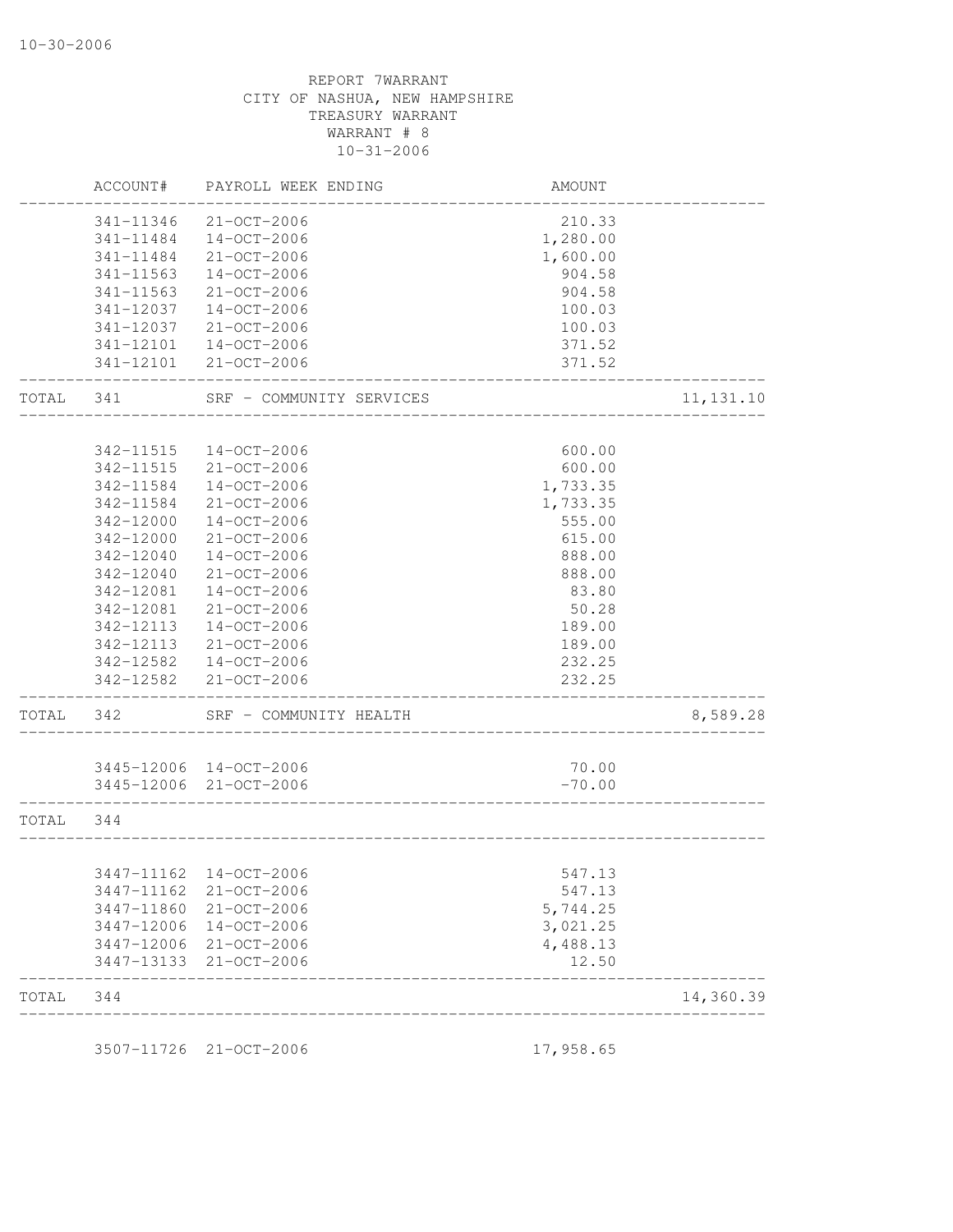|                          | ACCOUNT# PAYROLL WEEK ENDING                                              | AMOUNT               |           |
|--------------------------|---------------------------------------------------------------------------|----------------------|-----------|
|                          | 3507-11805 21-OCT-2006<br>3507-12201 14-OCT-2006                          | 1,180.77<br>62.00    |           |
| ________________________ | __________________________________<br>TOTAL 350 TITLE 11A TEACHER QUALITY |                      | 19,201.42 |
|                          | 3516-11802 21-OCT-2006                                                    | 1,867.88             |           |
|                          |                                                                           |                      |           |
|                          | TOTAL 351 TITLE IID ENHANCE ED THRU TECH                                  |                      | 1,867.88  |
|                          | 352-13004 14-OCT-2006                                                     | 205.92               |           |
|                          | 352-13004 21-OCT-2006                                                     | 21.12                |           |
|                          | 352-59055 14-OCT-2006                                                     | 563.19               |           |
|                          | 352-59055 21-OCT-2006                                                     | 563.19               |           |
|                          | TOTAL 352 SRF - PARKS AND RECREATION                                      | ______________       | 1,353.42  |
|                          |                                                                           |                      |           |
|                          | 3557-11870 21-OCT-2006                                                    | 2,886.43             |           |
|                          | 3557-12006 14-OCT-2006                                                    | 3,876.96             |           |
| 3557-12006               | 21-OCT-2006                                                               | 1,938.48             |           |
|                          | 3557-12078 21-OCT-2006                                                    | 133.34               |           |
|                          | 3557-12201 14-OCT-2006                                                    | 372.00               |           |
|                          | 3557-12201 21-OCT-2006                                                    | 167.40               |           |
|                          | 3557-13004 21-OCT-2006                                                    | 50.00                |           |
|                          | 3557-19230 14-OCT-2006<br>3557-19230 21-OCT-2006                          | 366.67<br>1,966.77   |           |
| _______________          | TOTAL 355 TITLE IB READING 1ST FES                                        |                      | 11,758.05 |
|                          |                                                                           |                      |           |
|                          | 374-01210  14-OCT-2006                                                    | 778.16               |           |
|                          | 374-01210 21-OCT-2006                                                     | 837.88               |           |
|                          | 374-0703P  14-OCT-2006                                                    | 672.94               |           |
| 374-0703P                | $21 - OCT - 2006$                                                         | 731.90               |           |
| 374-0704P                | 14-OCT-2006                                                               | 291.38               |           |
| 374-0704P                | 21-OCT-2006                                                               | 350.35               |           |
| 374-0705M                | 21-OCT-2006                                                               | 260.00               |           |
| 374-0705P                | $14 - OCT - 2006$                                                         | 999.74               |           |
| 374-0705P                | 21-OCT-2006                                                               | 794.32               |           |
| 374-07235                | $14 - OCT - 2006$                                                         | 732.93               |           |
| 374-07235<br>374-0734P   | 21-OCT-2006                                                               | 872.74               |           |
| 374-0734P                | $14 - OCT - 2006$<br>21-OCT-2006                                          | 1,407.96<br>1,365.53 |           |
| $374 - 09003$            | $14 - OCT - 2006$                                                         | 528.87               |           |
| 374-09003                | 21-OCT-2006                                                               | 459.26               |           |
|                          |                                                                           |                      |           |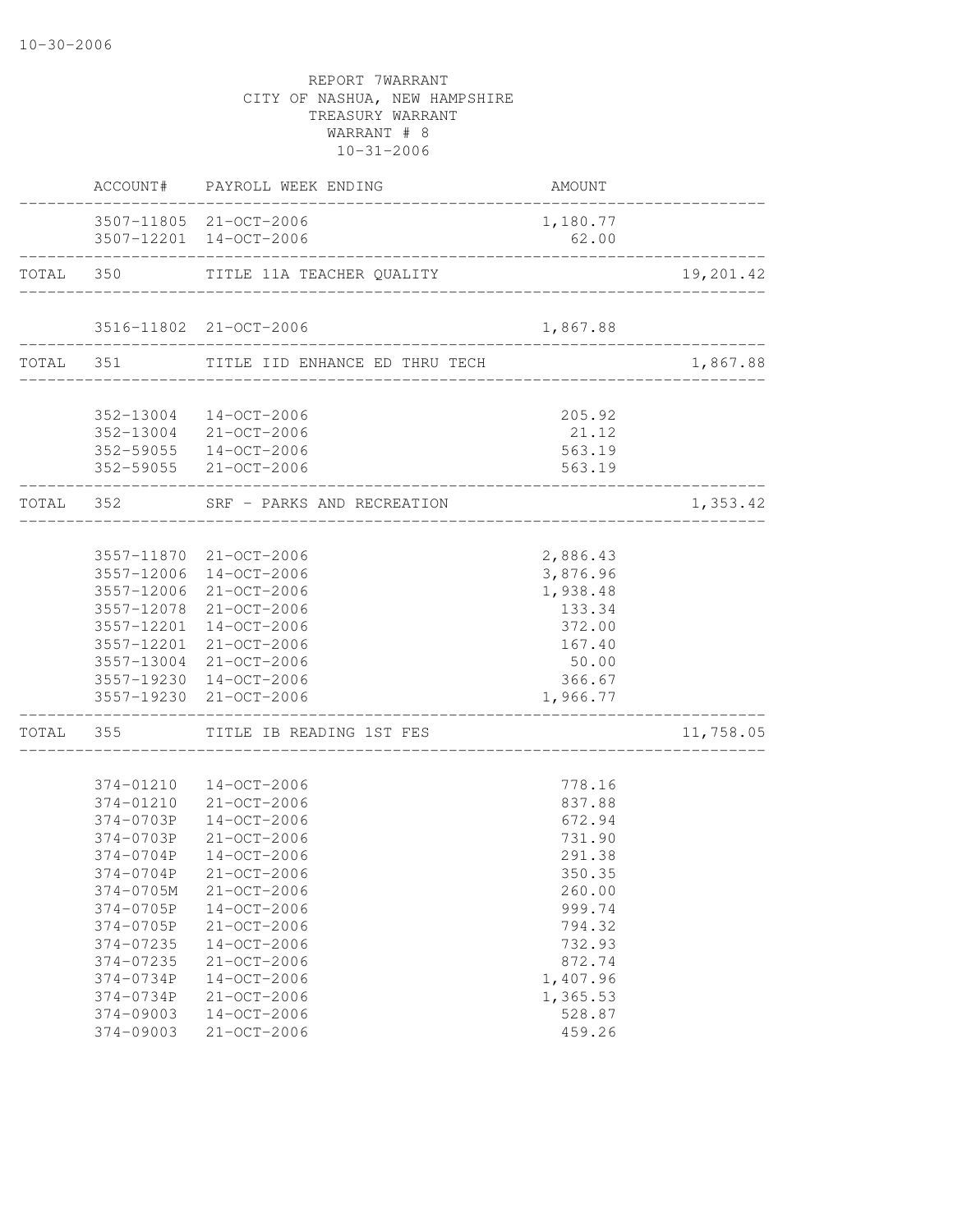|           | ACCOUNT#             | PAYROLL WEEK ENDING                   | AMOUNT                           |           |
|-----------|----------------------|---------------------------------------|----------------------------------|-----------|
|           |                      | TOTAL 374 SRF - URBAN PROGRAMS        | ________________________________ | 11,083.96 |
|           |                      | 3767-11726 21-OCT-2006                | 5,262.49                         |           |
|           |                      | 3767-11802 21-OCT-2006                | 2,258.42                         |           |
|           |                      | 3767-11870 21-OCT-2006                | 2,835.55                         |           |
|           |                      | 3767-12111 14-OCT-2006                | 2,902.44                         |           |
|           |                      | 3767-12111 21-OCT-2006                | 3,461.97                         |           |
|           | 3767-12126           | 14-OCT-2006                           | 386.16                           |           |
|           | 3767-12126           | 21-OCT-2006                           | 482.70                           |           |
|           | 3767-12135           | 21-OCT-2006                           | 37.12                            |           |
|           | 3767-12198           | 21-OCT-2006                           | 42,536.82                        |           |
|           | 3767-12201           | 21-OCT-2006                           | 83.04                            |           |
|           | 3767-13133           | 14-OCT-2006                           | 19.76                            |           |
|           | 3767-13133           | 21-OCT-2006                           | 2,140.13                         |           |
|           |                      | 3767-13137 14-OCT-2006                | 221.86                           |           |
|           | 3767-13137           | $21 - OCT - 2006$                     | 29.49                            |           |
|           | 3767-19000           | 14-OCT-2006                           | 1,358.86                         |           |
|           |                      | 3767-19000 21-OCT-2006                | 4,671.77                         |           |
| TOTAL 376 |                      | TITLE I ESEA                          |                                  | 68,688.58 |
|           |                      | 3887-11870 21-OCT-2006                | 149.24                           |           |
|           |                      | 3887-12126 14-OCT-2006                | 179.70                           |           |
|           |                      | 3887-12126 21-OCT-2006                | 179.70                           |           |
|           | -------------------- | TOTAL 388 TITLE V INNOVATIVE PROGRAMS |                                  | 508.64    |
|           |                      | 3907-12198 21-OCT-2006                | 356.46                           |           |
|           |                      |                                       | ------------------------         |           |
| TOTAL 390 |                      | VOC ED SECONDARY PERKINS              |                                  | 356.46    |
|           |                      | 3937-19000 21-OCT-2006                | 821.11                           |           |
| TOTAL     | 393                  | -------------------------<br>DAY CARE |                                  | 821.11    |
|           |                      | 3957-11726 21-OCT-2006                | 64,704.63                        |           |
|           |                      | 3957-12201 21-OCT-2006                | 62.00                            |           |
| TOTAL 395 |                      | IDEA BASIC SPEC ED                    |                                  | 64,766.63 |
|           |                      |                                       |                                  |           |

3967-12111 14-OCT-2006 734.70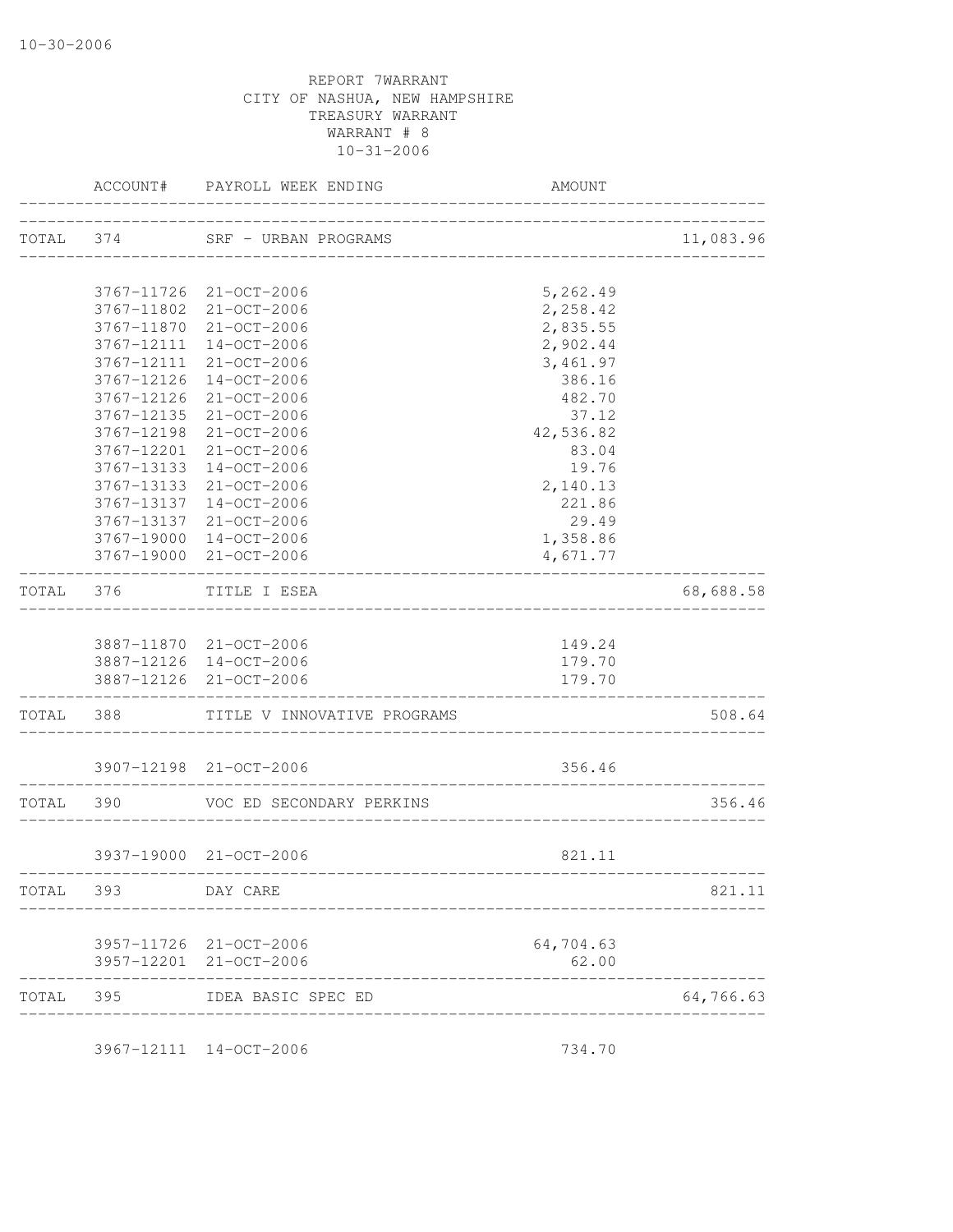|        |     | ACCOUNT# PAYROLL WEEK ENDING                     | AMOUNT               |           |
|--------|-----|--------------------------------------------------|----------------------|-----------|
|        |     | 3967-12111 21-OCT-2006                           | 1,291.89             |           |
| TOTAL  | 396 | IDEA PRESCHOOL SPEC ED                           |                      | 2,026.59  |
|        |     | 3977-12111 14-OCT-2006<br>3977-12111 21-OCT-2006 | 4,777.08<br>5,923.37 |           |
| TOTAI. | 397 | SPECIAL ED LOCAL                                 |                      | 10,700.45 |
|        |     |                                                  |                      |           |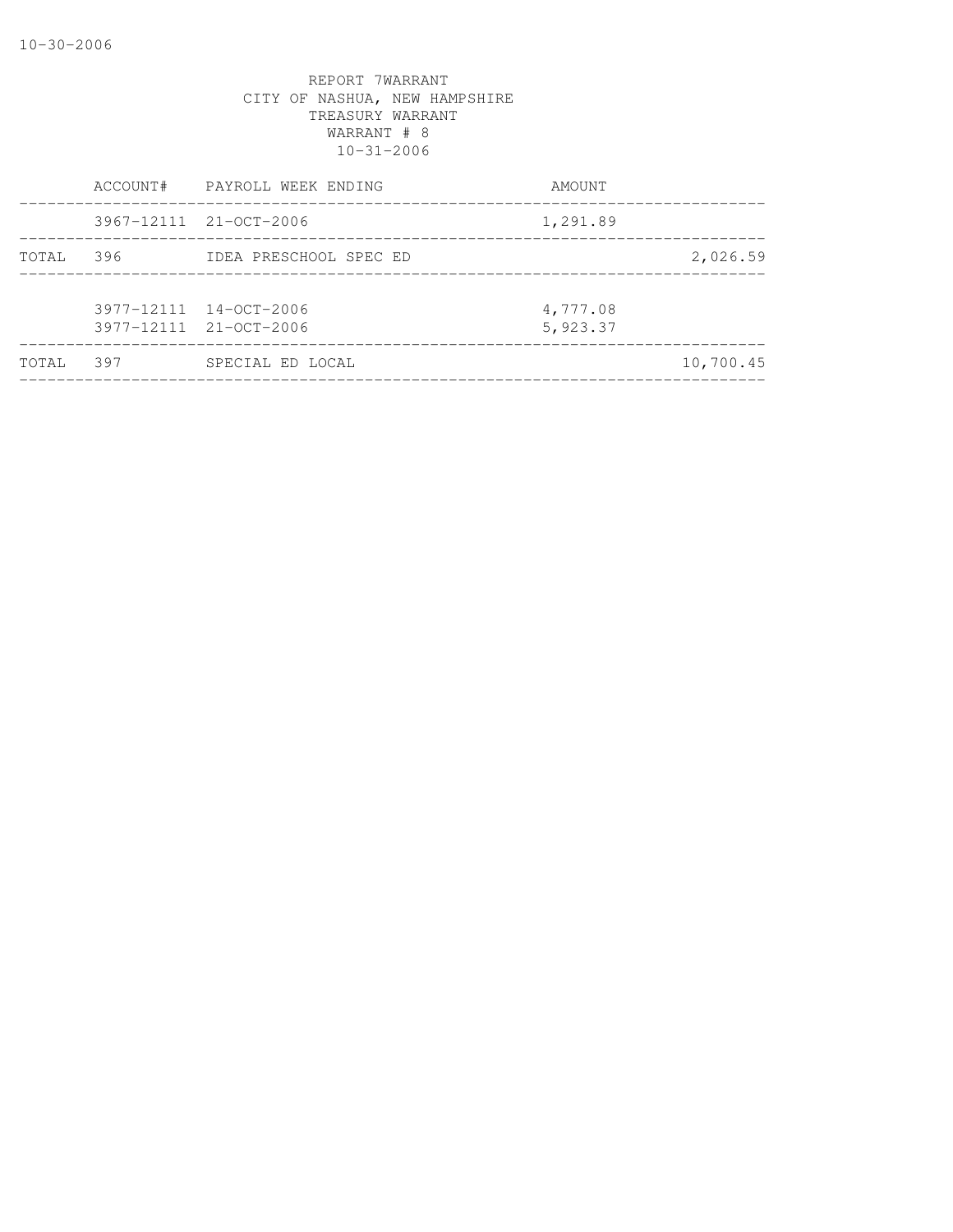| ACCOUNT#      | PAYROLL WEEK ENDING                                                                                                       | <b>AMOUNT</b>                                                                                                                                                                                                                                                                          |                                                                                                                                          |
|---------------|---------------------------------------------------------------------------------------------------------------------------|----------------------------------------------------------------------------------------------------------------------------------------------------------------------------------------------------------------------------------------------------------------------------------------|------------------------------------------------------------------------------------------------------------------------------------------|
| 501-11033     | $14 - OCT - 2006$                                                                                                         | 999.84                                                                                                                                                                                                                                                                                 |                                                                                                                                          |
| 501-11033     | $21 - OCT - 2006$                                                                                                         | 999.84                                                                                                                                                                                                                                                                                 |                                                                                                                                          |
| 501-11370     | $14 - OCT - 2006$                                                                                                         | 542.87                                                                                                                                                                                                                                                                                 |                                                                                                                                          |
| 501-11370     | $21 - OCT - 2006$                                                                                                         | 542.87                                                                                                                                                                                                                                                                                 |                                                                                                                                          |
| 501-11471     | $14 - OCT - 2006$                                                                                                         | 1,808.80                                                                                                                                                                                                                                                                               |                                                                                                                                          |
| 501-11471     | 21-OCT-2006                                                                                                               | 1,808.81                                                                                                                                                                                                                                                                               |                                                                                                                                          |
| 501-11472     | $14 - OCT - 2006$                                                                                                         | 1,031.92                                                                                                                                                                                                                                                                               |                                                                                                                                          |
| 501-11472     | 21-OCT-2006                                                                                                               | 1,031.91                                                                                                                                                                                                                                                                               |                                                                                                                                          |
| $501 - 11611$ | $14 - OCT - 2006$                                                                                                         | 471.05                                                                                                                                                                                                                                                                                 |                                                                                                                                          |
| 501-11611     | $21 - OCT - 2006$                                                                                                         | 471.06                                                                                                                                                                                                                                                                                 |                                                                                                                                          |
| 501           | MAYOR'S OFFICE                                                                                                            |                                                                                                                                                                                                                                                                                        | 9,708.97                                                                                                                                 |
|               |                                                                                                                           |                                                                                                                                                                                                                                                                                        |                                                                                                                                          |
|               |                                                                                                                           |                                                                                                                                                                                                                                                                                        |                                                                                                                                          |
|               |                                                                                                                           |                                                                                                                                                                                                                                                                                        |                                                                                                                                          |
|               |                                                                                                                           |                                                                                                                                                                                                                                                                                        |                                                                                                                                          |
|               |                                                                                                                           |                                                                                                                                                                                                                                                                                        |                                                                                                                                          |
|               |                                                                                                                           |                                                                                                                                                                                                                                                                                        |                                                                                                                                          |
|               |                                                                                                                           |                                                                                                                                                                                                                                                                                        |                                                                                                                                          |
|               |                                                                                                                           |                                                                                                                                                                                                                                                                                        |                                                                                                                                          |
|               |                                                                                                                           |                                                                                                                                                                                                                                                                                        |                                                                                                                                          |
| 502           | LEGAL DEPARTMENT                                                                                                          |                                                                                                                                                                                                                                                                                        | 12,847.38                                                                                                                                |
|               |                                                                                                                           |                                                                                                                                                                                                                                                                                        |                                                                                                                                          |
|               |                                                                                                                           |                                                                                                                                                                                                                                                                                        |                                                                                                                                          |
|               |                                                                                                                           |                                                                                                                                                                                                                                                                                        |                                                                                                                                          |
|               |                                                                                                                           |                                                                                                                                                                                                                                                                                        |                                                                                                                                          |
|               |                                                                                                                           |                                                                                                                                                                                                                                                                                        |                                                                                                                                          |
| 503           | BOARD OF ALDERMEN                                                                                                         |                                                                                                                                                                                                                                                                                        | 3,100.31                                                                                                                                 |
| 507-82010     | 21-OCT-2006                                                                                                               | 546.13                                                                                                                                                                                                                                                                                 |                                                                                                                                          |
| 507           | PENSIONS                                                                                                                  |                                                                                                                                                                                                                                                                                        | 546.13                                                                                                                                   |
|               |                                                                                                                           |                                                                                                                                                                                                                                                                                        |                                                                                                                                          |
| 511-11103     | 14-OCT-2006                                                                                                               | 844.01                                                                                                                                                                                                                                                                                 |                                                                                                                                          |
| 511-11103     |                                                                                                                           | 844.02                                                                                                                                                                                                                                                                                 |                                                                                                                                          |
|               |                                                                                                                           | 1,613.99                                                                                                                                                                                                                                                                               |                                                                                                                                          |
| 511-11234     | 21-OCT-2006                                                                                                               | 1,613.99                                                                                                                                                                                                                                                                               |                                                                                                                                          |
|               |                                                                                                                           |                                                                                                                                                                                                                                                                                        |                                                                                                                                          |
|               | 502-11113<br>502-11113<br>502-11195<br>$502 - 11195$<br>502-11219<br>502-11219<br>502-11518<br>$502 - 11518$<br>503-12092 | $14 - OCT - 2006$<br>21-OCT-2006<br>$14 - OCT - 2006$<br>$21 - OCT - 2006$<br>14-OCT-2006<br>21-OCT-2006<br>$14 - OCT - 2006$<br>21-OCT-2006<br>503-11071<br>14-OCT-2006<br>503-11071<br>21-OCT-2006<br>503-12092  14-OCT-2006<br>21-OCT-2006<br>21-OCT-2006<br>511-11234  14-OCT-2006 | 1,404.15<br>1,404.15<br>1,871.29<br>1,871.29<br>1,651.75<br>1,651.74<br>1,496.50<br>1,496.51<br>1,097.89<br>1,097.88<br>452.27<br>452.27 |

512-11005 14-OCT-2006 772.08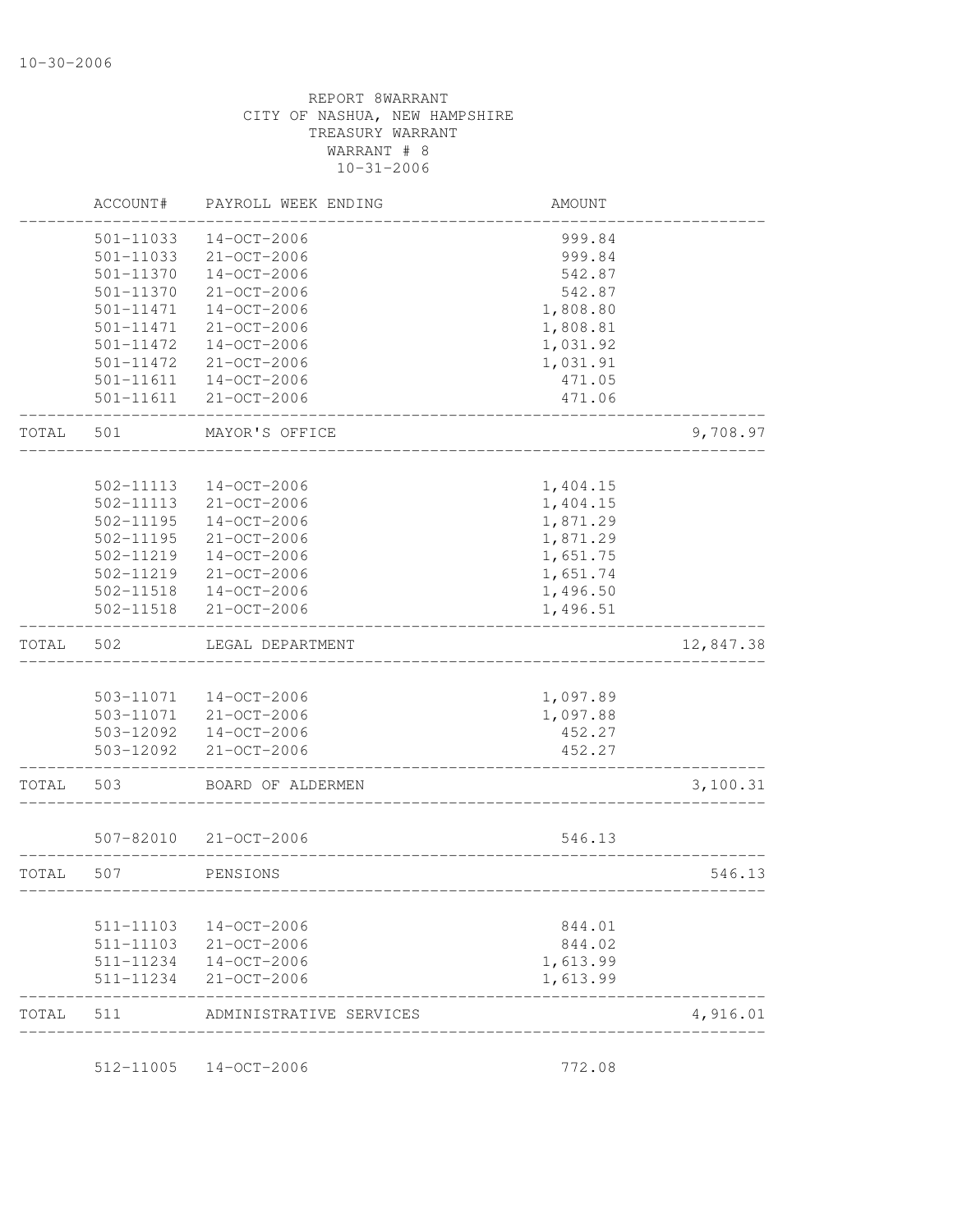| ACCOUNT#  | PAYROLL WEEK ENDING | AMOUNT   |  |
|-----------|---------------------|----------|--|
| 512-11005 | 21-OCT-2006         | 772.07   |  |
| 512-11008 | 14-OCT-2006         | 255.38   |  |
| 512-11008 | 21-OCT-2006         | 255.38   |  |
| 512-11050 | 14-OCT-2006         | 631.46   |  |
| 512-11050 | 21-OCT-2006         | 631.46   |  |
| 512-11064 | $14 - OCT - 2006$   | 917.31   |  |
| 512-11064 | 21-OCT-2006         | 917.31   |  |
| 512-11073 | 14-OCT-2006         | 2,009.57 |  |
| 512-11073 | 21-OCT-2006         | 2,009.56 |  |
| 512-11165 | $14 - OCT - 2006$   | 1,072.86 |  |
| 512-11165 | 21-OCT-2006         | 1,045.68 |  |
| 512-11173 | 14-OCT-2006         | 1,272.29 |  |
| 512-11173 | 21-OCT-2006         | 1,272.29 |  |
| 512-11177 | 14-OCT-2006         | 1,816.79 |  |
| 512-11177 | 21-OCT-2006         | 1,816.79 |  |
| 512-11222 | 14-OCT-2006         | 892.85   |  |
| 512-11222 | 21-OCT-2006         | 892.85   |  |
| 512-11224 | $14 - OCT - 2006$   | 850.75   |  |
| 512-11224 | 21-OCT-2006         | 850.75   |  |
| 512-11232 | $14 - OCT - 2006$   | 899.90   |  |
| 512-11232 | 21-OCT-2006         | 899.91   |  |
| 512-11265 | 14-OCT-2006         | 772.39   |  |
| 512-11265 | 21-OCT-2006         | 772.39   |  |
| 512-11531 | 14-OCT-2006         | 1,434.82 |  |
| 512-11531 | 21-OCT-2006         | 1,434.82 |  |
| 512-11581 | 14-OCT-2006         | 647.25   |  |
| 512-11581 | 21-OCT-2006         | 647.25   |  |
| 512-11714 | 14-OCT-2006         | 915.39   |  |
| 512-11714 | 21-OCT-2006         | 915.39   |  |
| 512-11740 | 14-OCT-2006         | 1,471.26 |  |
| 512-11740 | 21-OCT-2006         | 1,471.26 |  |
| 512-12010 | $14 - OCT - 2006$   | 258.07   |  |
| 512-12010 | 21-OCT-2006         | 258.08   |  |
| 512-12017 | $14 - OCT - 2006$   | 633.10   |  |
| 512-12017 | 21-OCT-2006         | 633.10   |  |
| 512-12019 | $14 - OCT - 2006$   | 214.16   |  |
| 512-12019 | $21 - OCT - 2006$   | 240.94   |  |
| 512-12033 | $14-OCT-2006$       | 539.28   |  |
| 512-12033 | 21-OCT-2006         | 539.28   |  |
| 512-12052 | $14 - OCT - 2006$   | 724.74   |  |
| 512-12052 | 21-OCT-2006         | 816.44   |  |
| 512-12150 | $14 - OCT - 2006$   | 100.00   |  |
| 512-12150 | 21-OCT-2006         | 100.00   |  |
| 512-12167 | $14 - OCT - 2006$   | 575.62   |  |
| 512-12167 | 21-OCT-2006         | 575.62   |  |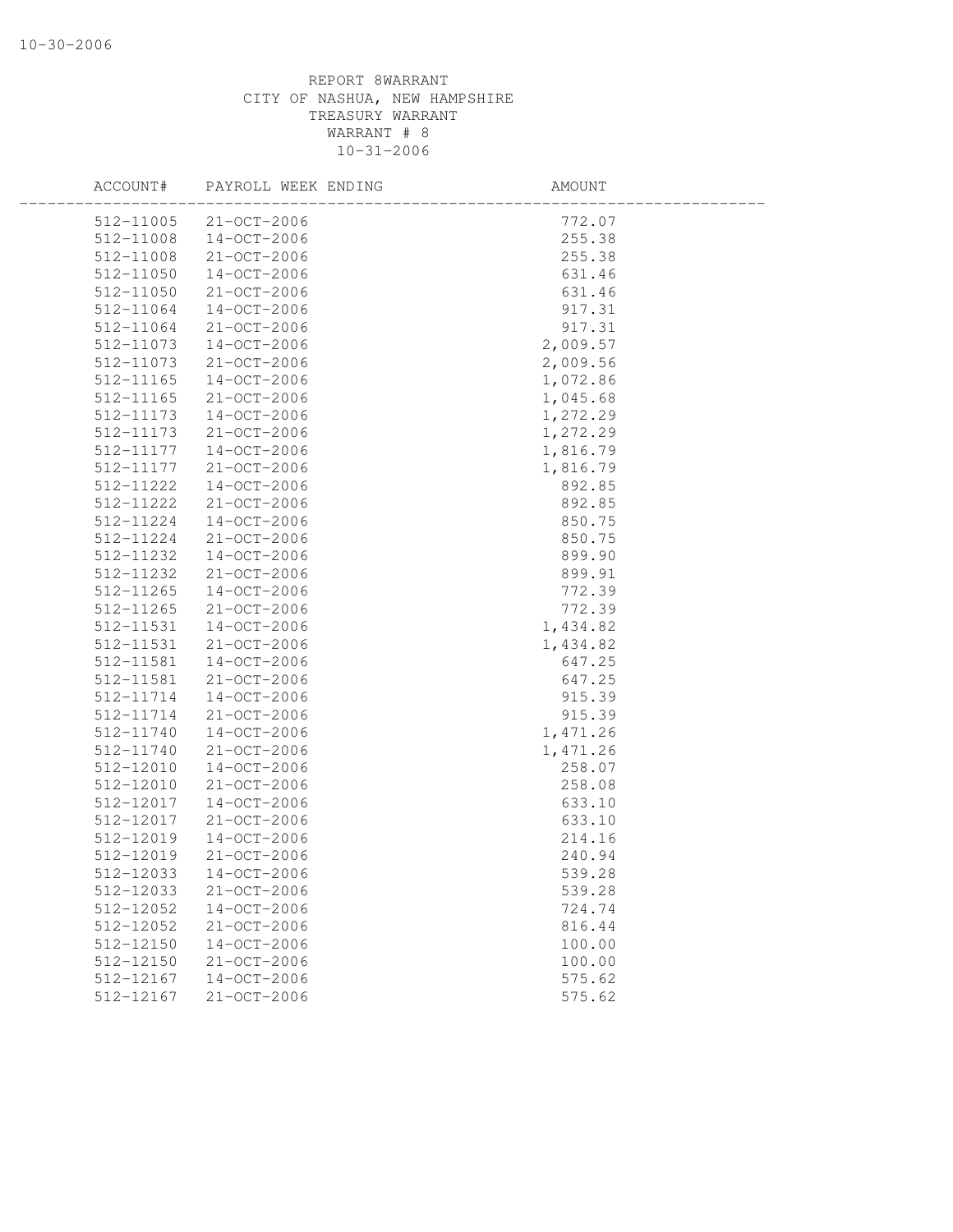|       | ACCOUNT#  | PAYROLL WEEK ENDING    | AMOUNT             |            |
|-------|-----------|------------------------|--------------------|------------|
| TOTAL | 512       | FINANCIAL SERVICES     |                    | 39, 445.94 |
|       |           |                        | __________________ |            |
|       |           | 513-11117  14-OCT-2006 | 1,431.98           |            |
|       |           | 513-11117 21-OCT-2006  | 1,431.98           |            |
|       | 513-11171 | 14-OCT-2006            | 1,734.82           |            |
|       | 513-11171 | 21-OCT-2006            | 1,734.81           |            |
|       | 513-11213 | 14-OCT-2006            | 1,103.01           |            |
|       | 513-11213 | 21-OCT-2006            | 1,103.01           |            |
|       | 513-11223 | 14-OCT-2006            | 757.66             |            |
|       |           | 513-11223 21-OCT-2006  | 757.67             |            |
|       |           | 513-12064 14-OCT-2006  | 230.00             |            |
| TOTAL | 513       | CITY CLERK'S OFFICE    |                    | 10,284.94  |
|       |           |                        |                    |            |
|       | 515-11031 | 14-OCT-2006            | 970.71             |            |
|       | 515-11031 | 21-OCT-2006            | 970.72             |            |
|       | 515-11350 | 14-OCT-2006            | 837.71             |            |
|       | 515-11350 | 21-OCT-2006            | 837.71             |            |
|       |           | 515-11447  14-OCT-2006 | 1,560.86           |            |
|       | 515-11447 | 21-OCT-2006            | 1,560.86           |            |
|       |           | 515-12001  14-OCT-2006 | 614.96             |            |
|       |           | 515-12001 21-OCT-2006  | 614.96             |            |
| TOTAL | 515       | HUMAN RESOURCES        |                    | 7,968.49   |
|       |           |                        |                    |            |
|       |           | 516-11147  14-OCT-2006 | 612.61             |            |
|       | 516-11147 | 21-OCT-2006            | 612.61             |            |
|       | 516-11148 | 14-OCT-2006            | 805.64             |            |
|       | 516-11148 | $21 - OCT - 2006$      | 805.64             |            |
|       | 516-11459 | 14-OCT-2006            | 1,431.98           |            |
|       | 516-11459 | $21 - OCT - 2006$      | 1,431.98           |            |
|       | 516-11573 | 14-OCT-2006            | 799.04             |            |
|       | 516-11573 | $21 - OCT - 2006$      | 799.04             |            |
| TOTAL | 516       | PURCHASING DEPARTMENT  |                    | 7,298.54   |
|       |           |                        |                    |            |
|       | 517-11198 | $14 - OCT - 2006$      | 555.61             |            |
|       | 517-11198 | 21-OCT-2006            | 555.62             |            |
|       | 517-11201 | $14 - OCT - 2006$      | 1,095.06           |            |
|       | 517-11201 | 21-OCT-2006            | 1,095.06           |            |
|       | 517-11203 | $14 - OCT - 2006$      | 535.69             |            |
|       | 517-11203 | $21 - OCT - 2006$      | 535.69             |            |
|       | 517-11420 | $14-OCT-2006$          | 751.62             |            |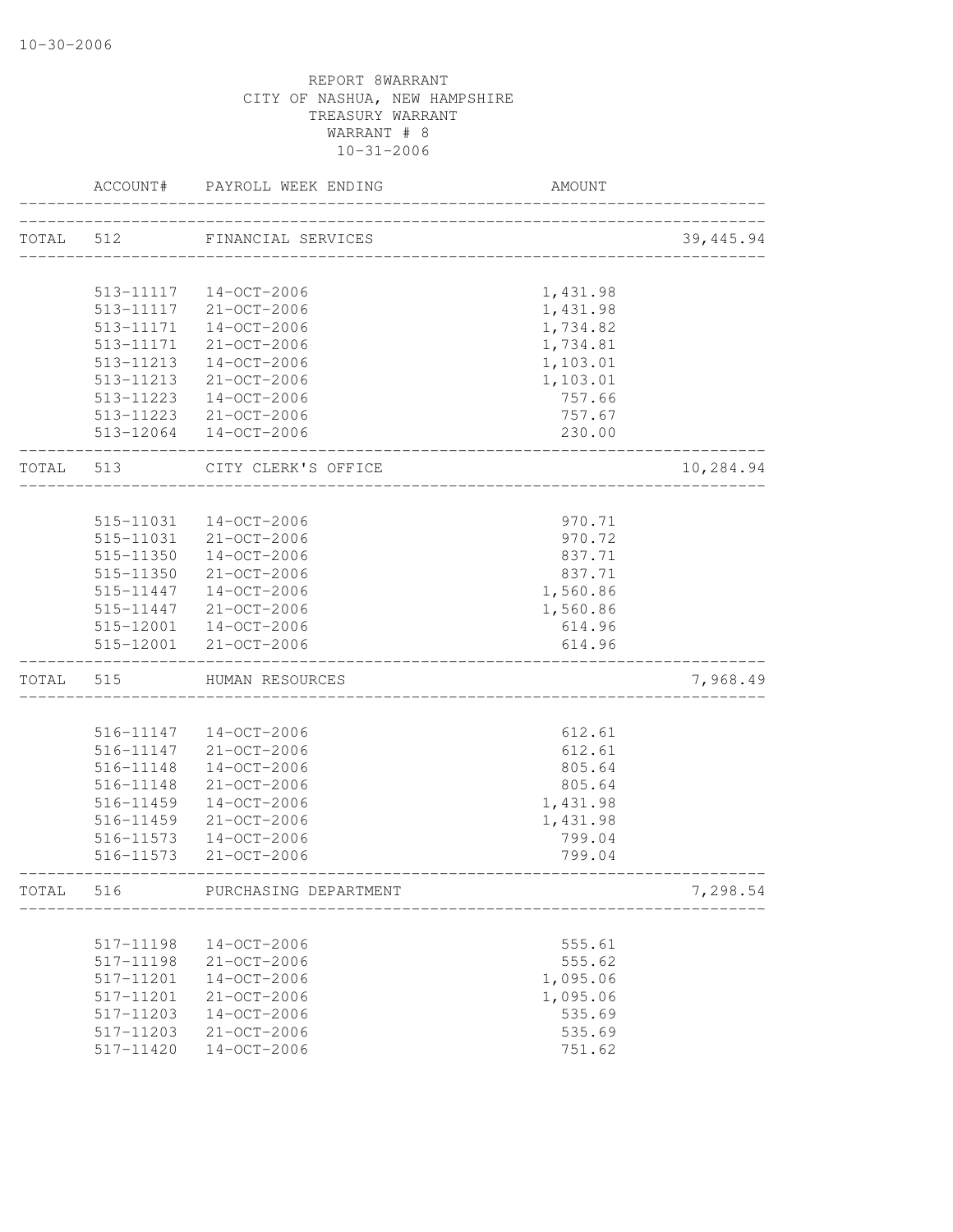# CITY OF NASHUA, NEW HAMPSHIRE TREASURY WARRANT WARRANT # 8 10-31-2006 ACCOUNT# PAYROLL WEEK ENDING AMOUNT -------------------------------------------------------------------------------- 517-11420 21-OCT-2006 751.62 517-12063 14-OCT-2006 255.19 517-12063 21-OCT-2006 255.20 517-13020 14-OCT-2006 41.67 -------------------------------------------------------------------------------- TOTAL 517 BUILDING MAINT - CITY ADMIN 6,428.03 -------------------------------------------------------------------------------- 518-11116 14-OCT-2006 1,064.09 518-11116 21-OCT-2006 1,064.08 518-11441 14-OCT-2006 257.30 518-11441 21-OCT-2006 257.30 518-11578 14-OCT-2006 844.01 518-11578 21-OCT-2006 844.01 518-11589 14-OCT-2006 1,007.24 518-11589 21-OCT-2006 1,007.23 518-11590 14-OCT-2006 749.90 518-11590 21-OCT-2006 749.90 518-11608 14-OCT-2006 1,012.79 518-11608 21-OCT-2006 1,012.79 -------------------------------------------------------------------------------- TOTAL 518 INSURANCE - ADMINISTRATION 9,870.64 -------------------------------------------------------------------------------- 519-11014 14-OCT-2006 954.40 519-11014 21-OCT-2006 954.40 519-11016 14-OCT-2006 830.36 519-11016 21-OCT-2006 830.36 519-11017 14-OCT-2006 698.14 519-11017 21-OCT-2006 698.14 519-11115 14-OCT-2006 1,701.29 519-11115 21-OCT-2006 1,701.30 519-11153 14-OCT-2006 501.48 519-11153 21-OCT-2006 501.48 519-11154 14-OCT-2006 571.55 519-11154 21-OCT-2006 571.56 519-11205 14-OCT-2006 680.09 519-11205 21-OCT-2006 680.08 519-11241 14-OCT-2006 1,238.34 519-11241 21-OCT-2006 1,238.34 519-18006 21-OCT-2006 375.00 -------------------------------------------------------------------------------- TOTAL 519 ASSESSORS 14,726.31 -------------------------------------------------------------------------------- 522-11142 14-OCT-2006 1,104.29 522-11142 21-OCT-2006 1,104.29 522-11429 14-OCT-2006 1,651.75

REPORT 8WARRANT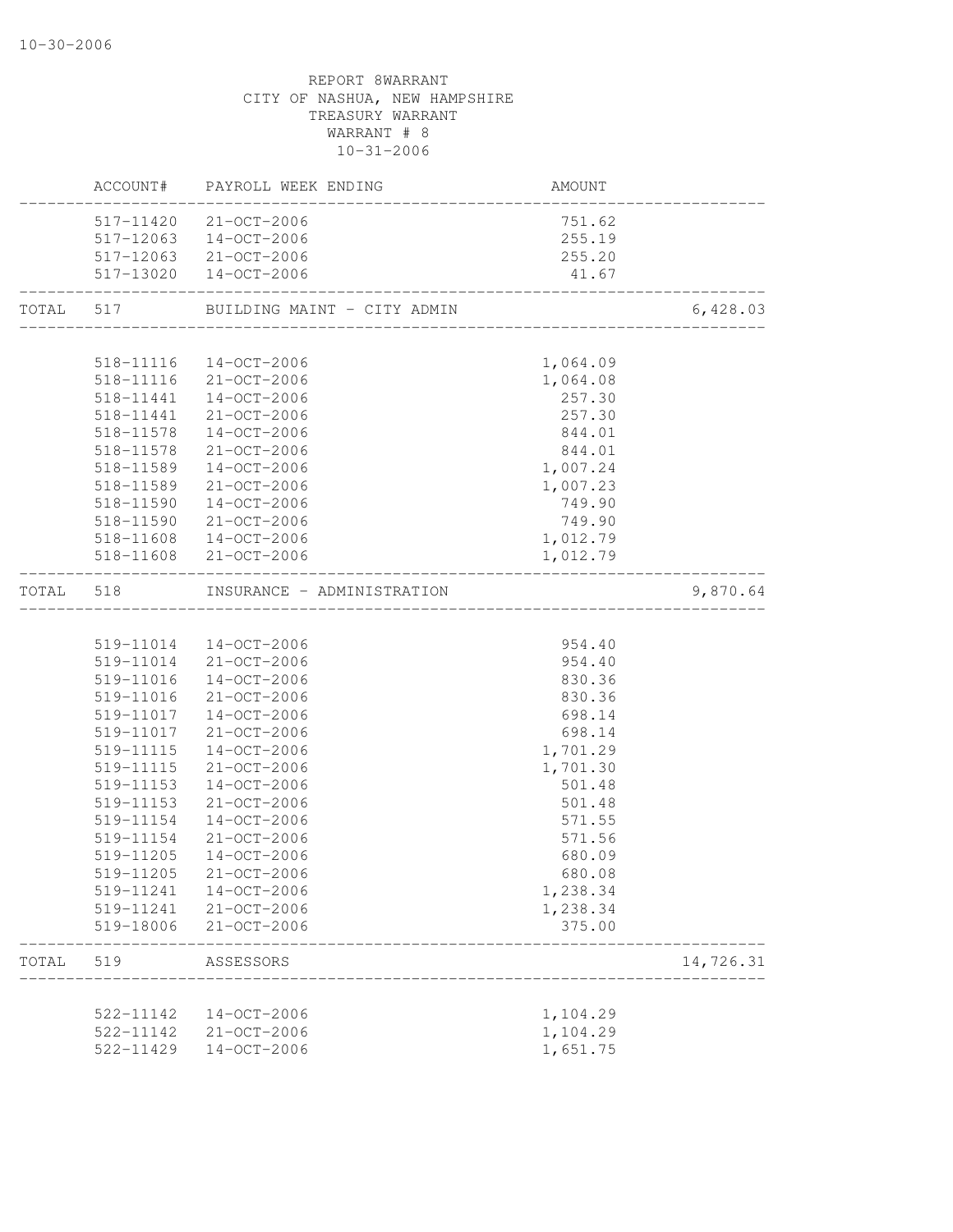|       | ACCOUNT#  | PAYROLL WEEK ENDING    | AMOUNT            |           |
|-------|-----------|------------------------|-------------------|-----------|
|       | 522-11429 | $21 - OCT - 2006$      | 1,651.74          |           |
|       | 522-11488 | $14 - OCT - 2006$      | 1,438.68          |           |
|       | 522-11488 | 21-OCT-2006            | 1,438.68          |           |
|       | 522-11721 | $14 - OCT - 2006$      | 1,322.71          |           |
|       | 522-11721 | $21 - OCT - 2006$      | 1,322.71          |           |
|       | 522-11724 | $14 - OCT - 2006$      | 1,205.29          |           |
|       | 522-11724 | 21-OCT-2006            | 1,205.29          |           |
|       | 522-11729 | $14 - OCT - 2006$      | 1,948.69          |           |
|       | 522-11729 | 21-OCT-2006            | 1,948.68          |           |
|       | 522-11748 | 14-OCT-2006            | 772.09            |           |
|       |           | 522-11748 21-OCT-2006  | 772.08            |           |
|       |           | 522-13004 21-OCT-2006  | 297.37            |           |
| TOTAL | 522       | INFORMATION TECHNOLOGY | _________________ | 19,184.34 |
|       |           |                        |                   |           |
|       |           | 523-11332  14-OCT-2006 | 852.60            |           |
|       |           | 523-11332 21-OCT-2006  | 852.60            |           |
| TOTAL | 523       | GIS                    |                   | 1,705.20  |
|       |           |                        |                   |           |
|       | 531-11065 | 14-OCT-2006            | 1,003.00          |           |
|       | 531-11065 | $21 - OCT - 2006$      | 1,003.00          |           |
|       | 531-11085 | $14 - OCT - 2006$      | 783.88            |           |
|       | 531-11085 | 21-OCT-2006            | 783.88            |           |
|       | 531-11114 | 14-OCT-2006            | 2,062.65          |           |
|       | 531-11114 | 21-OCT-2006            | 2,062.65          |           |
|       | 531-11118 | $14 - OCT - 2006$      | 870.05            |           |
|       | 531-11118 | $21 - OCT - 2006$      | 870.05            |           |
|       | 531-11129 | $14 - OCT - 2006$      | 1,826.56          |           |
|       | 531-11129 | $21 - OCT - 2006$      | 1,826.57          |           |
|       | 531-11201 | $14 - OCT - 2006$      | 1,231.73          |           |
|       | 531-11201 | $21 - OCT - 2006$      | 1,231.73          |           |
|       | 531-11203 | $14 - OCT - 2006$      | 219.44            |           |
|       | 531-11203 | $21 - OCT - 2006$      | 504.23            |           |
|       | 531-11206 | $14 - OCT - 2006$      | 1,914.15          |           |
|       | 531-11206 | $21 - OCT - 2006$      | 1,914.14          |           |
|       | 531-11226 | $14 - OCT - 2006$      | 740.51            |           |
|       | 531-11226 | $21 - OCT - 2006$      | 740.51            |           |
|       | 531-11257 | $14 - OCT - 2006$      | 668.95            |           |
|       | 531-11257 | 21-OCT-2006            | 668.95            |           |
|       | 531-11398 | $14 - OCT - 2006$      | 792.12            |           |
|       | 531-11398 | 21-OCT-2006            | 792.12            |           |
|       | 531-11474 | $14 - OCT - 2006$      | 677.20            |           |
|       | 531-11474 | $21 - OCT - 2006$      | 677.21            |           |
|       | 531-11477 | $14 - OCT - 2006$      | 576.80            |           |
|       | 531-11477 | $21 - OCT - 2006$      | 576.80            |           |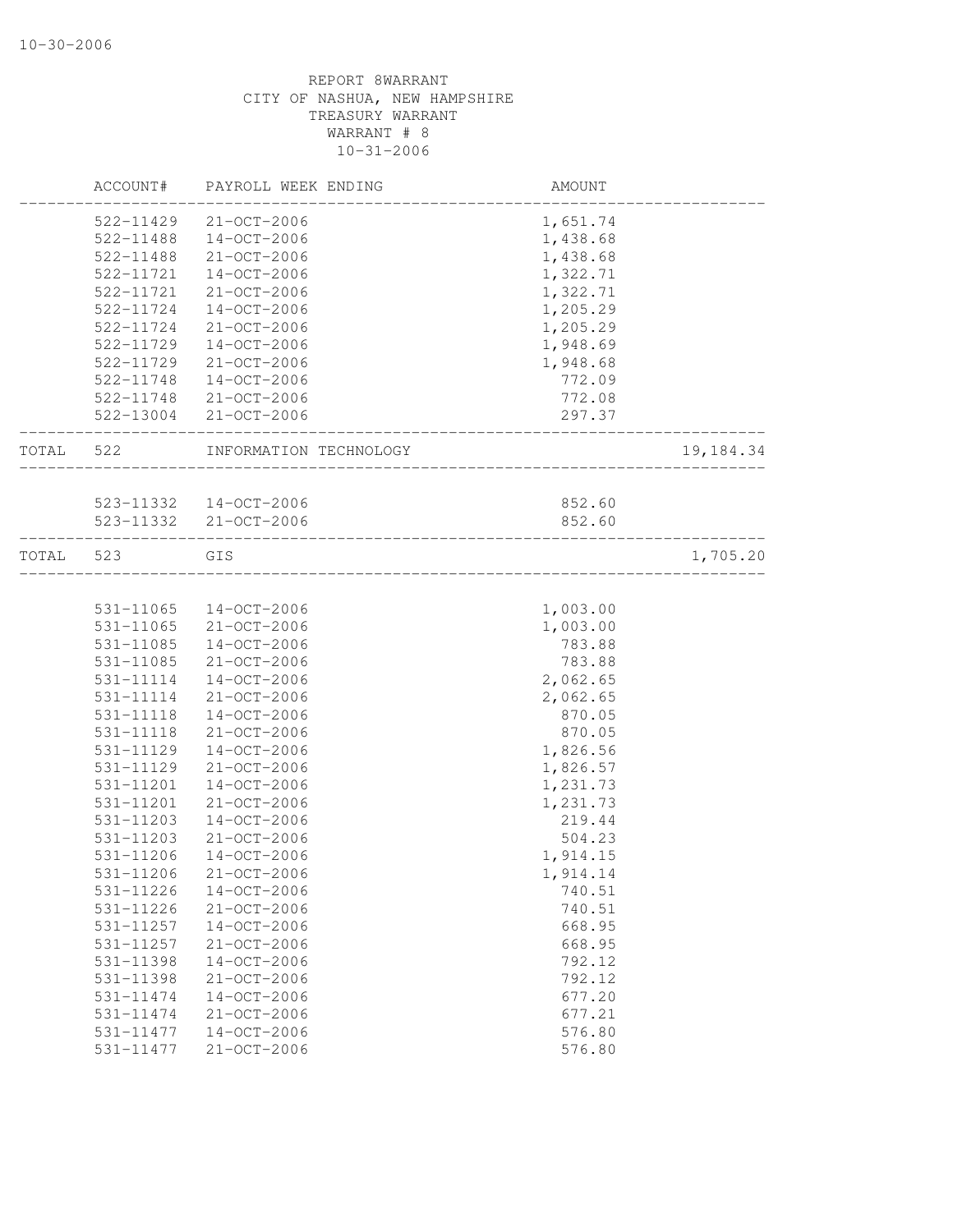| ACCOUNT#      | PAYROLL WEEK ENDING | AMOUNT    |  |
|---------------|---------------------|-----------|--|
| 531-11489     | $14 - OCT - 2006$   | 1,045.05  |  |
| 531-11489     | 21-OCT-2006         | 1,045.06  |  |
| 531-11490     | 14-OCT-2006         | 844.15    |  |
| 531-11490     | 21-OCT-2006         | 844.14    |  |
| 531-11498     | 14-OCT-2006         | 769.07    |  |
| 531-11498     | 21-OCT-2006         | 769.06    |  |
| 531-11516     | 14-OCT-2006         | 786.25    |  |
| 531-11516     | 21-OCT-2006         | 786.25    |  |
| 531-11534     | $14 - OCT - 2006$   | 1,238.34  |  |
| 531-11534     | 21-OCT-2006         | 1,238.34  |  |
| 531-11535     | 14-OCT-2006         | 11,718.41 |  |
| 531-11535     | 21-OCT-2006         | 11,718.42 |  |
| 531-11537     | 14-OCT-2006         | 12,316.05 |  |
| 531-11537     | 21-OCT-2006         | 12,316.01 |  |
| 531-11538     | $14 - OCT - 2006$   | 783.88    |  |
| 531-11538     | 21-OCT-2006         | 783.88    |  |
| 531-11539     | 14-OCT-2006         | 1,313.75  |  |
| 531-11539     | 21-OCT-2006         | 1,313.75  |  |
| 531-11544     | $14 - OCT - 2006$   | 1,869.10  |  |
| 531-11544     | 21-OCT-2006         | 1,869.10  |  |
| 531-11549     | 14-OCT-2006         | 7,666.02  |  |
| 531-11549     | 21-OCT-2006         | 7,666.02  |  |
| 531-11550     | 14-OCT-2006         | 769.29    |  |
| 531-11550     | 21-OCT-2006         | 672.49    |  |
| 531-11552     | 14-OCT-2006         | 7,048.40  |  |
| 531-11552     | 21-OCT-2006         | 7,048.40  |  |
| $531 - 11555$ | $14 - OCT - 2006$   | 28,724.54 |  |
| $531 - 11555$ | 21-OCT-2006         | 28,724.52 |  |
| 531-11558     | $14 - OCT - 2006$   | 69,972.00 |  |
| 531-11558     | 21-OCT-2006         | 69,612.16 |  |
| 531-11561     | 14-OCT-2006         | 5, 311.89 |  |
| 531-11561     | 21-OCT-2006         | 5, 311.89 |  |
| 531-11567     | $14 - OCT - 2006$   | 27,803.54 |  |
| 531-11567     | 21-OCT-2006         | 27,803.54 |  |
| 531-11569     | 14-OCT-2006         | 1,032.13  |  |
| 531-11569     | 21-OCT-2006         | 1,032.13  |  |
| 531-11585     | $14-OCT-2006$       | 1,554.70  |  |
| 531-11585     | 21-OCT-2006         | 1,554.70  |  |
| 531-11587     | $14 - OCT - 2006$   | 1,717.59  |  |
| 531-11587     | 21-OCT-2006         | 1,717.59  |  |
| $531 - 11618$ | $14 - OCT - 2006$   | 1,455.87  |  |
| 531-11618     | 21-OCT-2006         | 1,796.35  |  |
| 531-11622     | $14 - OCT - 2006$   | 2,738.70  |  |
| 531-11622     | 21-OCT-2006         | 2,738.70  |  |
| 531-11632     | $14 - OCT - 2006$   | 1,208.30  |  |
| 531-11632     | 21-OCT-2006         | 1,208.30  |  |
| 531-11633     | $14 - OCT - 2006$   | 2,109.50  |  |
| 531-11633     | $21 - OCT - 2006$   | 2,109.50  |  |
|               |                     |           |  |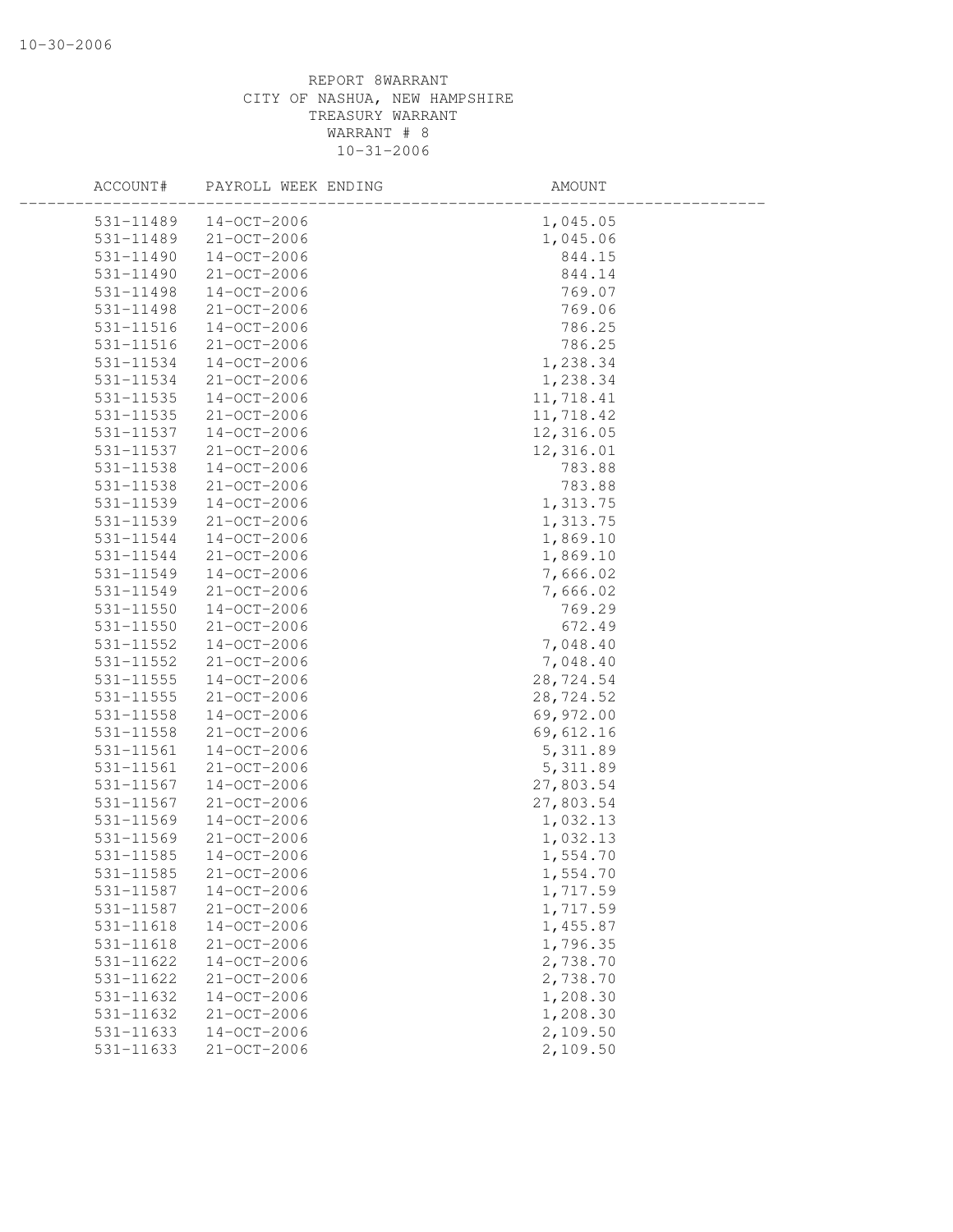| ACCOUNT#  | PAYROLL WEEK ENDING | AMOUNT     |  |
|-----------|---------------------|------------|--|
| 531-11634 | $14 - OCT - 2006$   | 630.40     |  |
| 531-11634 | $21 - OCT - 2006$   | 630.40     |  |
| 531-11635 | $14 - OCT - 2006$   | 803.90     |  |
| 531-11635 | 21-OCT-2006         | 803.90     |  |
| 531-11664 | 14-OCT-2006         | 1,003.00   |  |
| 531-11664 | 21-OCT-2006         | 1,003.00   |  |
| 531-11665 | 14-OCT-2006         | 719.44     |  |
| 531-11665 | 21-OCT-2006         | 719.44     |  |
| 531-11699 | $14 - OCT - 2006$   | 837.71     |  |
| 531-11699 | 21-OCT-2006         | 837.71     |  |
| 531-11719 | $14 - OCT - 2006$   | 795.34     |  |
| 531-11719 | 21-OCT-2006         | 795.35     |  |
| 531-11722 | 14-OCT-2006         | 546.36     |  |
| 531-11722 | 21-OCT-2006         | 546.36     |  |
| 531-11732 | $14 - OCT - 2006$   | 572.05     |  |
| 531-11732 | 21-OCT-2006         | 572.05     |  |
| 531-11733 | 14-OCT-2006         | 2,075.70   |  |
| 531-11733 | 21-OCT-2006         | 2,075.70   |  |
| 531-12020 | $14 - OCT - 2006$   | 875.50     |  |
| 531-12020 | 21-OCT-2006         | 875.50     |  |
| 531-12035 | $14 - OCT - 2006$   | 655.87     |  |
| 531-12035 | 21-OCT-2006         | 655.87     |  |
| 531-12042 | 14-OCT-2006         | 856.81     |  |
| 531-12042 | 21-OCT-2006         | 709.08     |  |
| 531-12066 | 14-OCT-2006         | 1,101.42   |  |
| 531-12066 | 21-OCT-2006         | 1,101.41   |  |
| 531-12067 | $14 - OCT - 2006$   | 494.36     |  |
| 531-12067 | 21-OCT-2006         | 659.14     |  |
| 531-12068 | $14 - OCT - 2006$   | 1,311.74   |  |
| 531-12068 | 21-OCT-2006         | 1,311.74   |  |
| 531-12071 | 14-OCT-2006         | 229.50     |  |
| 531-12071 | 21-OCT-2006         | 229.50     |  |
| 531-12119 | $14 - OCT - 2006$   | 990.67     |  |
| 531-12119 | 21-OCT-2006         | 990.67     |  |
| 531-13004 | 14-OCT-2006         | 4,649.18   |  |
| 531-13004 | 21-OCT-2006         | 4,841.31   |  |
| 531-13038 | $14 - OCT - 2006$   | 2,401.57   |  |
| 531-13038 | 21-OCT-2006         | 701.45     |  |
| 531-13040 | $14 - OCT - 2006$   | 2,943.17   |  |
| 531-13040 | 21-OCT-2006         | 5,382.78   |  |
| 531-13044 | $14 - OCT - 2006$   | 1,645.63   |  |
| 531-13044 | 21-OCT-2006         | 1,798.27   |  |
| 531-13047 | $14 - OCT - 2006$   | 11,335.83  |  |
| 531-13047 | 21-OCT-2006         | 11,996.75  |  |
| 531-13048 | $14 - OCT - 2006$   | 2,025.63   |  |
| 531-13048 | $21 - OCT - 2006$   | 2,680.56   |  |
| 531-15002 | $14 - OCT - 2006$   | 31, 922.46 |  |
| 531-17004 | $21 - OCT - 2006$   | 300.00     |  |
|           |                     |            |  |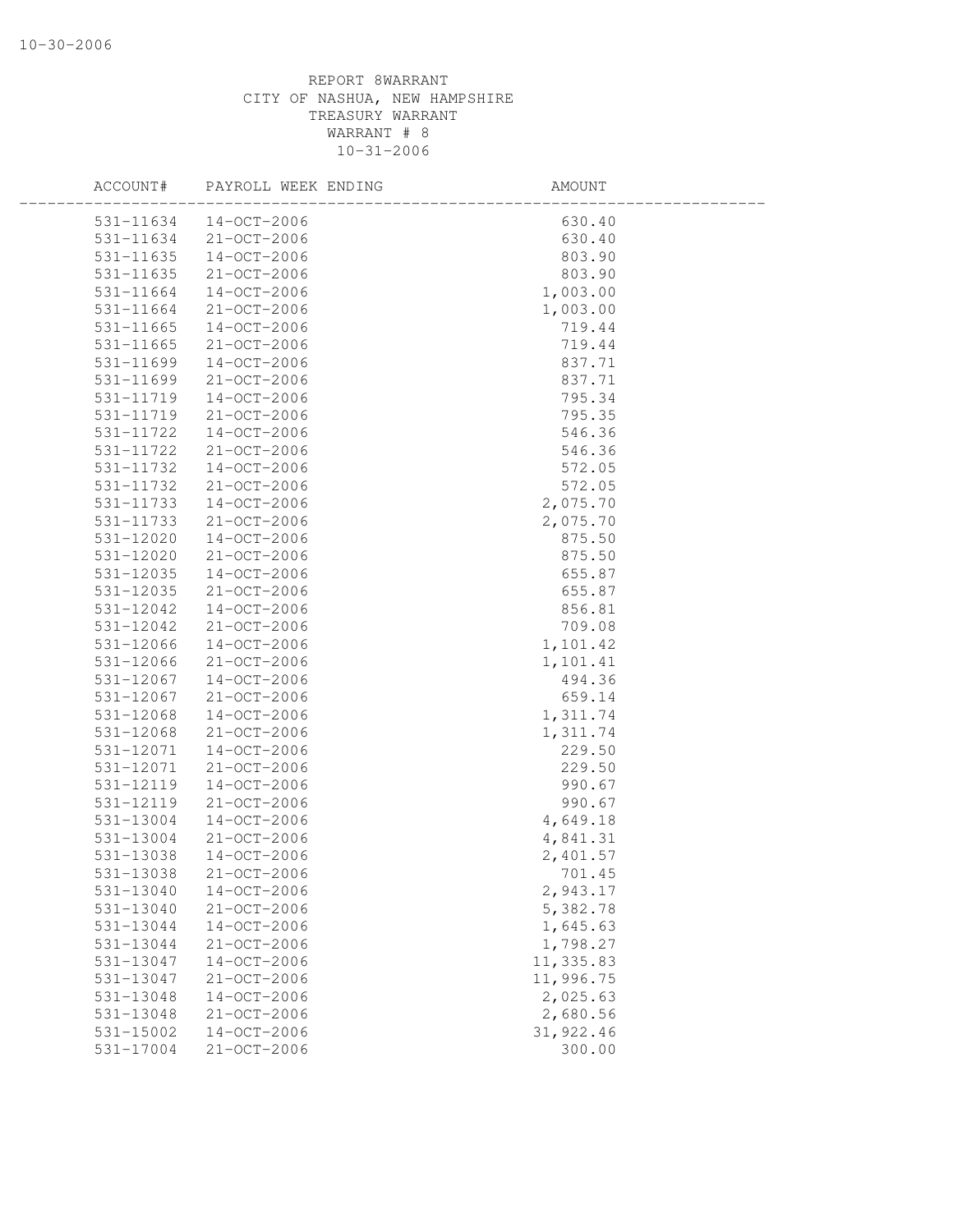|           | ACCOUNT# PAYROLL WEEK ENDING | AMOUNT      |            |
|-----------|------------------------------|-------------|------------|
|           | 531-17006 14-OCT-2006        | 3,300.00    |            |
|           |                              | 2,500.00    |            |
|           | TOTAL 531 POLICE DEPARTMENT  |             | 529,936.88 |
|           |                              |             |            |
|           | 532-11024 14-OCT-2006        | 1,911.10    |            |
|           | 532-11024 21-OCT-2006        | 1,911.10    |            |
|           | 532-11040 14-OCT-2006        | 1,793.53    |            |
| 532-11040 | $21 - OCT - 2006$            | 1,793.53    |            |
| 532-11063 | $14 - OCT - 2006$            | 1,242.12    |            |
| 532-11063 | 21-OCT-2006                  | 1,242.12    |            |
| 532-11066 | 14-OCT-2006                  | 1,205.57    |            |
| 532-11066 | 21-OCT-2006                  | 1,205.58    |            |
| 532-11069 | 14-OCT-2006                  | 2,649.04    |            |
| 532-11069 | 21-OCT-2006                  | 2,435.39    |            |
| 532-11111 | $14 - OCT - 2006$            | 1,942.62    |            |
| 532-11111 | $21 - OCT - 2006$            | 1,942.62    |            |
| 532-11207 | $14 - OCT - 2006$            | 3,491.39    |            |
| 532-11207 | 21-OCT-2006                  | 4,479.36    |            |
| 532-11281 | $14 - OCT - 2006$            | 854.92      |            |
| 532-11281 | 21-OCT-2006                  | 854.92      |            |
| 532-11284 | $14 - OCT - 2006$            | 1,555.42    |            |
| 532-11284 | 21-OCT-2006                  | 1,555.42    |            |
| 532-11285 | $14 - OCT - 2006$            | 7,440.47    |            |
| 532-11285 | $21 - OCT - 2006$            | 7,440.48    |            |
| 532-11291 | $14 - OCT - 2006$            | 6,379.81    |            |
| 532-11291 | $21 - OCT - 2006$            | 6, 157.96   |            |
| 532-11298 | $14 - OCT - 2006$            | 986.51      |            |
| 532-11298 | $21 - OCT - 2006$            | 1,246.12    |            |
| 532-11300 | $14 - OCT - 2006$            | 33, 226.47  |            |
| 532-11300 | 21-OCT-2006                  | 33, 226.48  |            |
| 532-11303 | 14-OCT-2006                  | 1,090.35    |            |
| 532-11303 | 21-OCT-2006                  | 1,090.35    |            |
| 532-11305 | $14 - OCT - 2006$            | 4,394.45    |            |
| 532-11305 | $21 - OCT - 2006$            | 4,394.45    |            |
| 532-11309 | $14 - OCT - 2006$            | 100, 149.31 |            |
| 532-11309 | $21 - OCT - 2006$            | 98, 953.38  |            |
| 532-11660 | $14 - OCT - 2006$            | 1,385.40    |            |
| 532-11660 | $21 - OCT - 2006$            | 1,385.40    |            |
| 532-11663 | $14 - OCT - 2006$            | 1,344.65    |            |
| 532-11663 | 21-OCT-2006                  | 1,344.65    |            |
| 532-11666 | $14 - OCT - 2006$            | 1,331.35    |            |
| 532-11666 | $21 - OCT - 2006$            | 1,331.35    |            |
| 532-12070 | $14 - OCT - 2006$            | 22, 272.43  |            |
| 532-12070 | $21 - OCT - 2006$            | 20,323.09   |            |
| 532-13003 | $14 - OCT - 2006$            | 987.96      |            |
| 532-13004 | $14 - OCT - 2006$            | 77.69       |            |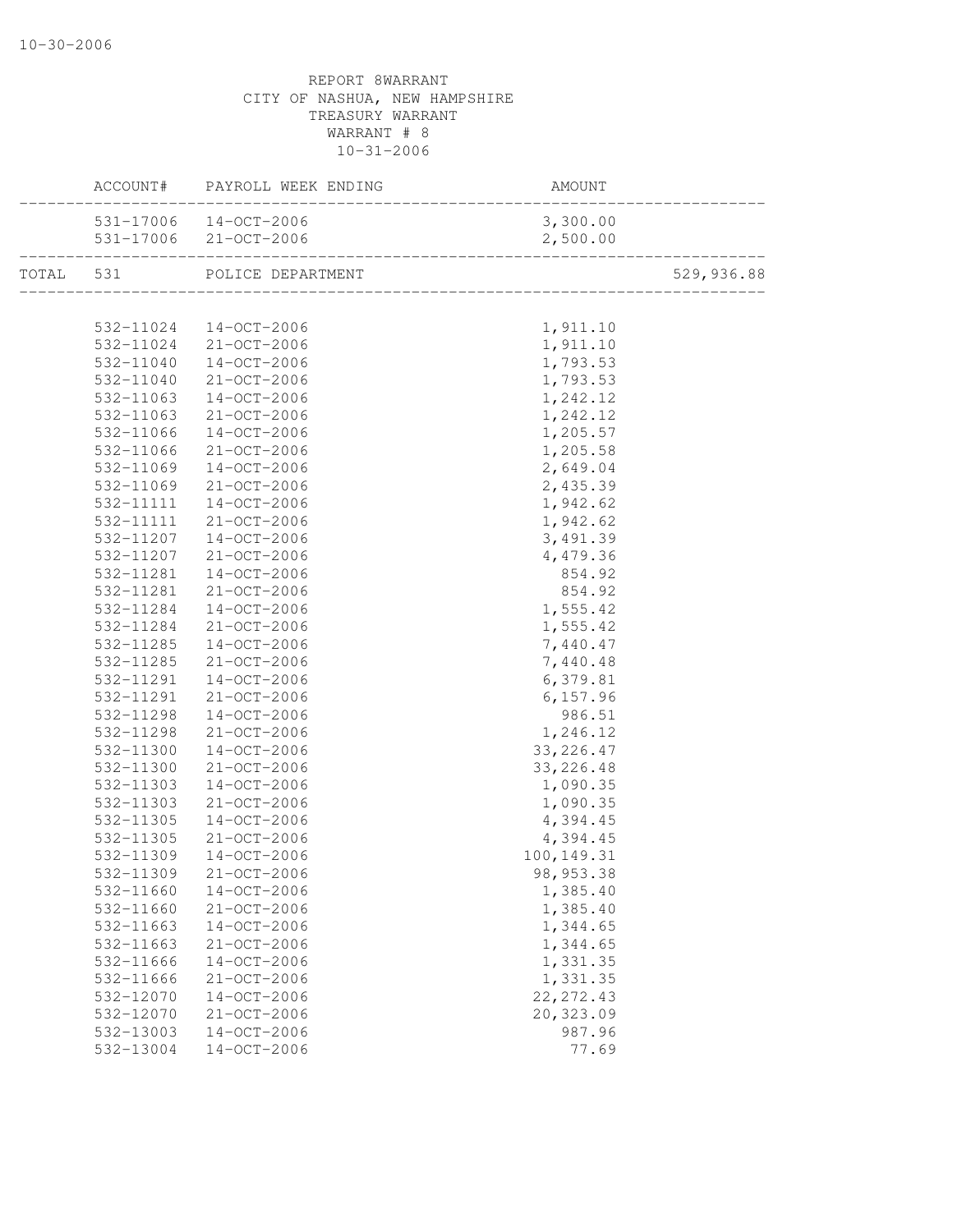|       | ACCOUNT#  | PAYROLL WEEK ENDING     | AMOUNT     |            |
|-------|-----------|-------------------------|------------|------------|
|       | 532-13004 | 21-OCT-2006             | 641.47     |            |
|       | 532-13018 | $14 - OCT - 2006$       | 1,527.87   |            |
|       | 532-13018 | 21-OCT-2006             | 772.42     |            |
|       | 532-13024 | $14 - OCT - 2006$       | 735.65     |            |
|       | 532-13024 | 21-OCT-2006             | 376.59     |            |
|       | 532-13050 | $14 - OCT - 2006$       | 9,789.26   |            |
|       | 532-13050 | 21-OCT-2006             | 8,569.24   |            |
|       | 532-15002 | $14 - OCT - 2006$       | 42, 158.99 |            |
|       | 532-18030 | $14 - OCT - 2006$       | 100.00     |            |
|       | 532-18039 | $14 - OCT - 2006$       | 1,675.00   |            |
|       | 532-19231 | $14 - OCT - 2006$       | 1,152.45   |            |
|       | 532-19231 | 21-OCT-2006             | 1,152.45   |            |
|       | 532-19232 | $14 - OCT - 2006$       | 1,654.06   |            |
|       | 532-19232 | $21 - OCT - 2006$       | 1,654.06   |            |
|       | 532-19233 | $14 - OCT - 2006$       | 2,670.07   |            |
|       | 532-19233 | 21-OCT-2006             | 2,670.07   |            |
|       | 532-19234 | $14 - OCT - 2006$       | 1,679.65   |            |
|       | 532-19234 | $21 - OCT - 2006$       | 1,679.65   |            |
|       |           |                         |            |            |
| TOTAL | 532       | FIRE DEPARTMENT         |            | 472,685.26 |
|       |           |                         |            |            |
|       |           | 535-81023 14-OCT-2006   | 96.15      |            |
|       | 535-81023 | 21-OCT-2006             | 96.15      |            |
| TOTAL | 535       | EMERGENCY MANAGEMENT    |            | 192.30     |
|       |           |                         |            |            |
|       | 536-11178 | 14-OCT-2006             | 1,272.30   |            |
|       | 536-11178 | 21-OCT-2006             | 1,272.29   |            |
|       | 536-13004 | 14-OCT-2006             | 286.27     |            |
|       | 536-13004 | $21 - OCT - 2006$       | 52.11      |            |
| TOTAL | 536       | CITYWIDE COMMUNICATIONS |            | 2,882.97   |
|       |           |                         |            |            |
|       | 541-11008 | 14-OCT-2006             | 629.81     |            |
|       | 541-11008 | $21 - OCT - 2006$       | 629.82     |            |
|       | 541-11048 | 14-OCT-2006             | 888.34     |            |
|       | 541-11048 | $21 - OCT - 2006$       | 888.34     |            |
|       | 541-11104 | $14 - OCT - 2006$       | 915.00     |            |
|       | 541-11104 | 21-OCT-2006             | 914.99     |            |
|       | 541-11240 | $14 - OCT - 2006$       | 1,763.87   |            |
|       | 541-11240 | 21-OCT-2006             | 1,763.87   |            |
|       | 541-11346 | $14-OCT-2006$           | 408.30     |            |
|       | 541-11346 | 21-OCT-2006             | 408.29     |            |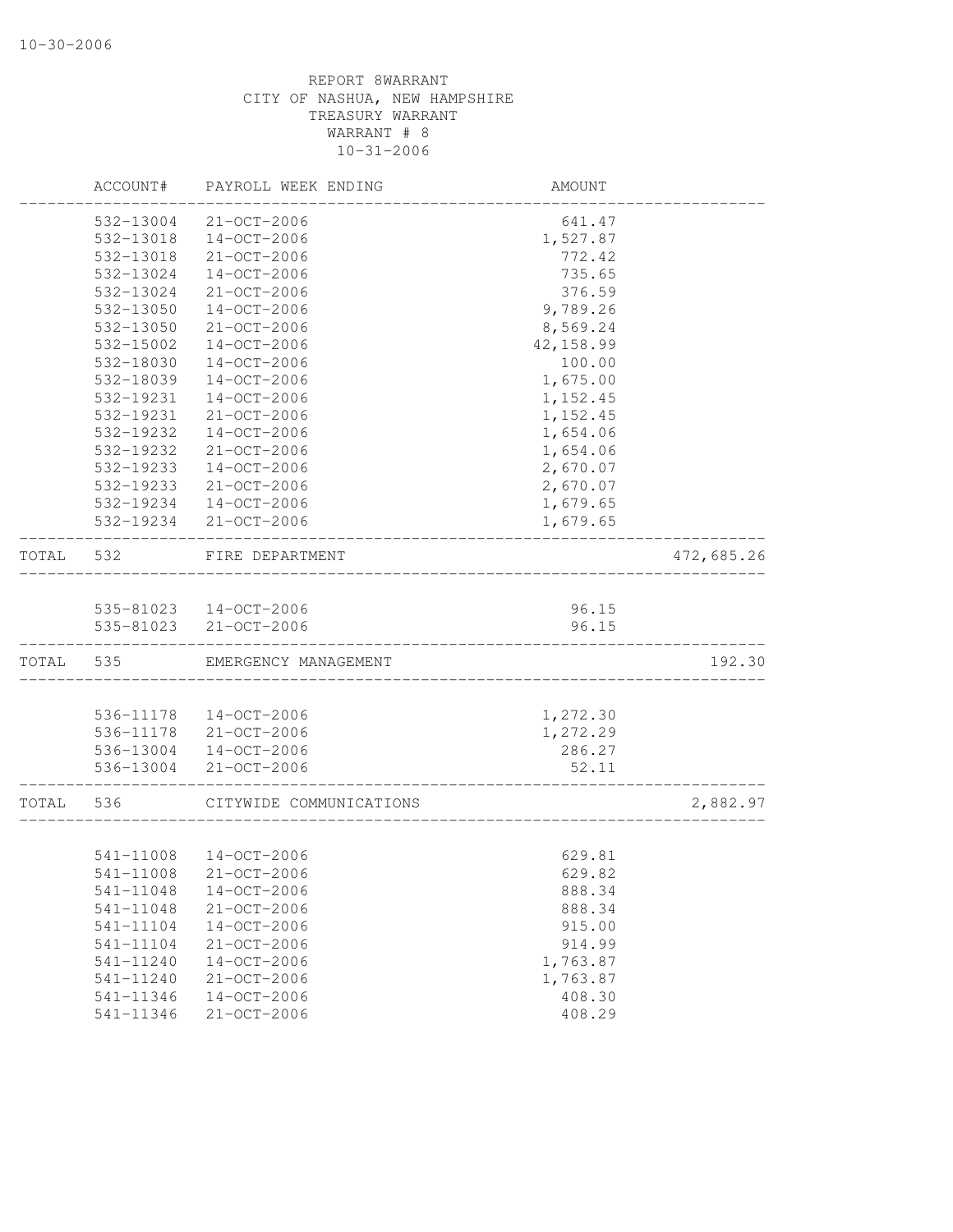|           | ACCOUNT#  | PAYROLL WEEK ENDING                | AMOUNT                               |           |
|-----------|-----------|------------------------------------|--------------------------------------|-----------|
| TOTAL 541 |           | COMMUNITY SERVICES DIVISION        |                                      | 9,210.63  |
|           |           |                                    | __________________________           |           |
|           |           | 542-11583  14-OCT-2006             | 368.00                               |           |
|           |           | 542-11583 21-OCT-2006              | 368.00                               |           |
|           | 542-11584 | 14-OCT-2006                        | 1,239.49                             |           |
|           | 542-11584 | 21-OCT-2006                        | 1,181.98                             |           |
|           | 542-12079 | 14-OCT-2006                        | 710.07                               |           |
|           | 542-12079 | 21-OCT-2006                        | 710.06                               |           |
|           | 542-12109 | 14-OCT-2006                        | 180.00                               |           |
|           |           | 542-12109 21-OCT-2006              | 108.00                               |           |
|           |           | 542-12582  14-OCT-2006             | 1,019.55                             |           |
|           |           | 542-12582 21-OCT-2006              | 1,019.55                             |           |
| TOTAL 542 |           | COMMUNITY HEALTH<br>______________ |                                      | 6,904.70  |
|           |           |                                    |                                      |           |
|           |           | 543-11380  14-OCT-2006             | 840.30                               |           |
|           |           | 543-11380 21-OCT-2006              | 840.29                               |           |
|           |           | 543-11438  14-OCT-2006             | 1,390.26                             |           |
|           | 543-11438 | 21-OCT-2006                        | 1,390.27                             |           |
|           | 543-11601 | 14-OCT-2006                        | 1,136.10                             |           |
|           | 543-11601 | 21-OCT-2006                        | 1,136.10                             |           |
|           | 543-11602 | 14-OCT-2006                        | 795.56                               |           |
|           | 543-11602 | 21-OCT-2006                        | 795.56                               |           |
|           | 543-11604 | 14-OCT-2006                        | 749.90                               |           |
|           |           | 543-11604 21-OCT-2006              | 749.90                               |           |
|           |           | 543-11605 14-OCT-2006              | 856.19                               |           |
|           |           | 543-11605 21-OCT-2006              | 856.19<br>__________________________ |           |
| TOTAL 543 |           | ENVIRONMENTAL HEALTH DEPT.         |                                      | 11,536.62 |
|           |           |                                    |                                      |           |
|           |           | 544-11008 14-OCT-2006              | 668.17                               |           |
|           | 544-11008 | $21 - OCT - 2006$                  | 668.17                               |           |
|           | 544-11099 | $14 - OCT - 2006$                  | 1,989.91                             |           |
|           | 544-11099 | 21-OCT-2006                        | 1,989.89                             |           |
|           | 544-11112 | $14 - OCT - 2006$                  | 755.51                               |           |
|           | 544-11112 | $21 - OCT - 2006$                  | 755.51                               |           |
|           | 544-11367 | $14 - OCT - 2006$                  | 749.90                               |           |
|           | 544-11367 | $21 - OCT - 2006$                  | 749.90                               |           |
|           | 544-11777 | $14 - OCT - 2006$                  | 1,167.25                             |           |
|           | 544-11777 | 21-OCT-2006                        | 1,167.25                             |           |
|           | 544-12101 | $14-OCT-2006$                      | 242.92                               |           |
|           | 544-12101 | $21 - OCT - 2006$                  | 242.92                               |           |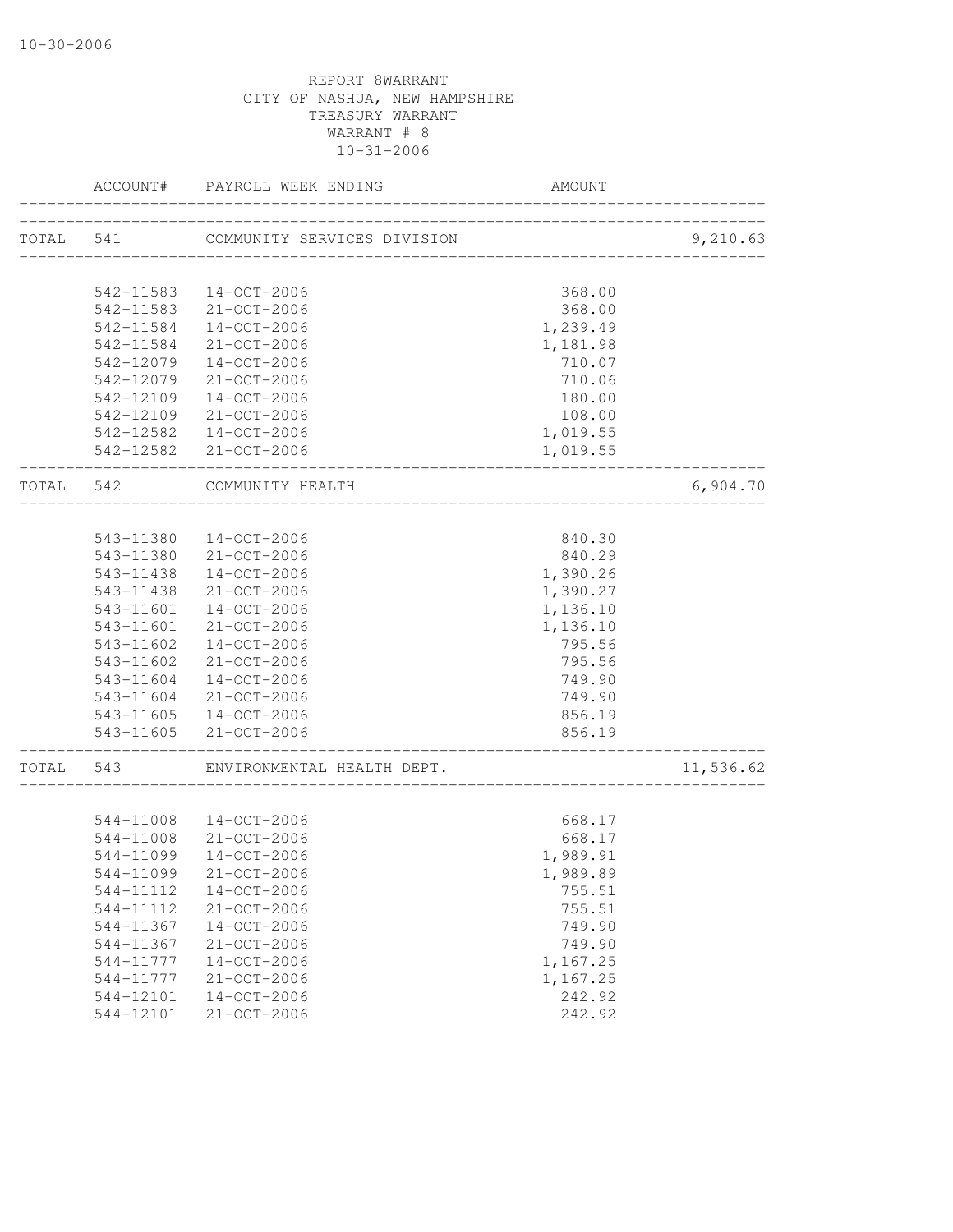|       | ACCOUNT#      | PAYROLL WEEK ENDING            | AMOUNT   |            |
|-------|---------------|--------------------------------|----------|------------|
|       |               |                                |          | 11, 147.30 |
|       |               |                                |          |            |
|       |               | 551-11008 14-OCT-2006          | 612.61   |            |
|       |               | 551-11008 21-OCT-2006          | 612.61   |            |
|       |               | 551-11028 14-OCT-2006          | 526.86   |            |
|       | 551-11028     | 21-OCT-2006                    | 526.86   |            |
|       | 551-11057     | 14-OCT-2006                    | 783.38   |            |
|       | 551-11057     | 21-OCT-2006                    | 783.38   |            |
|       | 551-11094     | 14-OCT-2006                    | 355.62   |            |
|       | 551-11094     | 21-OCT-2006                    | 355.62   |            |
|       | 551-11208     | 14-OCT-2006                    | 755.42   |            |
|       | 551-11208     | 21-OCT-2006                    | 755.42   |            |
|       |               | 551-11211  14-OCT-2006         | 458.65   |            |
|       | 551-11211     | 21-OCT-2006                    | 458.66   |            |
|       | 551-11212     | $14 - OCT - 2006$              | 1,313.75 |            |
|       | 551-11212     | 21-OCT-2006                    | 1,313.75 |            |
|       | 551-11249     | 14-OCT-2006                    | 1,544.27 |            |
|       | 551-11249     | 21-OCT-2006                    | 1,544.27 |            |
|       | 551-11273     | $14 - OCT - 2006$              | 2,382.02 |            |
|       | 551-11273     | $21 - OCT - 2006$              | 2,382.02 |            |
|       | $551 - 11435$ | $14 - OCT - 2006$              | 991.04   |            |
|       | 551-11435     | $21 - OCT - 2006$              | 991.04   |            |
|       | 551-11462     | $14 - OCT - 2006$              | 551.55   |            |
|       | 551-11462     | 21-OCT-2006                    | 919.25   |            |
|       | 551-11638     | 14-OCT-2006                    | 1,064.09 |            |
|       | 551-11638     | 21-OCT-2006                    | 1,064.08 |            |
|       | 551-13004     | 14-OCT-2006                    | 363.54   |            |
|       |               | 551-13004 21-OCT-2006          | 249.96   |            |
|       |               | 551-91010 21-OCT-2006          | 1,390.00 |            |
| TOTAL | 551           | PUBLIC WORKS DIV & ENGINEERING |          | 25,049.72  |
|       |               | 552-11051  14-OCT-2006         | 1,275.49 |            |
|       |               | 552-11051 21-OCT-2006          | 1,275.49 |            |
|       |               | 552-11052  14-OCT-2006         | 1,136.10 |            |
|       | 552-11052     | $21 - OCT - 2006$              | 1,136.10 |            |
|       | 552-11077     | $14-OCT-2006$                  | 1,170.19 |            |
|       | 552-11077     | 21-OCT-2006                    | 1,170.18 |            |
|       | 552-11087     | 14-OCT-2006                    | 822.64   |            |
|       | 552-11087     | 21-OCT-2006                    | 841.60   |            |
|       | 552-11143     | 14-OCT-2006                    | 784.00   |            |
|       | 552-11143     | $21 - OCT - 2006$              | 784.00   |            |
|       | 552-11324     | $14-OCT-2006$                  | 3,604.93 |            |
|       | 552-11324     | 21-OCT-2006                    | 3,604.92 |            |
|       | 552-11339     | 14-OCT-2006                    | 2,689.60 |            |
|       |               |                                |          |            |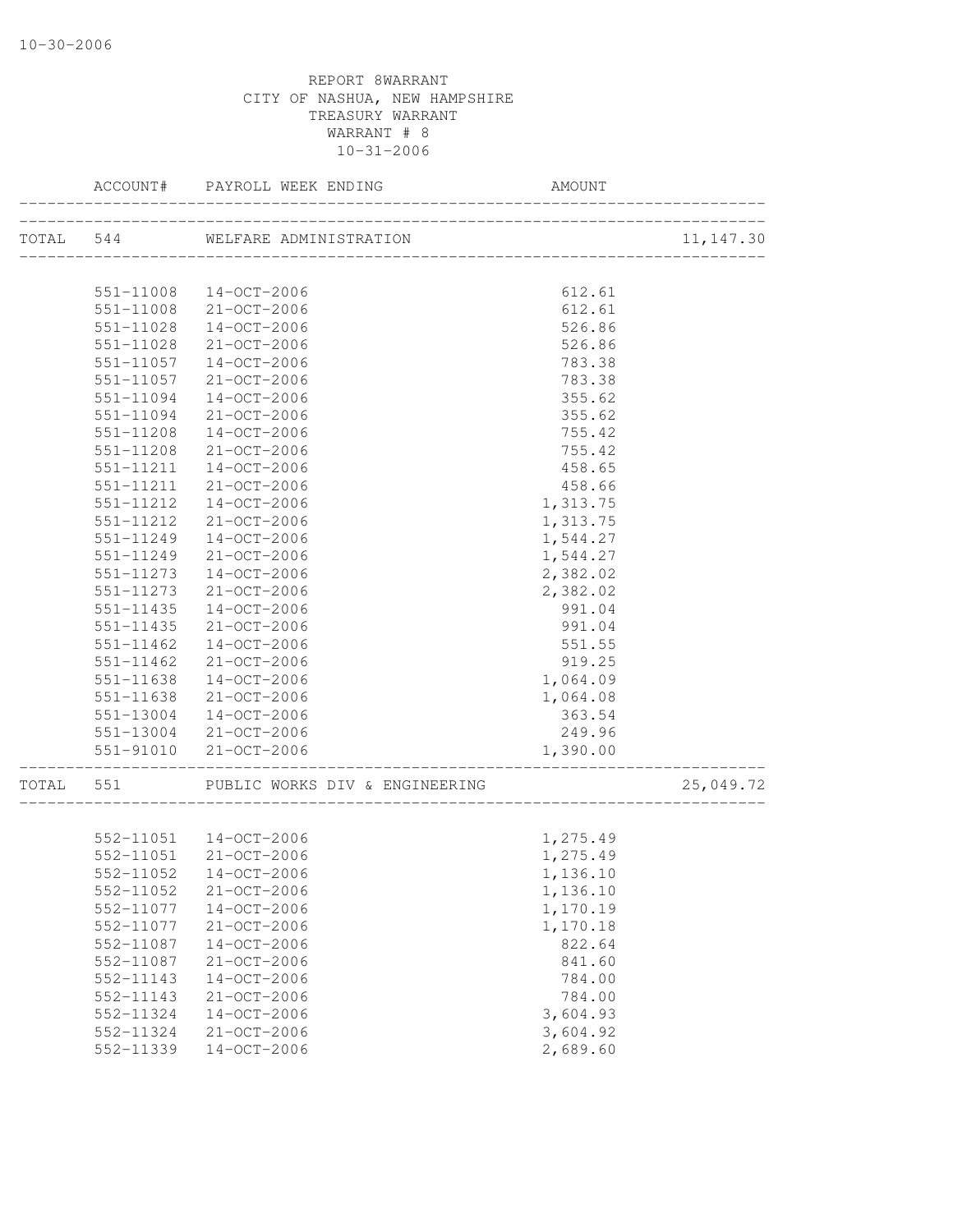|       | ACCOUNT#  | PAYROLL WEEK ENDING  | AMOUNT                         |           |
|-------|-----------|----------------------|--------------------------------|-----------|
|       | 552-11339 | $21 - OCT - 2006$    | 2,681.20                       |           |
|       | 552-11342 | 14-OCT-2006          | 706.00                         |           |
|       | 552-11342 | $21 - OCT - 2006$    | 706.00                         |           |
|       | 552-11343 | $14 - OCT - 2006$    | 2,352.00                       |           |
|       | 552-11343 | $21 - OCT - 2006$    | 2,352.00                       |           |
|       | 552-11407 | $14 - OCT - 2006$    | 4,884.00                       |           |
|       | 552-11407 | $21 - OCT - 2006$    | 4,884.00                       |           |
|       | 552-11492 | $14 - OCT - 2006$    | 746.80                         |           |
|       | 552-11492 | $21 - OCT - 2006$    | 746.80                         |           |
|       | 552-11548 | $14 - OCT - 2006$    | 916.14                         |           |
|       | 552-11548 | $21 - OCT - 2006$    | 916.14                         |           |
|       | 552-11580 | $14 - OCT - 2006$    | 772.39                         |           |
|       | 552-11580 | 21-OCT-2006          | 772.39                         |           |
|       | 552-11618 | $14 - OCT - 2006$    | 568.25                         |           |
|       | 552-11618 | $21 - OCT - 2006$    | 568.25                         |           |
|       | 552-11750 | $14 - OCT - 2006$    | 733.60                         |           |
|       | 552-11750 | 21-OCT-2006          | 733.60                         |           |
|       | 552-13004 | $14 - OCT - 2006$    | 3,649.96                       |           |
|       | 552-13004 | $21 - OCT - 2006$    | 2,416.83                       |           |
|       | 552-17002 | 14-OCT-2006          | 500.00                         |           |
| TOTAL | 552       | PARKS AND RECREATION | ______________________________ | 52,901.59 |
|       |           |                      |                                |           |
|       | 553-11041 | 14-OCT-2006          | 897.55                         |           |
|       | 553-11041 | 21-OCT-2006          | 897.56                         |           |
|       | 553-11078 | $14 - OCT - 2006$    | 1,353.16                       |           |
|       | 553-11078 | 21-OCT-2006          | 1,353.17                       |           |
|       | 553-11098 | $14 - OCT - 2006$    | 942.01                         |           |
|       | 553-11098 | 21-OCT-2006          | 937.65                         |           |
|       | 553-11192 | $14 - OCT - 2006$    | 833.00                         |           |
|       | 553-11192 | $21 - OCT - 2006$    | 833.00                         |           |
|       | 553-11279 | $14 - OCT - 2006$    | 5,396.75                       |           |
|       | 553-11279 | $21 - OCT - 2006$    | 5,463.50                       |           |
|       | 553-11327 | $14 - OCT - 2006$    | 3,794.97                       |           |
|       | 553-11327 | $21 - OCT - 2006$    | 3,604.92                       |           |
|       | 553-11336 | $14 - OCT - 2006$    | 967.45                         |           |
|       | 553-11336 | $21 - OCT - 2006$    | 967.45                         |           |
|       | 553-11375 | $14 - OCT - 2006$    | 2,689.60                       |           |
|       | 553-11375 | 21-OCT-2006          | 2,689.60                       |           |
|       | 553-11465 | $14 - OCT - 2006$    | 2,987.20                       |           |
|       | 553-11465 | 21-OCT-2006          | 2,987.20                       |           |
|       | 553-11474 | $14 - OCT - 2006$    | 4,208.00                       |           |
|       | 553-11474 | 21-OCT-2006          | 4,208.00                       |           |
|       | 553-11475 | $14 - OCT - 2006$    | 1,702.40                       |           |
|       | 553-11475 | 21-OCT-2006          | 1,704.80                       |           |
|       | 553-11630 | $14 - OCT - 2006$    | 1,435.20                       |           |
|       | 553-11630 | 21-OCT-2006          | 1,435.20                       |           |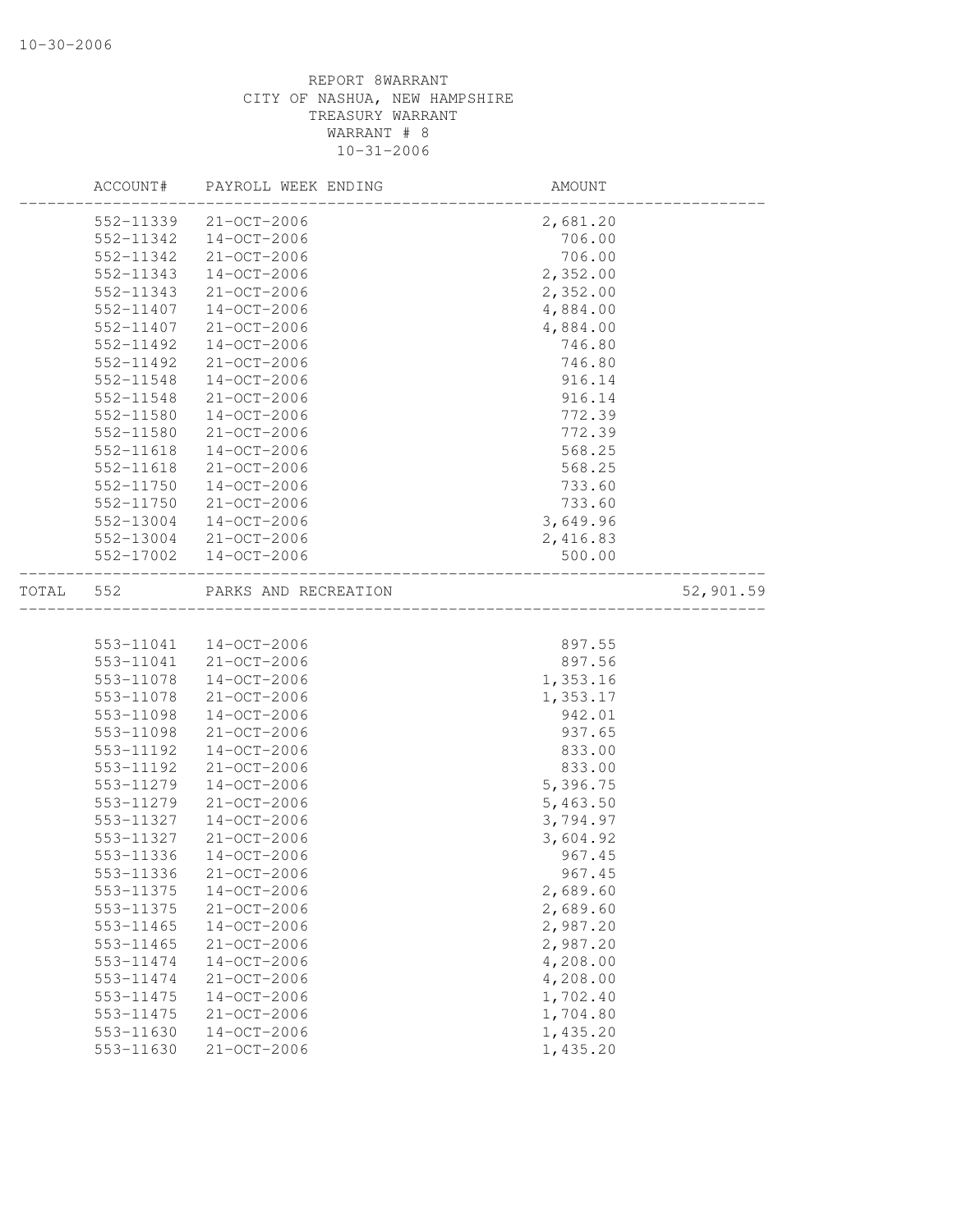|       | ACCOUNT#  | PAYROLL WEEK ENDING   | <b>AMOUNT</b>         |           |
|-------|-----------|-----------------------|-----------------------|-----------|
|       | 553-11631 | 14-OCT-2006           | 690.72                |           |
|       | 553-11631 | $21 - OCT - 2006$     | 727.20                |           |
|       | 553-11648 | $14 - OCT - 2006$     | 732.24                |           |
|       | 553-11648 | $21 - OCT - 2006$     | 732.23                |           |
|       | 553-11678 | $14 - OCT - 2006$     | 1,515.40              |           |
|       | 553-11678 | $21 - OCT - 2006$     | 1,515.40              |           |
|       | 553-11759 | $14 - OCT - 2006$     | 10,812.02             |           |
|       | 553-11759 | $21 - OCT - 2006$     | 10,824.00             |           |
|       | 553-11768 | $14 - OCT - 2006$     | 713.60                |           |
|       | 553-11768 | $21 - OCT - 2006$     | 713.60                |           |
|       | 553-11771 | $14 - OCT - 2006$     | 1,683.20              |           |
|       | 553-11771 | 21-OCT-2006           | 1,683.20              |           |
|       | 553-12128 | 14-OCT-2006           | 246.23                |           |
|       | 553-12128 | $21 - OCT - 2006$     | 246.23                |           |
|       | 553-13004 | 14-OCT-2006           | 1,949.98              |           |
|       | 553-13004 | $21 - OCT - 2006$     | 2,014.77              |           |
|       | 553-17002 | 14-OCT-2006           | 500.00                |           |
|       |           |                       |                       |           |
| TOTAL | 553       | STREET DEPARTMENT     | _____________________ | 91,589.36 |
|       |           |                       |                       |           |
|       | 555-11024 | 14-OCT-2006           | 663.48                |           |
|       | 555-11024 | 21-OCT-2006           | 663.48                |           |
|       | 555-11058 | $14 - OCT - 2006$     | 888.73                |           |
|       | 555-11058 | $21 - OCT - 2006$     | 888.73                |           |
|       | 555-11461 | $14 - OCT - 2006$     | 1,349.78              |           |
|       | 555-11461 | 21-OCT-2006           | 1,349.78              |           |
|       | 555-11505 | $14 - OCT - 2006$     | 1,170.19              |           |
|       | 555-11505 | $21 - OCT - 2006$     | 1,170.18              |           |
|       | 555-11639 | $14 - OCT - 2006$     | 746.80                |           |
|       | 555-11639 | $21 - OCT - 2006$     | 746.81                |           |
|       | 555-11640 | $14 - OCT - 2006$     | 417.36                |           |
|       | 555-11640 | $21 - OCT - 2006$     | 695.60                |           |
|       | 555-11738 | $14 - OCT - 2006$     | 1,760.00              |           |
|       | 555-11738 | 21-OCT-2006           | 1,760.00              |           |
|       | 555-11745 | $14 - OCT - 2006$     | 738.81                |           |
|       | 555-11745 | $21 - OCT - 2006$     | 738.80                |           |
|       |           | 555-11746 14-OCT-2006 | 999.84                |           |
|       |           | 555-11746 21-OCT-2006 | 999.84                |           |
|       |           | 555-13004 14-OCT-2006 | 735.22                |           |
|       |           | 555-13004 21-OCT-2006 | 1,695.26              |           |
| TOTAL | 555       | TRAFFIC DEPARTMENT    |                       | 20,178.69 |
|       |           |                       |                       |           |
|       |           | 557-11161 14-OCT-2006 | 746.80                |           |
|       | 557-11161 | 21-OCT-2006           | 746.80                |           |
|       | 557-13004 | $14 - OCT - 2006$     | 28.01                 |           |
|       |           |                       |                       |           |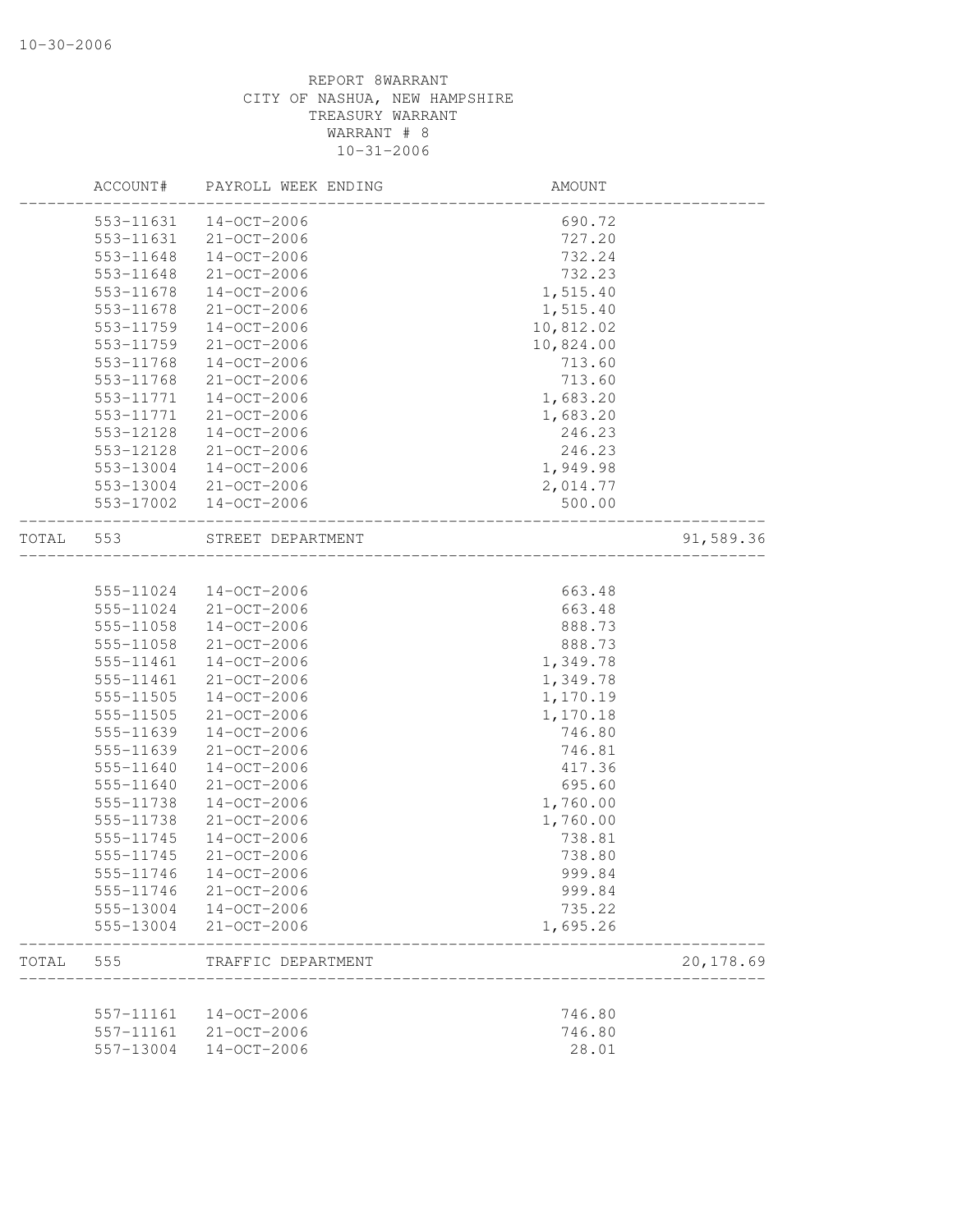|           | ACCOUNT#      | PAYROLL WEEK ENDING                                    | AMOUNT   |           |
|-----------|---------------|--------------------------------------------------------|----------|-----------|
|           |               | 557-13004 21-OCT-2006<br>_____________________________ | 84.03    |           |
| TOTAL 557 |               | PARKING LOTS                                           |          | 1,605.64  |
|           |               |                                                        |          |           |
|           | 561-11345     | 14-OCT-2006                                            | 1,199.60 |           |
|           | 561-11345     | $21 - OCT - 2006$                                      | 1,199.60 |           |
|           | 561-11651     | 14-OCT-2006                                            | 751.62   |           |
|           | 561-11651     | 21-OCT-2006                                            | 751.62   |           |
|           | 561-11658     | 14-OCT-2006                                            | 915.39   |           |
|           | $561 - 11658$ | 21-OCT-2006                                            | 915.39   |           |
|           | 561-12153     | 14-OCT-2006                                            | 320.00   |           |
|           |               | 561-12153 21-OCT-2006                                  | 400.00   |           |
|           |               | 561-91010 21-OCT-2006                                  | 100.00   |           |
| TOTAL 561 |               | EDGEWOOD CEMETERY                                      |          | 6, 553.22 |
|           |               |                                                        |          |           |
|           | 563-11345     | 14-OCT-2006                                            | 1,033.45 |           |
|           | 563-11345     | 21-OCT-2006                                            | 1,033.45 |           |
|           | 563-11651     | 14-OCT-2006                                            | 687.84   |           |
|           | 563-11651     | 21-OCT-2006                                            | 687.84   |           |
|           | 563-11657     | 14-OCT-2006                                            | 862.85   |           |
|           |               | 563-11657 21-OCT-2006                                  | 862.84   |           |
|           | 563-13004     | 14-OCT-2006                                            | 77.38    |           |
| TOTAL 563 |               | WOODLAWN CEMETERY                                      |          | 5,245.65  |
|           |               |                                                        |          |           |
|           |               | 571-11174  14-OCT-2006                                 | 773.33   |           |
|           |               | 571-11174 21-OCT-2006                                  | 773.33   |           |
|           |               | 571-11237  14-OCT-2006                                 | 1,816.79 |           |
|           | 571-11237     | 21-OCT-2006                                            | 1,816.79 |           |
| TOTAL 571 |               | COMMUNITY DEVELOPMENT                                  |          | 5,180.24  |
|           |               |                                                        |          |           |
|           |               | 572-11215  14-OCT-2006                                 | 3,359.48 |           |
|           | 572-11215     | $21 - OCT - 2006$                                      | 3,359.48 |           |
|           | 572-11238     | $14-OCT-2006$                                          | 750.83   |           |
|           | 572-11238     | 21-OCT-2006                                            | 750.83   |           |
|           | 572-11450     | $14 - OCT - 2006$                                      | 1,560.86 |           |
|           | 572-11450     | 21-OCT-2006                                            | 1,560.86 |           |
|           | 572-11522     | $14 - OCT - 2006$                                      | 742.35   |           |
|           | 572-11522     | 21-OCT-2006                                            | 742.35   |           |
|           | 572-58005     | $14 - OCT - 2006$                                      | 100.00   |           |
|           | 572-98046     | $21 - OCT - 2006$                                      | 150.00   |           |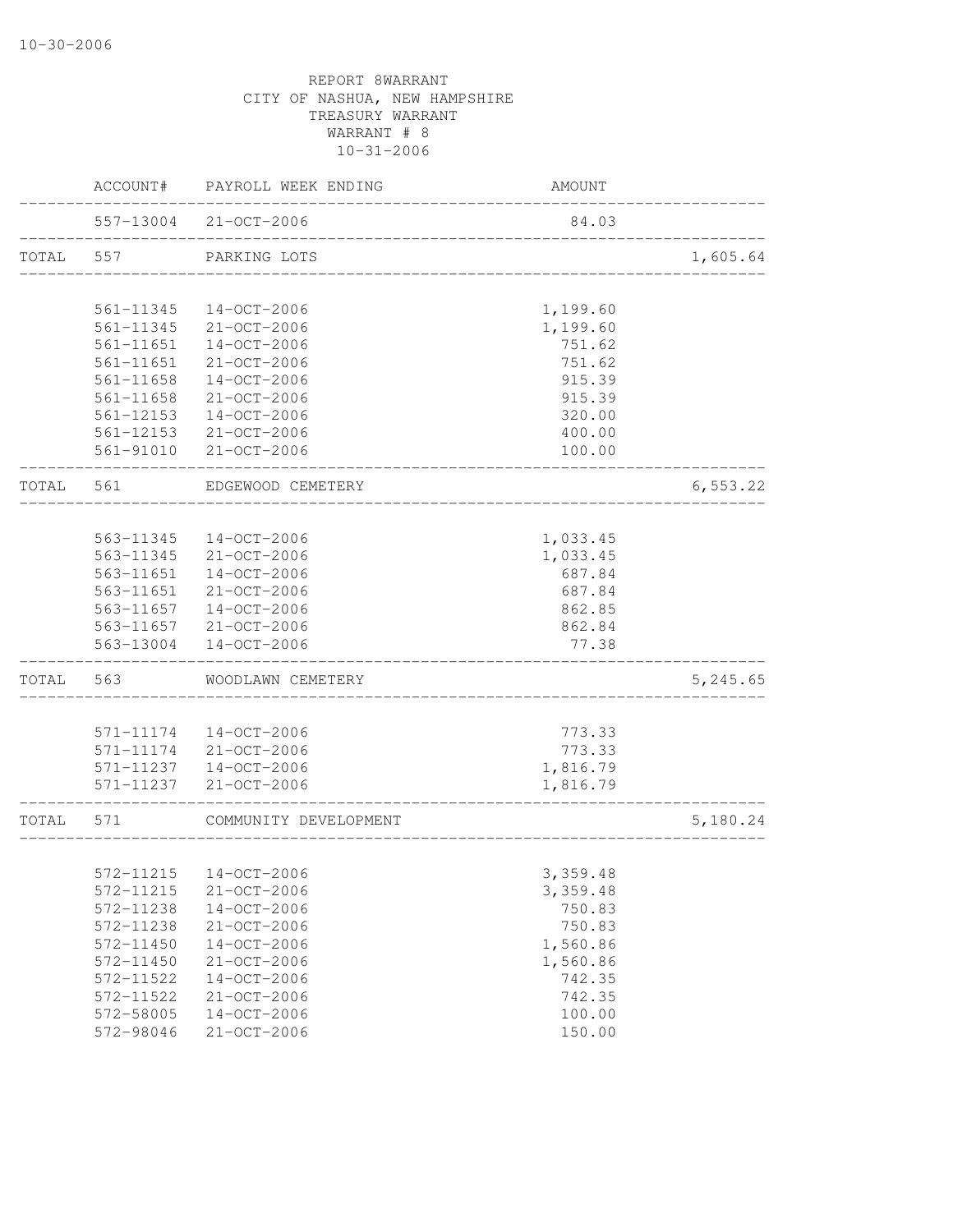|           |                        | ACCOUNT# PAYROLL WEEK ENDING                                        | AMOUNT                         |           |
|-----------|------------------------|---------------------------------------------------------------------|--------------------------------|-----------|
|           |                        | TOTAL 572 PLANNING DEPARTMENT                                       |                                | 13,077.04 |
|           |                        |                                                                     |                                |           |
|           |                        | 573-11444  14-OCT-2006                                              | 1,373.56                       |           |
|           |                        | 573-11444 21-OCT-2006                                               | 1,373.56                       |           |
|           |                        | 573-12029  14-OCT-2006                                              | 300.64                         |           |
|           |                        | 573-12029 21-OCT-2006                                               | 300.64                         |           |
|           |                        | TOTAL 573 ECONOMIC DEVELOPMENT                                      | ______________________________ | 3,348.40  |
|           |                        |                                                                     |                                |           |
|           |                        | 575-11032  14-OCT-2006                                              | 643.16                         |           |
|           |                        | 575-11032 21-OCT-2006                                               | 643.17                         |           |
|           |                        | 575-11042  14-OCT-2006                                              | 1,404.15                       |           |
|           | 575-11042              | 21-OCT-2006                                                         | 1,404.16                       |           |
|           | 575-11062              | 14-OCT-2006                                                         | 559.14                         |           |
|           | 575-11062              | 21-OCT-2006                                                         | 559.14                         |           |
|           | 575-11189              | $14 - OCT - 2006$<br>$21 - OCT - 2006$                              | 981.93                         |           |
|           | 575-11189<br>575-11246 | $14 - OCT - 2006$                                                   | 981.93                         |           |
|           | 575-11246              | 21-OCT-2006                                                         | 1,763.87<br>1,763.86           |           |
|           | 575-11387              | $14 - OCT - 2006$                                                   | 5,320.92                       |           |
|           | 575-11387              | $21 - OCT - 2006$                                                   | 5,320.89                       |           |
|           | 575-11393              | $14 - OCT - 2006$                                                   | 3,321.62                       |           |
|           | 575-11393              | 21-OCT-2006                                                         | 3,321.62                       |           |
|           | 575-11400              | $14 - OCT - 2006$                                                   | 8,786.50                       |           |
|           | 575-11400              | 21-OCT-2006                                                         | 6,141.69                       |           |
|           | 575-11401              | $14 - OCT - 2006$                                                   | 3,776.67                       |           |
|           | 575-11401              | 21-OCT-2006                                                         | 3,776.66                       |           |
|           | 575-11403              | $14 - OCT - 2006$                                                   | 772.38                         |           |
|           | 575-11403              | 21-OCT-2006                                                         | 772.39                         |           |
|           | 575-11404              | 14-OCT-2006                                                         | 694.69                         |           |
|           | 575-11404              | 21-OCT-2006                                                         | 694.68                         |           |
|           | 575-11627              | 14-OCT-2006                                                         | 217.84                         |           |
|           | 575-11627              | 21-OCT-2006                                                         | 326.77                         |           |
|           | 575-12014              | 14-OCT-2006                                                         | 544.50                         |           |
|           | 575-12014              | 21-OCT-2006                                                         | 573.16                         |           |
|           | 575-12087              | 14-OCT-2006                                                         | 421.06                         |           |
|           |                        | 575-12087 21-OCT-2006                                               | 421.07                         |           |
|           |                        | 575-12090  14-OCT-2006                                              | 761.84                         |           |
|           |                        | 575-12090 21-OCT-2006                                               | 761.84                         |           |
|           |                        | 575-12114 14-OCT-2006                                               | 1,206.80                       |           |
|           |                        | 575-12114 21-OCT-2006                                               | 1,371.76                       |           |
| TOTAL 575 |                        | --------------------------------<br>-----------<br>PUBLIC LIBRARIES |                                | 60,011.86 |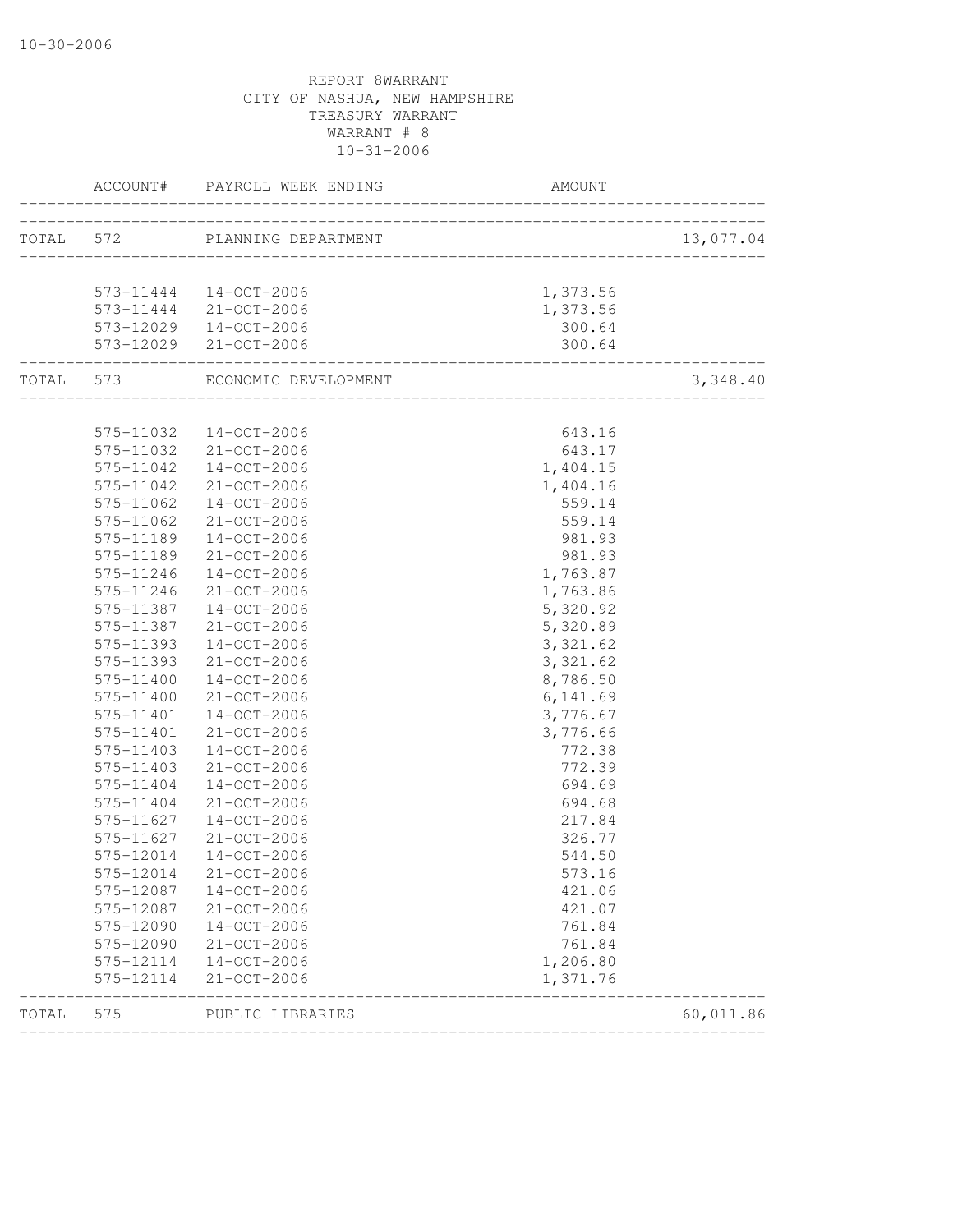|       | ACCOUNT#               | PAYROLL WEEK ENDING                    | AMOUNT           |           |
|-------|------------------------|----------------------------------------|------------------|-----------|
|       | 576-11059              | $14-OCT-2006$                          | 1,238.34         |           |
|       | 576-11059              | 21-OCT-2006                            | 1,238.34         |           |
|       | 576-11138              | 21-OCT-2006                            | 256.68           |           |
|       | 576-11315              | $14 - OCT - 2006$                      | 598.60           |           |
|       | 576-11315              | 21-OCT-2006                            | 598.60           |           |
|       | 576-11361              | $14 - OCT - 2006$                      | 3,710.53         |           |
|       | 576-11361              | 21-OCT-2006                            | 3,710.52         |           |
|       | 576-11362              | $14 - OCT - 2006$                      | 1,228.99         |           |
|       | 576-11362              | 21-OCT-2006                            | 1,276.65         |           |
|       | 576-91010              | 21-OCT-2006                            | 1,900.00         |           |
| TOTAL | 576                    | BUILDING DEPARTMENT                    |                  | 15,757.25 |
|       |                        |                                        |                  |           |
|       | 577-11067              | $14 - OCT - 2006$                      | 1,072.95         |           |
|       | 577-11067              | $21 - OCT - 2006$<br>$14 - OCT - 2006$ | 1,072.97         |           |
|       | 577-11163              | 21-OCT-2006                            | 844.14           |           |
|       | 577-11163              |                                        | 844.14           |           |
|       | 577-11183              | $14 - OCT - 2006$                      | 937.65           |           |
|       | 577-11183<br>577-91010 | 21-OCT-2006<br>21-OCT-2006             | 937.65<br>510.00 |           |
| TOTAL | 577                    | CODE ENFORCEMENT                       |                  | 6, 219.50 |
|       |                        |                                        |                  |           |
|       | 581-11012              | 21-OCT-2006                            | 5,686.38         |           |
|       | 581-11075              | 21-OCT-2006                            | 4,828.64         |           |
|       | 581-11081              | 21-OCT-2006                            | 2,419.50         |           |
|       | 581-11162              | $14 - OCT - 2006$                      | 49, 415.55       |           |
|       | 581-11162              | 21-OCT-2006                            | 50,610.79        |           |
|       | 581-11204              | $14 - OCT - 2006$                      | 11,629.61        |           |
|       | 581-11204              | $21 - OCT - 2006$                      | 11,022.00        |           |
|       | 581-11348              | $21 - OCT - 2006$                      | 72,869.69        |           |
|       | 581-11366              | $14 - OCT - 2006$                      | 48, 114.64       |           |
|       | 581-11366              | 21-OCT-2006                            | 48,610.05        |           |
|       | 581-11396              | $21 - OCT - 2006$                      | 34,830.89        |           |
|       | 581-11408              | $14 - OCT - 2006$                      | 14,781.06        |           |
|       | 581-11408              | 21-OCT-2006                            | 15,003.79        |           |
|       | 581-11486              | $21 - OCT - 2006$                      | 33,667.65        |           |
|       | 581-11570              | $21 - OCT - 2006$                      | 54, 972.51       |           |
|       | 581-11571              | 21-OCT-2006                            | 3,315.90         |           |
|       | 581-11572              | 21-OCT-2006                            | 45, 954.09       |           |
|       | 581-11579              | $14 - OCT - 2006$                      | 648.66           |           |
|       | 581-11579              | $21 - OCT - 2006$                      | 33,601.39        |           |
|       | 581-11628              | $14 - OCT - 2006$                      | 1,093.68         |           |
|       | 581-11628              | $21 - OCT - 2006$                      | 1,215.20         |           |
|       | 581-11675              | $21 - OCT - 2006$                      | 4,807.69         |           |
|       | 581-11709              | $21 - OCT - 2006$                      | 12,539.85        |           |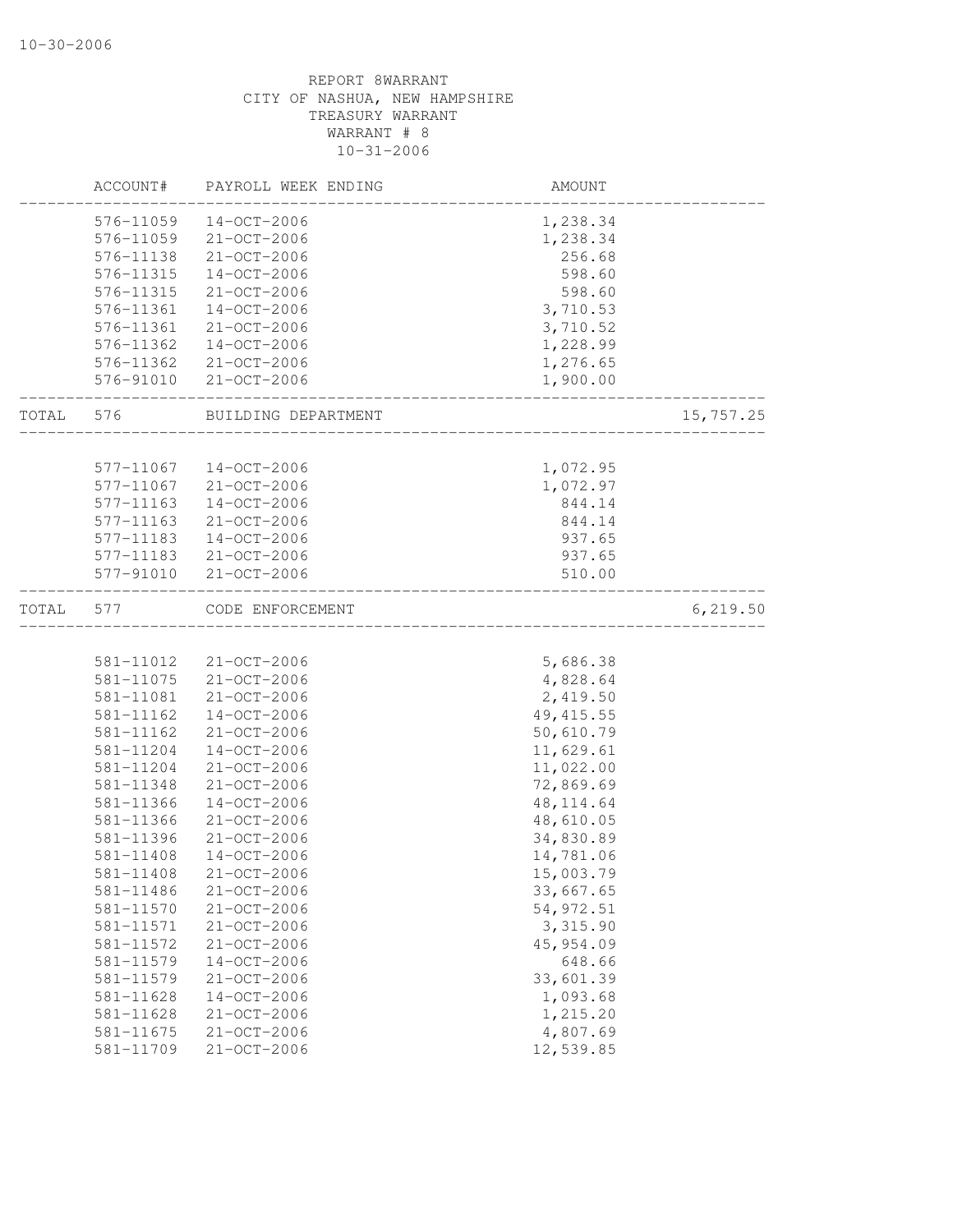| ACCOUNT#   | PAYROLL WEEK ENDING | AMOUNT         |  |
|------------|---------------------|----------------|--|
| 581-11711  | $21 - OCT - 2006$   | 2,461.54       |  |
| 581-11726  | 21-OCT-2006         | 1, 457, 451.89 |  |
| 581-11800  | 21-OCT-2006         | 32,266.32      |  |
| 581-11801  | 21-OCT-2006         | 17,501.24      |  |
| 581-11802  | 21-OCT-2006         | 14,955.02      |  |
| 581-11803  | $14 - OCT - 2006$   | 497.28         |  |
| 581-11803  | 21-OCT-2006         | 14,673.30      |  |
| 581-11804  | 21-OCT-2006         | 17,794.16      |  |
| 581-11805  | $21 - OCT - 2006$   | 32,720.90      |  |
| 581-11812  | $21 - OCT - 2006$   | 2,086.42       |  |
| 581-11830  | 21-OCT-2006         | 1,924.34       |  |
| 581-11850  | 14-OCT-2006         | 3,016.00       |  |
| 581-11850  | 21-OCT-2006         | 3, 371.21      |  |
| 581-11860  | 21-OCT-2006         | 8,070.91       |  |
| 581-12006  | 21-OCT-2006         | 3,800.00       |  |
| 581-12021  | 14-OCT-2006         |                |  |
| 581-12021  | 21-OCT-2006         | 1,716.63       |  |
| 581-12060  | $14 - OCT - 2006$   | 2,069.13       |  |
| 581-12060  | 21-OCT-2006         | 2,650.83       |  |
| 581-12078  | $14 - OCT - 2006$   | 150.00         |  |
| 581-12078  | 21-OCT-2006         | 2,129.96       |  |
| 581-12081  | 21-OCT-2006         | 817.24         |  |
| 581-12084  | 14-OCT-2006         | 950.00         |  |
| 581-12084  | 21-OCT-2006         | 2,125.00       |  |
| 581-12087  | 14-OCT-2006         | 1,294.64       |  |
| 581-12087  | 21-OCT-2006         | 1,585.00       |  |
| 581-12111  | $14 - OCT - 2006$   | 87,583.19      |  |
| 581-12111  | 21-OCT-2006         | 108,666.98     |  |
| 581-12112  | $14 - OCT - 2006$   | 4,893.03       |  |
| 581-12112  | 21-OCT-2006         | 6,823.98       |  |
| 581-12126  | 14-OCT-2006         | 3,374.02       |  |
| 581-12126  | 21-OCT-2006         | 4,242.79       |  |
| 581-12135  | $14 - OCT - 2006$   | 2,538.04       |  |
| 581-12135  | 21-OCT-2006         | 2,796.20       |  |
| 581-12136  | 14-OCT-2006         | 770.90         |  |
| 581-12136  | $21 - OCT - 2006$   | 965.69         |  |
| 581-12138  | $14 - OCT - 2006$   | 449.25         |  |
| 581-12138  | 21-OCT-2006         | 449.25         |  |
| 581-12141  | $14 - OCT - 2006$   | 50.00          |  |
| 581-12141  | 21-OCT-2006         | 400.00         |  |
| 581-12153  | $14 - OCT - 2006$   | 141.75         |  |
| 581-12198  | 21-OCT-2006         | 14,023.92      |  |
| 581-12201  | $14 - OCT - 2006$   | 11,899.07      |  |
| 581-12201  | 21-OCT-2006         | 15,517.16      |  |
| 581-13004  | $14 - OCT - 2006$   | 815.18         |  |
| 581-13004  | 21-OCT-2006         | 2,291.45       |  |
| 581-130047 | 21-OCT-2006         | 45.00          |  |
| 581-13021  | $14-OCT-2006$       | 1,386.38       |  |
|            |                     |                |  |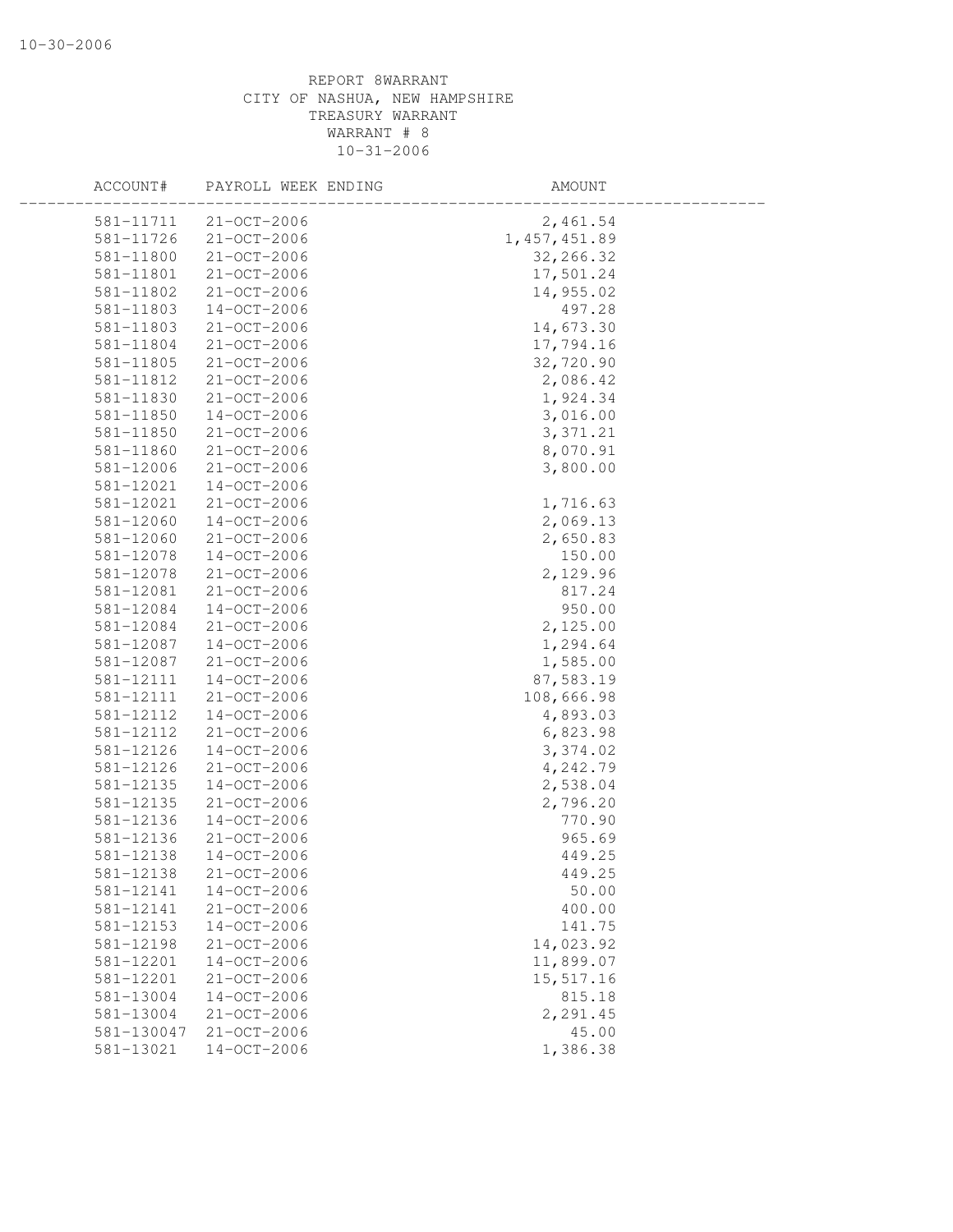|       | ACCOUNT#  | PAYROLL WEEK ENDING | AMOUNT    |              |
|-------|-----------|---------------------|-----------|--------------|
|       | 581-13021 | $21 - CCT - 2006$   | 676.69    |              |
|       | 581-13032 | $14 - OCT - 2006$   | 62.79     |              |
|       | 581-13120 | $14 - OCT - 2006$   | 2,138.41  |              |
|       | 581-13120 | $21 - OCT - 2006$   | 4,107.96  |              |
|       | 581-13133 | $14 - OCT - 2006$   | $-125.00$ |              |
|       | 581-13133 | $21 - CCT - 2006$   | 1,956.25  |              |
|       | 581-13137 | $14 - OCT - 2006$   | 280.00    |              |
|       | 581-13137 | $21 - OCT - 2006$   | 843.64    |              |
|       | 581-19000 | $14 - OCT - 2006$   | 218.75    |              |
|       | 581-19000 | $21 - 0CT - 2006$   | 11,538.80 |              |
|       | 581-19230 | $21 - CCT - 2006$   | 100.00    |              |
|       | 581-19240 | $21 - OCT - 2006$   | 220.38    |              |
|       | 581-91010 | $21 - OCT - 2006$   | 854.00    |              |
| TOTAL | 581       | SCHOOL DEPARTMENT   |           | 2,482,714.07 |
|       |           |                     |           |              |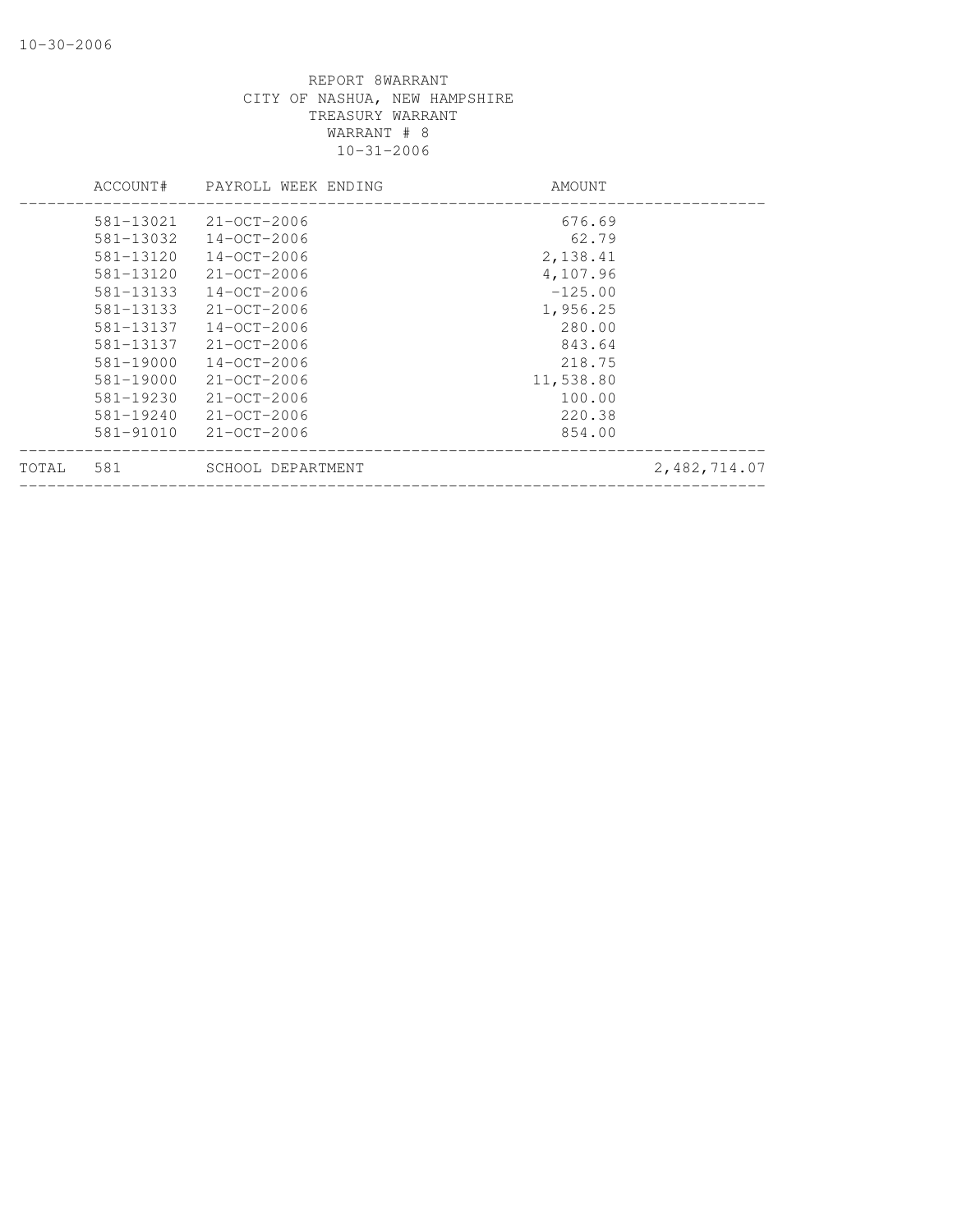|           | ACCOUNT# PAYROLL WEEK ENDING |  |  | AMOUNT |
|-----------|------------------------------|--|--|--------|
| TOTAL 951 |                              |  |  |        |
|           |                              |  |  |        |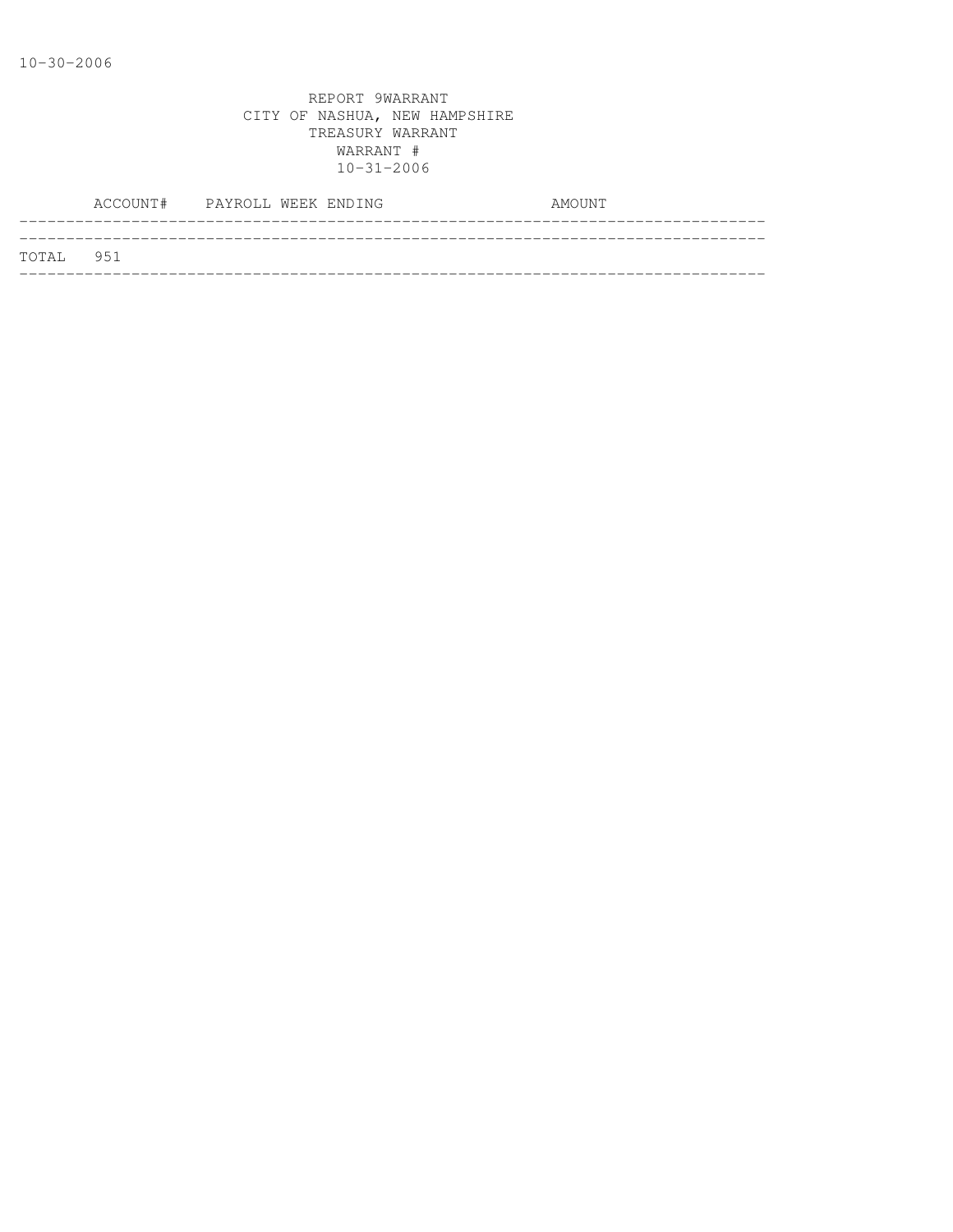| ACCOUNT#  | PAYROLL WEEK ENDING | AMOUNT   |  |
|-----------|---------------------|----------|--|
| 801-11008 | 14-OCT-2006         | 509.14   |  |
| 801-11008 | 21-OCT-2006         | 509.14   |  |
| 801-11101 | $14 - OCT - 2006$   | 1,732.80 |  |
| 801-11101 | 21-OCT-2006         | 1,732.80 |  |
| 801-11193 | 14-OCT-2006         | 871.65   |  |
| 801-11193 | 21-OCT-2006         | 871.65   |  |
| 801-11208 | 14-OCT-2006         | 62.21    |  |
| 801-11208 | 21-OCT-2006         | 62.21    |  |
| 801-11211 | $14 - OCT - 2006$   | 65.52    |  |
| 801-11211 | 21-OCT-2006         | 65.52    |  |
| 801-11222 | $14 - OCT - 2006$   | 191.32   |  |
| 801-11222 | 21-OCT-2006         | 191.32   |  |
| 801-11249 | 14-OCT-2006         | 127.18   |  |
| 801-11249 | 21-OCT-2006         | 127.18   |  |
| 801-11271 | $14 - OCT - 2006$   | 942.44   |  |
| 801-11271 | 21-OCT-2006         | 942.44   |  |
| 801-11276 | 14-OCT-2006         | 2,344.00 |  |
| 801-11276 | 21-OCT-2006         | 2,344.00 |  |
| 801-11321 | $14 - OCT - 2006$   | 1,033.09 |  |
| 801-11321 | $21 - OCT - 2006$   | 1,033.09 |  |
| 801-11334 | $14 - OCT - 2006$   | 901.24   |  |
| 801-11334 | 21-OCT-2006         | 901.23   |  |
| 801-11383 | 14-OCT-2006         | 954.40   |  |
| 801-11383 | 21-OCT-2006         | 954.40   |  |
| 801-11435 | 14-OCT-2006         | 82.59    |  |
| 801-11435 | 21-OCT-2006         | 82.59    |  |
| 801-11595 | $14 - OCT - 2006$   | 5,222.12 |  |
| 801-11595 | $14 - OCT - 2006$   | 3,710.00 |  |
| 801-11595 | 21-OCT-2006         | 5,326.68 |  |
| 801-11595 | 21-OCT-2006         | 3,861.23 |  |
| 801-11596 | 14-OCT-2006         | 3,223.39 |  |
| 801-11596 | 21-OCT-2006         | 3,136.00 |  |
| 801-11598 | $14 - OCT - 2006$   | 776.80   |  |
| 801-11598 | 21-OCT-2006         | 776.80   |  |
| 801-11606 | $14 - OCT - 2006$   | 124.30   |  |
| 801-11606 | 21-OCT-2006         | 159.70   |  |
| 801-11618 | $21 - OCT - 2006$   | 514.40   |  |
| 801-11647 | $14-OCT-2006$       | 1,515.40 |  |
| 801-11647 | 21-OCT-2006         | 1,515.40 |  |
| 801-11765 | $14 - OCT - 2006$   | 713.60   |  |
| 801-11765 | 21-OCT-2006         | 713.60   |  |
| 801-12085 | $14 - OCT - 2006$   | 320.00   |  |
| 801-12085 | 21-OCT-2006         | 400.00   |  |
| 801-12594 | $14 - OCT - 2006$   | 3,324.75 |  |
| 801-12594 | $21 - OCT - 2006$   | 3,360.50 |  |
| 801-13004 | $14 - OCT - 2006$   | 3,612.63 |  |
| 801-13004 | $14 - OCT - 2006$   | 5,545.64 |  |
| 801-13004 | $14 - OCT - 2006$   | 1,266.04 |  |
|           |                     |          |  |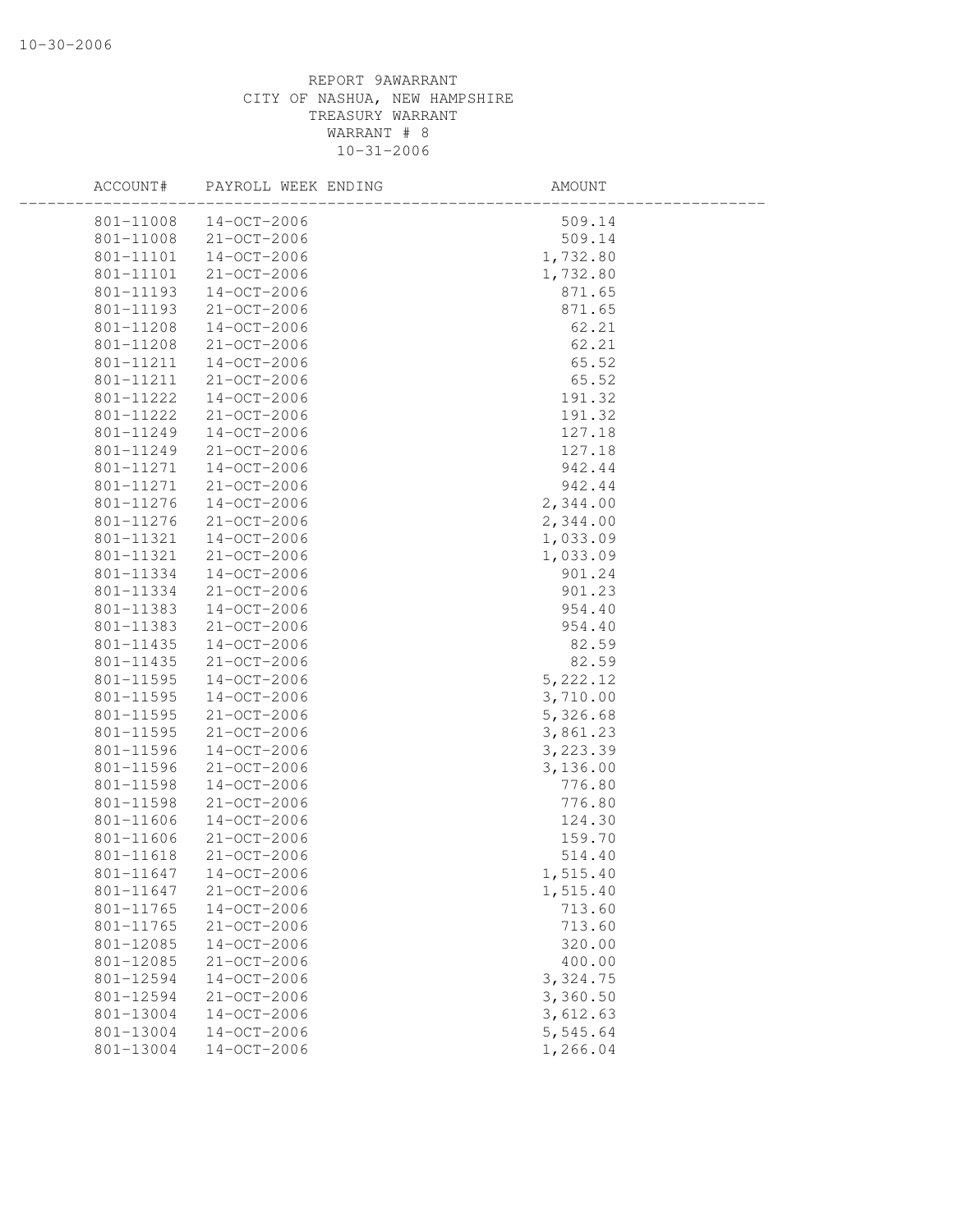|       | ACCOUNT#  | PAYROLL WEEK ENDING  | AMOUNT   |           |
|-------|-----------|----------------------|----------|-----------|
|       | 801-13004 | 21-OCT-2006          | 3,402.02 |           |
|       | 801-13004 | 21-OCT-2006          | 3,519.60 |           |
|       | 801-13004 | 21-OCT-2006          | 1,978.62 |           |
|       | 801-17001 | 21-OCT-2006          | 300.00   |           |
|       | 801-17002 | $14 - OCT - 2006$    | 500.00   |           |
|       | 801-59236 | $14 - OCT - 2006$    | 350.33   |           |
|       | 801-59236 | $21 - OCT - 2006$    | 350.34   |           |
|       | 801-59237 | $14 - OCT - 2006$    | 337.45   |           |
|       | 801-59237 | 21-OCT-2006          | 337.45   |           |
|       | 801-59240 | 14-OCT-2006          | 131.05   |           |
|       | 801-59240 | 21-OCT-2006          | 131.05   |           |
| TOTAL | 801       | SOLID WASTE DISPOSAL |          | 80,092.04 |
|       |           |                      |          |           |
|       | 802-11028 | $14 - OCT - 2006$    | 358.26   |           |
|       | 802-11028 | $14 - OCT - 2006$    | 168.59   |           |
|       | 802-11028 | 21-OCT-2006          | 358.26   |           |
|       | 802-11028 | 21-OCT-2006          | 168.59   |           |
|       | 802-11064 | $14 - OCT - 2006$    | 131.05   |           |
|       | 802-11064 | 14-OCT-2006          | 131.05   |           |
|       | 802-11064 | 21-OCT-2006          | 131.05   |           |
|       | 802-11064 | 21-OCT-2006          | 131.05   |           |
|       | 802-11091 | $14 - OCT - 2006$    | 999.84   |           |
|       | 802-11091 | $21 - OCT - 2006$    | 999.83   |           |
|       | 802-11092 | $14 - OCT - 2006$    | 735.20   |           |
|       | 802-11092 | 21-OCT-2006          | 735.20   |           |
|       | 802-11094 | $14 - OCT - 2006$    | 266.71   |           |
|       | 802-11094 | $14 - OCT - 2006$    | 266.72   |           |
|       | 802-11094 | $21 - OCT - 2006$    | 266.71   |           |
|       | 802-11094 | $21 - OCT - 2006$    | 266.72   |           |
|       | 802-11095 | $14 - OCT - 2006$    | 816.65   |           |
|       | 802-11095 | $21 - OCT - 2006$    | 816.65   |           |
|       | 802-11102 | $14 - OCT - 2006$    | 789.31   |           |
|       | 802-11102 | $21 - OCT - 2006$    | 789.31   |           |
|       | 802-11105 | $14 - OCT - 2006$    | 911.12   |           |
|       | 802-11105 | $21 - OCT - 2006$    | 879.36   |           |
|       | 802-11155 | 21-OCT-2006          | 1,028.13 |           |
|       | 802-11156 | $14 - OCT - 2006$    | 849.65   |           |
|       | 802-11157 | $14 - OCT - 2006$    | 2,352.00 |           |
|       | 802-11157 | $21 - OCT - 2006$    | 2,352.00 |           |
|       | 802-11158 | $14 - OCT - 2006$    | 1,683.20 |           |
|       | 802-11158 | $21 - OCT - 2006$    | 1,662.16 |           |
|       | 802-11208 | $14 - OCT - 2006$    | 35.55    |           |
|       | 802-11208 | $14 - OCT - 2006$    | 35.55    |           |
|       | 802-11208 | $21 - OCT - 2006$    | 35.55    |           |
|       | 802-11208 | 21-OCT-2006          | 35.55    |           |
|       | 802-11211 | $14 - OCT - 2006$    | 393.14   |           |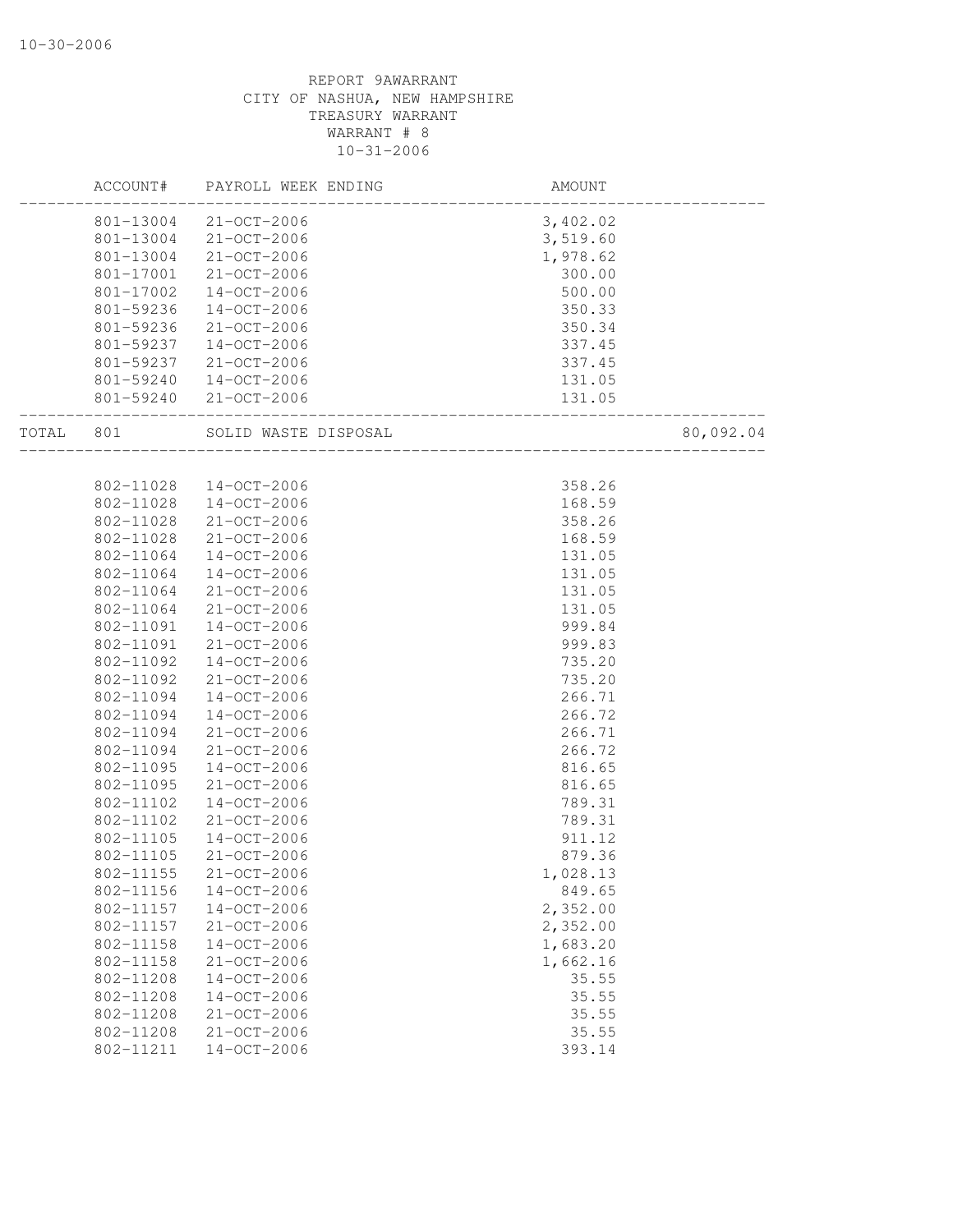| ACCOUNT#  | PAYROLL WEEK ENDING | AMOUNT   |  |
|-----------|---------------------|----------|--|
| 802-11211 | $14 - OCT - 2006$   | 393.14   |  |
| 802-11211 | 21-OCT-2006         | 393.14   |  |
| 802-11211 | 21-OCT-2006         | 393.14   |  |
| 802-11222 | 14-OCT-2006         | 191.32   |  |
| 802-11222 | 21-OCT-2006         | 191.32   |  |
| 802-11249 | $14 - OCT - 2006$   | 72.67    |  |
| 802-11249 | 14-OCT-2006         | 72.67    |  |
| 802-11249 | $21 - OCT - 2006$   | 72.67    |  |
| 802-11249 | 21-OCT-2006         | 72.67    |  |
| 802-11260 | $14 - OCT - 2006$   | 7,261.32 |  |
| 802-11260 | $21 - OCT - 2006$   | 880.00   |  |
| 802-11270 | $14 - OCT - 2006$   | 944.45   |  |
| 802-11270 | $21 - OCT - 2006$   | 944.44   |  |
| 802-11330 | $14 - OCT - 2006$   | 967.45   |  |
| 802-11330 | 21-OCT-2006         | 967.45   |  |
| 802-11333 | 14-OCT-2006         | 948.48   |  |
| 802-11333 | $21 - OCT - 2006$   | 948.48   |  |
| 802-11435 | $14 - OCT - 2006$   | 412.94   |  |
| 802-11435 | $14 - OCT - 2006$   | 165.18   |  |
| 802-11435 | $21 - OCT - 2006$   | 412.94   |  |
| 802-11435 | $21 - OCT - 2006$   | 165.17   |  |
| 802-11480 | 14-OCT-2006         | 3,366.40 |  |
| 802-11480 | 21-OCT-2006         | 3,056.06 |  |
| 802-11507 | $14 - OCT - 2006$   | 746.80   |  |
| 802-11507 | 21-OCT-2006         | 746.80   |  |
| 802-11513 | 14-OCT-2006         | 5,934.40 |  |
| 802-11513 | 21-OCT-2006         | 5,952.25 |  |
| 802-11514 | $14 - OCT - 2006$   | 1,764.80 |  |
| 802-11514 | $21 - OCT - 2006$   | 1,764.80 |  |
| 802-11681 | $14 - OCT - 2006$   | 285.68   |  |
| 802-11681 | $14 - OCT - 2006$   | 1,142.73 |  |
| 802-11681 | $21 - OCT - 2006$   | 285.68   |  |
| 802-11681 | 21-OCT-2006         | 1,142.73 |  |
| 802-11693 | 14-OCT-2006         | 1,046.16 |  |
| 802-11693 | $21 - OCT - 2006$   | 1,046.17 |  |
| 802-11763 | 14-OCT-2006         | 159.11   |  |
| 802-11763 | $14 - OCT - 2006$   | 636.45   |  |
| 802-11763 | $21 - OCT - 2006$   | 159.11   |  |
| 802-11763 | $21 - OCT - 2006$   | 636.46   |  |
| 802-11764 | $14 - OCT - 2006$   | 1,070.89 |  |
| 802-11764 | 21-OCT-2006         | 1,070.89 |  |
| 802-13004 | $14 - OCT - 2006$   | 1,100.43 |  |
|           | $14-OCT-2006$       | 2,995.88 |  |
| 802-13004 |                     |          |  |
| 802-13004 | 21-OCT-2006         | 192.34   |  |
| 802-13004 | $21 - OCT - 2006$   | 601.81   |  |
| 802-13004 | 21-OCT-2006         | 690.44   |  |
| 802-59236 | $14 - OCT - 2006$   | 350.33   |  |
| 802-59236 | 21-OCT-2006         | 350.33   |  |